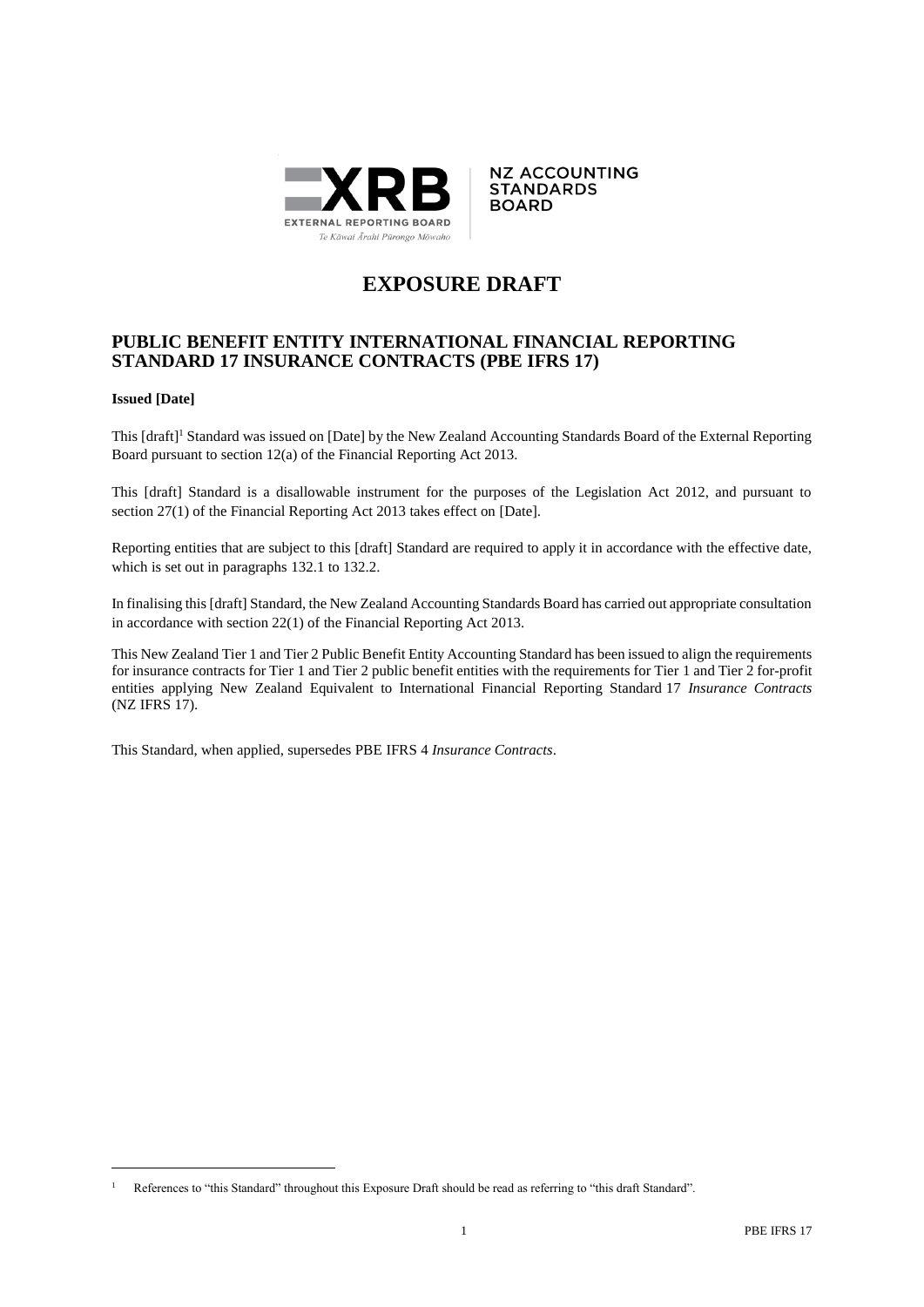## **PBE IFRS 17 INSURANCE CONTRACTS**

### **COPYRIGHT**

© External Reporting Board (XRB) 2018

This XRB standard contains International Financial Reporting Standards (IFRS®) Foundation copyright material. Reproduction within New Zealand in unaltered form (retaining this notice) is permitted for personal and non-commercial use subject to the inclusion of an acknowledgement of the source.

Requests and enquiries concerning reproduction and rights for commercial purposes within New Zealand should be addressed to the Chief Executive, External Reporting Board at the following email address: [enquiries@xrb.govt.nz](mailto:enquiries@xrb.govt.nz) and the IFRS Foundation at the following email address: licences@ifrs.org

All existing rights (including copyrights) in this material outside of New Zealand are reserved by the IFRS Foundation. Further information and requests for authorisation to reproduce for commercial purposes outside New Zealand should be addressed to the IFRS Foundation.

ISBN

### Copyright

IFRS Standards are issued by the International Accounting Standards Board 7 Westferry Circus, Canary Wharf, London, E14 4HD, England. Tel: +44 (0)20 7246 6410 Fax: +44 (0)20 7246 6411 Email: [info@ifrs.org](mailto:info@ifrs.org) Web: [www.ifrs.org](http://www.ifrs.org/)

### **Copyright © International Financial Reporting Standards Foundation** All rights reserved.

Reproduced and distributed by the External Reporting Board with the permission of the IFRS Foundation.

This English language version of the IFRS Standards is the copyright of the IFRS Foundation.

- 1. The IFRS Foundation grants users of the English language version of IFRS Standards (Users) the permission to reproduce the IFRS Standards for
	- (i) the User's Professional Use, or
	- (ii) private study and education

**Professional Use**: means use of the English language version of the IFRS Standards in the User's professional capacity in connection with the business of providing accounting services for the purpose of application of IFRS Standards for preparation of financial statements and/or financial statement analysis to the User's clients or to the business in which the User is engaged as an accountant.

For the avoidance of doubt, the abovementioned usage does not include any kind of activities that make (commercial) use of the IFRS Standards other than direct or indirect application of IFRS Standards, such as but not limited to commercial seminars, conferences, commercial training or similar events.

- 2. For any application that falls outside Professional Use, Users shall be obliged to contact the IFRS Foundation for a separate individual licence under terms and conditions to be mutually agreed.
- 3. Except as otherwise expressly permitted in this notice, Users shall not, without prior written permission of the Foundation have the right to license, sublicense, transmit, transfer, sell, rent, or otherwise distribute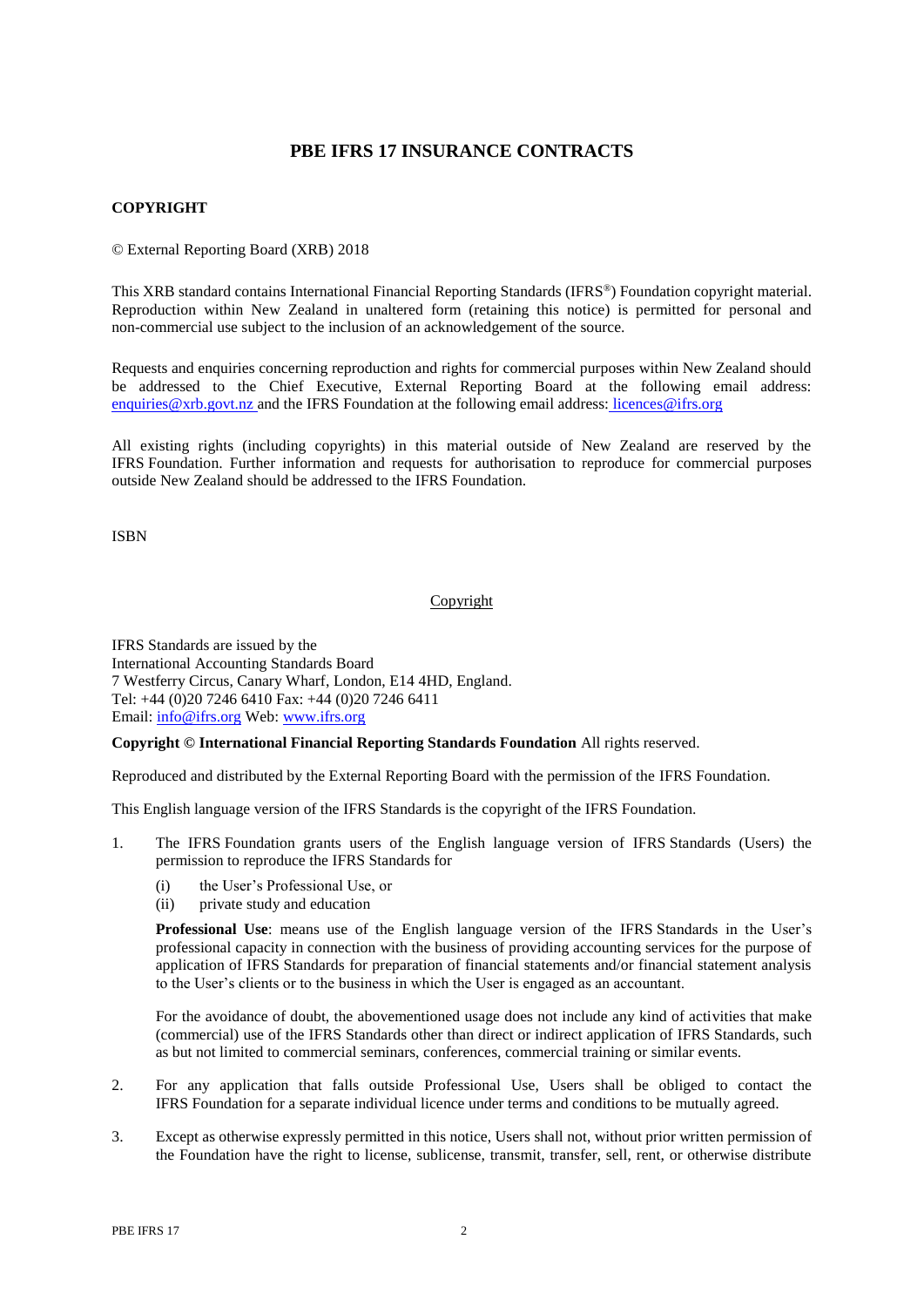any portion of the IFRS Standards to third parties in any form or by any means, whether electronic, mechanical or otherwise either currently known or yet to be invented.

- 4. Users are not permitted to modify or make alterations, additions or amendments to or create any derivative works, save as otherwise expressly permitted in this notice.
- 5. Commercial reproduction and use rights are strictly prohibited. For further information please contact the IFRS Foundation at [licences@ifrs.org.](mailto:licences@ifrs.org)

The authoritative text of IFRS Standards is that issued by the International Accounting Standards Board in the English language. Copies may be obtained from the IFRS Foundation's Publications Department.

Please address publication and copyright matters in English to: IFRS Foundation Publications Department 7 Westferry Circus, Canary Wharf, London, E14 4HD, England. Tel: +44 (0)20 7246 6410 Fax: +44 (0)20 7246 6411 Email: [publications@ifrs.org](mailto:publications@ifrs.org) Web: [www.ifrs.org](http://www.ifrs.org/)

Trade Marks



The IFRS Foundation logo, the IASB logo, the IFRS for SMEs logo, the "Hexagon Device", "IFRS Foundation", "eIFRS", "IAS", "IASB", "IFRS for SMEs", "IASs", "IFRS", "IFRSs", "International Accounting Standards" and "International Financial Reporting Standards", "IFRIC" and "SIC" are **Trade Marks** of the IFRS Foundation.

#### Disclaimer

The authoritative text of the IFRS Standards is reproduced and distributed by the External Reporting Board in respect of their application in New Zealand. The International Accounting Standards Board, the Foundation, the authors and the publishers do not accept responsibility for loss caused to any person who acts or refrains from acting in reliance on the material in this publication, whether such loss is caused by negligence or otherwise.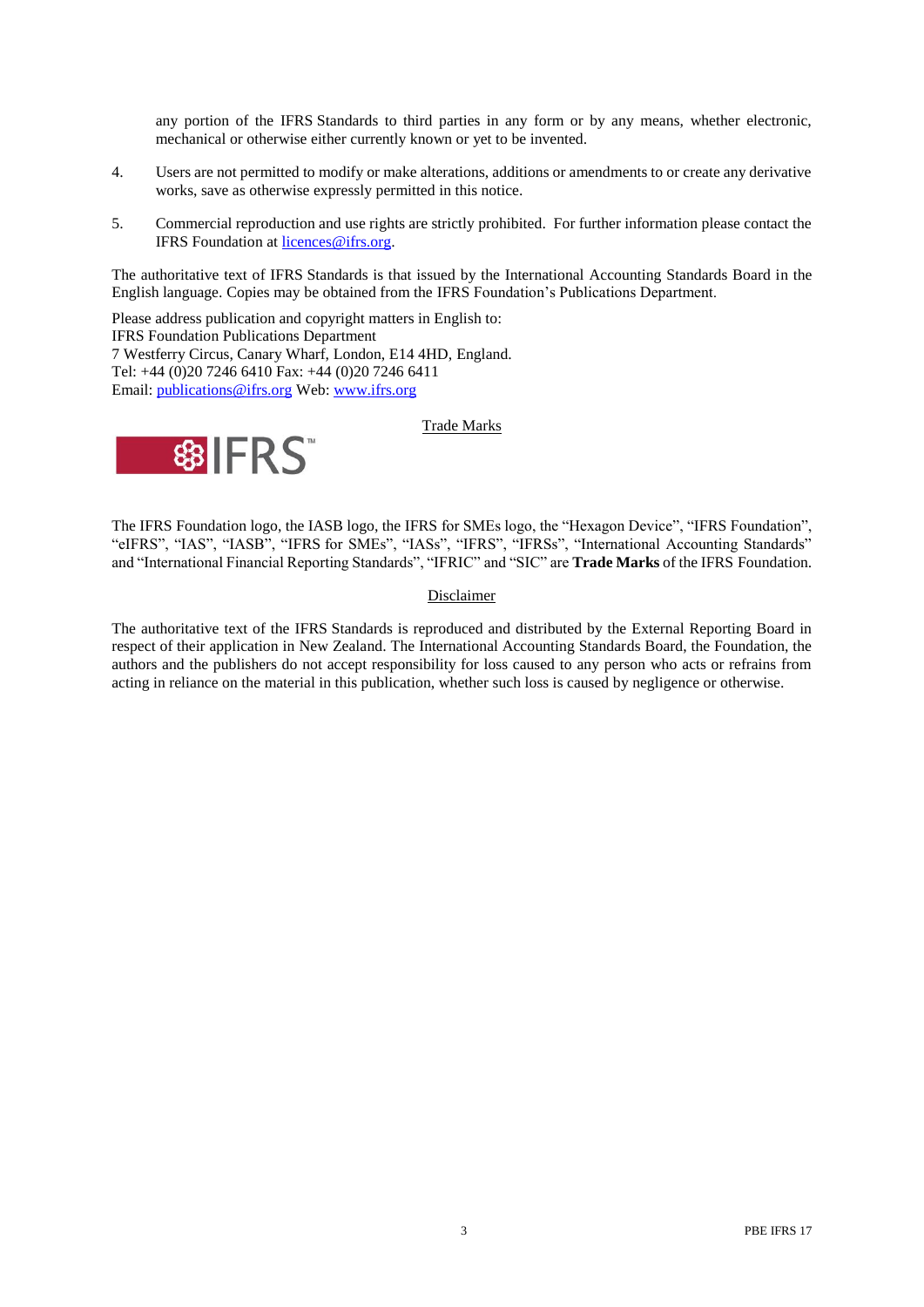# PBE IFRS 17 INSURANCE CONTRACTS

## **CONTENTS**

| -1<br>2.1<br>9<br>10<br>13.1<br>14<br>25<br>29<br>32<br>40<br>47<br>53<br>60<br>71<br>72<br>72<br>74<br>78<br>Recognition and Presentation in the Statement(s) of Financial Performance<br>80<br>83<br>87<br>93<br>97<br>117<br>Nature and Extent of Risks that Arise from Contracts within the Scope of<br>121<br>132.1<br>132.1<br>132.3<br>132.34<br>Appendix A: [Not used]<br>Appendix B: Application Guidance<br>Appendix C: [Not used]<br>Appendix D: Amendments to Other Standards |                              | from paragraph |
|-------------------------------------------------------------------------------------------------------------------------------------------------------------------------------------------------------------------------------------------------------------------------------------------------------------------------------------------------------------------------------------------------------------------------------------------------------------------------------------------|------------------------------|----------------|
|                                                                                                                                                                                                                                                                                                                                                                                                                                                                                           |                              |                |
|                                                                                                                                                                                                                                                                                                                                                                                                                                                                                           |                              |                |
|                                                                                                                                                                                                                                                                                                                                                                                                                                                                                           |                              |                |
|                                                                                                                                                                                                                                                                                                                                                                                                                                                                                           |                              |                |
|                                                                                                                                                                                                                                                                                                                                                                                                                                                                                           |                              |                |
|                                                                                                                                                                                                                                                                                                                                                                                                                                                                                           |                              |                |
|                                                                                                                                                                                                                                                                                                                                                                                                                                                                                           |                              |                |
|                                                                                                                                                                                                                                                                                                                                                                                                                                                                                           |                              |                |
|                                                                                                                                                                                                                                                                                                                                                                                                                                                                                           |                              |                |
|                                                                                                                                                                                                                                                                                                                                                                                                                                                                                           |                              |                |
|                                                                                                                                                                                                                                                                                                                                                                                                                                                                                           |                              |                |
|                                                                                                                                                                                                                                                                                                                                                                                                                                                                                           |                              |                |
|                                                                                                                                                                                                                                                                                                                                                                                                                                                                                           |                              |                |
|                                                                                                                                                                                                                                                                                                                                                                                                                                                                                           |                              |                |
|                                                                                                                                                                                                                                                                                                                                                                                                                                                                                           |                              |                |
|                                                                                                                                                                                                                                                                                                                                                                                                                                                                                           |                              |                |
|                                                                                                                                                                                                                                                                                                                                                                                                                                                                                           |                              |                |
|                                                                                                                                                                                                                                                                                                                                                                                                                                                                                           |                              |                |
|                                                                                                                                                                                                                                                                                                                                                                                                                                                                                           |                              |                |
|                                                                                                                                                                                                                                                                                                                                                                                                                                                                                           |                              |                |
|                                                                                                                                                                                                                                                                                                                                                                                                                                                                                           |                              |                |
|                                                                                                                                                                                                                                                                                                                                                                                                                                                                                           |                              |                |
|                                                                                                                                                                                                                                                                                                                                                                                                                                                                                           |                              |                |
|                                                                                                                                                                                                                                                                                                                                                                                                                                                                                           |                              |                |
|                                                                                                                                                                                                                                                                                                                                                                                                                                                                                           |                              |                |
|                                                                                                                                                                                                                                                                                                                                                                                                                                                                                           |                              |                |
|                                                                                                                                                                                                                                                                                                                                                                                                                                                                                           |                              |                |
|                                                                                                                                                                                                                                                                                                                                                                                                                                                                                           |                              |                |
|                                                                                                                                                                                                                                                                                                                                                                                                                                                                                           |                              |                |
|                                                                                                                                                                                                                                                                                                                                                                                                                                                                                           |                              |                |
|                                                                                                                                                                                                                                                                                                                                                                                                                                                                                           |                              |                |
|                                                                                                                                                                                                                                                                                                                                                                                                                                                                                           |                              |                |
|                                                                                                                                                                                                                                                                                                                                                                                                                                                                                           |                              |                |
|                                                                                                                                                                                                                                                                                                                                                                                                                                                                                           | <b>Basis for Conclusions</b> |                |

**History of Amendments**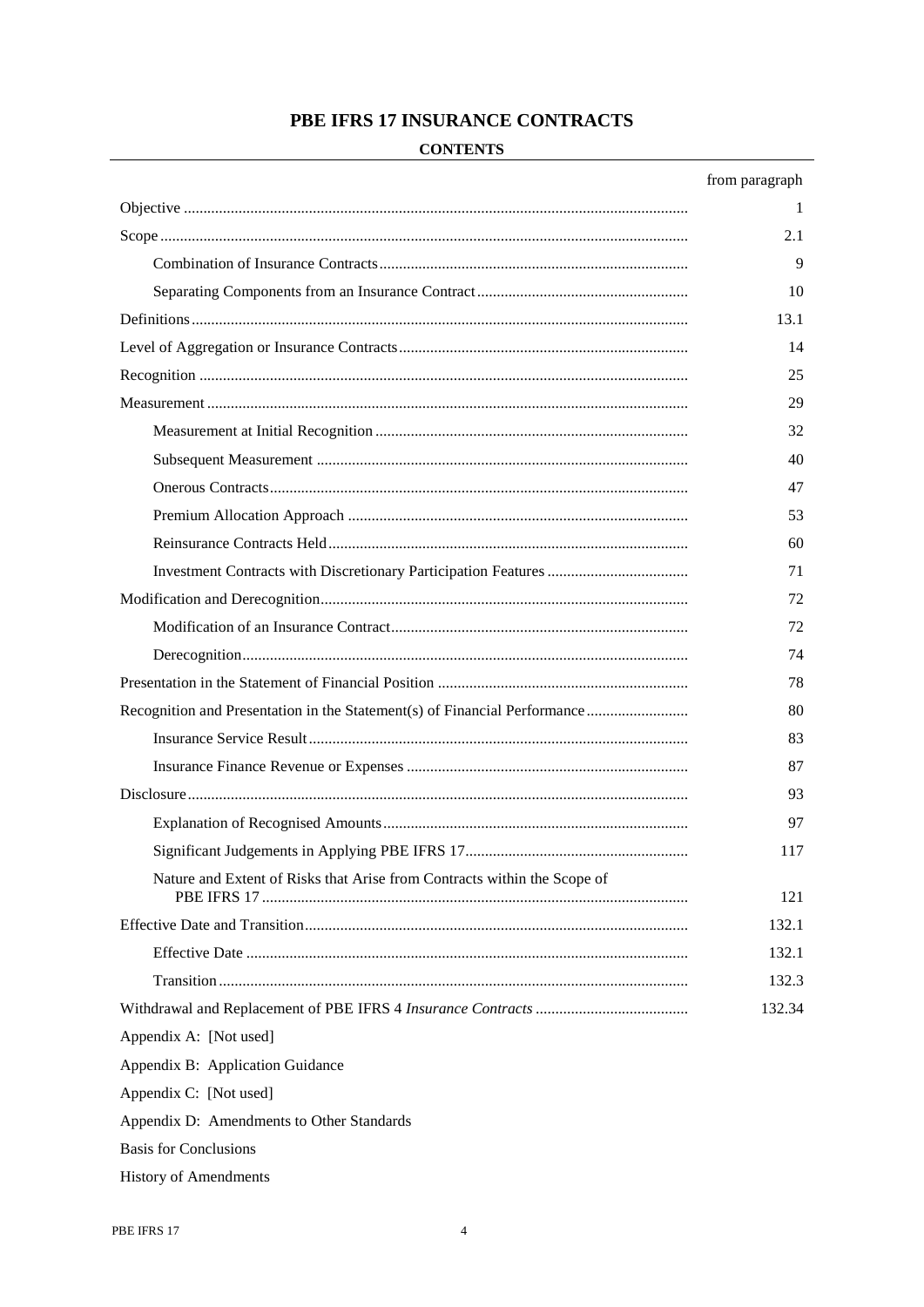#### **The following is available within New Zealand on the XRB website as additional material**

IASB Basis for Conclusions

IASB Illustrative Examples

Public Benefit Entity International Financial Reporting Standard 17 *Insurance Contracts* (PBE IFRS 17) is set out in paragraphs 1–166 and Appendices A–D. PBE IFRS 17 is based on International Financial Reporting Standard 17 *Insurance Contracts* issued by the International Accounting Standards Board and NZ IFRS 17 *Insurance Contracts*. All the paragraphs have equal authority. PBE IFRS 17 should be read in the context of its objective, the NZASB's Basis for Conclusions on PBE IFRS 17, the IASB's Basis for Conclusions on IFRS 17, the *Public Benefit Entities' Conceptual Framework* and Standard XRB A1 *Application of the Accounting Standards Framework.* PBE IPSAS 3 *Accounting Policies, Changes in Accounting Estimates and Errors* provides a basis for selecting and applying accounting policies in the absence of explicit guidance.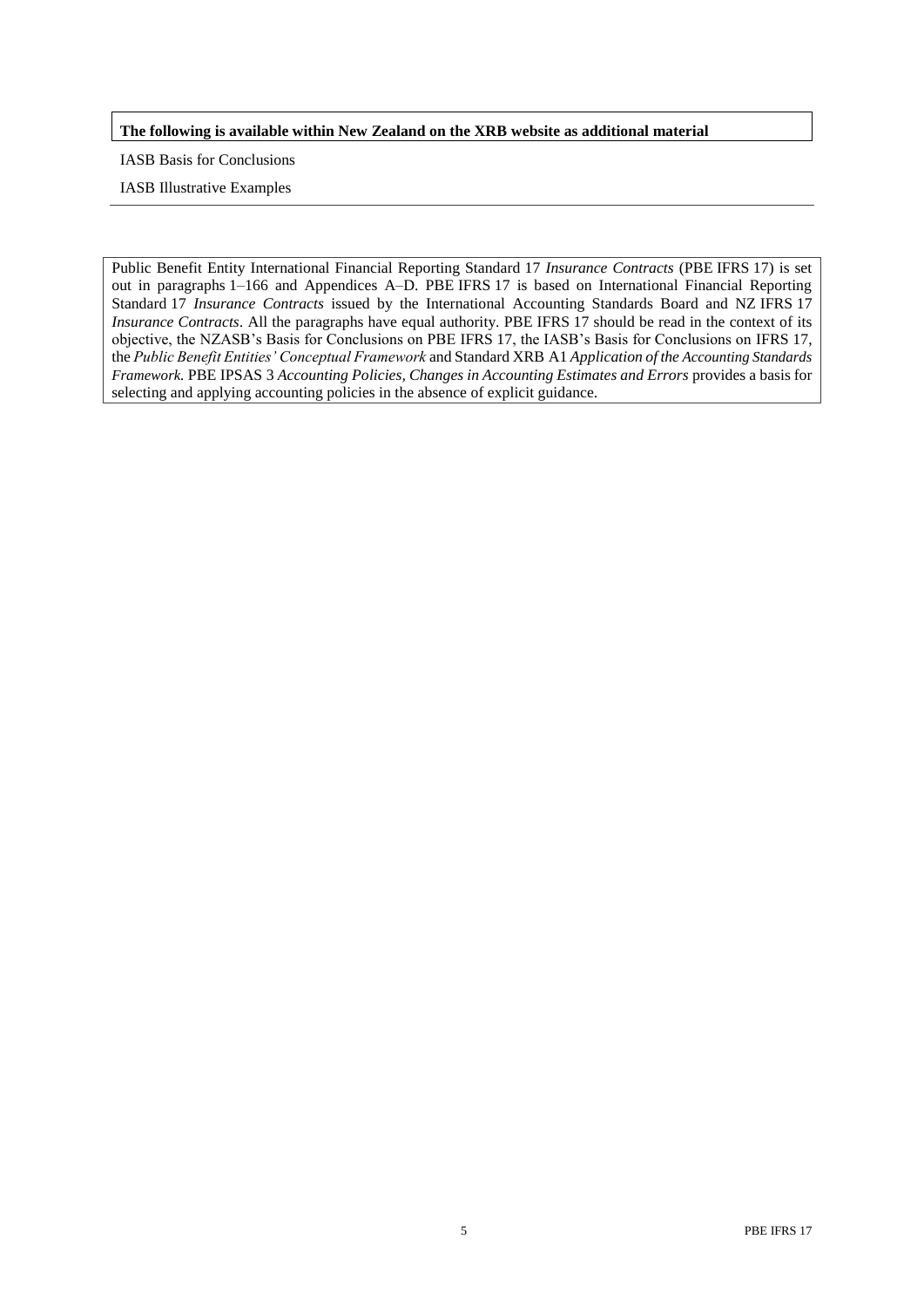## **Objective**

- 1. **PBE IFRS 17** *Insurance Contracts* **establishes principles for the recognition, measurement, presentation and disclosure of insurance contracts within the scope of the Standard. The objective of PBE IFRS 17 is to ensure that an entity provides relevant information that faithfully represents those contracts. This information gives a basis for users of financial statements to assess the effect that insurance contracts have on the entity's financial position, financial performance and cash flows.**
- 2. An entity shall consider its substantive rights and obligations, whether they arise from a contract, law or regulation, when applying PBE IFRS 17. A contract is an agreement between two or more parties that creates enforceable rights and obligations. Enforceability of the rights and obligations in a contract is a matter of law. Contracts can be written, oral or implied by an entity's customary business practices. Contractual terms include all terms in a contract, explicit or implied, but an entity shall disregard terms that have no commercial substance (i.e., no discernible effect on the economics of the contract). Implied terms in a contract include those imposed by law or regulation. The practices and processes for establishing contracts with customers vary across legal jurisdictions, industries and entities. In addition, they may vary within an entity (for example, they may depend on the class of customer or the nature of the promised goods or services).

### **Scope**

### 2.1 **This Standard applies to Tier 1 and Tier 2 public benefit entities.**

- 3. An entity shall apply PBE IFRS 17 to:
	- (a) Insurance contracts, including reinsurance contracts, it issues;
	- (b) Reinsurance contracts it holds;
	- (c) Investment contracts with discretionary participation features it issues, provided the entity also issues insurance contracts; and
	- (d) Schemes where:
		- (i) The scheme is intended to be fully funded from contributions and levies (paragraphs AG1.1–AG1.4 provide additional guidance); and
		- (ii) There is evidence that the entity manages the scheme in the same way as an issuer of insurance contracts, including assessing the financial performance and financial position of the scheme on a regular basis (paragraphs AG1.5–AG1.6 provide additional guidance).
- 4. All references in PBE IFRS 17 to insurance contracts also apply to:
	- (a) Reinsurance contracts held, except:
		- (i) For references to insurance contracts issued; and
		- (ii) As described in paragraphs 60–70.
	- (b) Investment contracts with discretionary participation features as set out in paragraph 3(c), except for the reference to insurance contracts in paragraph 3(c) and as described in paragraph 71.
- 5. All references in PBE IFRS 17 to insurance contracts issued also apply to insurance contracts acquired by the entity in a transfer of insurance contracts or a business combination other than reinsurance contracts held.
- 6. Paragraph 13.1 defines an insurance contract and paragraphs AG2–AG30 provide guidance on the definition of an insurance contract.
- 7. An entity shall not apply PBE IFRS 17 to:
	- (a) Warranties provided by a manufacturer, dealer or retailer in connection with the sale of its goods or services to a customer (see PBE IPSAS 9 *Revenue from Exchange Transactions* and PBE IPSAS 19 *Provisions, Contingent Liabilities and Contingent Assets*).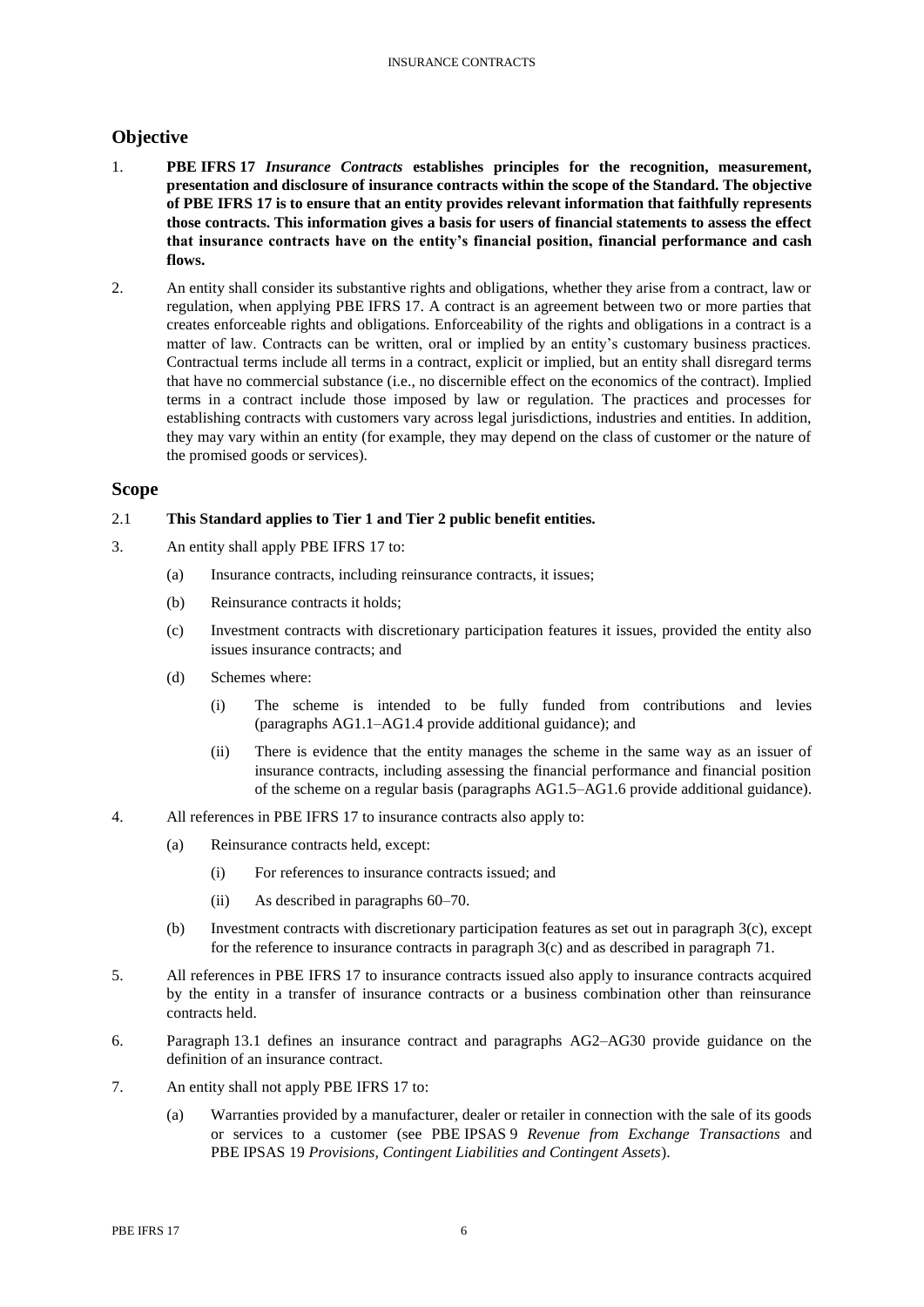#### INSURANCE CONTRACTS

- (b) Employers' assets and liabilities from employee benefit plans (see PBE IPSAS 39 *Employee Benefits*) and retirement benefit obligations reported by defined benefit retirement plans (see the relevant international or national standard dealing with reporting by retirement benefit plans).
- (c) Contractual rights or contractual obligations contingent on the future use of, or the right to use, a non-financial item (for example, some licence fees, royalties, contingent lease payments and similar items: see PBE IPSAS 9, PBE IPSAS 13 *Leases* and PBE IPSAS 31 *Intangible Assets*).
- (d) Residual value guarantees provided by a manufacturer, dealer or retailer and a lessee's residual value guarantees when they are embedded in a lease (see PBE IPSAS 13).
- (e) Financial guarantee contracts, unless the issuer has previously applied accounting applicable to insurance contracts and adopted an accounting policy that treated financial guarantee contracts as insurance contracts. The issuer shall choose to apply either PBE IFRS 17 or PBE IPSAS 28 *Financial Instruments: Presentation*, PBE IPSAS 30 *Financial Instruments: Disclosures* and PBE IPSAS 41 *Financial Instruments* to such financial guarantee contracts. The issuer may make that choice contract by contract, but the choice for each contract is irrevocable.
- (f) Contingent consideration payable or receivable in a business combination (see PBE IFRS 3 *Business Combinations*).<sup>2</sup>
- (g) Insurance contracts in which the entity is the policyholder, unless those contracts are reinsurance contracts held (see paragraph 3(b)).
- 8. Some contracts meet the definition of an insurance contract but have as their primary purpose the provision of services for a fixed fee. An entity may choose to apply PBE IPSAS 9 instead of PBE IFRS 17 to such contracts that it issues if, and only if, specified conditions are met. The entity may make that choice contract by contract, but the choice for each contract is irrevocable. The conditions are:
	- (a) The entity does not reflect an assessment of the risk associated with an individual customer in setting the price of the contract with that customer;
	- (b) The contract compensates the customer by providing services, rather than by making cash payments to the customer; and
	- (c) The insurance risk transferred by the contract arises primarily from the customer's use of services rather than from uncertainty over the cost of those services.

### **Combination of Insurance Contracts**

9. A set or series of insurance contracts with the same or a related counterparty may achieve, or be designed to achieve, an overall commercial effect. In order to report the substance of such contracts, it may be necessary to treat the set or series of contracts as a whole. For example, if the rights or obligations in one contract do nothing other than entirely negate the rights or obligations in another contract entered into at the same time with the same counterparty, the combined effect is that no rights or obligations exist.

### **Separating Components from an Insurance Contract (paragraphs AG31–AG35)**

- 10. An insurance contract may contain one or more components that would be within the scope of another Standard if they were separate contracts. For example, an insurance contract may include an investment component or a service component (or both). An entity shall apply paragraphs 11–13 to identify and account for the components of the contract.
- 11. An entity shall:

1

- (a) Apply PBE IPSAS 41 to determine whether there is an embedded derivative to be separated and, if there is, how to account for that derivative.
- (b) Separate from a host insurance contract an investment component if, and only if, that investment component is distinct (see paragraphs AG31–AG32). The entity shall apply PBE IPSAS 41 to account for the separated investment component.

<sup>2</sup> NZASB ED 2018-4 PBE IPSAS 40 *PBE Combinations* sets out proposals for a PBE Standard which would supersede PBE IFRS 3. If that Standard is finalised before this Standard, paragraph 7(f) would refer to PBE IPSAS 40 *PBE Combinations* rather than to PBE IFRS 3.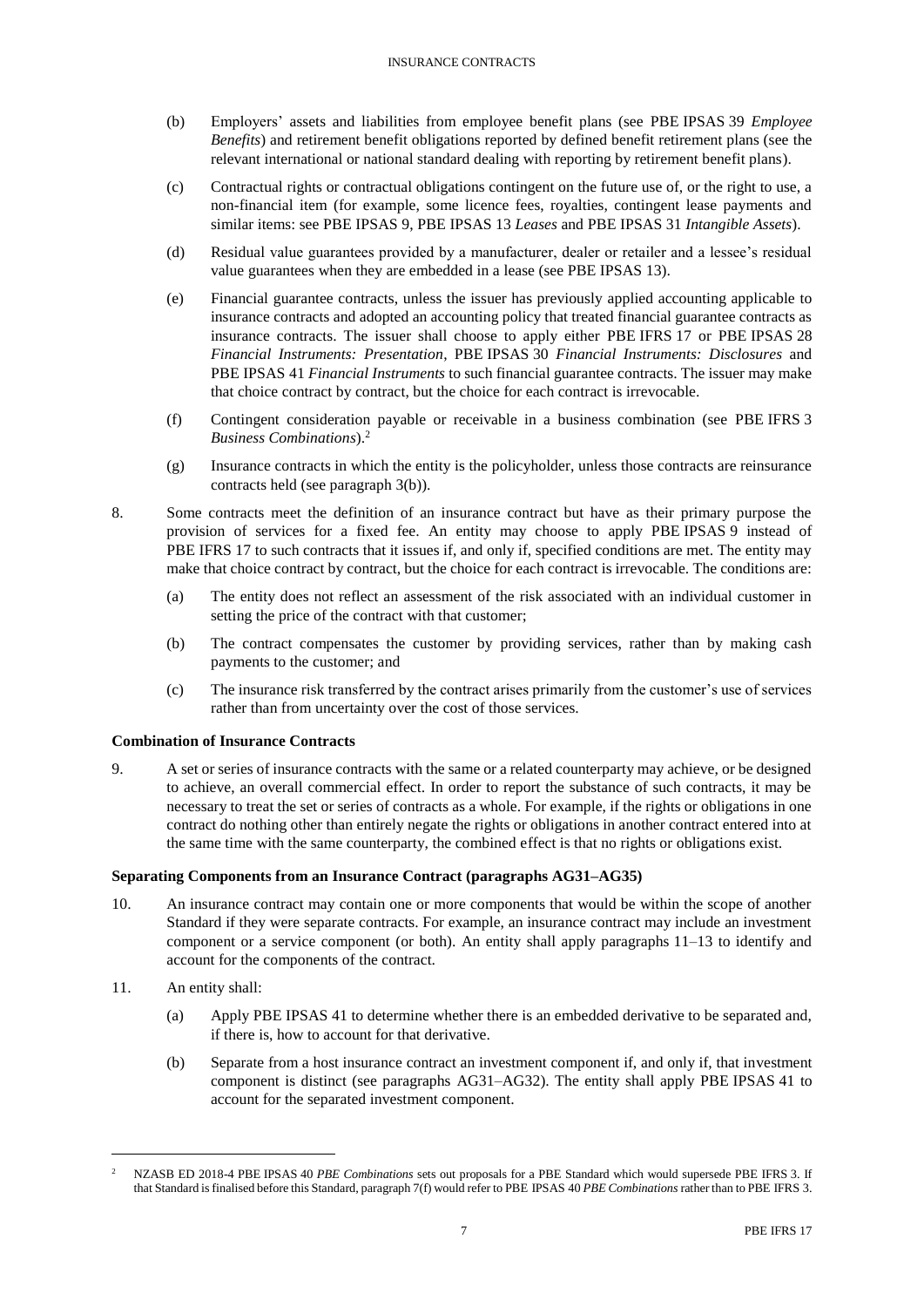- 12. After applying paragraph 11 to separate any cash flows related to embedded derivatives and distinct investment components, an entity shall separate from the host insurance contract any promise to transfer distinct goods or non-insurance services to a policyholder. To separate the promise, the entity shall apply paragraphs AG33–AG35 of PBE IFRS 17 and, on initial recognition, shall:
	- (a) Attribute the cash inflows between the insurance component and any promises to provide distinct goods or non-insurance services; and
	- (b) Attribute the cash outflows between the insurance component and any promised goods or noninsurance services accounted for so that:
		- (i) Cash outflows that relate directly to each component are attributed to that component; and
		- (ii) Any remaining cash outflows are attributed on a systematic and rational basis, reflecting the cash outflows the entity would expect to arise if that component were a separate contract.
- 13. After applying paragraphs 11–12, an entity shall apply PBE IFRS 17 to all remaining components of the host insurance contract. Hereafter, all references in PBE IFRS 17 to embedded derivatives refer to derivatives that have not been separated from the host insurance contract and all references to investment components refer to investment components that have not been separated from the host insurance contract (except those references in paragraphs AG31–AG32).

## **Definitions**

13.1 **The following terms are used in this Standard with the meanings specified:**

**The contractual service margin is a component of the carrying amount of the asset or liability for a group of insurance contracts representing the unearned surplus the entity will recognise as it provides services under the insurance contracts in the group.**

**For insurance contracts without direct participation features, the coverage period is the period during which the entity provides coverage for insured events. This period includes the coverage that relates to all premiums within the boundary of the insurance contract. For insurance contracts with direct participation features, the period during which the entity provides coverage for insured events or investment-related services. This period includes the coverage for insured events or investment-related services that relates to all premiums within the boundary of the insurance contract.**

**Experience adjustment: A difference between:** 

- **(a) For premium receipts (and any related cash flows such as insurance acquisition cash flows and insurance premium taxes)—the estimate at the beginning of the period of the amounts expected in the period and the actual cash flows in the period; or**
- **(b) For insurance service expenses (excluding insurance acquisition expenses)—the estimate at the beginning of the period of the amounts expected to be incurred in the period and the actual amounts incurred in the period.**

**Financial risk is the risk of a possible future change in one or more of a specified interest rate, financial instrument price, commodity price, currency exchange rate, index of prices or rates, credit rating or credit index or other variable, provided in the case of a non-financial variable that the variable is not specific to a party to the contract.**

**Fulfilment cash flows is an explicit, unbiased and probability-weighted estimate (i.e., expected value) of the present value of the future cash outflows minus the present value of the future cash inflows that will arise as the entity fulfils insurance contracts, including a risk adjustment for nonfinancial risk.**

**A group of insurance contracts is a set of insurance contracts resulting from the division of a portfolio of insurance contracts into, at a minimum, contracts written within a period of no longer than one year and that, at initial recognition:**

- **(a) Are onerous, if any;**
- **(b) Have no significant possibility of becoming onerous subsequently, if any; or**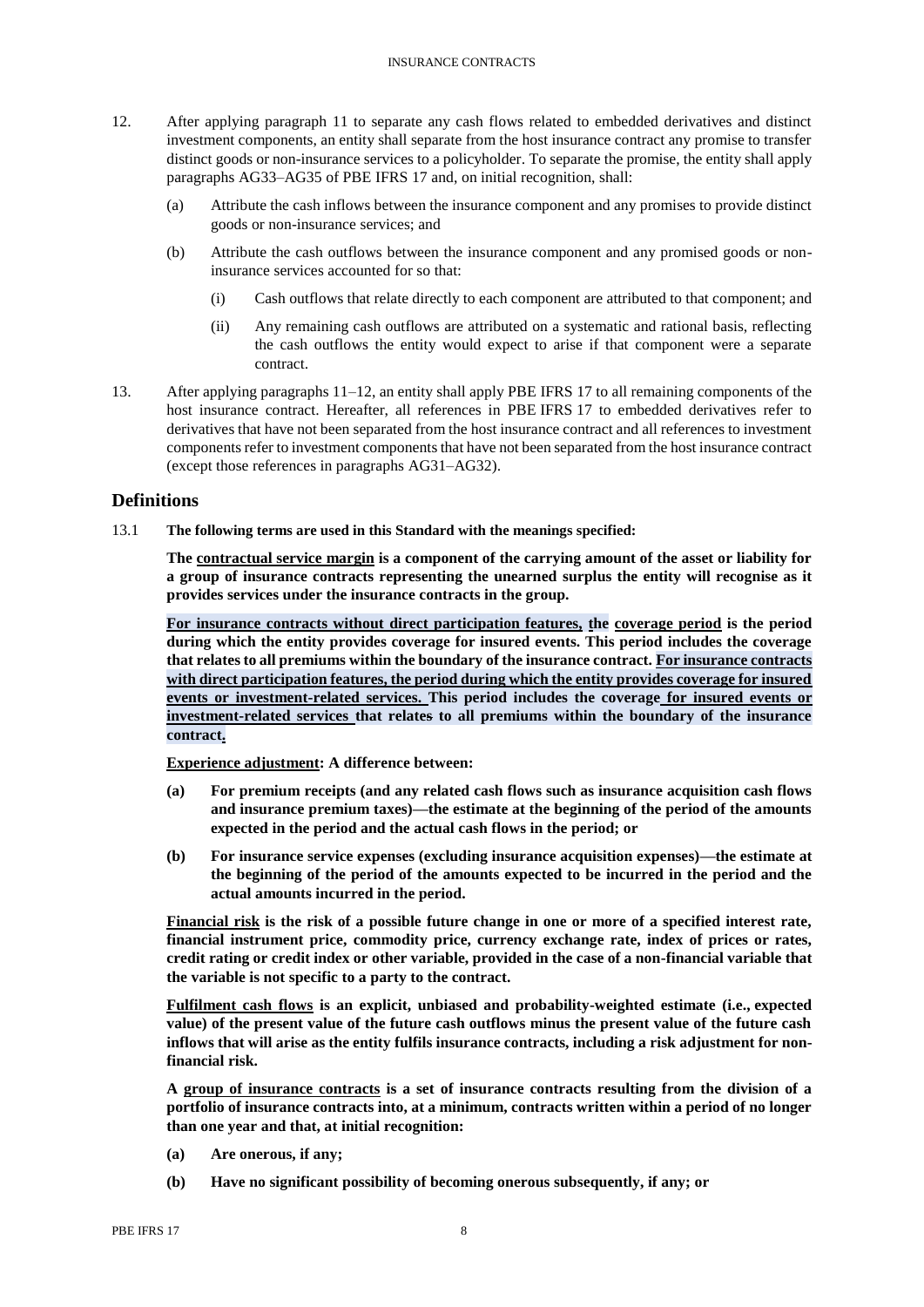**(c) Do not fall into either (a) or (b), if any.**

**Insurance acquisition cash flows are cash flows arising from the costs of selling, underwriting and starting a group of insurance contracts that are directly attributable to the portfolio of insurance contracts to which the group belongs. Such cash flows include cash flows that are not directly attributable to individual contracts or groups of insurance contracts within the portfolio.**

**An insurance contract is a contract under which one party (the issuer) accepts significant insurance risk from another party (the policyholder) by agreeing to compensate the policyholder if a specified uncertain future event (the insured event) adversely affects the policyholder.**

**An insurance contract with direct participation features is an insurance contract for which, at inception:**

- **(a) The contractual terms specify that the policyholder participates in a share of a clearly identified pool of underlying items;**
- **(b) The entity expects to pay to the policyholder an amount equal to a substantial share of the fair value returns on the underlying items; and**
- **(c) The entity expects a substantial proportion of any change in the amounts to be paid to the policyholder to vary with the change in fair value of the underlying items.**

**An insurance contract without direct participation features is an insurance contract that is not an insurance contract with direct participation features.**

**Insurance risk is risk, other than financial risk, transferred from the holder of a contract to the issuer.**

**An insured event is an uncertain future event covered by an insurance contract that creates insurance risk.**

**Investment component: The amounts that an insurance contract requires the entity to repay to a policyholder even if an insured event does not occur.**

**An investment contract with discretionary participation features is a financial instrument that provides a particular investor with the contractual right to receive, as a supplement to an amount not subject to the discretion of the issuer, additional amounts:**

- **(a) That are expected to be a significant portion of the total contractual benefits;**
- **(b) The timing or amount of which are contractually at the discretion of the issuer; and**
- **(c) That are contractually based on:** 
	- **(i) The returns on a specified pool of contracts or a specified type of contract;**
	- **(ii) Realised and/or unrealised investment returns on a specified pool of assets held by the issuer; or**
	- **(iii) The surplus or deficit of the entity or fund that issues the contract.**

**Liability for incurred claims: An entity's obligation to investigate and pay valid claims for insured events that have already occurred, including events that have occurred but for which claims have not been reported, and other incurred insurance expenses.**

**Liability for remaining coverage: An entity's obligation to investigate and pay valid claims under existing insurance contracts for insured events that have not yet occurred (i.e., the obligation that relates to the unexpired portion of the coverage period).**

**Non-performance risk is the risk that an entity will not fulfil an obligation. Non-performance risk includes, but may not be limited to, the entity's own credit risk.**

**A policyholder is a party that has a right to compensation under an insurance contract if an insured event occurs.**

**Portfolio of insurance contracts: Insurance contracts subject to similar risks and managed together.**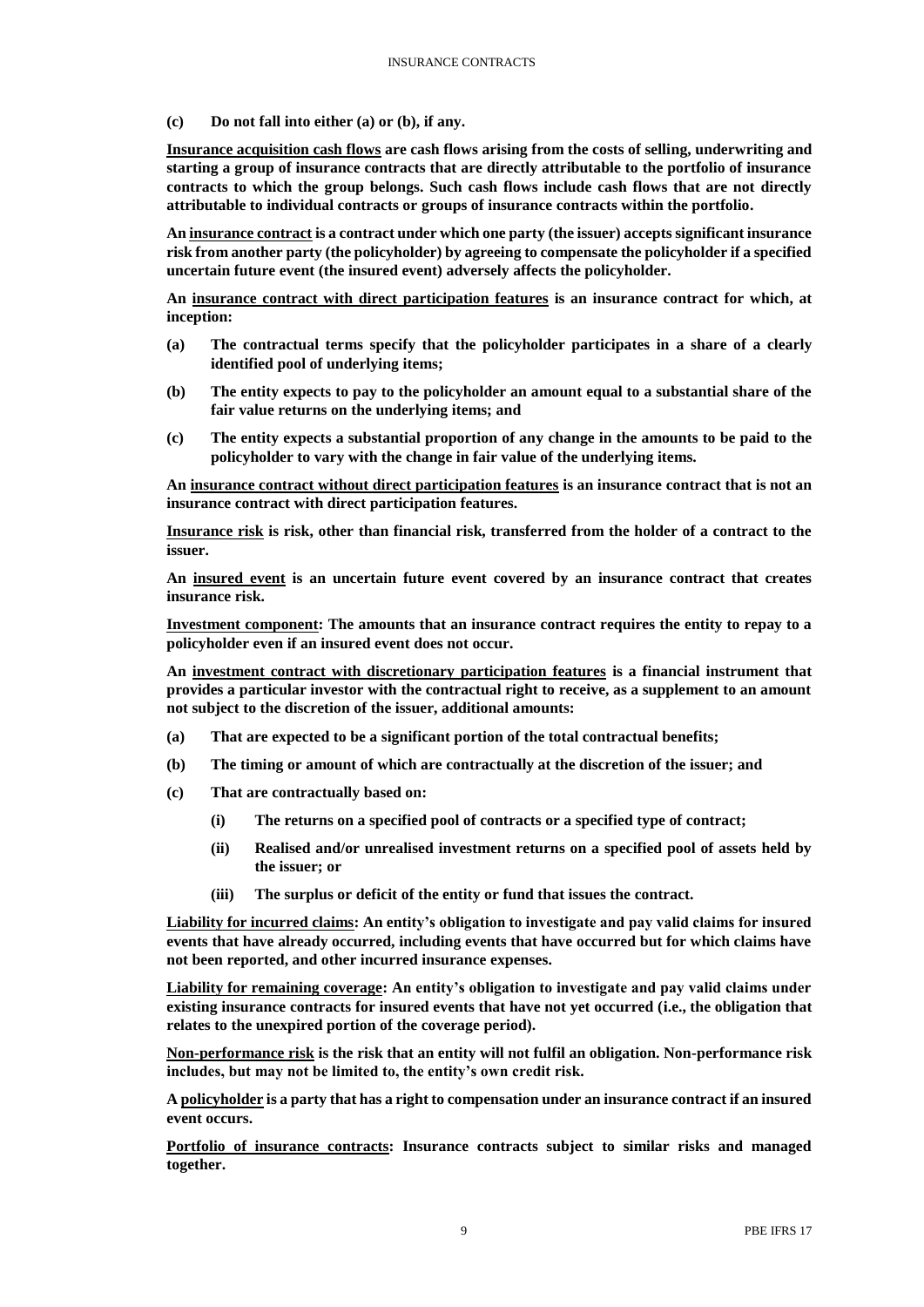**A reinsurance contract is an insurance contract issued by one entity (the reinsurer) to compensate another entity for claims arising from one or more insurance contracts issued by that other entity (underlying contracts).**

**Risk adjustment for non-financial risk: is the compensation an entity requires for bearing the uncertainty about the amount and timing of the cash flows that arises from non-financial risk as the entity fulfils insurance contracts.**

**Underlying items are items that determine some of the amounts payable to a policyholder. Underlying items can comprise any items; for example, a reference portfolio of assets, the net assets of the entity, or a specified subset of the net assets of the entity.**

**Terms defined in other PBE Standards are used in this Standard with the same meaning as in those standards, and are reproduced in the** *Glossary of Defined Terms* **published separately.**

## **Level of Aggregation of Insurance Contracts**

- 14. **An entity shall identify portfolios of insurance contracts. A portfolio comprises contracts subject to similar risks and managed together. Contracts within a product line would be expected to have similar risks and hence would be expected to be in the same portfolio if they are managed together. Contracts in different product lines (for example single premium fixed annuities compared with regular term life assurance) would not be expected to have similar risks and hence would be expected to be in different portfolios.**
- 15. **Paragraphs 16–24 apply to insurance contracts issued. The requirements for the level of aggregation of reinsurance contracts held are set out in paragraph 61.**
- 16. **An entity shall divide a portfolio of insurance contracts issued into a minimum of:** 
	- (a) **A group of contracts that are onerous at initial recognition, if any;**
	- (b) **A group of contracts that at initial recognition have no significant possibility of becoming onerous subsequently, if any; and**
	- (c) **A group of the remaining contracts in the portfolio, if any.**
- 17. If an entity has reasonable and supportable information to conclude that a set of contracts will all be in the same group applying paragraph 16, it may measure the set of contracts to determine if the contracts are onerous (see paragraph 47) and assess the set of contracts to determine if the contracts have no significant possibility of becoming onerous subsequently (see paragraph 19). If the entity does not have reasonable and supportable information to conclude that a set of contracts will all be in the same group, it shall determine the group to which contracts belong by considering individual contracts.
- 18. For contracts issued to which an entity applies the premium allocation approach (see paragraphs 53–59), the entity shall assume no contracts in the portfolio are onerous at initial recognition, unless facts and circumstances indicate otherwise. An entity shall assess whether contracts that are not onerous at initial recognition have no significant possibility of becoming onerous subsequently by assessing the likelihood of changes in applicable facts and circumstances.
- 19. For contracts issued to which an entity does not apply the premium allocation approach (see paragraphs 53–59), an entity shall assess whether contracts that are not onerous at initial recognition have no significant possibility of becoming onerous:
	- (a) Based on the likelihood of changes in assumptions which, if they occurred, would result in the contracts becoming onerous.
	- (b) Using information about estimates provided by the entity's internal reporting. Hence, in assessing whether contracts that are not onerous at initial recognition have no significant possibility of becoming onerous:
		- (i) An entity shall not disregard information provided by its internal reporting about the effect of changes in assumptions on different contracts on the possibility of their becoming onerous; but
		- (ii) An entity is not required to gather additional information beyond that provided by the entity's internal reporting about the effect of changes in assumptions on different contracts.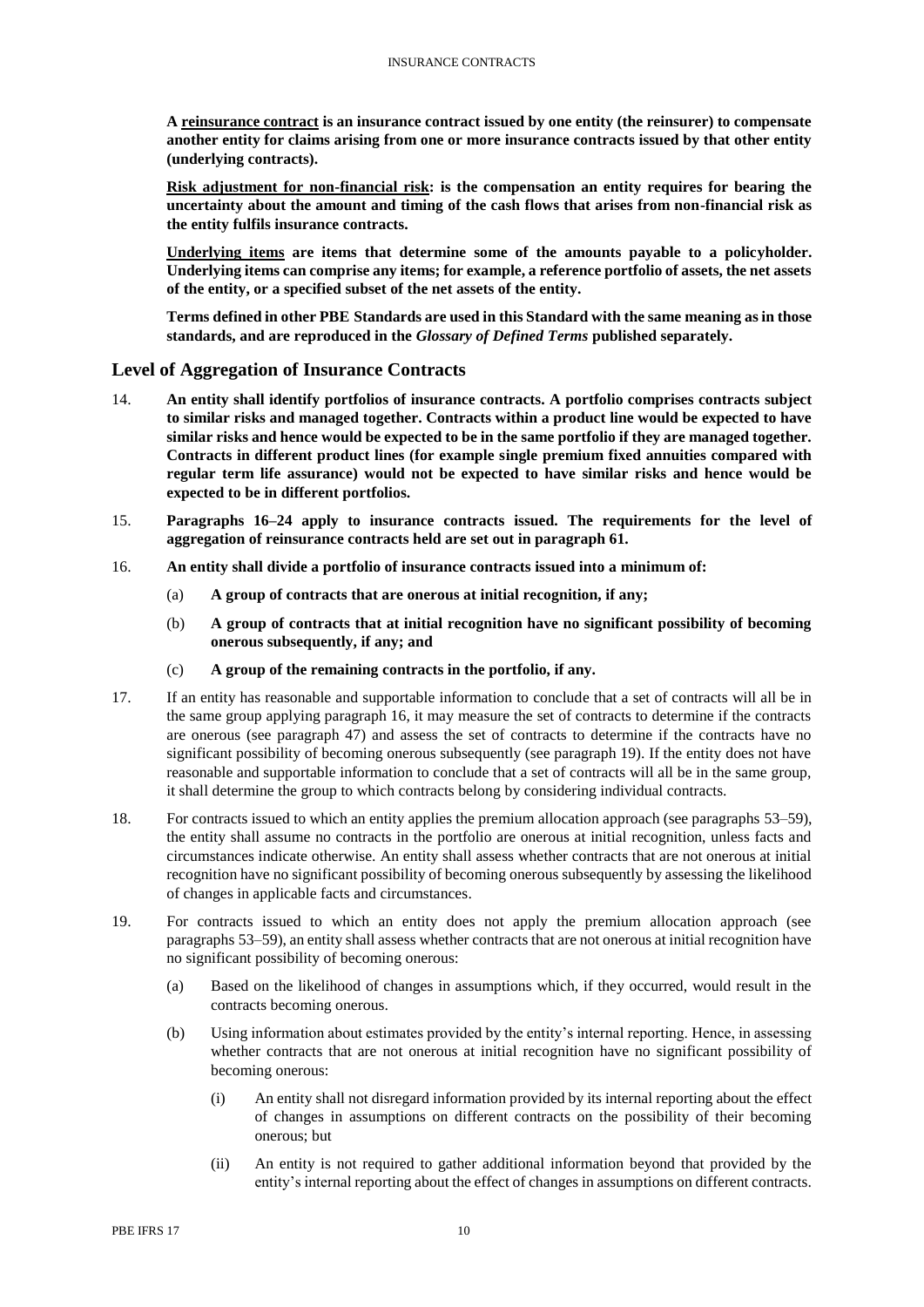- 20. If, applying paragraphs 14–19, contracts within a portfolio would fall into different groups only because law or regulation specifically constrains the entity's practical ability to set a different price or level of benefits for policyholders with different characteristics, the entity may include those contracts in the same group. The entity shall not apply this paragraph by analogy to other items.
- 21. An entity is permitted to subdivide the groups described in paragraph 16. For example, an entity may choose to divide the portfolios into:
	- (a) More groups that are not onerous at initial recognition—if the entity's internal reporting provides information that distinguishes:
		- (i) Different levels of profitability; or
		- (ii) Different possibilities of contracts becoming onerous after initial recognition; and
	- (b) More than one group of contracts that are onerous at initial recognition—if the entity's internal reporting provides information at a more detailed level about the extent to which the contracts are onerous.
- 22. **An entity shall not include contracts issued more than one year apart in the same group. To achieve this the entity shall, if necessary, further divide the groups described in paragraphs 16–21.**
- 23. A group of insurance contracts shall comprise a single contract if that is the result of applying paragraphs 14–22.
- 24. An entity shall apply the recognition and measurement requirements of PBE IFRS 17 to the groups of contracts issued determined by applying paragraphs 14–23. An entity shall establish the groups at initial recognition, and shall not reassess the composition of the groups subsequently, except as set out in paragraph 28. To measure a group of contracts, an entity may estimate the fulfilment cash flows at a higher level of aggregation than the group or portfolio, provided the entity is able to include the appropriate fulfilment cash flows in the measurement of the group, applying paragraphs  $32(a)$ ,  $40(a)(i)$ and 40(b), by allocating such estimates to groups of contracts.

## **Recognition**

- 25. **An entity shall recognise a group of insurance contracts it issues from the earliest of the following:** 
	- (a) **The beginning of the coverage period of the group of contracts;**
	- (b) **The date when the first payment from a policyholder in the group becomes due; and**
	- (c) **For a group of onerous contracts, when the group becomes onerous.**
- 26. If there is no contractual due date, the first payment from the policyholder is deemed to be due when it is received. An entity is required to determine whether any contracts form a group of onerous contracts applying paragraph 16 before the earlier of the dates set out in paragraphs 25(a) and 25(b) if facts and circumstances indicate there is such a group.
- 27. An entity shall recognise an asset or liability for any insurance acquisition cash flows relating to a group of issued insurance contracts issued or expected to be issued that the entity pays or receives before the group is recognised, unless it chooses to recognise them as expenses or revenue applying paragraph 59(a). An entity shall derecognise the asset or liability resulting from such insurance acquisition cash flows when the group of insurance contracts to which the cash flows are allocated is recognised (see paragraph 38(b)).
- 28. In recognising a group of insurance contracts in a reporting period, an entity shall include only contracts that meet the criteria set out in paragraph  $25(a)$ –(c) applied to each contract issued by the end of the reporting period and shall make estimates for the discount rates at the date of initial recognition (see paragraph AG73) and the coverage units provided in the reporting period (see paragraph AG119). An entity may issue include more contracts in the group after the end of a reporting period, subject to paragraphs 14–22. An entity shall add the contracts to the group in the reporting period in which the contracts meet the criteria set out in paragraph  $25(a)$ –(c) applied to each contractare issued. This may result in a change to the determination of the discount rates at the date of initial recognition applying paragraph AG73. An entity shall apply the revised rates from the start of the reporting period in which the new contracts are added to the group.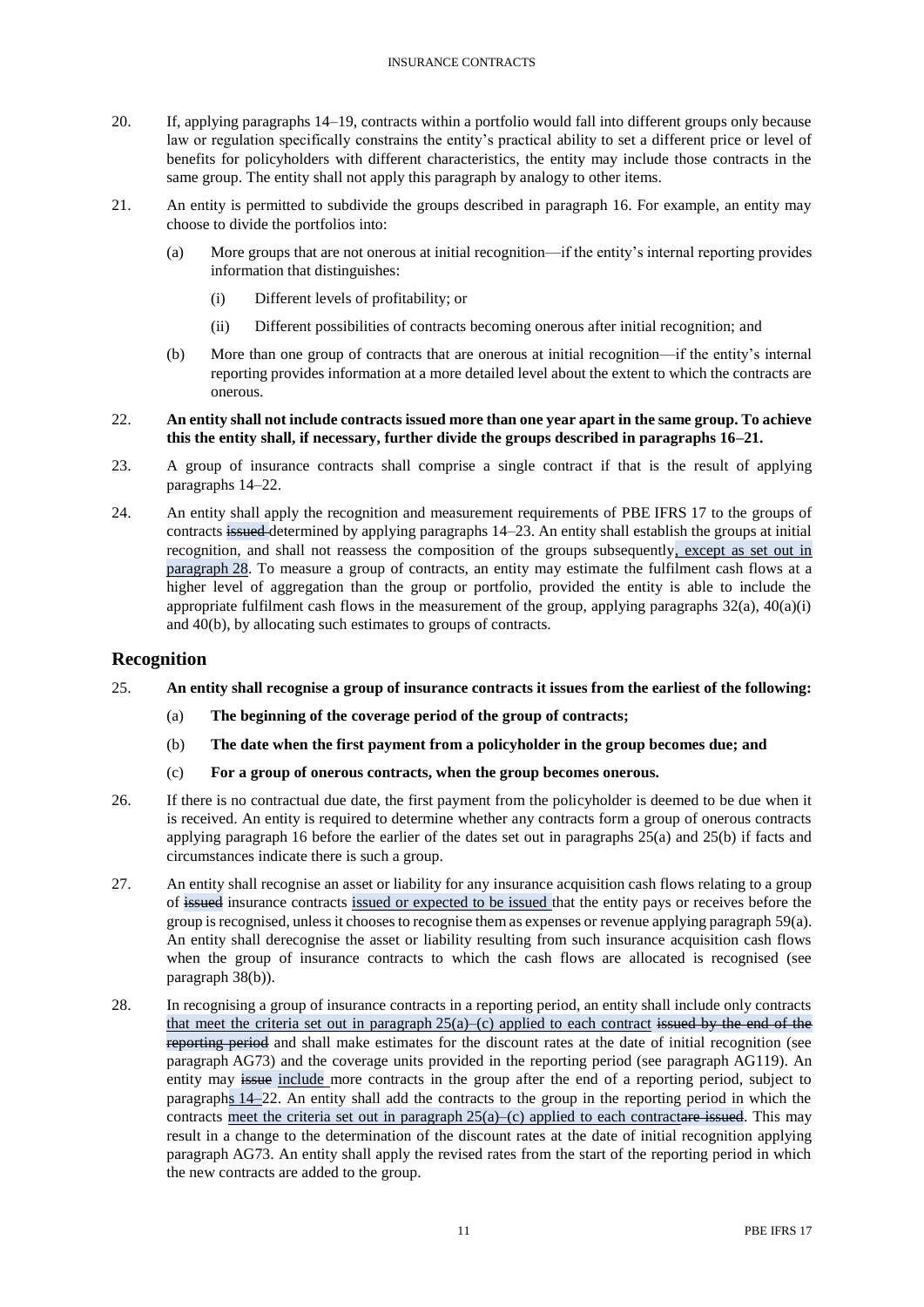## **Measurement (paragraphs AG36–AG119)**

- 29. An entity shall apply paragraphs 30–52 to all groups of insurance contracts within the scope of PBE IFRS 17, with the following exceptions:
	- (a) For groups of insurance contracts meeting either of the criteria specified in paragraph 53, an entity may simplify the measurement of the group using the premium allocation approach in paragraphs 55–59.
	- (b) For groups of reinsurance contracts held, an entity shall apply paragraphs 32–46 as required by paragraphs 63–70. Paragraphs 45 (on insurance contracts with direct participation features) and 47–52 (on onerous contracts) do not apply to groups of reinsurance contracts held.
	- (c) For groups of investment contracts with discretionary participation features, an entity shall apply paragraphs 32–52 as modified by paragraph 71.
- 30. When applying PBE IPSAS 4 *The Effects of Changes in Foreign Exchange Rates* to a group of insurance contracts that generate cash flows in a foreign currency, an entity shall treat the group of contracts, including the contractual service margin, as a monetary item.
- 31. In the financial statements of an entity that issues insurance contracts, the fulfilment cash flows shall not reflect the non-performance risk of that entity.

### **Measurement on Initial Recognition (paragraphs AG36–AG95)**

- 32. **On initial recognition, an entity shall measure a group of insurance contracts at the total of:** 
	- (a) **The fulfilment cash flows, which comprise:**
		- (i) **Estimates of future cash flows (paragraphs 33–35);**
		- (ii) **An adjustment to reflect the time value of money and the financial risks related to the future cash flows, to the extent that the financial risks are not included in the estimates of the future cash flows (paragraph 36); and**
		- (iii) **A risk adjustment for non-financial risk (paragraph 37).**
	- (b) **The contractual service margin, measured applying paragraphs 38–39.**

### *Estimates of Future Cash Flows (paragraphs AG36–AG71)*

- 33**. An entity shall include in the measurement of a group of insurance contracts all the future cash flows within the boundary of each contract in the group (see paragraph 34). Applying paragraph 24, an entity may estimate the future cash flows at a higher level of aggregation and then allocate the resulting fulfilment cash flows to individual groups of contracts. The estimates of future cash flows shall:** 
	- (a) **Incorporate, in an unbiased way, all reasonable and supportable information available without undue cost or effort about the amount, timing and uncertainty of those future cash flows (see paragraphs AG37–AG41). To do this, an entity shall estimate the expected value (i.e., the probability-weighted mean) of the full range of possible outcomes.**
	- (b) **Reflect the perspective of the entity, provided that the estimates of any relevant market variables are consistent with observable market prices for those variables (see paragraphs AG42–AG53).**
	- (c) **Be current—the estimates shall reflect conditions existing at the measurement date, including assumptions at that date about the future (see paragraphs AG54–AG60).**
	- (d) **Be explicit—the entity shall estimate the adjustment for non-financial risk separately from the other estimates (see paragraph AG90). The entity also shall estimate the cash flows separately from the adjustment for the time value of money and financial risk, unless the most appropriate measurement technique combines these estimates (see paragraph AG46).**
- 34. Cash flows are within the boundary of an insurance contract if they arise from substantive rights and obligations that exist during the reporting period in which the entity can compel the policyholder to pay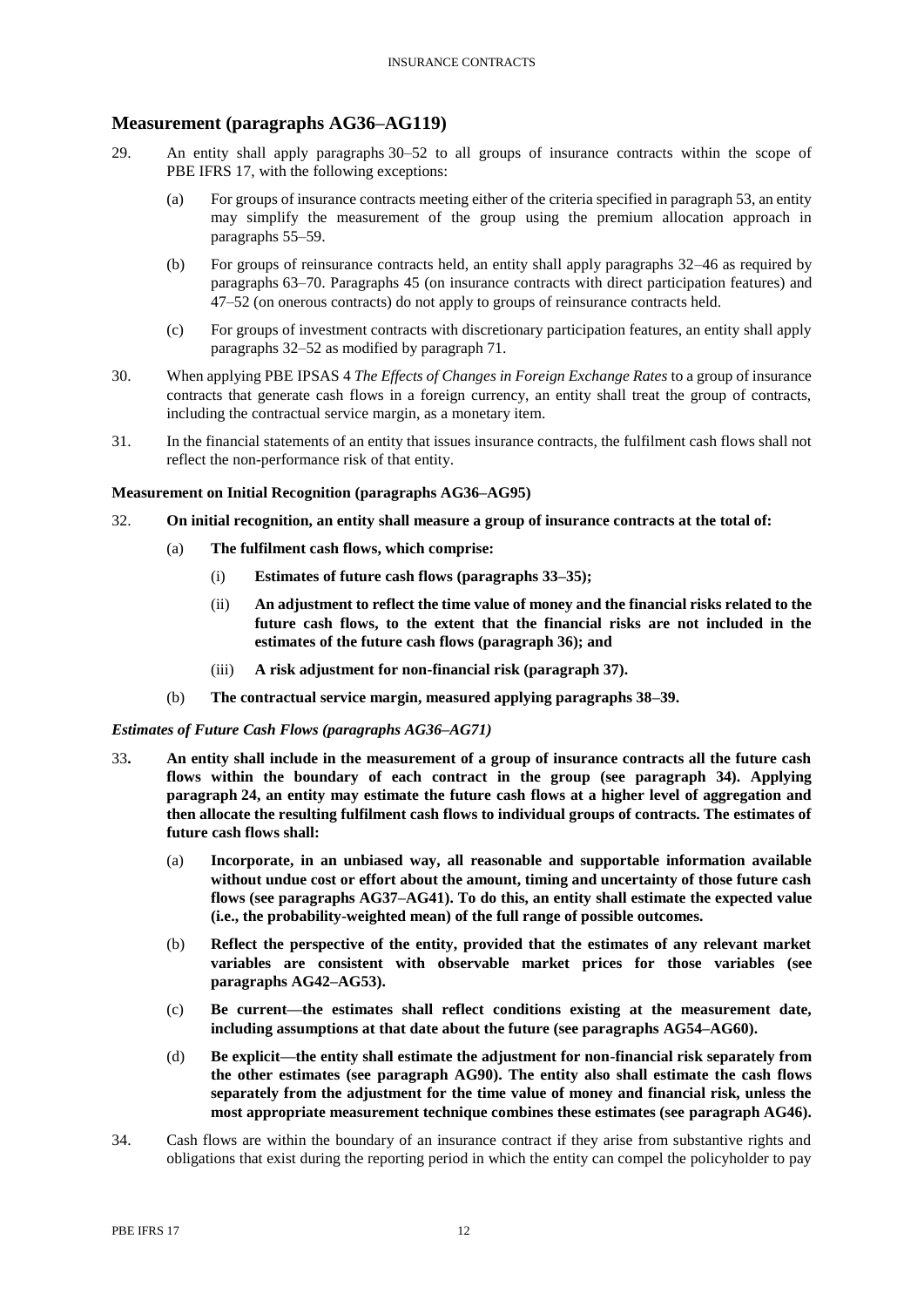the premiums or in which the entity has a substantive obligation to provide the policyholder with services (see paragraphs AG61–AG71). A substantive obligation to provide services ends when:

- (a) The entity has the practical ability to reassess the risks of the particular policyholder and, as a result, can set a price or level of benefits that fully reflects those risks; or
- (b) Both of the following criteria are satisfied:
	- (i) The entity has the practical ability to reassess the risks of the portfolio of insurance contracts that contains the contract and, as a result, can set a price or level of benefits that fully reflects the risk of that portfolio; and
	- (ii) The pricing of the premiums for coverage up to the date when the risks are reassessed does not take into account the risks that relate to periods after the reassessment date.
- 35. An entity shall not recognise as a liability or as an asset any amounts relating to expected premiums or expected claims outside the boundary of the insurance contract. Such amounts relate to future insurance contracts.

### *Discount Rates (paragraphs AG72–AG85)*

- 36. **An entity shall adjust the estimates of future cash flows to reflect the time value of money and the financial risks related to those cash flows, to the extent that the financial risks are not included in the estimates of cash flows. The discount rates applied to the estimates of the future cash flows described in paragraph 33 shall:**
	- (a) **Reflect the time value of money, the characteristics of the cash flows and the liquidity characteristics of the insurance contracts;**
	- (b) **Be consistent with observable current market prices (if any) for financial instruments with cash flows whose characteristics are consistent with those of the insurance contracts, in terms of, for example, timing, currency and liquidity; and**
	- (c) **Exclude the effect of factors that influence such observable market prices but do not affect the future cash flows of the insurance contracts.**

### *Risk Adjustment for Non-Financial Risk (paragraphs AG86–AG92)*

37. **An entity shall adjust the estimate of the present value of the future cash flows to reflect the compensation that the entity requires for bearing the uncertainty about the amount and timing of the cash flows that arises from non-financial risk.**

### *Contractual Service Margin*

1

- 38. **The contractual service margin is a component of the asset or liability for the group of insurance contracts that represents the unearned surplus the entity will recognise as it provides services in the future. An entity shall measure the contractual service margin on initial recognition of a group of insurance contracts at an amount that, unless paragraph 47 (on onerous contracts) applies, results in no revenue or expenses arising from:** 
	- (a) **The initial recognition of an amount for the fulfilment cash flows, measured by applying paragraphs 32–37;**
	- (b) **The derecognition at the date of initial recognition of any asset or liability recognised for insurance acquisition cash flows applying paragraph 27; and**
	- (c) **Any cash flows arising from the contracts in the group at that date.**
- 39. For insurance contracts acquired in a transfer of insurance contracts or a business combination within the scope of PBE IFRS 3, an entity shall apply paragraph 38 in accordance with paragraphs AG93–AG95.<sup>3</sup>

<sup>3</sup> NZASB ED 2018-4 PBE IPSAS 40 *PBE Combinations* sets out proposals for a PBE Standard which would supersede PBE IFRS 3. If that Standard is finalised before this Standard, paragraph 39 would refer to PBE IPSAS 40 rather than to PBE IFRS 3.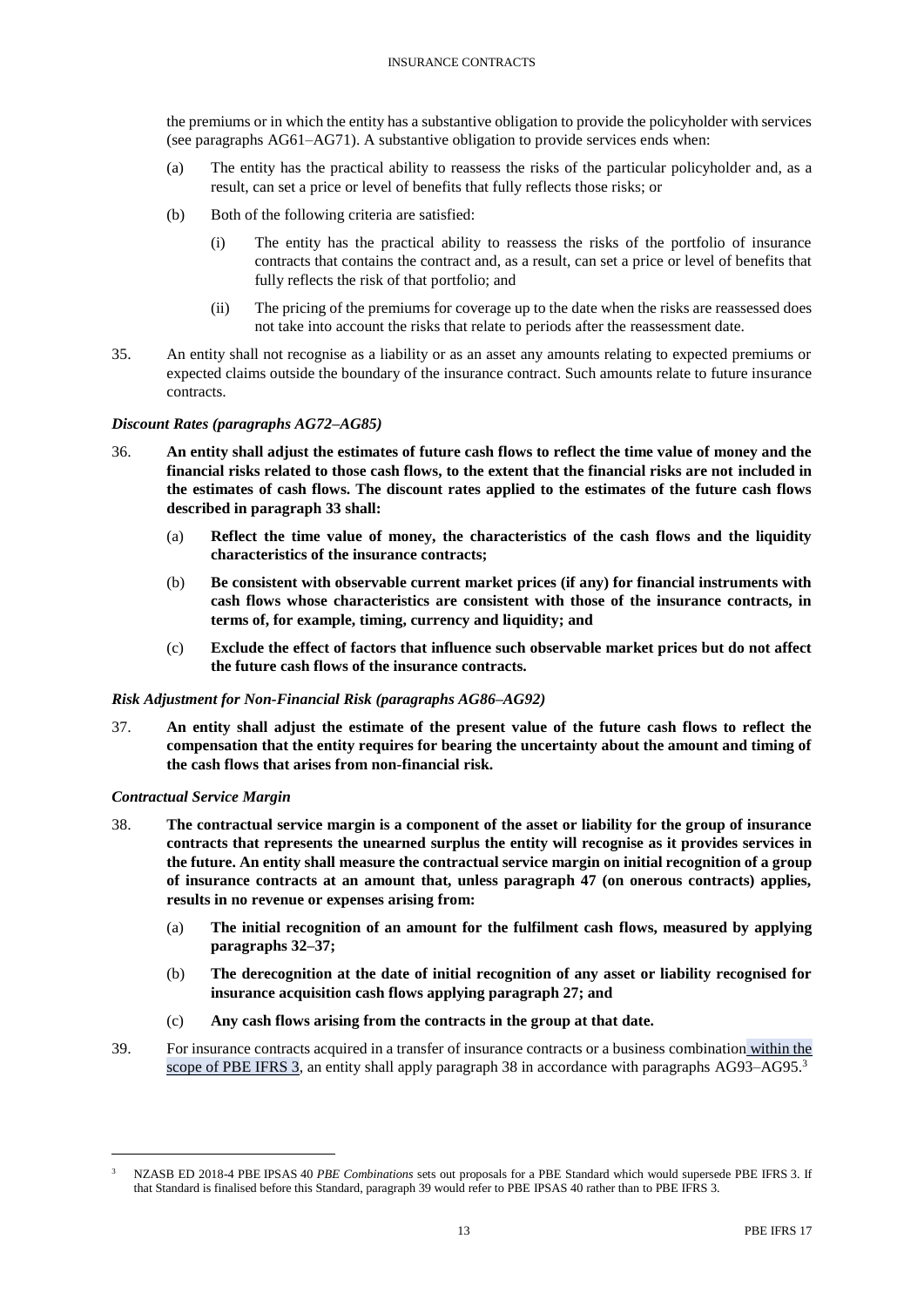#### **Subsequent Measurement**

- 40. **The carrying amount of a group of insurance contracts at the end of each reporting period shall be the sum of:** 
	- (a) **The liability for remaining coverage comprising:**
		- (i) **The fulfilment cash flows related to future service allocated to the group at that date, measured applying paragraphs 33–37 and AG36–AG92;**
		- (ii) **The contractual service margin of the group at that date, measured applying paragraphs 43–46; and**
	- (b) **The liability for incurred claims, comprising the fulfilment cash flows related to past service allocated to the group at that date, measured applying paragraphs 33–37 and AG36–AG92.**
- 41. **An entity shall recognise revenue and expenses for the following changes in the carrying amount of the liability for remaining coverage:** 
	- (a) **Insurance revenue—for the reduction in the liability for remaining coverage because of services provided in the period, measured applying paragraphs AG120–AG124;**
	- (b) **Insurance service expenses—for losses on groups of onerous contracts, and reversals of such losses (see paragraphs 47–52); and**
	- (c) **Insurance finance revenue or expenses—for the effect of the time value of money and the effect of financial risk as specified in paragraph 87.**
- 42. **An entity shall recognise revenue and expenses for the following changes in the carrying amount of the liability for incurred claims:** 
	- (a) **Insurance service expenses—for the increase in the liability because of claims and expenses incurred in the period, excluding any investment components;**
	- (b) **Insurance service expenses—for any subsequent changes in fulfilment cash flows relating to incurred claims and incurred expenses; and**
	- (c) **Insurance finance revenue or expenses—for the effect of the time value of money and the effect of financial risk as specified in paragraph 87.**

#### *Contractual Service Margin (paragraphs AG96—AG119)*

- 43. **The contractual service margin at the end of the reporting period represents the surplus in the group of insurance contracts that has not yet been recognised in surplus or deficit because it relates to the future service to be provided under the contracts in the group.**
- 44. For insurance contracts without direct participation features, the carrying amount of the contractual service margin of a group of contracts at the end of the reporting period equals the carrying amount at the start of the reporting period adjusted for:
	- (a) The effect of any new contracts added to the group (see paragraph 28);
	- (b) Interest accreted on the carrying amount of the contractual service margin during the reporting period, measured at the discount rates specified in paragraph AG72(b);
	- (c) The changes in fulfilment cash flows relating to future service as specified in paragraphs AG96– AG100, except to the extent that:
		- (i) Such increases in the fulfilment cash flows exceed the carrying amount of the contractual service margin, giving rise to a loss (see paragraph 48(a)); or
		- (ii) Such decreases in the fulfilment cash flows are allocated to the loss component of the liability for remaining coverage applying paragraph 50(b).
	- (d) The effect of any currency exchange differences on the contractual service margin; and
	- (e) The amount recognised as insurance revenue because of the transfer of services in the period, determined by the allocation of the contractual service margin remaining at the end of the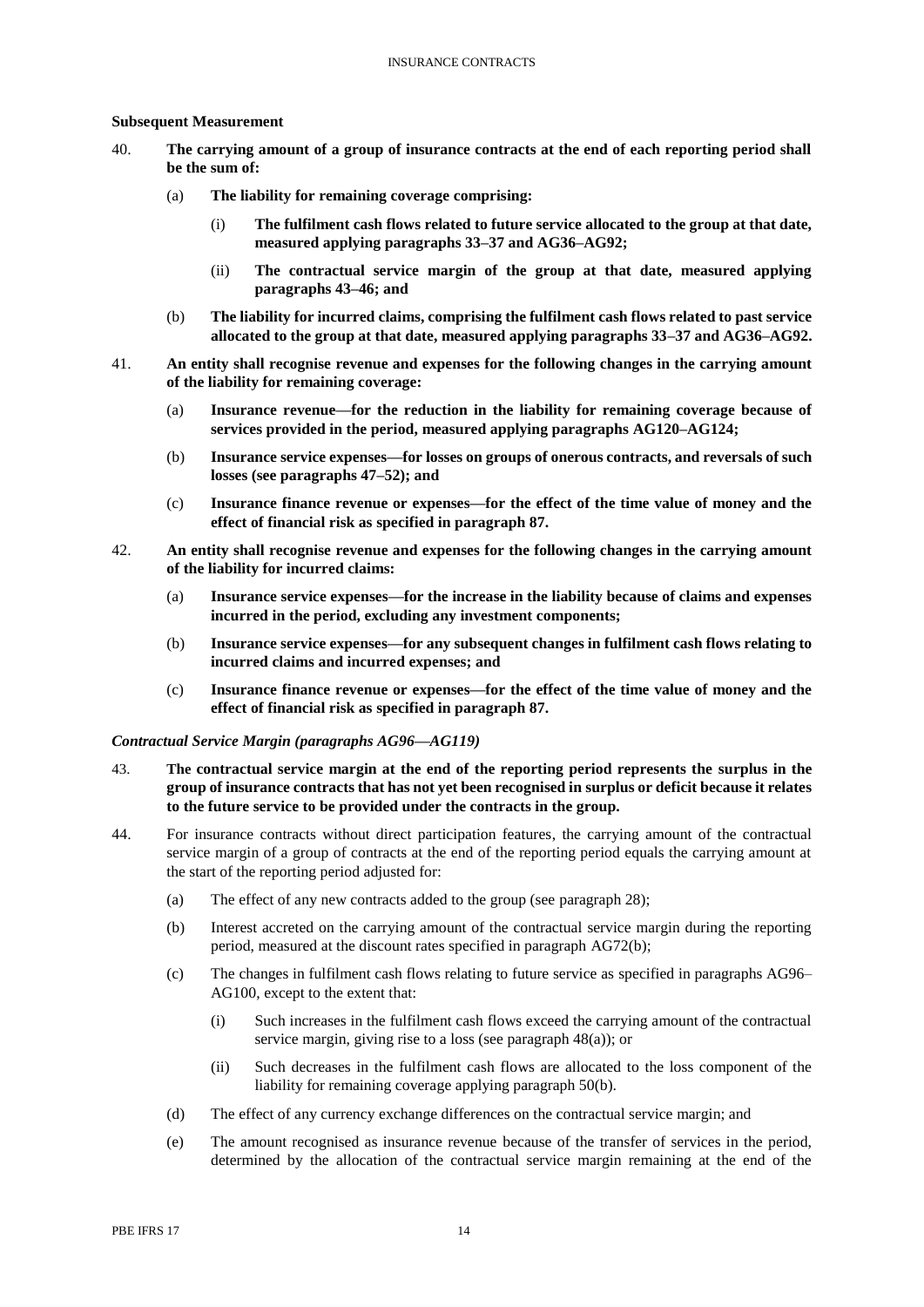reporting period (before any allocation) over the current and remaining coverage period applying paragraph AG119.

- 45. For insurance contracts with direct participation features (see paragraphs AG101–AG118), the carrying amount of the contractual service margin of a group of contracts at the end of the reporting period equals the carrying amount at the start of the reporting period adjusted for the amounts specified in subparagraphs (a)–(e) below. An entity is not required to identify these adjustments separately. Instead, a combined amount may be determined for some, or all, of the adjustments. The adjustments are:
	- (a) The effect of any new contracts added to the group (see paragraph 28);
	- (b) The entity's share of the change in the fair value of the underlying items (see paragraph  $AG104(b)(i)$ , except to the extent that:
		- (i) Paragraph AG115 (on risk mitigation) applies;
		- (ii) The entity's share of a decrease in the fair value of the underlying items exceeds the carrying amount of the contractual service margin, giving rise to a loss (see paragraph 48); or
		- (iii) The entity's share of an increase in the fair value of the underlying items reverses the amount in (ii).
	- (c) The changes in fulfilment cash flows relating to future service, as specified in paragraphs AG101– AG118, except to the extent that:
		- (i) Paragraph AG115 (on risk mitigation) applies;
		- (ii) Such increases in the fulfilment cash flows exceed the carrying amount of the contractual service margin, giving rise to a loss (see paragraph 48); or
		- (iii) Such decreases in the fulfilment cash flows are allocated to the loss component of the liability for remaining coverage applying paragraph 50(b).
	- (d) The effect of any currency exchange differences arising on the contractual service margin; and
	- (e) The amount recognised as insurance revenue because of the transfer of services in the period, determined by the allocation of the contractual service margin remaining at the end of the reporting period (before any allocation) over the current and remaining coverage period, applying paragraph AG119.
- 46. Some changes in the contractual service margin offset changes in the fulfilment cash flows for the liability for remaining coverage, resulting in no change in the total carrying amount of the liability for remaining coverage. To the extent that changes in the contractual service margin do not offset changes in the fulfilment cash flows for the liability for remaining coverage, an entity shall recognise revenue and expenses for the changes, applying paragraph 41.

#### **Onerous Contracts**

- 47. An insurance contract is onerous at the date of initial recognition if the fulfilment cash flows allocated to the contract, any previously recognised acquisition cash flows and any cash flows arising from the contract at the date of initial recognition in total are a net outflow. Applying paragraph 16(a), an entity shall group such contracts separately from contracts that are not onerous. To the extent that paragraph 17 applies, an entity may identify the group of onerous contracts by measuring a set of contracts rather than individual contracts. An entity shall recognise a loss in surplus or deficit for the net outflow for the group of onerous contracts, resulting in the carrying amount of the liability for the group being equal to the fulfilment cash flows and the contractual service margin of the group being zero.
- 48. A group of insurance contracts becomes onerous (or more onerous) on subsequent measurement if the following amounts exceed the carrying amount of the contractual service margin:
	- (a) Unfavourable changes in the fulfilment cash flows allocated to the group arising from changes in estimates of future cash flows relating to future service; and
	- (b) For a group of insurance contracts with direct participation features, the entity's share of a decrease in the fair value of the underlying items.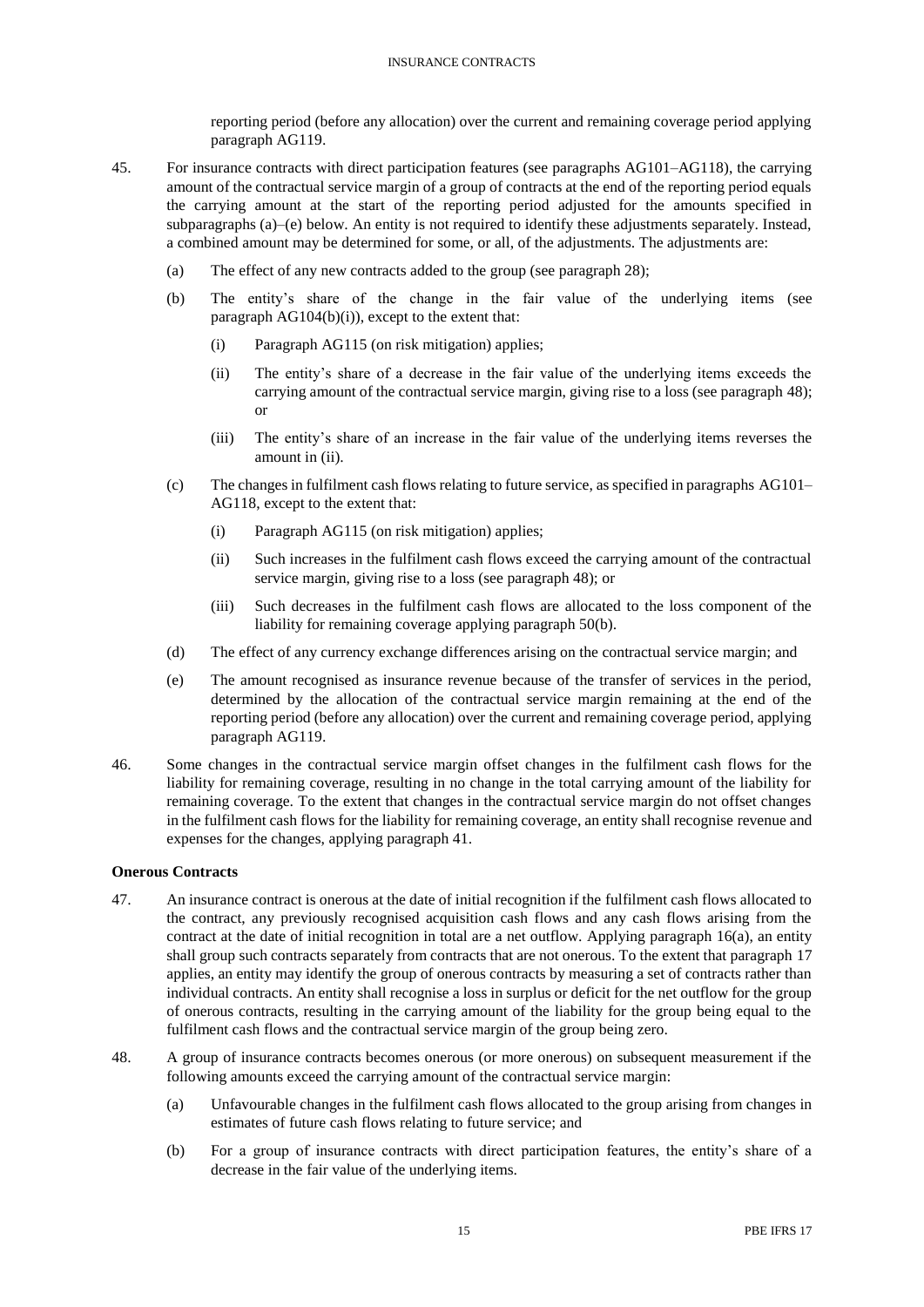Applying paragraphs  $44(c)(i)$ ,  $45(b)(ii)$  and  $45(c)(ii)$ , an entity shall recognise a loss in surplus or deficit to the extent of that excess.

- 49. An entity shall establish (or increase) a loss component of the liability for remaining coverage for an onerous group depicting the losses recognised applying paragraphs 47–48. The loss component determines the amounts that are presented in surplus or deficit as reversals of losses on onerous groups and are consequently excluded from the determination of insurance revenue.
- 50. After an entity has recognised a loss on an onerous group of insurance contracts, it shall allocate:
	- (a) The subsequent changes in fulfilment cash flows of the liability for remaining coverage specified in paragraph 51 on a systematic basis between:
		- (i) The loss component of the liability for remaining coverage; and
		- (ii) The liability for remaining coverage, excluding the loss component.
	- (b) Any subsequent decrease in fulfilment cash flows allocated to the group arising from changes in estimates of future cash flows relating to future service and any subsequent increases in the entity's share in the fair value of the underlying items solely to the loss component until that component is reduced to zero. Applying paragraphs  $44(c)(ii)$ ,  $45(b)(iii)$  and  $45(c)(iii)$ , an entity shall adjust the contractual service margin only for the excess of the decrease over the amount allocated to the loss component.
- 51. The subsequent changes in the fulfilment cash flows of the liability for remaining coverage to be allocated applying paragraph 50(a) are:
	- (a) Estimates of the present value of future cash flows for claims and expenses released from the liability for remaining coverage because of incurred insurance service expenses;
	- (b) Changes in the risk adjustment for non-financial risk recognised in surplus or deficit because of the release from risk; and
	- (c) Insurance finance revenue or expenses.
- 52. The systematic allocation required by paragraph 50(a) shall result in the total amounts allocated to the loss component in accordance with paragraphs 48–50 being equal to zero by the end of the coverage period of a group of contracts.

### **Premium Allocation Approach**

- 53. An entity may simplify the measurement of a group of insurance contracts using the premium allocation approach set out in paragraphs 55–59 if, and only if, at the inception of the group:
	- (a) The entity reasonably expects that such simplification would produce a measurement of the liability for remaining coverage for the group that would not differ materially from the one that would be produced applying the requirements in paragraphs 32–52; or
	- (b) The coverage period of each contract in the group (including coverage arising from all premiums within the contract boundary determined at that date applying paragraph 34) is one year or less.
- 54. The criterion in paragraph 53(a) is not met if at the inception of the group an entity expects significant variability in the fulfilment cash flows that would affect the measurement of the liability for remaining coverage during the period before a claim is incurred. Variability in the fulfilment cash flows increases with, for example:
	- (a) The extent of future cash flows relating to any derivatives embedded in the contracts; and
	- (b) The length of the coverage period of the group of contracts.
- 55. Using the premium allocation approach, an entity shall measure the liability for remaining coverage as follows:
	- (a) On initial recognition, the carrying amount of the liability is:
		- (i) The premiums, if any, received at initial recognition;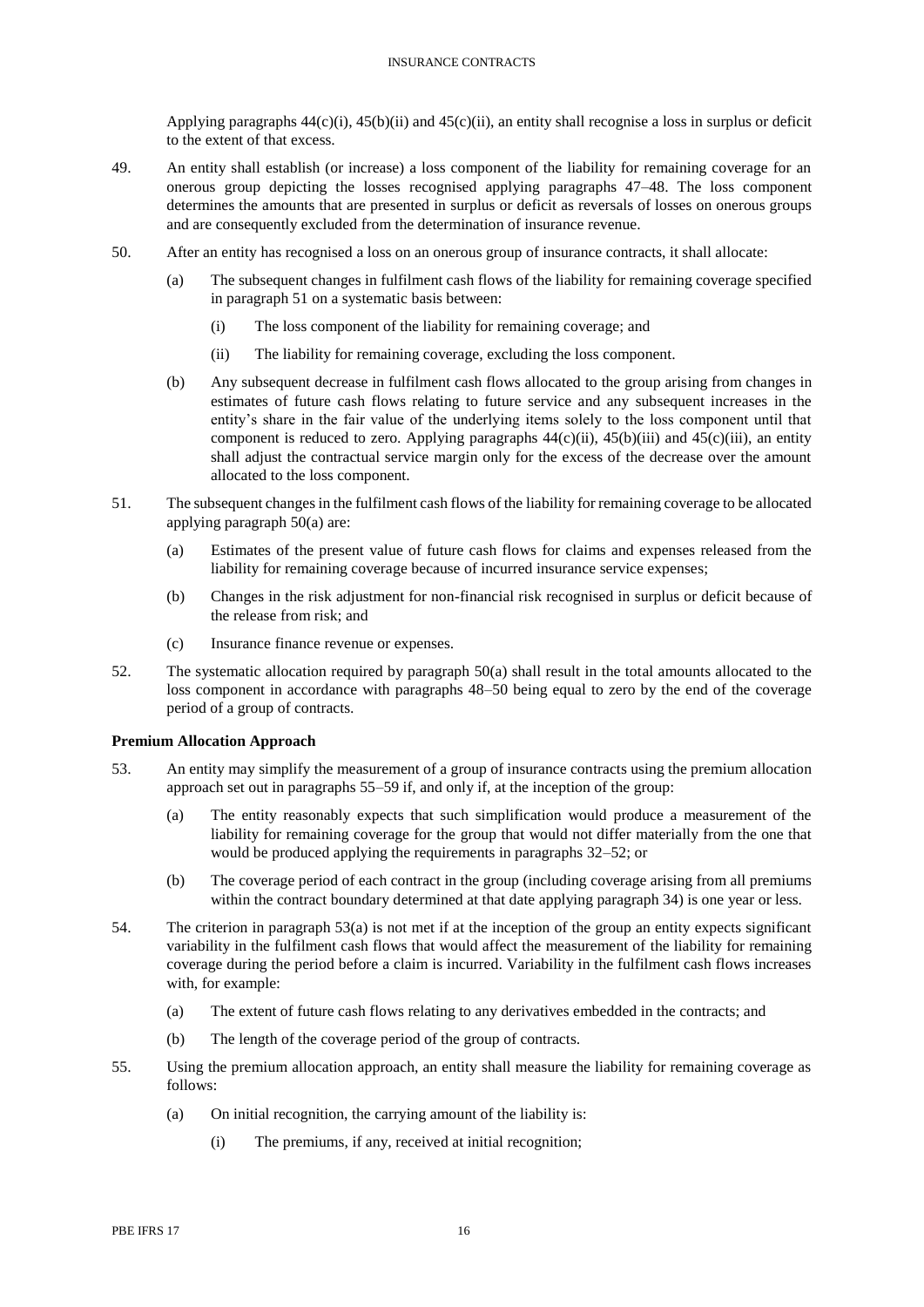#### INSURANCE CONTRACTS

- (ii) Minus any insurance acquisition cash flows at that date, unless the entity chooses to recognise the payments as an expense applying paragraph 59(a); and
- (iii) Plus or minus any amount arising from the derecognition at that date of the asset or liability recognised for insurance acquisition cash flows applying paragraph 27.
- (b) At the end of each subsequent reporting period, the carrying amount of the liability is the carrying amount at the start of the reporting period:
	- (i) Plus the premiums received in the period;
	- (ii) Minus insurance acquisition cash flows; unless the entity chooses to recognise the payments as an expense applying paragraph 59(a);
	- (iii) Plus any amounts relating to the amortisation of insurance acquisition cash flows recognised as an expense in the reporting period; unless the entity chooses to recognise insurance acquisition cash flows as an expense applying paragraph 59(a);
	- (iv) Plus any adjustment to a financing component, applying paragraph 56;
	- (v) Minus the amount recognised as insurance revenue for coverage provided in that period (see paragraph AG126); and
	- (vi) Minus any investment component paid or transferred to the liability for incurred claims.
- 56. If insurance contracts in the group have a significant financing component, an entity shall adjust the carrying amount of the liability for remaining coverage to reflect the time value of money and the effect of financial risk using the discount rates specified in paragraph 36, as determined on initial recognition. The entity is not required to adjust the carrying amount of the liability for remaining coverage to reflect the time value of money and the effect of financial risk if, at initial recognition, the entity expects that the time between providing each part of the coverage and the related premium due date is no more than a year.
- 57. If at any time during the coverage period, facts and circumstances indicate that a group of insurance contracts is onerous, an entity shall calculate the difference between:
	- (a) The carrying amount of the liability for remaining coverage determined applying paragraph 55; and
	- (b) The fulfilment cash flows that relate to remaining coverage of the group, applying paragraphs 33– 37 and AG36–AG92. However, if, in applying paragraph 59(b), the entity does not adjust the liability for incurred claims for the time value of money and the effect of financial risk, it shall not include in the fulfilment cash flows any such adjustment.
- 58. To the extent that the fulfilment cash flows described in paragraph 57(b) exceed the carrying amount described in paragraph 57(a), the entity shall recognise a loss in surplus or deficit and increase the liability for remaining coverage.
- 59. In applying the premium allocation approach, an entity:
	- (a) May choose to recognise any insurance acquisition cash flows as expenses when it incurs those costs, provided that the coverage period of each contract in the group at initial recognition is no more than one year.
	- (b) Shall measure the liability for incurred claims for the group of insurance contracts at the fulfilment cash flows relating to incurred claims, applying paragraphs 33–37 and AG36–AG92. However, the entity is not required to adjust future cash flows for the time value of money and the effect of financial risk if those cash flows are expected to be paid or received in one year or less from the date the claims are incurred.

## **Reinsurance Contracts Held**

- 60. The requirements in PBE IFRS 17 are modified for reinsurance contracts held, as set out in paragraphs 61–70.
- 61. An entity shall divide portfolios of reinsurance contracts held applying paragraphs 14–24, except that the references to onerous contracts in those paragraphs shall be replaced with a reference to contracts on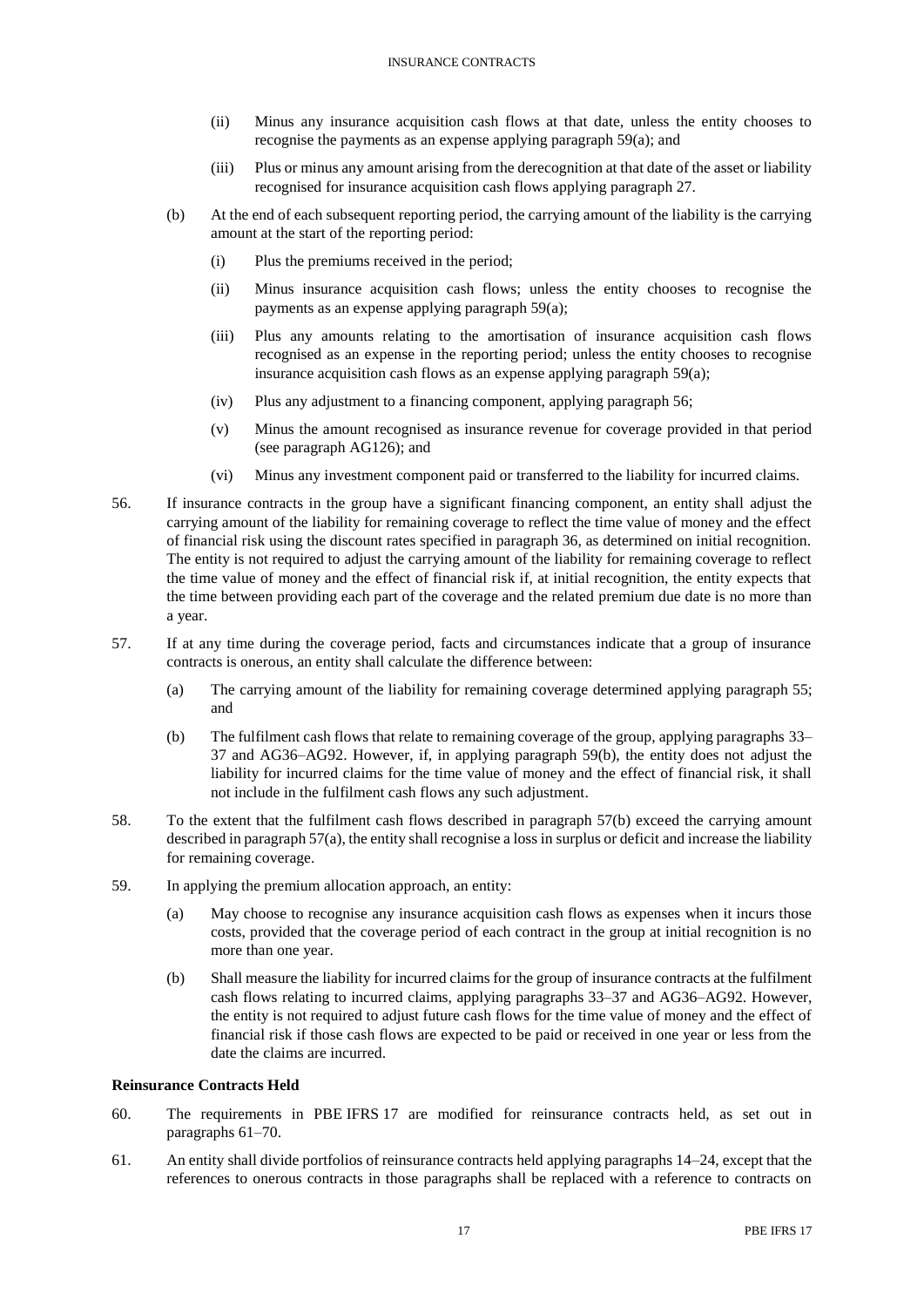which there is a net gain on initial recognition. For some reinsurance contracts held, applying paragraphs 14–24 will result in a group that comprises a single contract.

#### *Recognition*

- 62. Instead of applying paragraph 25, an entity shall recognise a group of reinsurance contracts held:
	- (a) If the reinsurance contracts held provide proportionate coverage—at the beginning of the coverage period of the group of reinsurance contracts held or at the initial recognition of any underlying contract, whichever is the later; and
	- (b) In all other cases—from the beginning of the coverage period of the group of reinsurance contracts held.

#### *Measurement*

- 63. In applying the measurement requirements of paragraphs 32–36 to reinsurance contracts held, to the extent that the underlying contracts are also measured applying those paragraphs, the entity shall use consistent assumptions to measure the estimates of the present value of the future cash flows for the group of reinsurance contracts held and the estimates of the present value of the future cash flows for the group(s) of underlying insurance contracts. In addition, the entity shall include in the estimates of the present value of the future cash flows for the group of reinsurance contracts held the effect of any risk of non-performance by the issuer of the reinsurance contract, including the effects of collateral and losses from disputes.
- 64. Instead of applying paragraph 37, an entity shall determine the risk adjustment for non-financial risk so that it represents the amount of risk being transferred by the holder of the group of reinsurance contracts to the issuer of those contracts.
- 65. The requirements of paragraph 38 that relate to determining the contractual service margin on initial recognition are modified to reflect the fact that for a group of reinsurance contracts held there is no unearned surplus but instead a net cost or net gain on purchasing the reinsurance. Hence, on initial recognition:
	- (a) The entity shall recognise any net cost or net gain on purchasing the group of reinsurance contracts held as a contractual service margin measured at an amount equal to the sum of the fulfilment cash flows, the amount derecognised at that date of any asset or liability previously recognised for cash flows related to the group of reinsurance contracts held, and any cash flows arising at that date; unless
	- (b) The net cost of purchasing reinsurance coverage relates to events that occurred before the purchase of the group of reinsurance contracts, in which case, notwithstanding the requirements of paragraph AG5, the entity shall recognise such a cost immediately in surplus or deficit as an expense.
- 66. Instead of applying paragraph 44, an entity shall measure the contractual service margin at the end of the reporting period for a group of reinsurance contracts held as the carrying amount determined at the start of the reporting period, adjusted for:
	- (a) The effect of any new contracts added to the group (see paragraph 28);
	- (b) Interest accreted on the carrying amount of the contractual service margin, measured at the discount rates specified in paragraph AG72(b);
	- (c) Changes in the fulfilment cash flows to the extent that the change:
		- (i) Relates to future service; unless
		- (ii) The change results from a change in fulfilment cash flows allocated to a group of underlying insurance contracts that does not adjust the contractual service margin for the group of underlying insurance contracts.
	- (d) The effect of any currency exchange differences arising on the contractual service margin; and
	- (e) The amount recognised in surplus or deficit because of services received in the period, determined by the allocation of the contractual service margin remaining at the end of the reporting period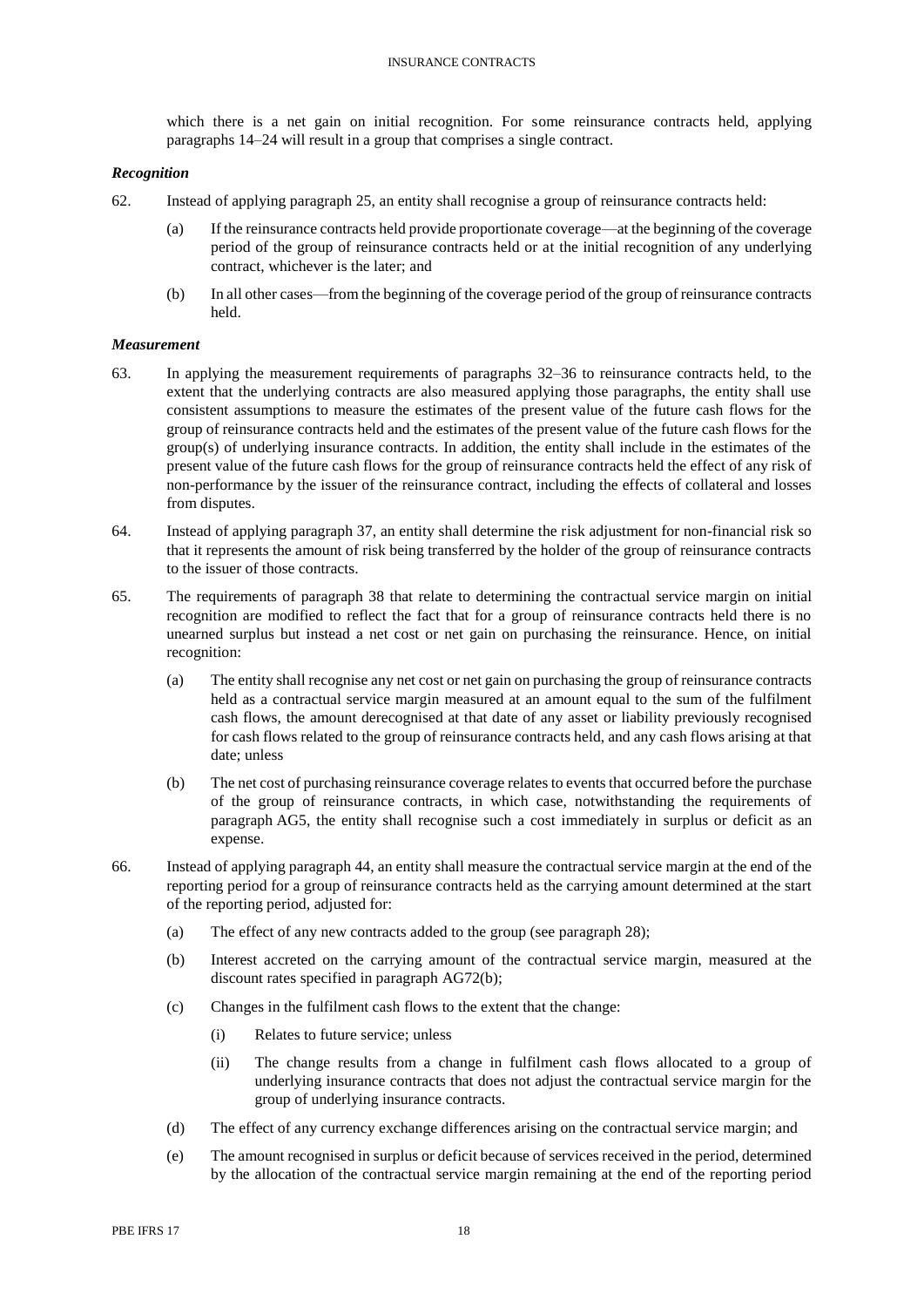(before any allocation) over the current and remaining coverage period of the group of reinsurance contracts held, applying paragraph AG119.

- 67. Changes in the fulfilment cash flows that result from changes in the risk of non-performance by the issuer of a reinsurance contract held do not relate to future service and shall not adjust the contractual service margin.
- 68. Reinsurance contracts held cannot be onerous. Accordingly, the requirements of paragraphs 47–52 do not apply.

### *Premium Allocation Approach for Reinsurance Contracts Held*

- 69. An entity may use the premium allocation approach set out in paragraphs 55–56 and 59 (adapted to reflect the features of reinsurance contracts held that differ from insurance contracts issued, for example the generation of expenses or reduction in expenses rather than revenue) to simplify the measurement of a group of reinsurance contracts held, if at the inception of the group:
	- (a) The entity reasonably expects the resulting measurement would not differ materially from the result of applying the requirements in paragraphs 63–68; or
	- (b) The coverage period of each contract in the group of reinsurance contracts held (including coverage from all premiums within the contract boundary determined at that date applying paragraph 34) is one year or less.
- 70. An entity cannot meet the condition in paragraph 69(a) if, at the inception of the group, an entity expects significant variability in the fulfilment cash flows that would affect the measurement of the asset for remaining coverage during the period before a claim is incurred. Variability in the fulfilment cash flows increases with, for example:
	- (a) The extent of future cash flows relating to any derivatives embedded in the contracts; and
	- (b) The length of the coverage period of the group of reinsurance contracts held.

### **Investment Contracts with Discretionary Participation Features**

- 71. An investment contract with discretionary participation features does not include a transfer of significant insurance risk. Consequently, the requirements in PBE IFRS 17 for insurance contracts are modified for investment contracts with discretionary participation features as follows:
	- (a) The date of initial recognition (see paragraph 25) is the date the entity becomes party to the contract.
	- (b) The contract boundary (see paragraph 34) is modified so that cash flows are within the contract boundary if they result from a substantive obligation of the entity to deliver cash at a present or future date. The entity has no substantive obligation to deliver cash if it has the practical ability to set a price for the promise to deliver the cash that fully reflects the amount of cash promised and related risks.
	- (c) The allocation of the contractual service margin (see paragraphs  $44(e)$  and  $45(e)$ ) is modified so that the entity shall recognise the contractual service margin over the duration of the group of contracts in a systematic way that reflects the transfer of investment services under the contract.

## **Modification and Derecognition**

### **Modification of an Insurance Contract**

- 72. If the terms of an insurance contract are modified, for example by agreement between the parties to the contract or by a change in regulation, an entity shall derecognise the original contract and recognise the modified contract as a new contract, applying PBE IFRS 17 or other applicable Standards if, and only if, any of the conditions in (a)–(c) are satisfied. The exercise of a right included in the terms of a contract is not a modification. The conditions are that:
	- (a) If the modified terms had been included at contract inception:
		- (i) The modified contract would have been excluded from the scope of PBE IFRS 17, applying paragraphs 3–8;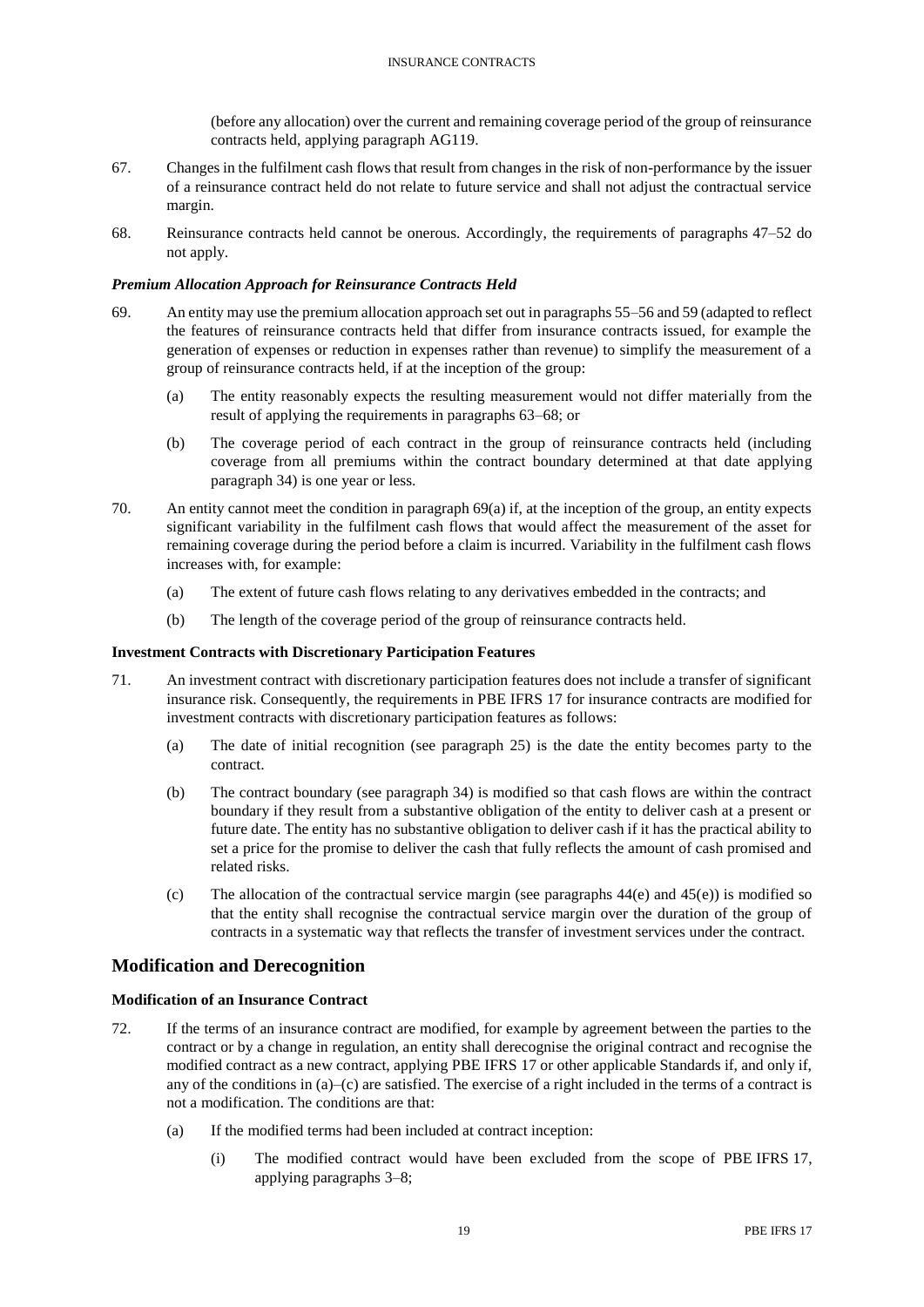- (ii) An entity would have separated different components from the host insurance contract applying paragraphs 10–13, resulting in a different insurance contract to which PBE IFRS 17 would have applied;
- (iii) The modified contract would have had a substantially different contract boundary applying paragraph 34; or
- (iv) The modified contract would have been included in a different group of contracts applying paragraphs 14–24.
- (b) The original contract met the definition of an insurance contract with direct participation features, but the modified contract no longer meets that definition, or vice versa; or
- (c) The entity applied the premium allocation approach in paragraphs 53–59 or paragraphs 69–70 to the original contract, but the modifications mean that the contract no longer meets the eligibility criteria for that approach in paragraph 53 or paragraph 69.
- 73. If a contract modification meets none of the conditions in paragraph 72, the entity shall treat changes in cash flows caused by the modification as changes in estimates of fulfilment cash flows by applying paragraphs 40–52.

#### **Derecognition**

- 74. **An entity shall derecognise an insurance contract when, and only when:** 
	- (a) **It is extinguished, i.e., when the obligation specified in the insurance contract expires or is discharged or cancelled; or**
	- (b) **Any of the conditions in paragraph 72 are met.**
- 75. When an insurance contract is extinguished, the entity is no longer at risk and is therefore no longer required to transfer any economic resources to satisfy the insurance contract. For example, when an entity buys reinsurance, it shall derecognise the underlying insurance contract(s) when, and only when, the underlying insurance contract(s) is or are extinguished.
- 76. An entity derecognises an insurance contract from within a group of contracts by applying the following requirements in PBE IFRS 17:
	- (a) The fulfilment cash flows allocated to the group are adjusted to eliminate the present value of the future cash flows and risk adjustment for non-financial risk relating to the rights and obligations that have been derecognised from the group, applying paragraphs  $40(a)(i)$  and  $40(b)$ ;
	- (b) The contractual service margin of the group is adjusted for the change in fulfilment cash flows described in (a), to the extent required by paragraphs 44(c) and 45(c), unless paragraph 77 applies; and
	- (c) The number of coverage units for expected remaining coverage is adjusted to reflect the coverage units derecognised from the group, and the amount of the contractual service margin recognised in surplus or deficit in the period is based on that adjusted number, applying paragraph AG119.
- 77. When an entity derecognises an insurance contract because it transfers the contract to a third party or derecognises an insurance contract and recognises a new contract applying paragraph 72, the entity shall instead of applying paragraph 76(b):
	- (a) Adjust the contractual service margin of the group from which the contract has been derecognised, to the extent required by paragraphs  $44(c)$  and  $45(c)$ , for the difference between (i) and either (ii) for contracts transferred to a third party or (iii) for contracts derecognised applying paragraph 72:
		- (i) The change in the carrying amount of the group of insurance contracts resulting from the derecognition of the contract, applying paragraph 76(a).
		- (ii) The premium charged by the third party.
		- (iii) The premium the entity would have charged had it entered into a contract with equivalent terms as the new contract at the date of the contract modification, less any additional premium charged for the modification.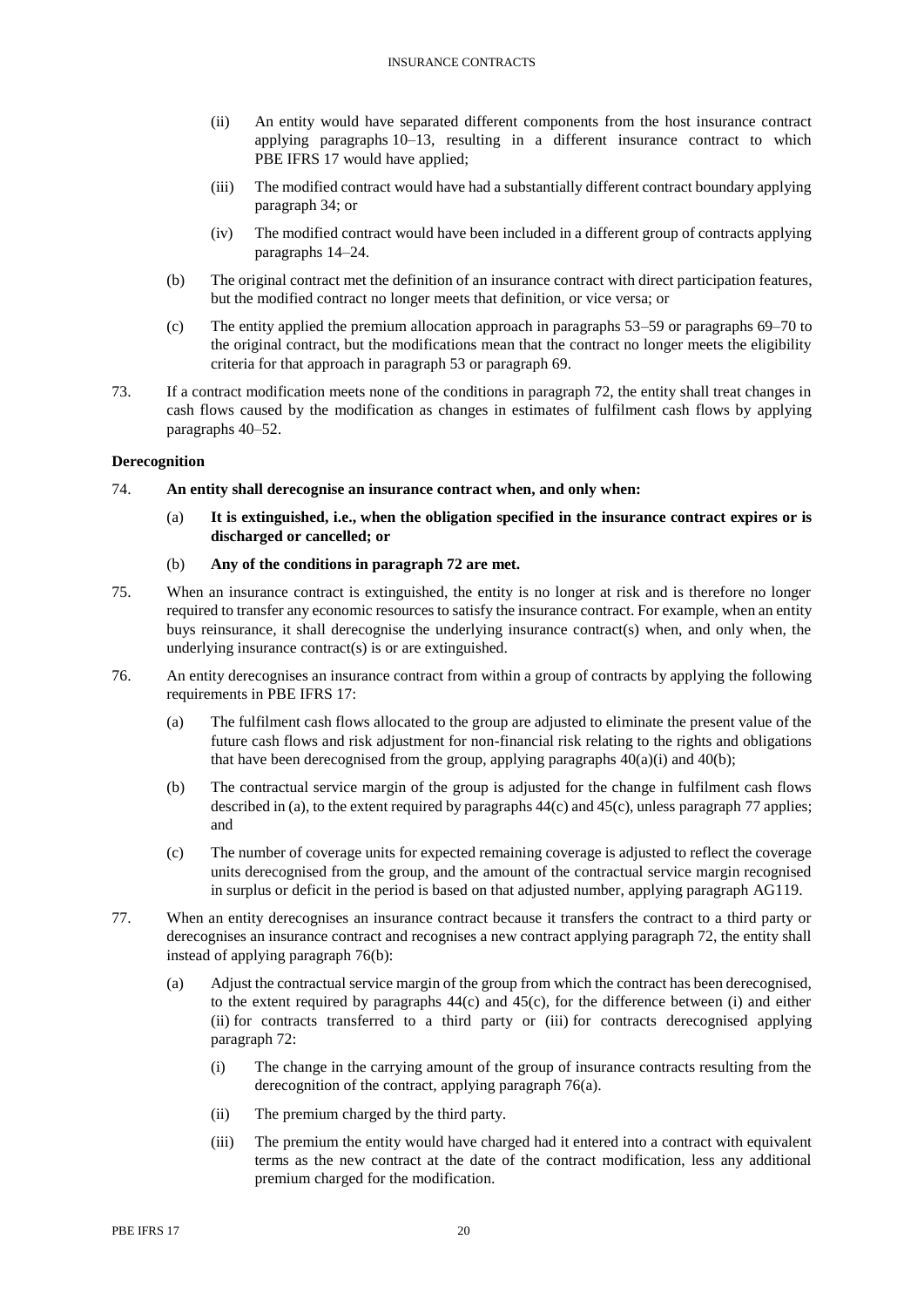(b) Measure the new contract recognised applying paragraph 72 assuming that the entity received the premium described in (a)(iii) at the date of the modification.

## **Presentation in the Statement of Financial Position**

- 78. **An entity shall present separately in the statement of financial position the carrying amount of groups of:** 
	- (a) **Insurance contracts issued that are assets;**
	- (b) **Insurance contracts issued that are liabilities;**
	- (c) **Reinsurance contracts held that are assets; and**
	- (d) **Reinsurance contracts held that are liabilities.**
- 79. An entity shall include any assets or liabilities for insurance acquisition cash flows recognised applying paragraph 27 in the carrying amount of the related groups of insurance contracts issued, and any assets or liabilities for cash flows related to groups of reinsurance contracts held (see paragraph 65(a)) in the carrying amount of the groups of reinsurance contracts held.

## **Recognition and Presentation in the Statement of Comprehensive Revenue and Expense (paragraphs AG120–AG136)**

- 80. **Applying paragraphs 41 and 42, an entity shall disaggregate the amounts recognised in the statement of comprehensive revenue and expense into:** 
	- (a) **An insurance service result (paragraphs 83–86), comprising insurance revenue and insurance service expenses; and**
	- (b) **Insurance finance revenue or expenses (paragraphs 87–92).**
- 81. An entity is not required to disaggregate the change in the risk adjustment for non-financial risk between the insurance service result and insurance finance revenue or expenses. If an entity does not make such a disaggregation, it shall include the entire change in the risk adjustment for non-financial risk as part of the insurance service result.
- 82. **An entity shall present revenue or expenses from reinsurance contracts held separately from the expenses or revenue from insurance contracts issued.**

### **Insurance Service Result**

- 83. **An entity shall present in surplus or deficit insurance revenue arising from the groups of insurance contracts issued. Insurance revenue shall depict the provision of coverage and other services arising from the group of insurance contracts at an amount that reflects the consideration to which the entity expects to be entitled in exchange for those services. Paragraphs AG120–AG127 specify how an entity measures insurance revenue.**
- 84. **An entity shall present in surplus or deficit insurance service expenses arising from a group of insurance contracts issued, comprising incurred claims (excluding repayments of investment components), other incurred insurance service expenses and other amounts as described in paragraph 103(b).**
- 85. **Insurance revenue and insurance service expenses presented in surplus or deficit shall exclude any investment components. An entity shall not present premium information in surplus or deficit if that information is inconsistent with paragraph 83.**
- 86. An entity may present the revenue or expenses from a group of reinsurance contracts held (see paragraphs 60–70), other than insurance finance revenue or expenses, as a single amount; or the entity may present separately the amounts recovered from the reinsurer and an allocation of the premiums paid that together give a net amount equal to that single amount. If an entity presents separately the amounts recovered from the reinsurer and an allocation of the premiums paid, it shall:
	- (a) Treat reinsurance cash flows that are contingent on claims on the underlying contracts as part of the claims that are expected to be reimbursed under the reinsurance contract held;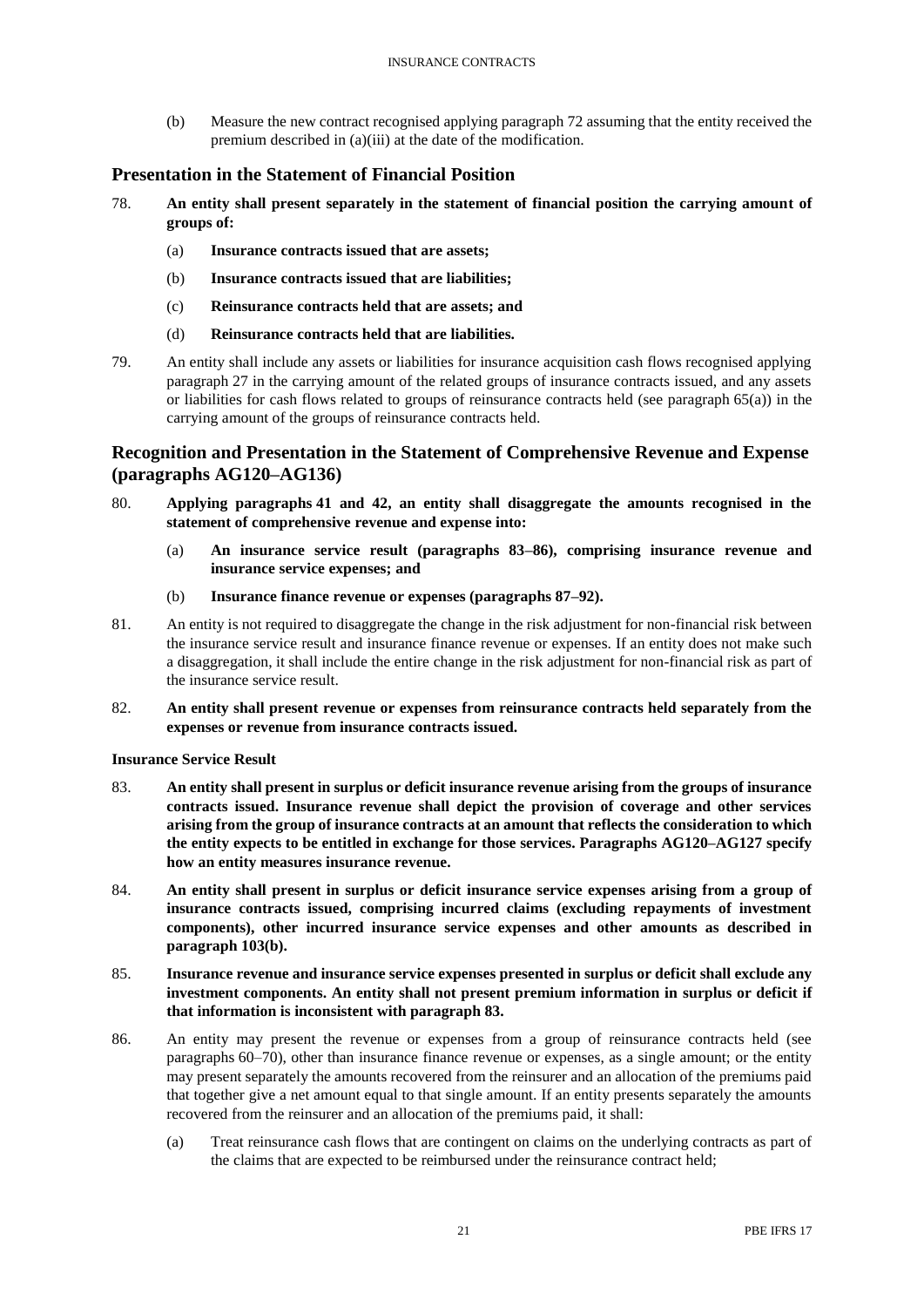- (b) Treat amounts from the reinsurer that it expects to receive that are not contingent on claims of the underlying contracts (for example, some types of ceding commissions) as a reduction in the premiums to be paid to the reinsurer; and
- (c) Not present the allocation of premiums paid as a reduction in revenue.

#### **Insurance Finance Revenue or Expenses (see paragraphs AG128–AG136)**

- 87. **Insurance finance revenue or expenses comprises the change in the carrying amount of the group of insurance contracts arising from:** 
	- (a) **The effect of the time value of money and changes in the time value of money; and**
	- (b) **The effect of financial risk and changes in financial risk; but**
	- (c) **Excluding any such changes for groups of insurance contracts with direct participation features that would adjust the contractual service margin but do not do so when applying paragraphs 45(b)(ii), 45(b)(iii), 45(c)(ii) or 45(c)(iii). These are included in insurance service expenses.**
- 88. **Unless paragraph 89 applies, an entity shall make an accounting policy choice between:** 
	- (a) **Including insurance finance revenue or expenses for the period in surplus or deficit; or**
	- (b) **Disaggregating insurance finance revenue or expenses for the period to include in surplus or deficit an amount determined by a systematic allocation of the expected total insurance finance revenue or expenses over the duration of the group of contracts, applying paragraphs AG130–AG133.**
- 89. **For insurance contracts with direct participation features, for which the entity holds the underlying items, an entity shall make an accounting policy choice between:** 
	- (a) **Including insurance finance revenue or expenses for the period in surplus or deficit; or**
	- (b) **Disaggregating insurance finance revenue or expenses for the period to include in surplus or deficit an amount that eliminates accounting mismatches with revenue or expenses included in surplus or deficit on the underlying items held, applying paragraphs AG134– AG136.**
- 90**. If an entity chooses the accounting policy set out in paragraph 88(b) or in paragraph 89(b), it shall include in other comprehensive revenue and expense the difference between the insurance finance revenue or expenses measured on the basis set out in those paragraphs and the total insurance finance revenue or expenses for the period.**
- 91. **If an entity transfers a group of insurance contracts or derecognises an insurance contract applying paragraph 77:** 
	- (a) **It shall reclassify to surplus or deficit as a reclassification adjustment (see PBE IPSAS 1**  *Presentation of Financial Reports***) any remaining amounts for the group (or contract) that were previously recognised in other comprehensive revenue and expense because the entity chose the accounting policy set out in paragraph 88(b).**
	- (b) **It shall not reclassify to surplus or deficit as a reclassification adjustment (see PBE IPSAS 1) any remaining amounts for the group (or contract) that were previously recognised in other comprehensive revenue and expense because the entity chose the accounting policy set out in paragraph 89(b).**
- 92. Paragraph 30 requires an entity to treat an insurance contract as a monetary item under PBE IPSAS 4 for the purpose of translating foreign exchange items into the entity's functional currency. An entity includes exchange differences on changes in the carrying amount of groups of insurance contracts in the statement of surplus or deficit, unless they relate to changes in the carrying amount of groups of insurance contracts included in other comprehensive revenue and expense applying paragraph 90, in which case they shall be included in other comprehensive revenue and expense.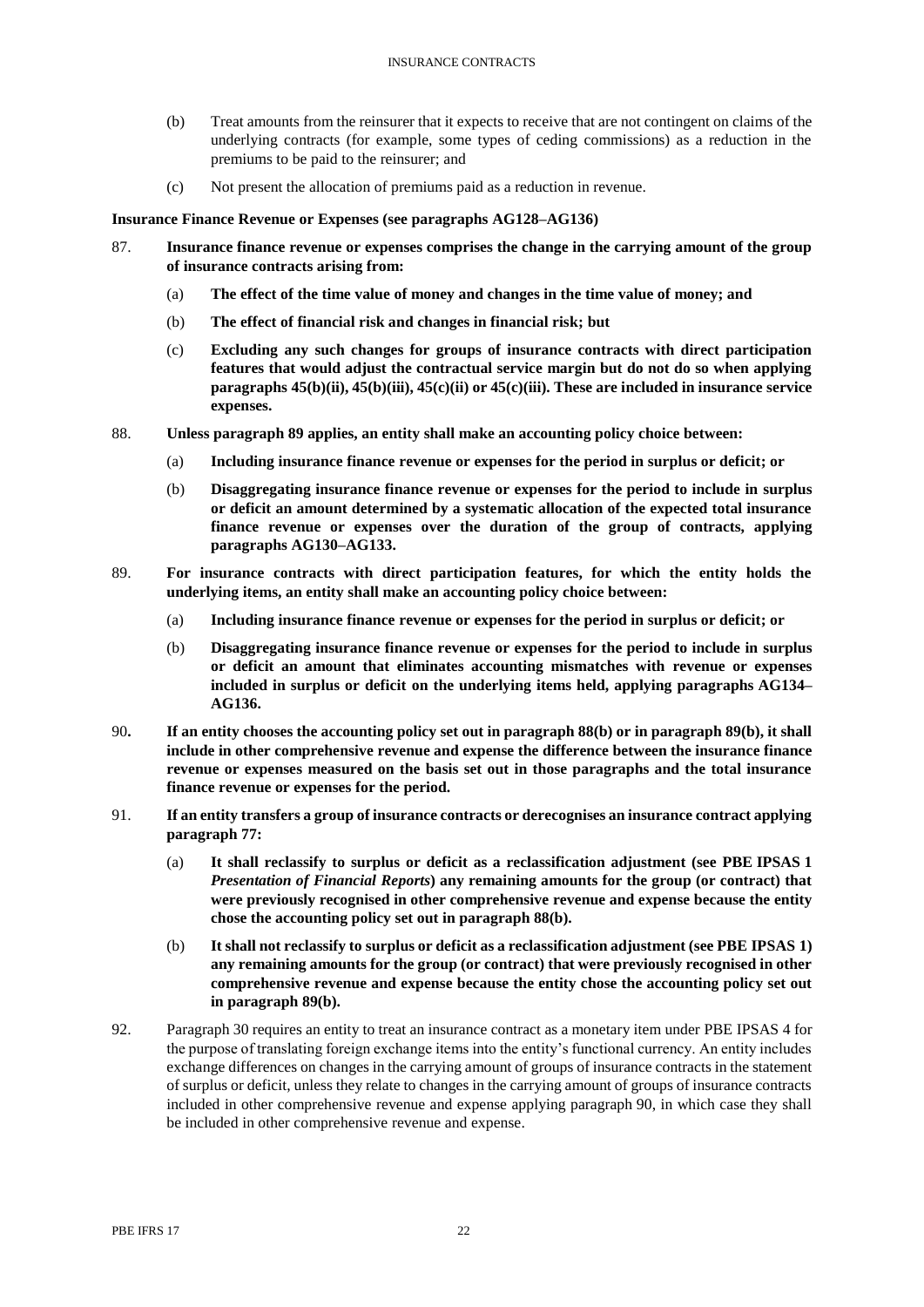## **Disclosure**

- 93. **The objective of the disclosure requirements is for an entity to disclose information in the notes that, together with the information provided in the statement of financial position, statement of comprehensive revenue and expense and cash flow statement, gives a basis for users of financial statements to assess the effect that contracts within the scope of PBE IFRS 17 have on the entity's financial position, financial performance and cash flows. To achieve that objective, an entity shall disclose qualitative and quantitative information about:** 
	- (a) **The amounts recognised in its financial statements for contracts within the scope of PBE IFRS 17 (see paragraphs 97–116);**
	- (b) **The significant judgements, and changes in those judgements, made when applying PBE IFRS 17 (see paragraphs 117–120); and**
	- (c) **The nature and extent of the risks from contracts within the scope of PBE IFRS 17 (see paragraphs 121–132).**
- 94. An entity shall consider the level of detail necessary to satisfy the disclosure objective and how much emphasis to place on each of the various requirements. If the disclosures provided, applying paragraphs 97–132, are not enough to meet the objective in paragraph 93, an entity shall disclose additional information necessary to meet that objective.
- 95. An entity shall aggregate or disaggregate information so that useful information is not obscured either by the inclusion of a large amount of insignificant detail or by the aggregation of items that have different characteristics.
- 96. Paragraphs 45–47 of PBE IPSAS 1 set out requirements relating to materiality and aggregation of information. Examples of aggregation bases that might be appropriate for information disclosed about insurance contracts are:
	- (a) Type of contract (for example, major product lines); or
	- (b) Geographical area (for example, country or region).
	- (c) [Not used]

### **Explanation of Recognised Amounts**

- 97. Of the disclosures required by paragraphs 98–109, only those in paragraphs 98–100 and 102–105 apply to contracts to which the premium allocation approach has been applied. If an entity uses the premium allocation approach, it shall also disclose:
	- (a) Which of the criteria in paragraphs 53 and 69 it has satisfied;
	- (b) Whether it makes an adjustment for the time value of money and the effect of financial risk applying paragraphs 56 and 57(b); and
	- (c) The method it has chosen to recognise insurance acquisition cash flows applying paragraph 59(a).
- 98. An entity shall disclose reconciliations that show how the net carrying amounts of contracts within the scope of PBE IFRS 17 changed during the period because of cash flows and revenue and expenses recognised in the statement of comprehensive revenue and expense. Separate reconciliations shall be disclosed for insurance contracts issued and reinsurance contracts held. An entity shall adapt the requirements of paragraphs 100–109 to reflect the features of reinsurance contracts held that differ from insurance contracts issued; for example, the generation of expenses or reduction in expenses rather than revenue.
- 99. An entity shall provide enough information in the reconciliations to enable users of financial statements to identify changes from cash flows and amounts that are recognised in the statement of comprehensive revenue and expense. To comply with this requirement, an entity shall:
	- (a) Disclose, in a table, the reconciliations set out in paragraphs 100–105; and
	- (b) For each reconciliation, present the net carrying amounts at the beginning and at the end of the period, disaggregated into a total for groups of contracts that are assets and a total for groups of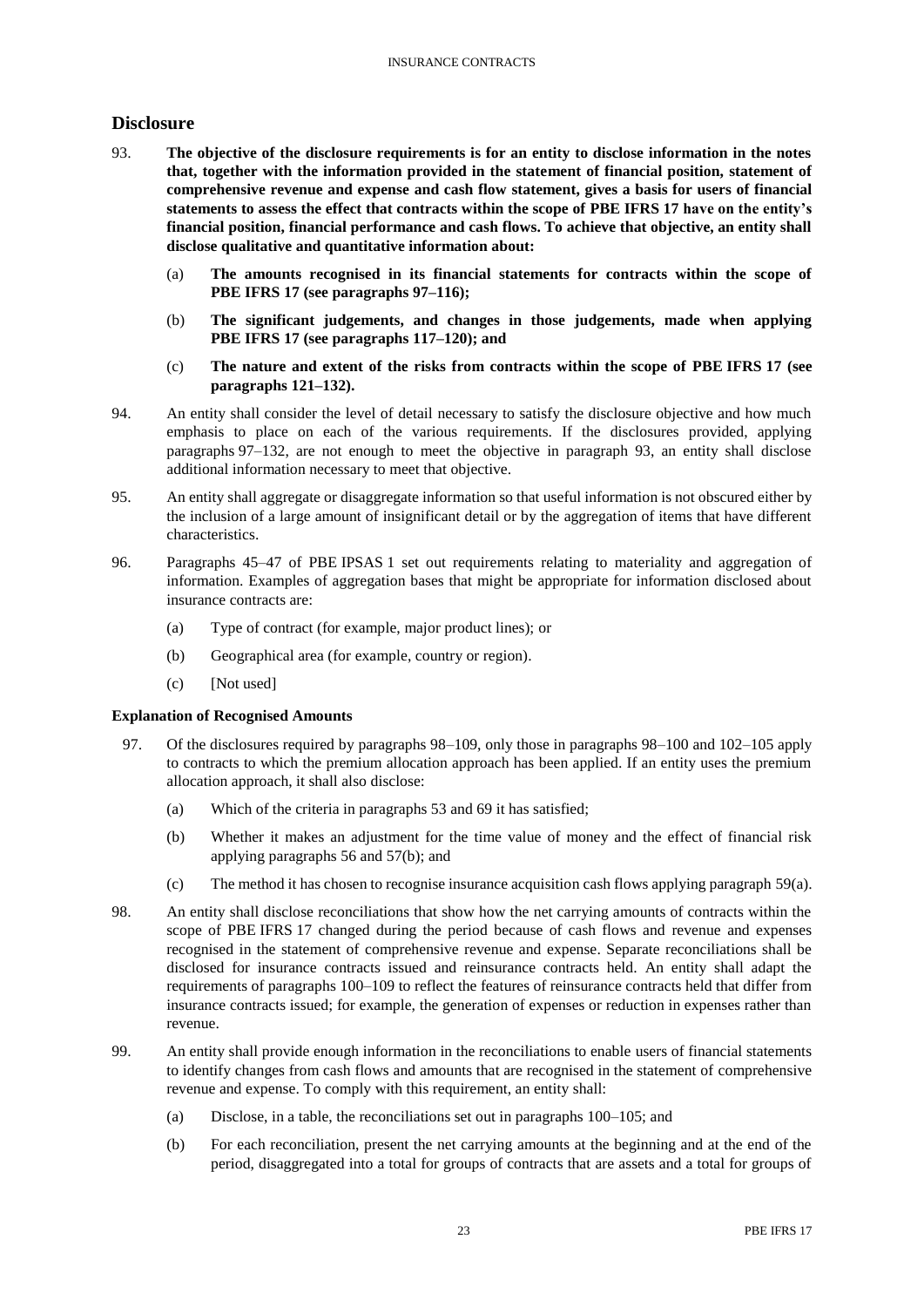contracts that are liabilities, that equal the amounts presented in the statement of financial position applying paragraph 78.

- 100. An entity shall disclose reconciliations from the opening to the closing balances separately for each of:
	- (a) The net liabilities (or assets) for the remaining coverage component, excluding any loss component.
	- (b) Any loss component (see paragraphs 47–52 and 57–58).
	- (c) The liabilities for incurred claims. For insurance contracts to which the premium allocation approach described in paragraphs 53–59 or 69–70 has been applied, an entity shall disclose separate reconciliations for:
		- (i) The estimates of the present value of the future cash flows; and
		- (ii) The risk adjustment for non-financial risk.
- 101. For insurance contracts other than those to which the premium allocation approach described in paragraphs 53–59 or 69–70 has been applied, an entity shall also disclose reconciliations from the opening to the closing balances separately for each of:
	- (a) The estimates of the present value of the future cash flows;
	- (b) The risk adjustment for non-financial risk; and
	- (c) The contractual service margin.
- 102. The objective of the reconciliations in paragraphs 100–101 is to provide different types of information about the insurance service result.
- 103. An entity shall separately disclose in the reconciliations required in paragraph 100 each of the following amounts related to insurance services, if applicable:
	- (a) Insurance revenue.
	- (b) Insurance service expenses, showing separately:
		- (i) Incurred claims (excluding investment components) and other incurred insurance service expenses;
		- (ii) Amortisation of insurance acquisition cash flows;
		- (iii) Changes that relate to past service, i.e., changes in fulfilment cash flows relating to the liability for incurred claims; and
		- (iv) Changes that relate to future service, i.e., losses on onerous groups of contracts and reversals of such losses.
	- (c) Investment components excluded from insurance revenue and insurance service expenses.
- 104. An entity shall separately disclose in the reconciliations required in paragraph 101 each of the following amounts related to insurance services, if applicable:
	- (a) Changes that relate to future service, applying paragraphs AG96–AG118, showing separately:
		- (i) Changes in estimates that adjust the contractual service margin;
		- (ii) Changes in estimates that do not adjust the contractual service margin, i.e., losses on groups of onerous contracts and reversals of such losses; and
		- (iii) The effects of contracts initially recognised in the period.
	- (b) Changes that relate to current service, i.e.,:
		- (i) The amount of the contractual service margin recognised in surplus or deficit to reflect the transfer of services;
		- (ii) The change in the risk adjustment for non-financial risk that does not relate to future service or past service; and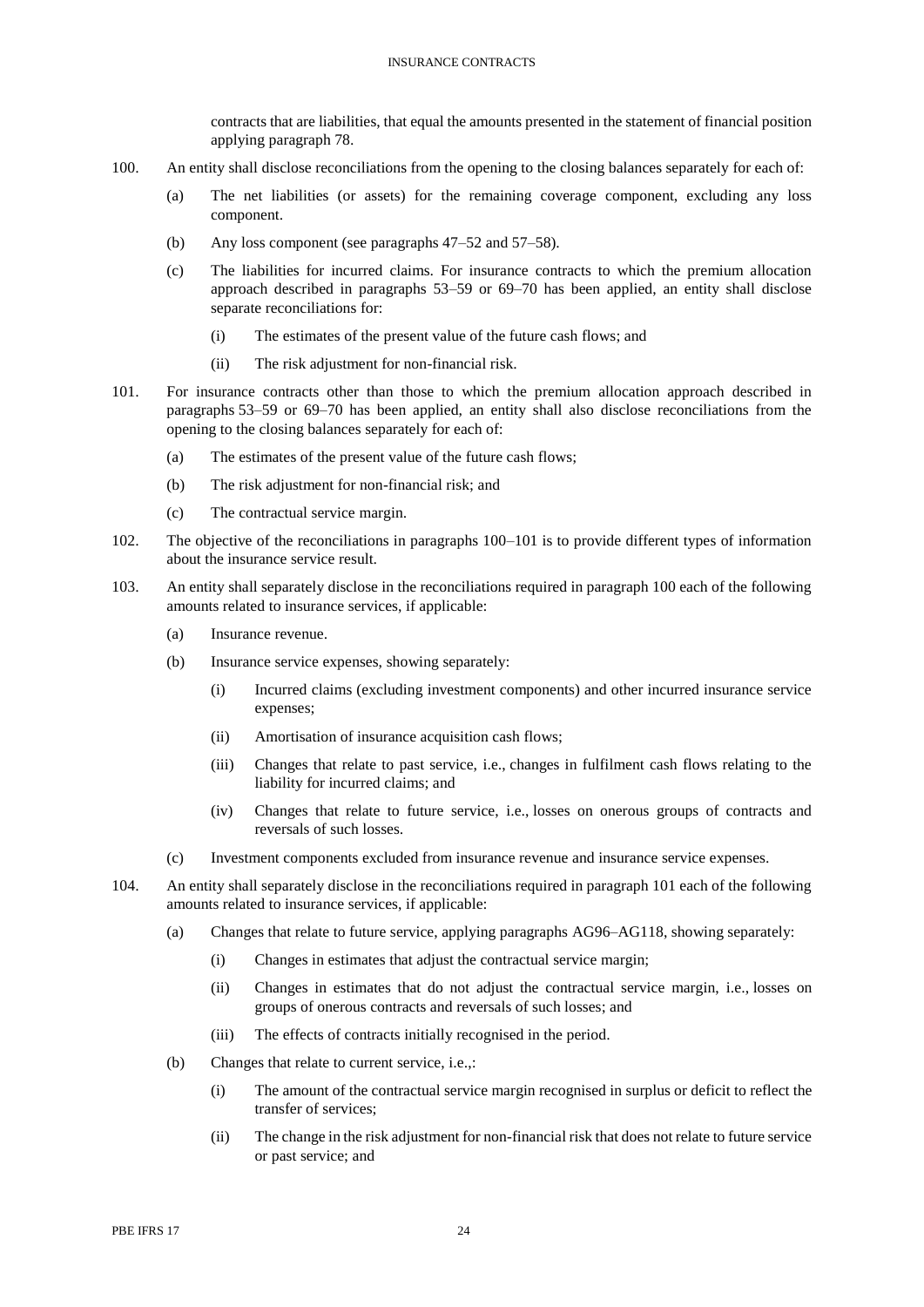#### INSURANCE CONTRACTS

- (iii) Experience adjustments (see paragraphs  $AG97(c)$  and  $AG113(a)$ ), excluding amounts relating to the risk adjustment included in (ii).
- (c) Changes that relate to past service, i.e., changes in fulfilment cash flows relating to incurred claims (see paragraphs AG97(b) and AG113(a)).
- 105. To complete the reconciliations in paragraphs 100–101, an entity shall also disclose separately each of the following amounts not related to insurance services provided in the period, if applicable:
	- (a) Cash flows in the period, including:
		- (i) Premiums received for insurance contracts issued (or paid for reinsurance contracts held);
		- (ii) Insurance acquisition cash flows; and
		- (iii) Incurred claims paid and other insurance service expenses paid for insurance contracts issued (or recovered under reinsurance contracts held), excluding insurance acquisition cash flows.
	- (b) The effect of changes in the risk of non-performance by the issuer of reinsurance contracts held;
	- (c) Insurance finance revenue or expenses; and
	- (d) Any additional line items that may be necessary to understand the change in the net carrying amount of the insurance contracts.
- 106. For insurance contracts issued other than those to which the premium allocation approach described in paragraphs 53–59 has been applied, an entity shall disclose an analysis of the insurance revenue recognised in the period comprising:
	- (a) The amounts relating to the changes in the liability for remaining coverage as specified in paragraph AG124, separately disclosing:
		- (i) The insurance service expenses incurred during the period as specified in paragraph AG124(a);
		- (ii) The change in the risk adjustment for non-financial risk, as specified in paragraph AG124(b); and
		- (iii) The amount of the contractual service margin recognised in surplus or deficit because of the transfer of services in the period, as specified in paragraph AG124(c).
	- (b) The allocation of the portion of the premiums that relate to the recovery of insurance acquisition cash flows.
- 107. For insurance contracts other than those to which the premium allocation approach described in paragraphs 53–59 or 69–70 has been applied, an entity shall disclose the effect on the statement of financial position separately for insurance contracts issued and reinsurance contracts held that are initially recognised in the period, showing their effect at initial recognition on:
	- (a) The estimates of the present value of future cash outflows, showing separately the amount of the insurance acquisition cash flows;
	- (b) The estimates of the present value of future cash inflows;
	- (c) The risk adjustment for non-financial risk; and
	- (d) The contractual service margin.
- 108. In the disclosures required by paragraph 107, an entity shall separately disclose amounts resulting from:
	- (a) Contracts acquired from other entities in transfers of insurance contracts or business combinations; and
	- (b) Groups of contracts that are onerous.
- 109. For insurance contracts other than those to which the premium allocation approach described in paragraphs 53–59 or 69–70 has been applied, an entity shall disclose an explanation of when it expects to recognise the contractual service margin remaining at the end of the reporting period in surplus or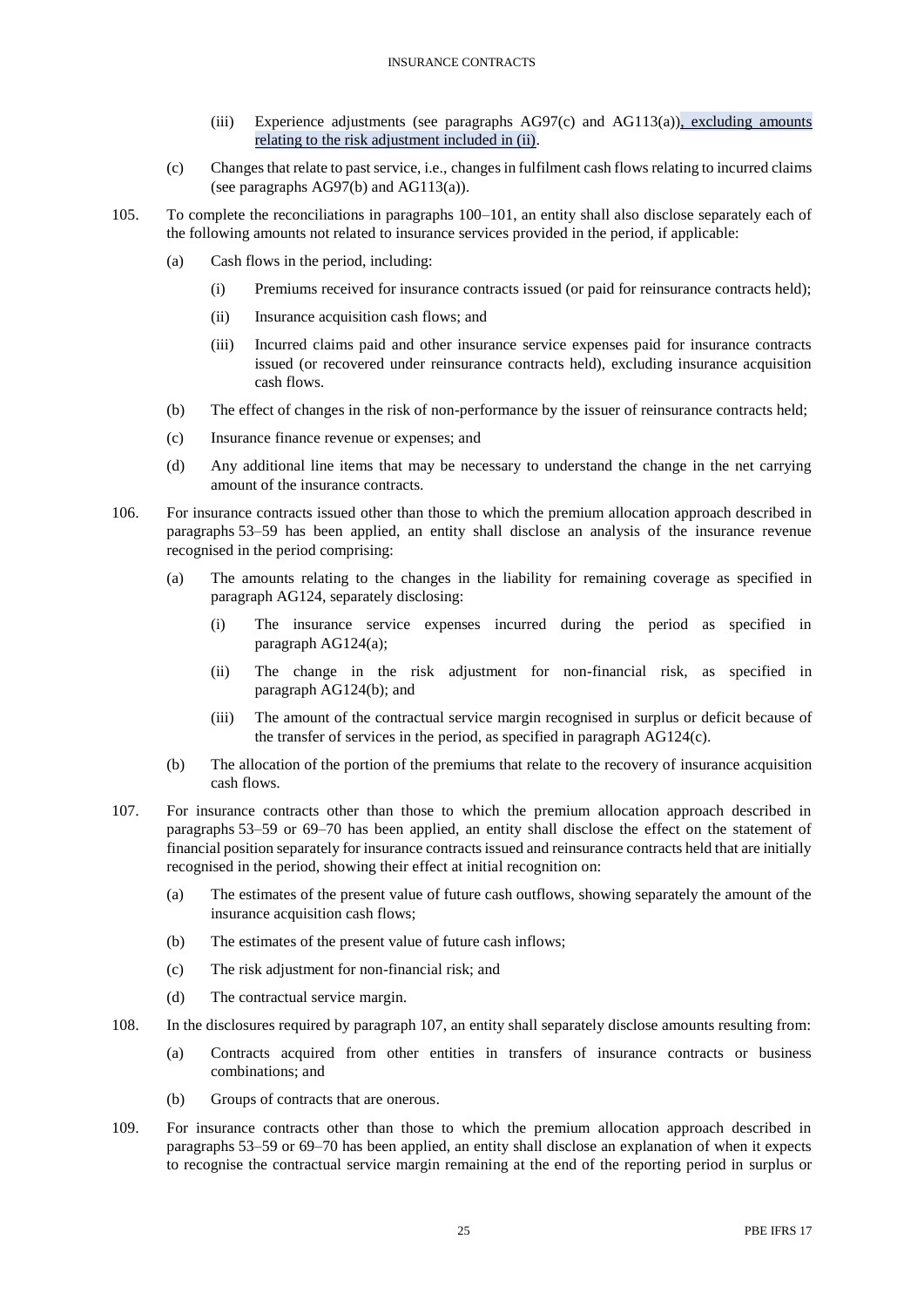deficit, either quantitatively, in appropriate time bands, or by providing qualitative information. Such information shall be provided separately for insurance contracts issued and reinsurance contracts held.

### *Insurance Finance Revenue or Expenses*

- 110. An entity shall disclose and explain the total amount of insurance finance revenue or expenses in the reporting period. In particular, an entity shall explain the relationship between insurance finance revenue or expenses and the investment return on its assets, to enable users of its financial statements to evaluate the sources of finance revenue or expenses recognised in surplus or deficit and other comprehensive revenue and expense.
- 111. For contracts with direct participation features, the entity shall describe the composition of the underlying items and disclose their fair value.
- 112. For contracts with direct participation features, if an entity chooses not to adjust the contractual service margin for some changes in the fulfilment cash flows, applying paragraph AG115, it shall disclose the effect of that choice on the adjustment to the contractual service margin in the current period.
- 113. For contracts with direct participation features, if an entity changes the basis of disaggregation of insurance finance revenue or expenses between surplus or deficit and other comprehensive revenue and expense, applying paragraph AG135, it shall disclose, in the period when the change in approach occurred:
	- (a) The reason why the entity was required to change the basis of disaggregation;
	- (b) The amount of any adjustment for each financial statement line item affected; and
	- (c) The carrying amount of the group of insurance contracts to which the change applied at the date of the change.

#### *Transition Amounts*

- 114. An entity shall provide disclosures that enable users of financial statements to identify the effect of groups of insurance contracts measured at the transition date applying the modified retrospective approach (see paragraphs 132.6–132.19) or the fair value approach (see paragraphs 132.20–132.24) on the contractual service margin and insurance revenue in subsequent periods. Hence an entity shall disclose the reconciliation of the contractual service margin applying paragraph  $101(c)$ , and the amount of insurance revenue applying paragraph 103(a), separately for:
	- (a) Insurance contracts that existed at the transition date to which the entity has applied the modified retrospective approach;
	- (b) Insurance contracts that existed at the transition date to which the entity has applied the fair value approach; and
	- (c) All other insurance contracts.
- 115. For all periods in which disclosures are made applying paragraphs 114(a) or 114(b), to enable users of financial statements to understand the nature and significance of the methods used and judgements applied in determining the transition amounts, an entity shall explain how it determined the measurement of insurance contracts at the transition date.
- 116. An entity that chooses to disaggregate insurance finance revenue or expenses between surplus or deficit and other comprehensive revenue and expense applies paragraphs 132.18(b), 132.19(b), 132.24(b) and 132.24(c) to determine the cumulative difference between the insurance finance revenue or expenses that would have been recognised in surplus or deficit and the total insurance finance revenue or expenses at the transition date for the groups of insurance contracts to which the disaggregation applies. For all periods in which amounts determined applying these paragraphs exist, the entity shall disclose a reconciliation from the opening to the closing balance of the cumulative amounts included in other comprehensive revenue and expense for financial assets measured at fair value through other comprehensive revenue and expense related to the groups of insurance contracts. The reconciliation shall include, for example, gains or losses recognised in other comprehensive revenue and expense in the period and gains or losses previously recognised in other comprehensive revenue and expense in previous periods reclassified in the period to surplus or deficit.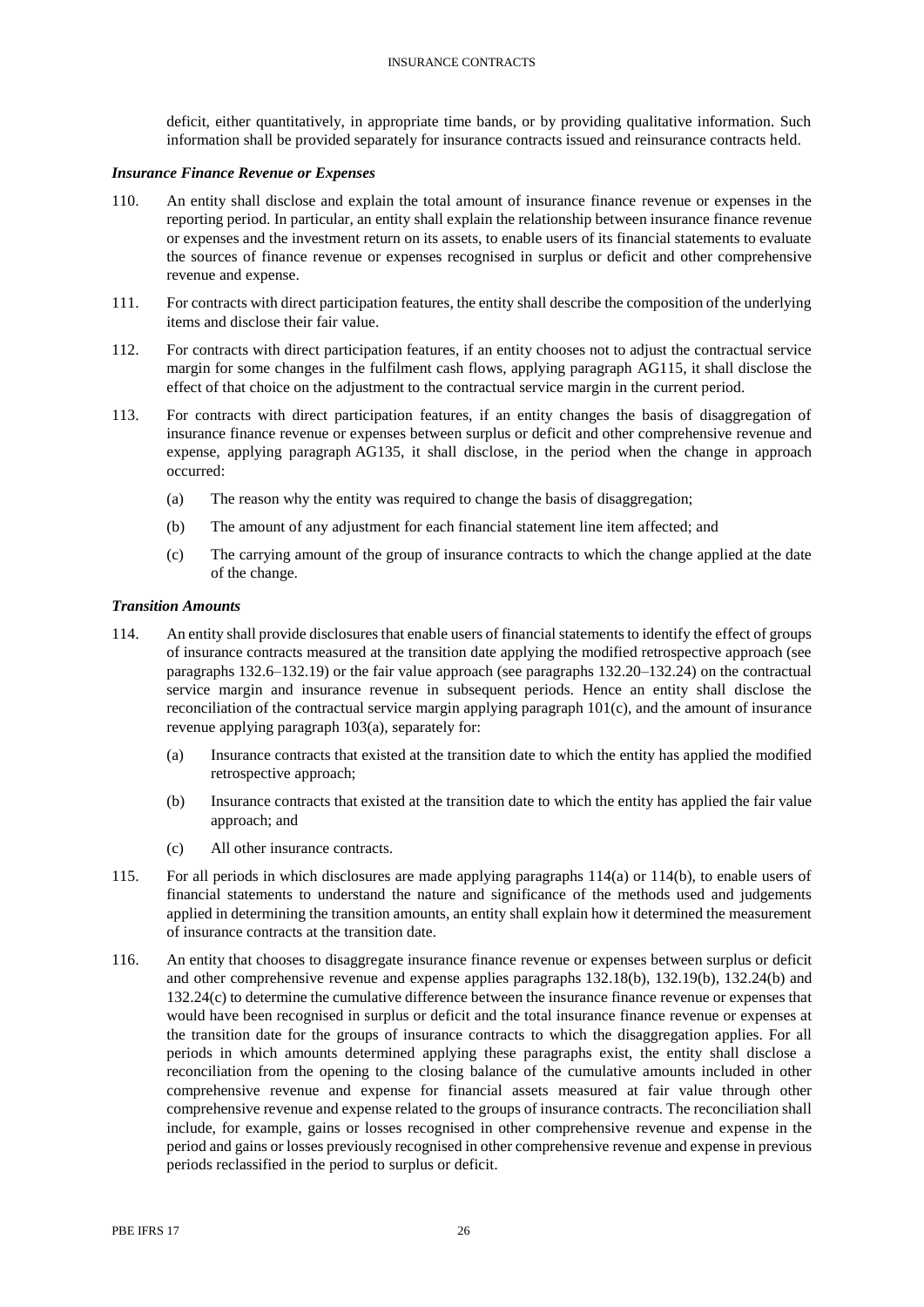#### **Significant Judgements in Applying PBE IFRS 17**

- 117. An entity shall disclose the significant judgements and changes in judgements made in applying PBE IFRS 17. Specifically, an entity shall disclose the inputs, assumptions and estimation techniques used, including:
	- (a) The methods used to measure insurance contracts within the scope of PBE IFRS 17 and the processes for estimating the inputs to those methods. Unless impracticable, an entity shall also provide quantitative information about those inputs.
	- (b) Any changes in the methods and processes for estimating inputs used to measure contracts, the reason for each change, and the type of contracts affected.
	- (c) To the extent not covered in (a), the approach used:
		- (i) To distinguish changes in estimates of future cash flows arising from the exercise of discretion from other changes in estimates of future cash flows for contracts without direct participation features (see paragraph AG98);
		- (ii) To determine the risk adjustment for non-financial risk, including whether changes in the risk adjustment for non-financial risk are disaggregated into an insurance service component and an insurance finance component or are presented in full in the insurance service result;
		- (iii) To determine discount rates; and
		- (iv) To determine investment components.
- 118. If, applying paragraph 88(b) or paragraph 89(b), an entity chooses to disaggregate insurance finance revenue or expenses into amounts presented in surplus or deficit and amounts presented in other comprehensive revenue and expense, the entity shall disclose an explanation of the methods used to determine the insurance finance revenue or expenses recognised in surplus or deficit.
- 119. An entity shall disclose the confidence level used to determine the risk adjustment for non-financial risk. If the entity uses a technique other than the confidence level technique for determining the risk adjustment for non-financial risk, it shall disclose the technique used and the confidence level corresponding to the results of that technique.
- 120. An entity shall disclose the yield curve (or range of yield curves) used to discount cash flows that do not vary based on the returns on underlying items, applying paragraph 36. When an entity provides this disclosure in aggregate for a number of groups of insurance contracts, it shall provide such disclosures in the form of weighted averages, or relatively narrow ranges.

#### **Nature and Extent of Risks that arise from Contracts within the Scope of PBE IFRS 17**

- 121. An entity shall disclose information that enables users of its financial statements to evaluate the nature, amount, timing and uncertainty of future cash flows that arise from contracts within the scope of PBE IFRS 17. Paragraphs 122–132 contain requirements for disclosures that would normally be necessary to meet this requirement.
- 122. These disclosures focus on the insurance and financial risks that arise from insurance contracts and how they have been managed. Financial risks typically include, but are not limited to, credit risk, liquidity risk and market risk.
- 123. If the information disclosed about an entity's exposure to risk at the end of the reporting period is not representative of its exposure to risk during the period, the entity shall disclose that fact, the reason why the period-end exposure is not representative, and further information that is representative of its risk exposure during the period.
- 124. For each type of risk arising from contracts within the scope of PBE IFRS 17, an entity shall disclose:
	- (a) The exposures to risks and how they arise;
	- (b) The entity's objectives, policies and processes for managing the risks and the methods used to measure the risks; and
	- (c) Any changes in (a) or (b) from the previous period.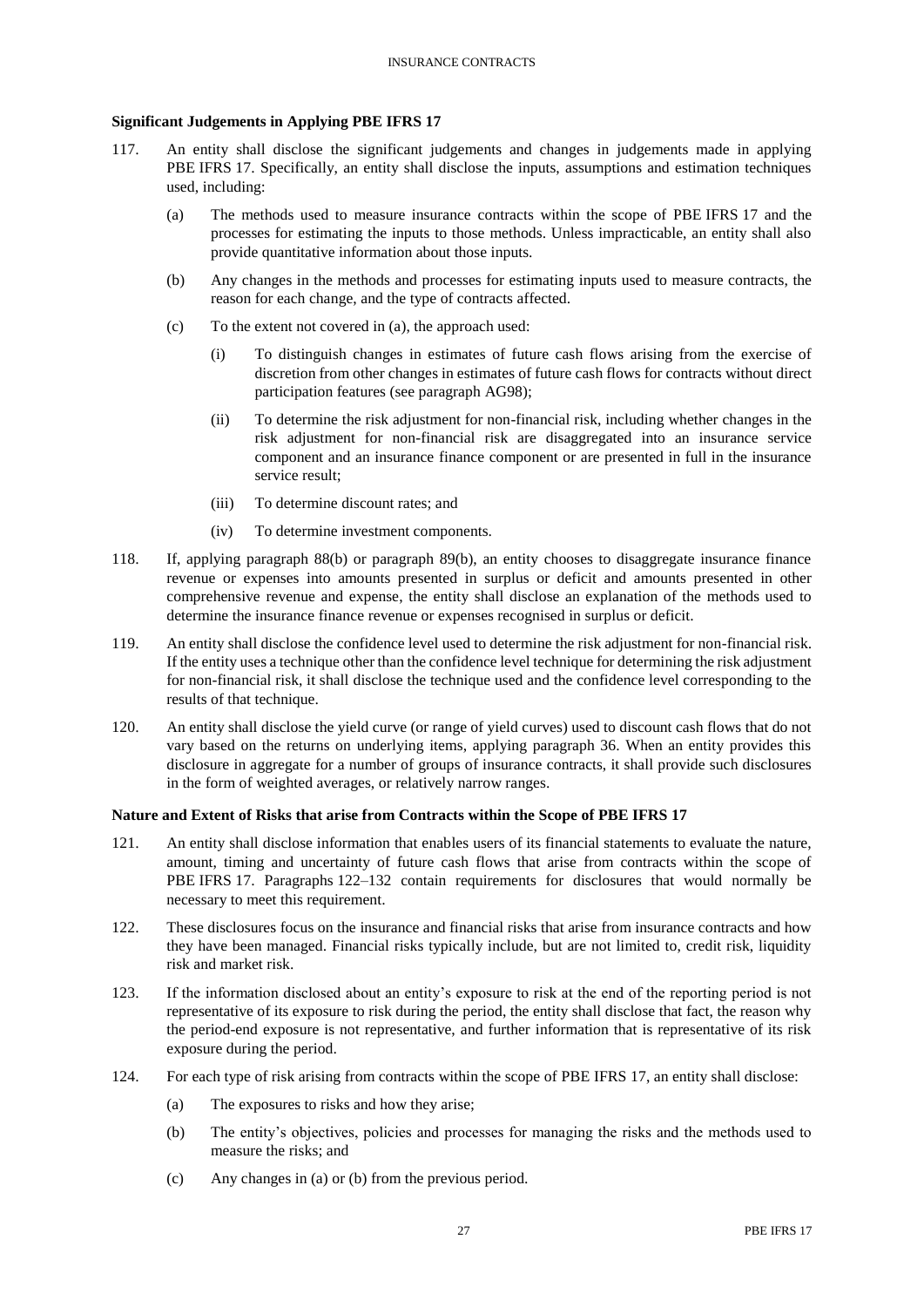- 125. For each type of risk arising from contracts within the scope of PBE IFRS 17, an entity shall disclose:
	- (a) Summary quantitative information about its exposure to that risk at the end of the reporting period. This disclosure shall be based on the information provided internally to the entity's key management personnel.
	- (b) The disclosures required by paragraphs 127–132, to the extent not provided applying (a) of this paragraph.
- 126. An entity shall disclose information about the effect of the regulatory frameworks in which it operates; for example, minimum capital requirements or required interest-rate guarantees. If an entity applies paragraph 20 in determining the groups of insurance contracts to which it applies the recognition and measurement requirements of PBE IFRS 17, it shall disclose that fact.

### *All Types of Risk—Concentrations of Risk*

127. An entity shall disclose information about concentrations of risk arising from contracts within the scope of PBE IFRS 17, including a description of how the entity determines the concentrations, and a description of the shared characteristic that identifies each concentration (for example, the type of insured event, industry, geographical area, or currency). Concentrations of financial risk might arise, for example, from interest-rate guarantees that come into effect at the same level for a large number of contracts. Concentrations of financial risk might also arise from concentrations of non-financial risk; for example, if an entity provides product liability protection to pharmaceutical companies and also holds investments in those companies.

### *Insurance and Market Risks—Sensitivity Analysis*

- 128. An entity shall disclose information about sensitivities to changes in risk exposures variables arising from contracts within the scope of PBE IFRS 17. To comply with this requirement, an entity shall disclose:
	- (a) A sensitivity analysis that shows how surplus or deficit and equity would have been affected by changes in risk exposures variables that were reasonably possible at the end of the reporting period:
		- (i) For insurance risk—showing the effect for insurance contracts issued, before and after risk mitigation by reinsurance contracts held; and
		- (ii) For each type of market risk—in a way that explains the relationship between the sensitivities to changes in risk exposures variables arising from insurance contracts and those arising from financial assets held by the entity.
	- (b) The methods and assumptions used in preparing the sensitivity analysis; and
	- (c) Changes from the previous period in the methods and assumptions used in preparing the sensitivity analysis, and the reasons for such changes.
- 129. If an entity prepares a sensitivity analysis that shows how amounts different from those specified in paragraph 128(a) are affected by changes in risk exposures variables and uses that sensitivity analysis to manage risks arising from contracts within the scope of PBE IFRS 17, it may use that sensitivity analysis in place of the analysis specified in paragraph 128(a). The entity shall also disclose:
	- (a) An explanation of the method used in preparing such a sensitivity analysis and of the main parameters and assumptions underlying the information provided; and
	- (b) An explanation of the objective of the method used and of any limitations that may result in the information provided.

### *Insurance Risk—Claims Development*

130. An entity shall disclose actual claims compared with previous estimates of the undiscounted amount of the claims (i.e., claims development). The disclosure about claims development shall start with the period when the earliest material claim(s) arose and for which there is still uncertainty about the amount and timing of the claims payments at the end of the reporting period; but the disclosure is not required to start more than 10 years before the end of the reporting period. The entity is not required to disclose information about the development of claims for which uncertainty about the amount and timing of the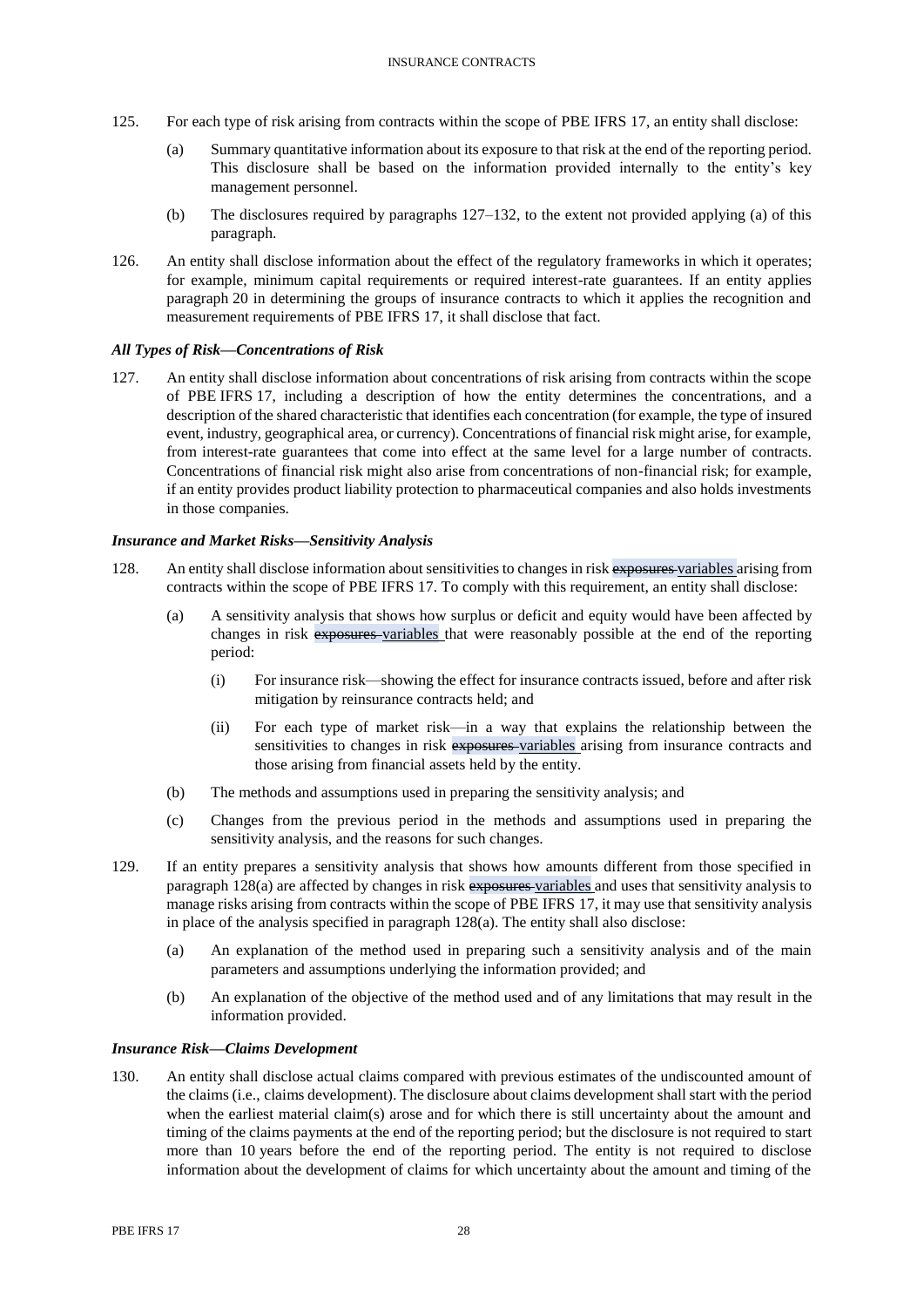claims payments is typically resolved within one year. An entity shall reconcile the disclosure about claims development with the aggregate carrying amount of the groups of insurance contracts, which the entity discloses applying paragraph 100(c).

### *Credit Risk—Other Information*

- 131. For credit risk that arises from contracts within the scope of PBE IFRS 17, an entity shall disclose:
	- (a) The amount that best represents its maximum exposure to credit risk at the end of the reporting period, separately for insurance contracts issued and reinsurance contracts held; and
	- (b) Information about the credit quality of reinsurance contracts held that are assets.

#### *Liquidity Risk—Other Information*

- 132. For liquidity risk arising from contracts within the scope of PBE IFRS 17, an entity shall disclose:
	- (a) A description of how it manages the liquidity risk.
	- (b) Separate maturity analyses for groups of insurance contracts issued that are liabilities and groups of reinsurance contracts held that are liabilities that show, as a minimum, net cash flows of the groups for each of the first five years after the reporting date and in aggregate beyond the first five years. An entity is not required to include in these analyses liabilities for remaining coverage measured applying paragraphs 55–59. The analyses may take the form of:
		- (i) An analysis, by estimated timing, of the remaining contractual undiscounted net cash flows; or
		- (ii) An analysis, by estimated timing, of the estimates of the present value of the future cash flows.
	- (c) The amounts that are payable on demand, explaining the relationship between such amounts and the carrying amount of the related groups of contracts, if not disclosed applying (b) of this paragraph.

## **Effective Date and Transition**

#### **Effective Date**

- 132.1 **An entity shall apply PBE IFRS 17 for annual financial statements covering periods beginning on or after [Date]. If an entity applies PBE IFRS 17 earlier, it shall disclose that fact. Early application is permitted for entities that apply PBE IPSAS 41 on or before the date of initial application of PBE IFRS 17.**
- 132.2 For the purposes of the transition requirements in paragraphs 132.1 and 132.3–132.33:
	- (a) The date of initial application is the beginning of the annual reporting period in which an entity first applies PBE IFRS 17; and
	- (b) The transition date is the beginning of the annual reporting period immediately preceding the date of initial application.

#### **Transition**

- 132.3 An entity shall apply PBE IFRS 17 retrospectively unless impracticable, except that:
	- (a) An entity is not required to present the quantitative information required by paragraph 33(f) of PBE IPSAS 3 *Accounting Policies, Changes in Accounting Estimates and Errors*; and
	- (b) An entity shall not apply the option in paragraph AG115 for periods before the date of initial application of PBE IFRS 17.
- 132.4 To apply PBE IFRS 17 retrospectively, an entity shall at the transition date:
	- (a) Identify, recognise and measure each group of insurance contracts as if PBE IFRS 17 had always applied;
	- (b) Derecognise any existing balances that would not exist had PBE IFRS 17 always applied; and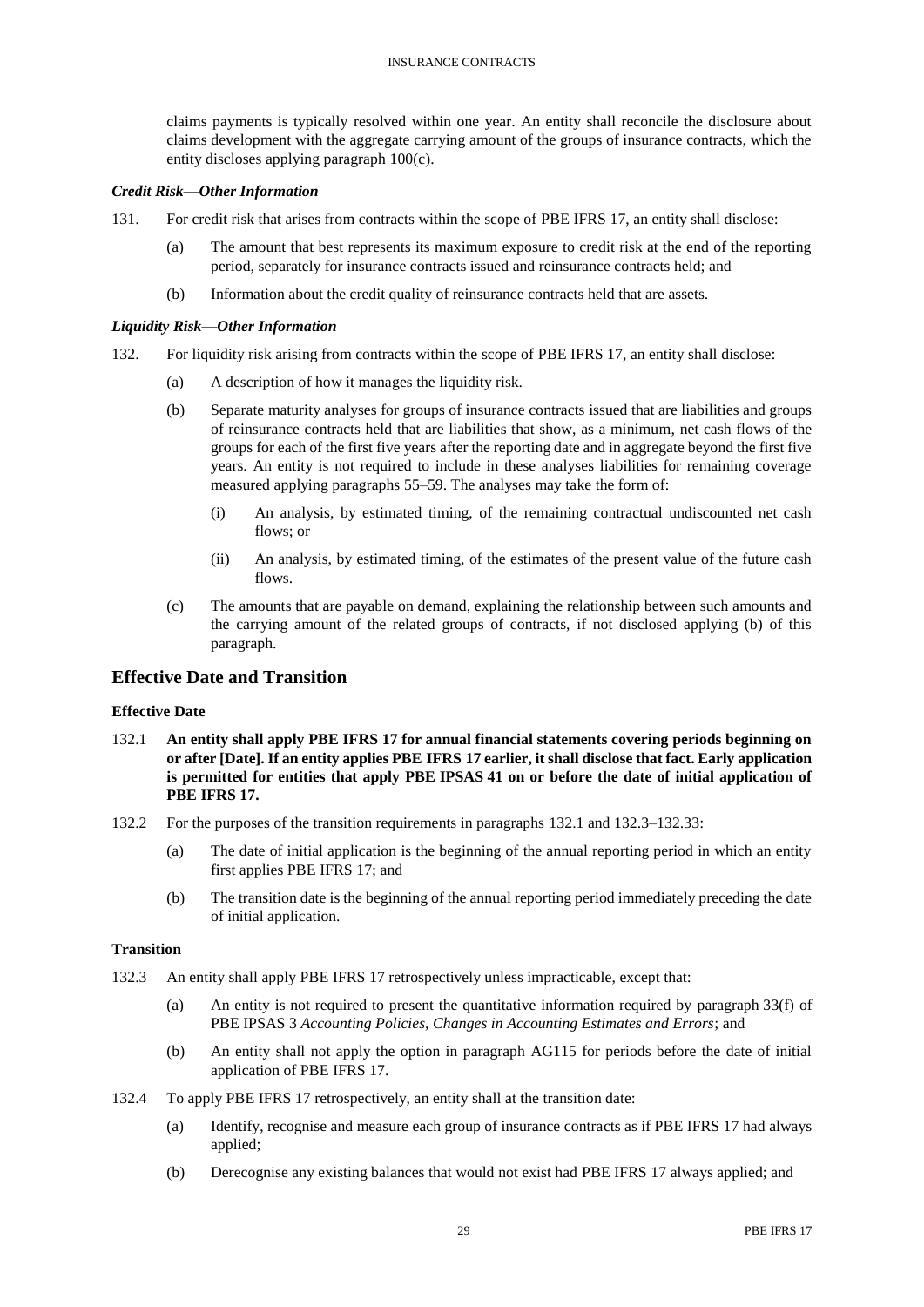- (c) Recognise any resulting net difference in equity.
- 132.5 If, and only if, it is impracticable for an entity to apply paragraph 132.3 for a group of insurance contracts, an entity shall apply the following approaches instead of applying paragraph 132.4(a):
	- (a) The modified retrospective approach in paragraphs 132.6–132.19, subject to paragraph 132.6(a); or
	- (b) The fair value approach in paragraphs 132.20–132.24.

#### *Modified Retrospective Approach*

- 132.6 The objective of the modified retrospective approach is to achieve the closest outcome to retrospective application possible using reasonable and supportable information available without undue cost or effort. Accordingly, in applying this approach, an entity shall:
	- (a) Use reasonable and supportable information. If the entity cannot obtain reasonable and supportable information necessary to apply the modified retrospective approach, it shall apply the fair value approach.
	- (b) Maximise the use of information that would have been used to apply a fully retrospective approach, but need only use information available without undue cost or effort.
- 132.7 Paragraphs 132.9–132.19 set out permitted modifications to retrospective application in the following areas:
	- (a) Assessments of insurance contracts or groups of insurance contracts that would have been made at the date of inception or initial recognition;
	- (b) Amounts related to the contractual service margin or loss component for insurance contracts without direct participation features;
	- (c) Amounts related to the contractual service margin or loss component for insurance contracts with direct participation features; and
	- (d) Insurance finance revenue or expenses.
- 132.8 To achieve the objective of the modified retrospective approach, an entity is permitted to use each modification in paragraphs 132.9–132.19 only to the extent that an entity does not have reasonable and supportable information to apply a retrospective approach.

#### **Assessments at Inception or Initial Recognition**

- 132.9 To the extent permitted by paragraph 132.8, an entity shall determine the following matters using information available at the transition date:
	- (a) How to identify groups of insurance contracts, applying paragraphs 14–24;
	- (b) Whether an insurance contract meets the definition of an insurance contract with direct participation features, applying paragraphs AG101–AG109; and
	- (c) How to identify discretionary cash flows for insurance contracts without direct participation features, applying paragraphs AG98–AG100.
- 132.10 To the extent permitted by paragraph 132.8, an entity shall not apply paragraph 22 to divide groups into those that do not include contracts issued more than one year apart.

#### **Determining the Contractual Service Margin or Loss Component for Groups of Insurance Contracts without Direct Participation Features**

- 132.11 To the extent permitted by paragraph 132.8, for contracts without direct participation features, an entity shall determine the contractual service margin or loss component of the liability for remaining coverage (see paragraphs 49–52) at the transition date by applying paragraphs 132.12–132.16.
- 132.12 To the extent permitted by paragraph 132.8, an entity shall estimate the future cash flows at the date of initial recognition of a group of insurance contracts as the amount of the future cash flows at the transition date (or earlier date, if the future cash flows at that earlier date can be determined retrospectively, applying paragraph 132.4(a)), adjusted by the cash flows that are known to have occurred between the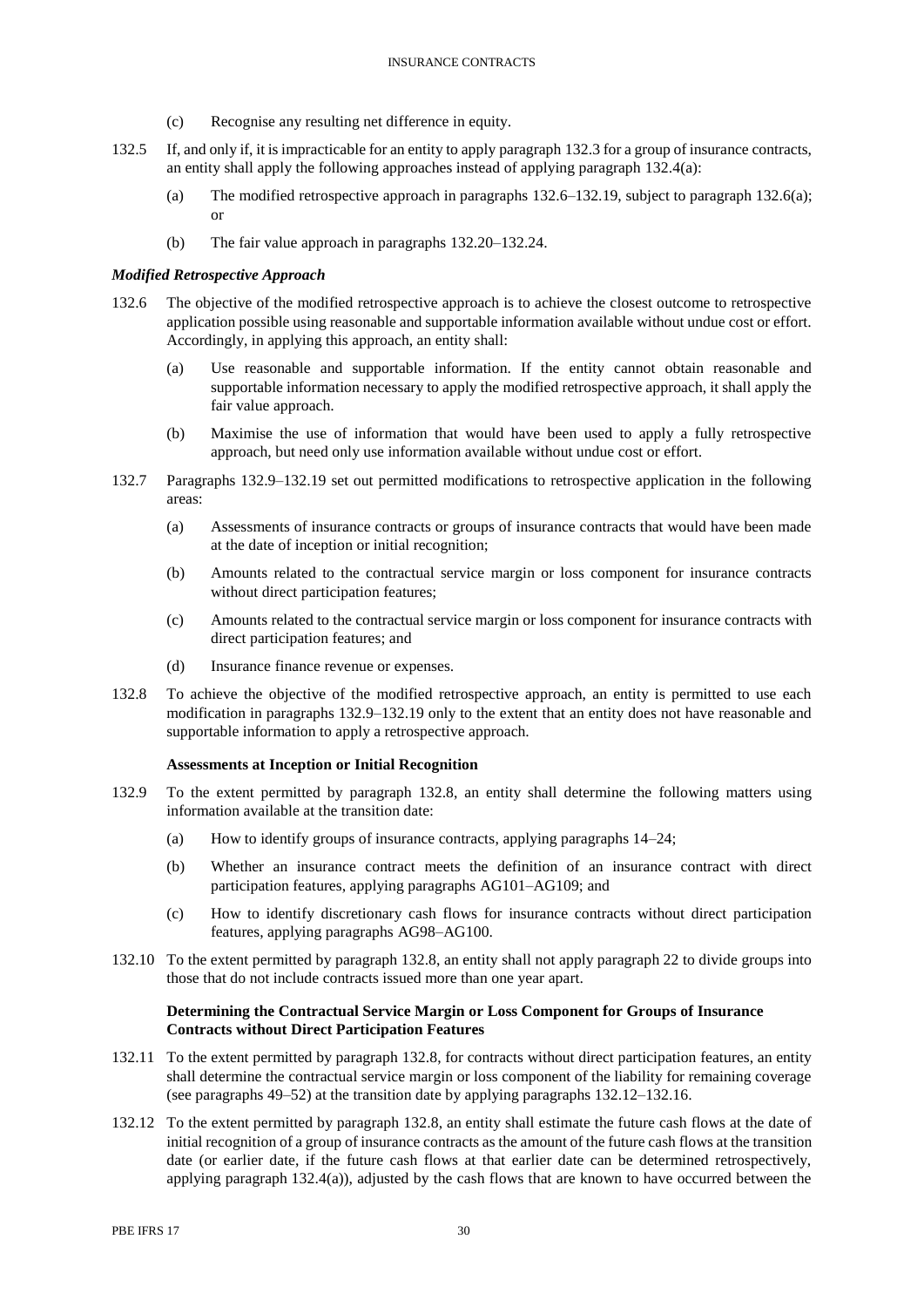date of initial recognition of a group of insurance contracts and the transition date (or earlier date). The cash flows that are known to have occurred include cash flows resulting from contracts that ceased to exist before the transition date.

- 132.13 To the extent permitted by paragraph 132.8, an entity shall determine the discount rates that applied at the date of initial recognition of a group of insurance contracts (or subsequently):
	- (a) Using an observable yield curve that, for at least three years immediately before the transition date, approximates the yield curve estimated applying paragraphs 36 and AG72–AG85, if such an observable yield curve exists.
	- (b) If the observable yield curve in paragraph (a) does not exist, estimate the discount rates that applied at the date of initial recognition (or subsequently) by determining an average spread between an observable yield curve and the yield curve estimated applying paragraphs 36 and AG72–AG85, and applying that spread to that observable yield curve. That spread shall be an average over at least three years immediately before the transition date.
- 132.14 To the extent permitted by paragraph 132.8, an entity shall determine the risk adjustment for nonfinancial risk at the date of initial recognition of a group of insurance contracts (or subsequently) by adjusting the risk adjustment for non-financial risk at the transition date by the expected release of risk before the transition date. The expected release of risk shall be determined by reference to the release of risk for similar insurance contracts that the entity issues at the transition date.
- 132.15 If applying paragraphs 132.12–13214 results in a contractual service margin at the date of initial recognition, to determine the contractual service margin at the date of transition an entity shall:
	- (a) If the entity applies paragraph 132.13 to estimate the discount rates that apply on initial recognition, use those rates to accrete interest on the contractual service margin; and
	- (b) To the extent permitted by paragraph 132.8, determine the amount of the contractual service margin recognised in surplus or deficit because of the transfer of services before the transition date, by comparing the remaining coverage units at that date with the coverage units provided under the group of contracts before the transition date (see paragraph AG119).
- 132.16 If applying paragraphs 132.12–132.14 results in a loss component of the liability for remaining coverage at the date of initial recognition, an entity shall determine any amounts allocated to the loss component before the transition date applying paragraphs 132.12–132.14 and using a systematic basis of allocation.

### **Determining the Contractual Service Margin or Loss Component for Groups of Insurance Contracts with Direct Participation Features**

- 132.17 To the extent permitted by paragraph 132.8, for contracts with direct participation features an entity shall determine the contractual service margin or loss component of the liability for remaining coverage at the transition date as:
	- (a) The total fair value of the underlying items at that date; minus
	- (b) The fulfilment cash flows at that date; plus or minus
	- (c) An adjustment for:
		- (i) Amounts charged by the entity to the policyholders (including amounts deducted from the underlying items) before that date.
		- (ii) Amounts paid before that date that would not have varied based on the underlying items.
		- (iii) The change in the risk adjustment for non-financial risk caused by the release from risk before that date. The entity shall estimate this amount by reference to the release of risk for similar insurance contracts that the entity issues at the transition date.
	- (d) If (a)–(c) result in a contractual service margin—minus the amount of the contractual service margin that relates to services provided before that date. The total of  $(a)$ – $(c)$  is a proxy for the total contractual service margin for all services to be provided under the group of contracts, i.e., before any amounts that would have been recognised in surplus or deficit for services provided. The entity shall estimate the amounts that would have been recognised in surplus or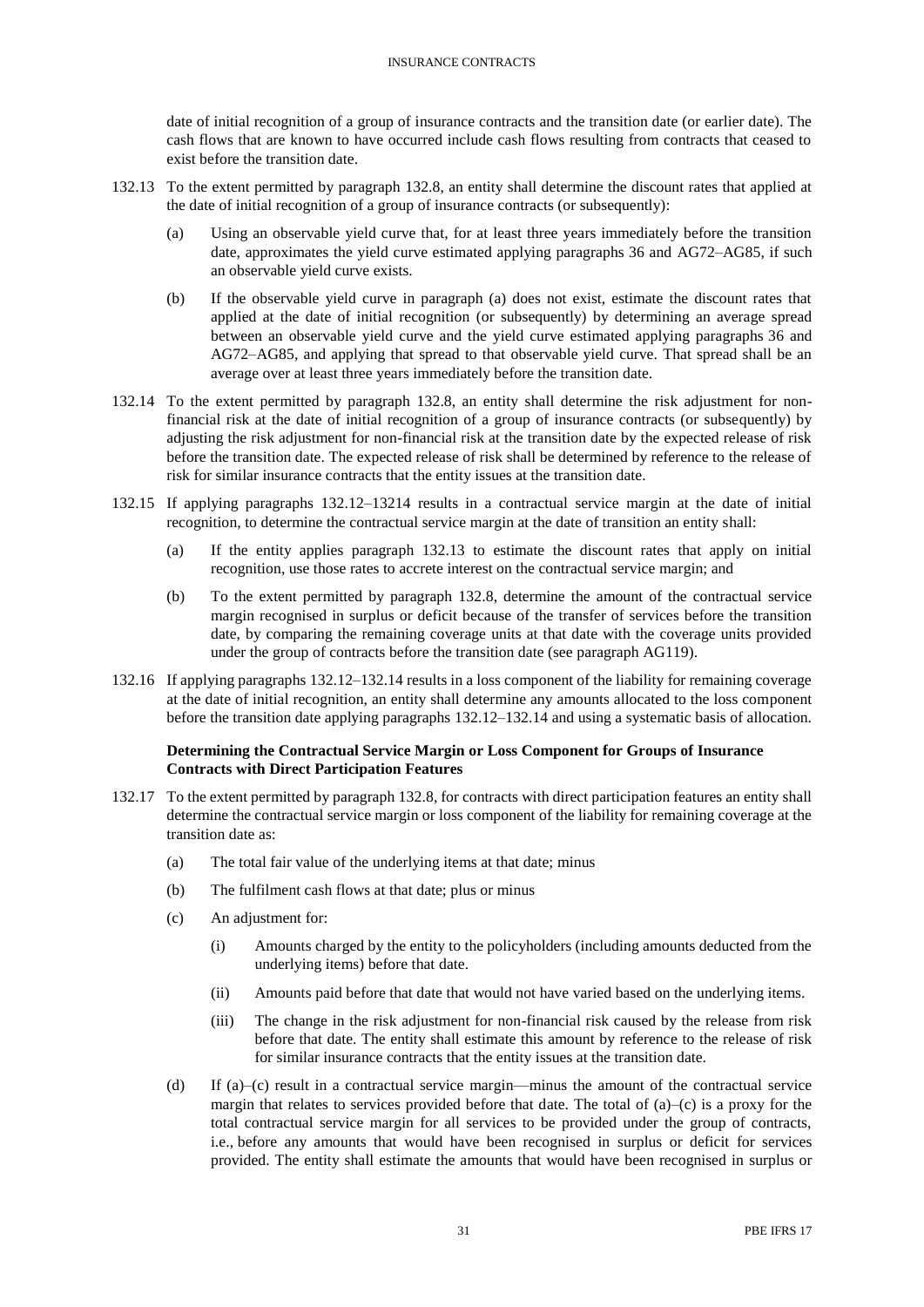deficit for services provided by comparing the remaining coverage units at the transition date with the coverage units provided under the group of contracts before the transition date; or

(e) If (a)–(c) result in a loss component—adjust the loss component to nil and increase the liability for remaining coverage excluding the loss component by the same amount.

#### **Insurance Finance Revenue or Expenses**

- 132.18 For groups of insurance contracts that, applying paragraph 132.10, include contracts issued more than one year apart:
	- (a) An entity is permitted to determine the discount rates at the date of initial recognition of a group specified in paragraphs  $AG72(b)-AG72(e)(ii)$  and the discount rates at the date of the incurred claim specified in paragraph  $AG72(e)$ (iii) at the transition date instead of at the date of initial recognition or incurred claim.
	- (b) If an entity chooses to disaggregate insurance finance revenue or expenses between amounts included in surplus or deficit and amounts included in other comprehensive revenue and expense applying paragraphs 88(b) or 89(b), the entity needs to determine the cumulative amount of insurance finance revenue or expenses recognised in other comprehensive revenue and expense at the transition date to apply paragraph  $91(a)$  in future periods. The entity is permitted to determine that cumulative amount either by applying paragraph 132.19(b) or:
		- (i) As nil, unless (ii) applies; and
		- (ii) For insurance contracts with direct participation features to which paragraph AG134 applies, as equal to the cumulative amount recognised in other comprehensive revenue and expense on the underlying items.
- 132.19 For groups of insurance contracts that do not include contracts issued more than one year apart:
	- (a) If an entity applies paragraph 132.13 to estimate the discount rates that applied at initial recognition (or subsequently), it shall also determine the discount rates specified in paragraphs AG72(b)–AG72(e) applying paragraph 132.13; and
	- (b) If an entity chooses to disaggregate insurance finance revenue or expenses between amounts included in surplus or deficit and amounts included in other comprehensive revenue and expense, applying paragraphs 88(b) or 89(b), the entity needs to determine the cumulative amount of insurance finance revenue or expenses recognised in other comprehensive revenue and expense at the transition date to apply paragraph  $91(a)$  in future periods. The entity shall determine that cumulative amount:
		- (i) For insurance contracts for which an entity will apply the methods of systematic allocation set out in paragraph AG131—if the entity applies paragraph 132.13 to estimate the discount rates at initial recognition—using the discount rates that applied at the date of initial recognition, also applying paragraph 132.13;
		- (ii) For insurance contracts for which an entity will apply the methods of systematic allocation set out in paragraph AG132—on the basis that the assumptions that relate to financial risk that applied at the date of initial recognition are those that apply on the transition date, i.e., as nil;
		- (iii) For insurance contracts for which an entity will apply the methods of systematic allocation set out in paragraph AG133—if the entity applies paragraph 132.13 to estimate the discount rates at initial recognition (or subsequently)—using the discount rates that applied at the date of the incurred claim, also applying paragraph 132.13; and
		- (iv) For insurance contracts with direct participation features to which paragraph AG134 applies—as equal to the cumulative amount recognised in other comprehensive revenue and expense on the underlying items.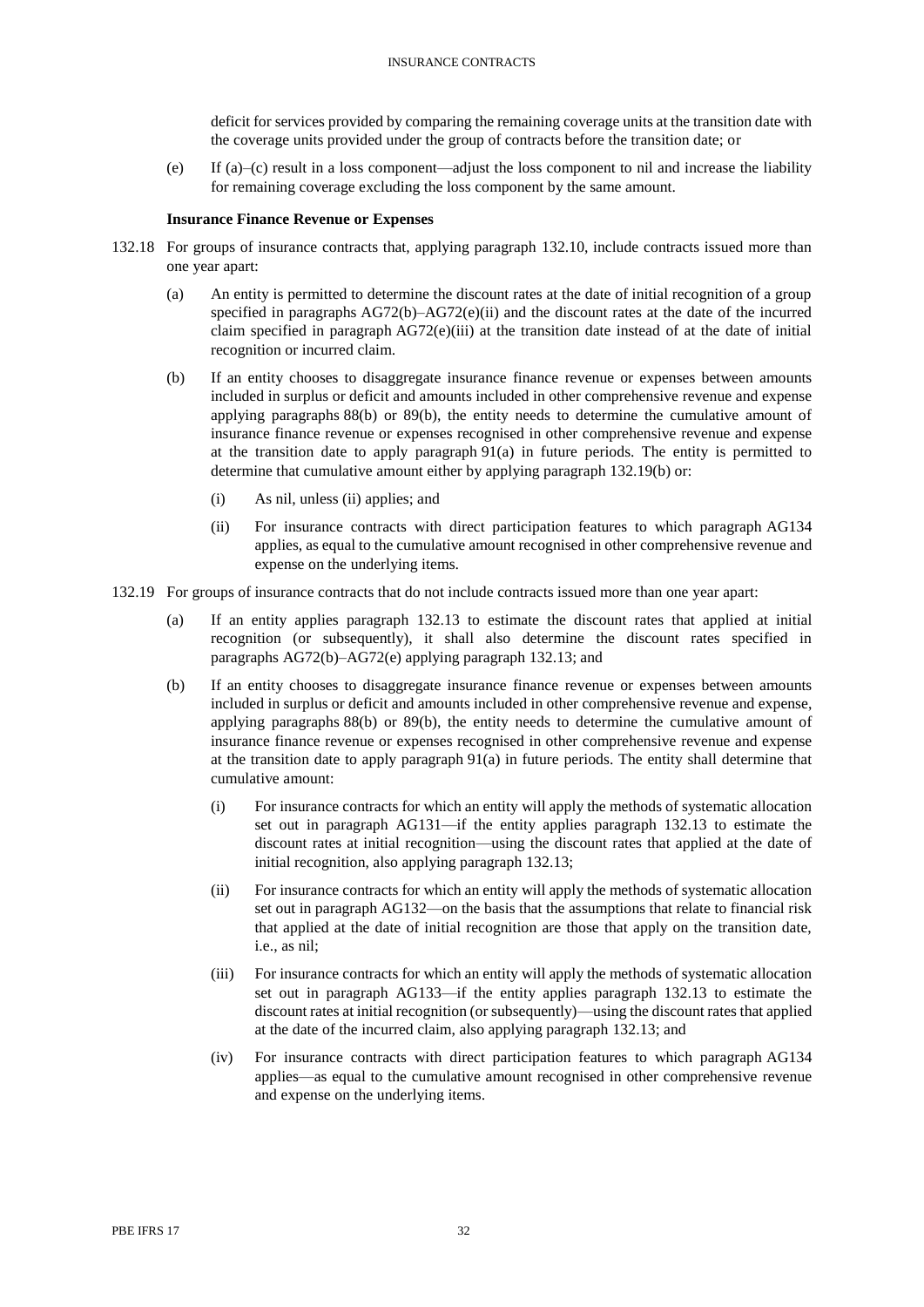### *Fair Value Approach*

- 132.20 To apply the fair value approach, an entity shall determine the contractual service margin or loss component of the liability for remaining coverage at the transition date as the difference between the fair value of a group of insurance contracts at that date and the fulfilment cash flows measured at that date.
- 132.21 In applying the fair value approach, an entity may apply paragraph 132.22 to determine:
	- (a) How to identify groups of insurance contracts, applying paragraphs 14–24;
	- (b) Whether an insurance contract meets the definition of an insurance contract with direct participation features, applying paragraphs AG101–AG109; and
	- (c) How to identify discretionary cash flows for insurance contracts without direct participation features, applying paragraphs AG98–AG100.
- 132.22 An entity may choose to determine the matters in paragraph 132.21 using:
	- (a) Reasonable and supportable information for what the entity would have determined given the terms of the contract and the market conditions at the date of inception or initial recognition, as appropriate; or
	- (b) Reasonable and supportable information available at the transition date.
- 132.23 In applying the fair value approach, an entity is not required to apply paragraph 22, and may include in a group contracts issued more than one year apart. An entity shall only divide groups into those including only contracts issued within a year (or less) if it has reasonable and supportable information to make the division. Whether or not an entity applies paragraph 22, it is permitted to determine the discount rates at the date of initial recognition of a group specified in paragraphs  $AG72(b)$ – $AG72(e)(ii)$  and the discount rates at the date of the incurred claim specified in paragraph AG72(e)(iii) at the transition date instead of at the date of initial recognition or incurred claim.
- 132.24 In applying the fair value approach, if an entity chooses to disaggregate insurance finance revenue or expenses between surplus or deficit and other comprehensive revenue and expense, it is permitted to determine the cumulative amount of insurance finance revenue or expenses recognised in other comprehensive revenue and expense at the transition date:
	- (a) Retrospectively—but only if it has reasonable and supportable information to do so; or
	- (b) As nil—unless (c) applies; and
	- (c) For insurance contracts with direct participation features to which paragraph AG134 applies—as equal to the cumulative amount recognised in other comprehensive revenue and expense from the underlying items.

#### *Comparative Information*

- 132.25 Notwithstanding the reference to the annual reporting period immediately preceding the date of initial application in paragraph 132.2(b), an entity may also present adjusted comparative information applying PBE IFRS 17 for any earlier periods presented, but is not required to do so. If an entity does present adjusted comparative information for any earlier periods, the reference to 'the beginning of the annual reporting period immediately preceding the date of initial application' in paragraph 132.2(b) shall be read as 'the beginning of the earliest adjusted comparative period presented'.
- 132.26 An entity is not required to provide the disclosures specified in paragraphs 93–132 for any period presented before the beginning of the annual reporting period immediately preceding the date of initial application.
- 132.27 If an entity presents unadjusted comparative information and disclosures for any earlier periods, it shall clearly identify the information that has not been adjusted, disclose that it has been prepared on a different basis, and explain that basis.
- 132.28 An entity need not disclose previously unpublished information about claims development that occurred earlier than five years before the end of the annual reporting period in which it first applies PBE IFRS 17. However, if an entity does not disclose that information, it shall disclose that fact.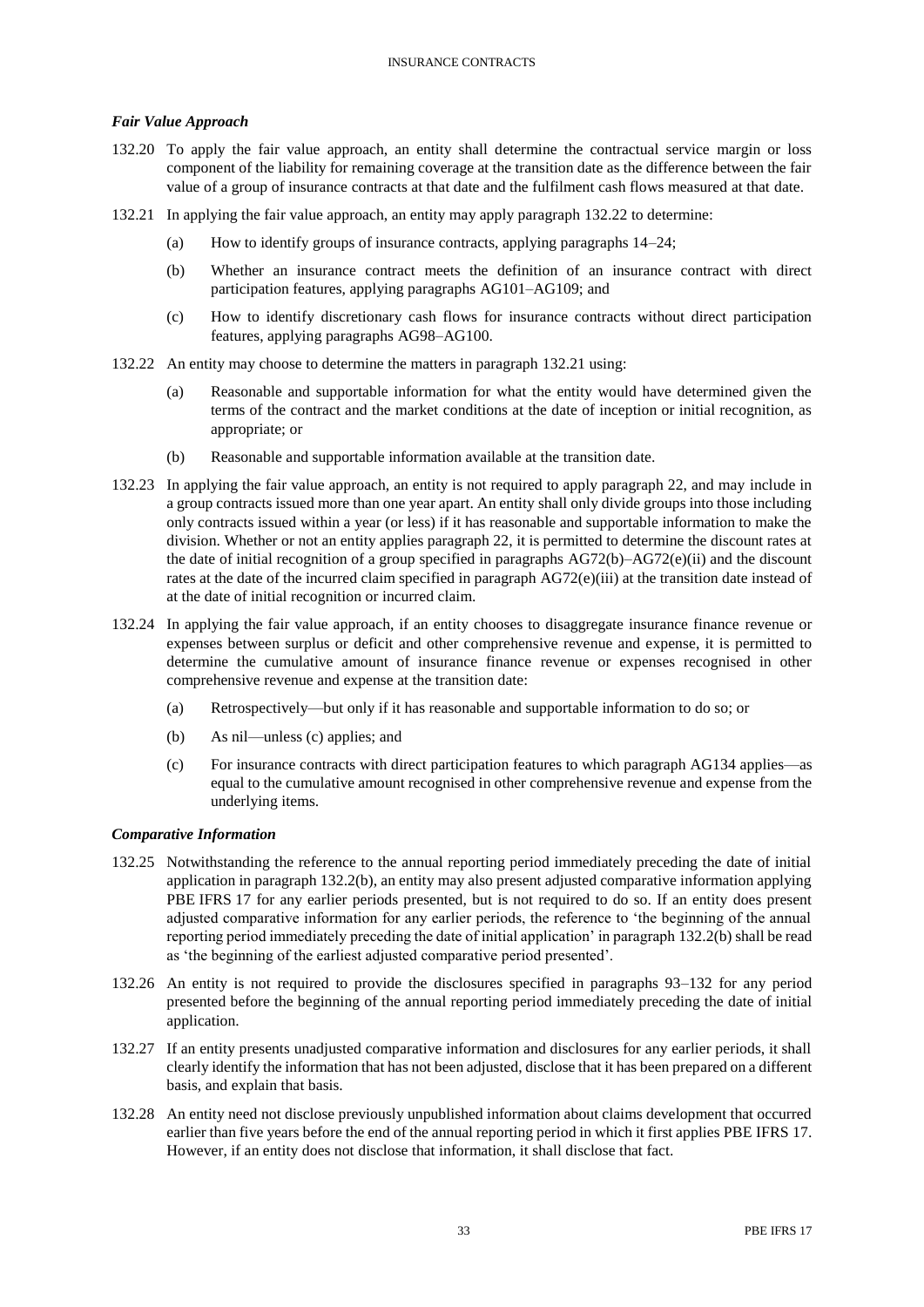#### *Redesignation of Financial Assets*

- 132.29 At the date of initial application of PBE IFRS 17, an entity that had applied PBE IPSAS 41 to annual reporting periods before the initial application of PBE IFRS 17:
	- (a) May reassess whether an eligible financial asset meets the condition in paragraph 40 or paragraph 41 of PBE IPSAS 41. A financial asset is eligible only if the financial asset is not held in respect of an activity that is unconnected with contracts within the scope of PBE IFRS 17. Examples of financial assets that would not be eligible for reassessment are financial assets held in respect of banking activities or financial assets held in funds relating to investment contracts that are outside the scope of PBE IFRS 17.
	- (b) Shall revoke its previous designation of a financial asset as measured at fair value through surplus or deficit if the condition in paragraph 44 of PBE IPSAS 41 is no longer met because of the application of PBE IFRS 17.
	- (c) May designate a financial asset as measured at fair value through surplus or deficit if the condition in paragraph 44 of PBE IPSAS 41 is met.
	- (d) May designate an investment in an equity instrument as at fair value through other comprehensive revenue and expense applying paragraph 106 of PBE IPSAS 41.
	- (e) May revoke its previous designation of an investment in an equity instrument as at fair value through other comprehensive revenue and expense applying paragraph 106 of PBE IPSAS 41.
- 132.30 An entity shall apply paragraph 132.29 on the basis of the facts and circumstances that exist at the date of initial application of PBE IFRS 17. An entity shall apply those designations and classifications retrospectively. In doing so, the entity shall apply the relevant transition requirements in PBE IPSAS 41. The date of initial application for that purpose shall be deemed to be the date of initial application of PBE IFRS 17.
- 132.31 An entity that applies paragraph 132.29 is not required to restate prior periods to reflect such changes in designations or classifications. The entity may restate prior periods only if it is possible without the use of hindsight. If an entity restates prior periods, the restated financial statements must reflect all the requirements of PBE IPSAS 41 for those affected financial assets. If an entity does not restate prior periods, the entity shall recognise, in the opening accumulated comprehensive revenue and expense (or other component of equity, as appropriate) at the date of initial application, any difference between:
	- (a) The previous carrying amount of those financial assets; and
	- (b) The carrying amount of those financial assets at the date of initial application.
- 132.32 When an entity applies paragraph 132.29, it shall disclose in that annual reporting period for those financial assets by class:
	- (a) If paragraph 132.29(a) applies—its basis for determining eligible financial assets;
	- (b) If any of paragraphs  $132.29(a) 132.29(e)$  apply:
		- (i) The measurement category and carrying amount of the affected financial assets determined immediately before the date of initial application of PBE IFRS 17; and
		- (ii) The new measurement category and carrying amount of the affected financial assets determined after applying paragraph 132.29.
	- (c) If paragraph 132.29(b) applies—the carrying amount of financial assets in the statement of financial position that were previously designated as measured at fair value through surplus or deficit applying paragraph 44 of PBE IPSAS 41 that are no longer so designated.
- 132.33 When an entity applies paragraph 132.29, the entity shall disclose in that annual reporting period qualitative information that would enable users of financial statements to understand:
	- (a) How it applied paragraph 132.29 to financial assets the classification of which has changed on initially applying PBE IFRS 17;
	- (b) The reasons for any designation or de-designation of financial assets as measured at fair value through surplus or deficit applying paragraph 44 of PBE IPSAS 41; and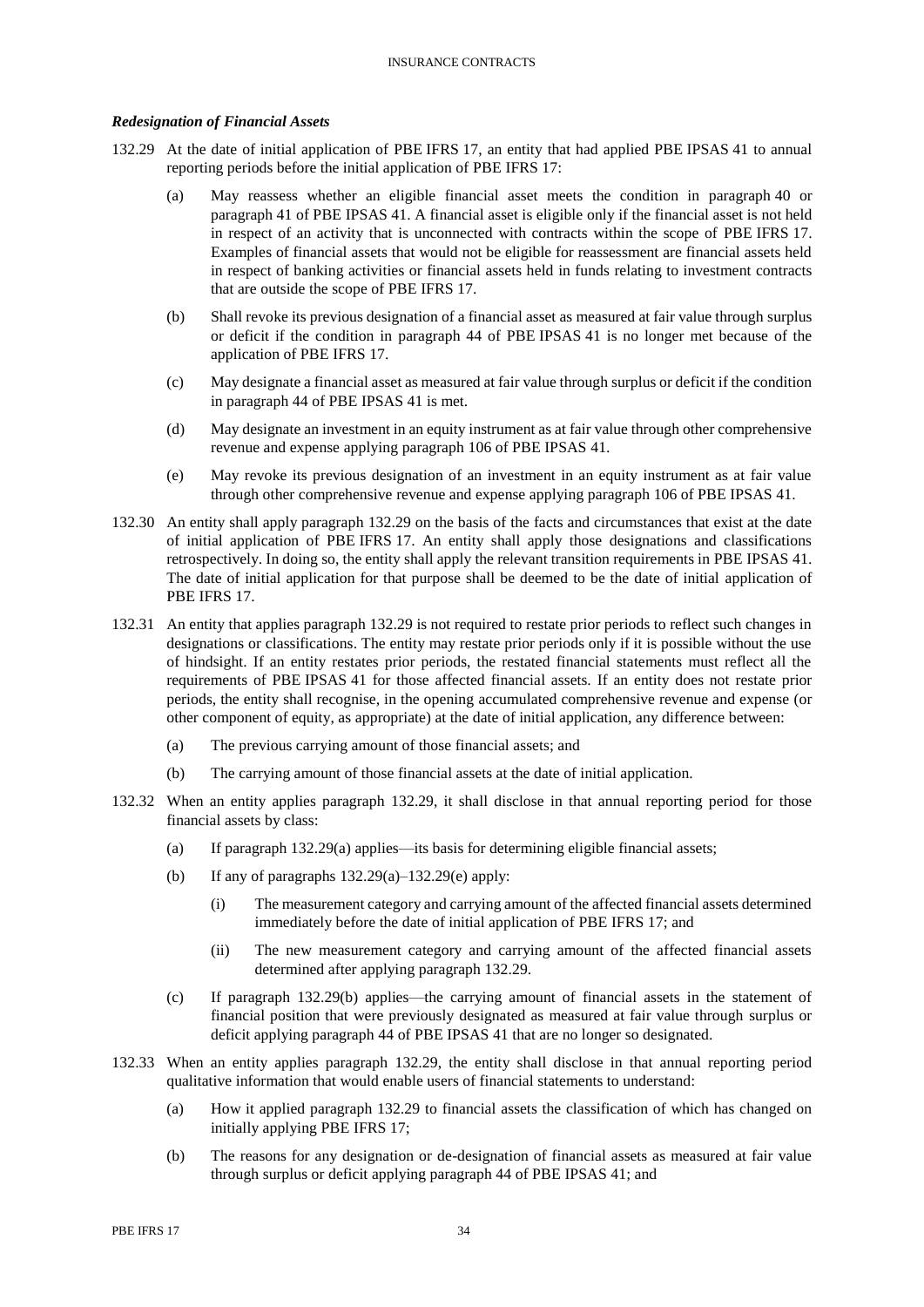(c) Why the entity came to any different conclusions in the new assessment applying paragraphs 40(a) or 41(a) of PBE IPSAS 41.

# **Withdrawal and Replacement of PBE IFRS 4**

132.34 PBE IFRS 17 supersedes PBE IFRS 4 *Insurance Contracts*.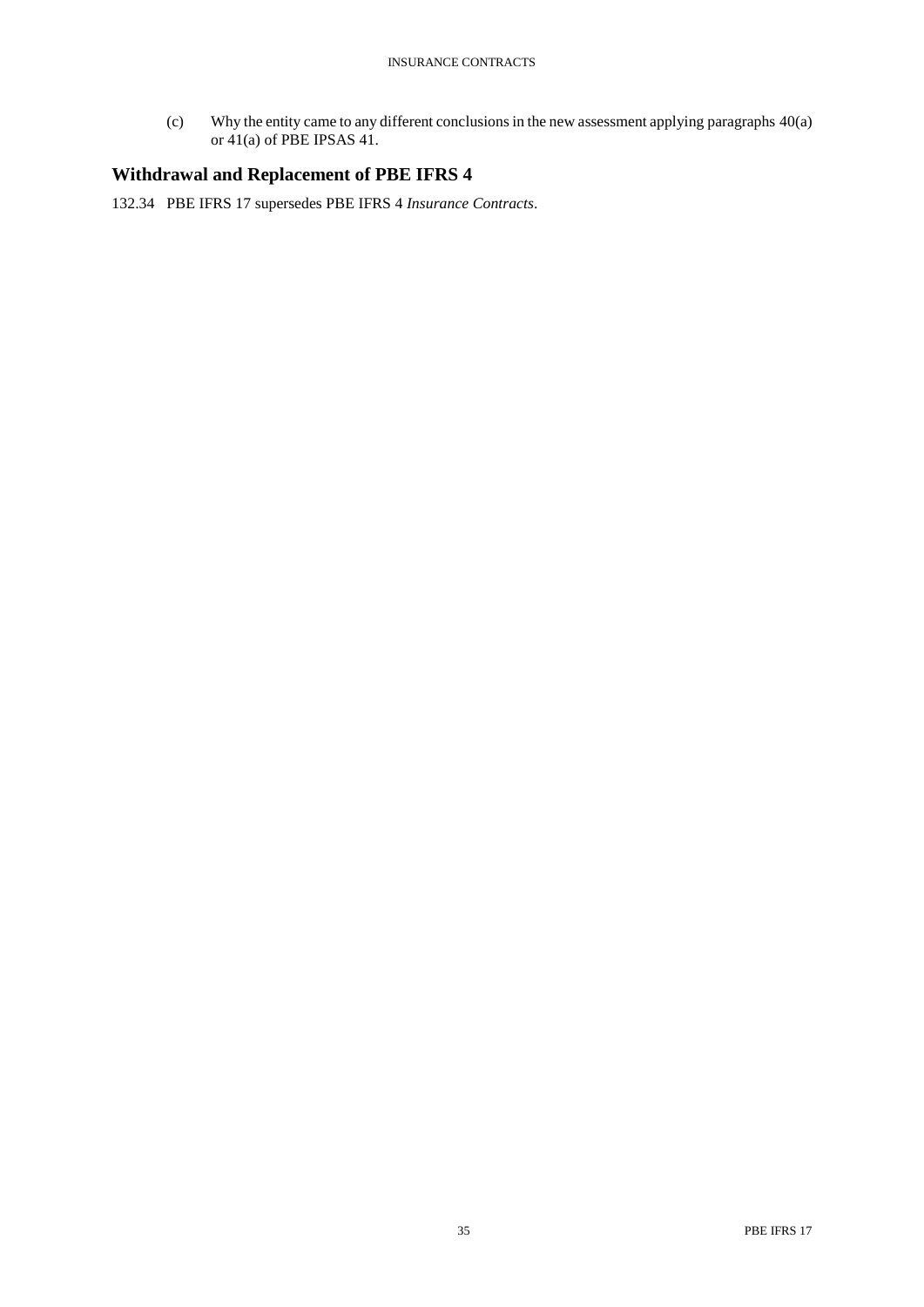**Appendix A**

# **Defined terms**

[Not used]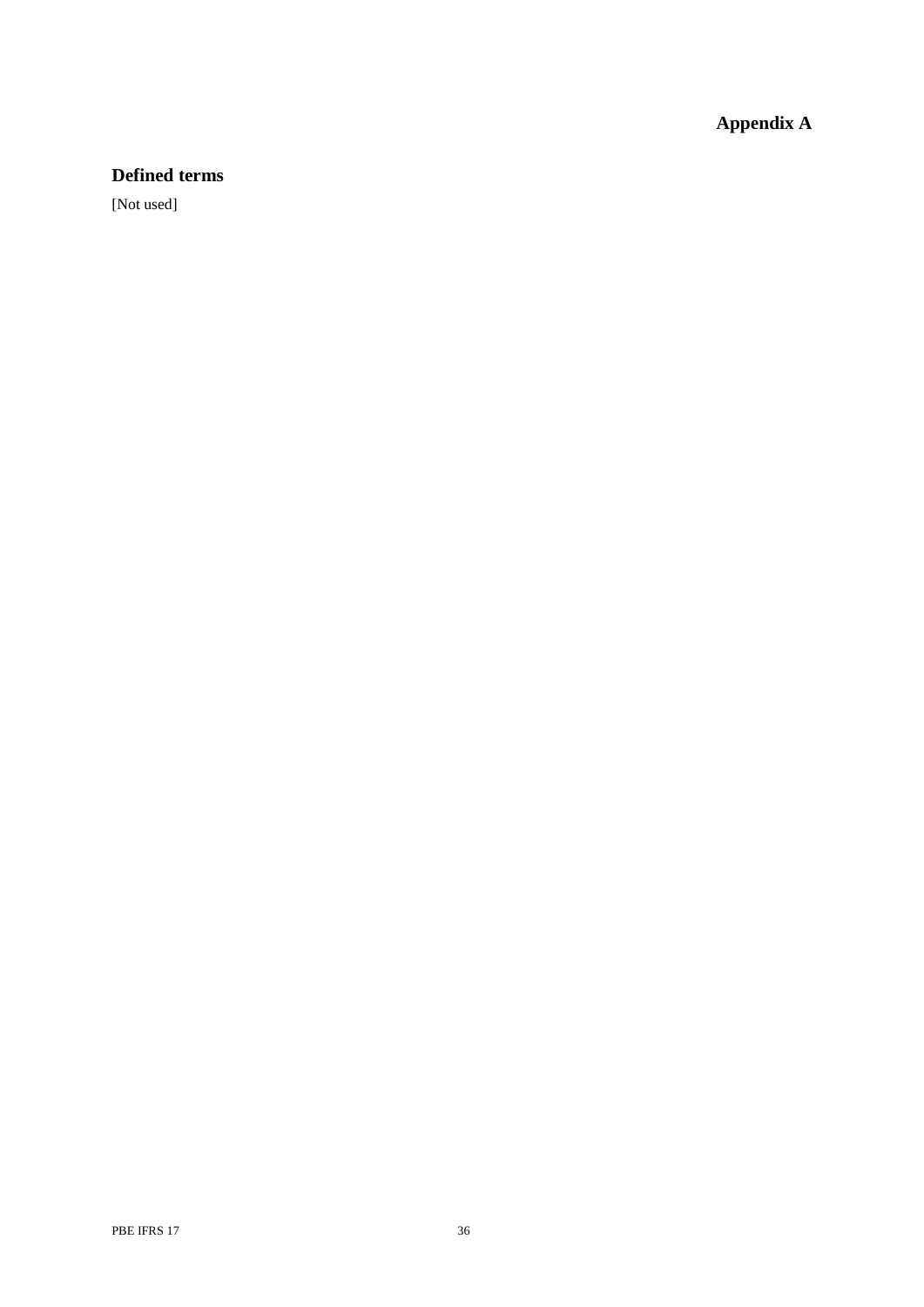## **Application Guidance**

*This Appendix is an integral part of PBE IFRS 17* Insurance Contracts

- AG1. This appendix provides guidance on the following:
	- (a) Determining whether a scheme is intended to be fully funded from contributions and levies (see paragraphs AG1.1–AG1.4);
	- (b) Determining whether an entity is managing a scheme in the same way as an insurer (see paragraphs AG1.5–AG1.6);
	- (c) Definition of an insurance contract (see paragraphs AG2–AG30);
	- (d) Separation of components from an insurance contract (see paragraphs AG31–AG35);
	- (e) Measurement (see paragraphs AG36–AG119);
	- (f) Insurance revenue (see paragraphs AG120–AG127);
	- (g) Insurance finance revenue or expenses (see paragraphs AG128–AG136); and
	- (g) Interim financial statements (see paragraph AG137).

## **Determining Whether a Scheme is Intended to be Fully Funded from Contributions and Levies (paragraph 3(d)(i))**

- <span id="page-36-0"></span>AG1.1 A scheme is intended to be fully funded from contributions and levies when:
	- (a) The legislation or other arrangement governing the scheme provides for the scheme to be funded by contributions or levies paid by or on behalf of either the potential beneficiaries or those whose activities create or exacerbate the risks which are mitigated by the scheme, together with investment returns arising from the contributions or levies; and
	- (b) One or more of the following indicators (individually or in combination) is satisfied:
		- (i) Contribution rates or levy rates are reviewed (and, where appropriate, adjusted in line with the scheme's funding policy), either on a regular basis or when specified criteria are met, with the aim of ensuring that the revenue from contributions and levies will be sufficient to fully fund the scheme; and/or
		- (ii) Benefit levels are reviewed (and, where appropriate, adjusted in line with the scheme's funding policy), either on a regular basis or when specified criteria are met, with the aim of ensuring that the levels of benefits provided will not exceed the level of funding available from contributions or levies.

<span id="page-36-1"></span>In subparagraphs [\(i\)](#page-36-0) and [\(ii\)](#page-36-1) above, reviews are undertaken on a regular basis when they are performed at a frequency appropriate for the specific scheme. While annual reviews are common, less frequent—or more frequent—reviews will be appropriate for some schemes.

AG1.2 In some circumstances, a public sector entity may be required to make contributions to a scheme on behalf of those individuals and/or households who could not afford to do so. Such contributions may be made by the entity administering the scheme or some other entity. For example, a public sector entity may be required to make contributions to a scheme for those individuals who are unemployed. Where the contributions relate to specified individuals and/or households, the contributions made by the public sector entity are to be considered as contributions for the purposes of determining whether a scheme is intended to be fully funded in accordance with paragraph  $3(d)(i)$ . Where a public sector entity makes contributions to fund the deficit on a scheme, the contributions are not related to specified individuals and/or households, and are not considered as contributions for the purposes of determining whether a scheme is intended to be fully funded in accordance with paragraph 3(d)(i).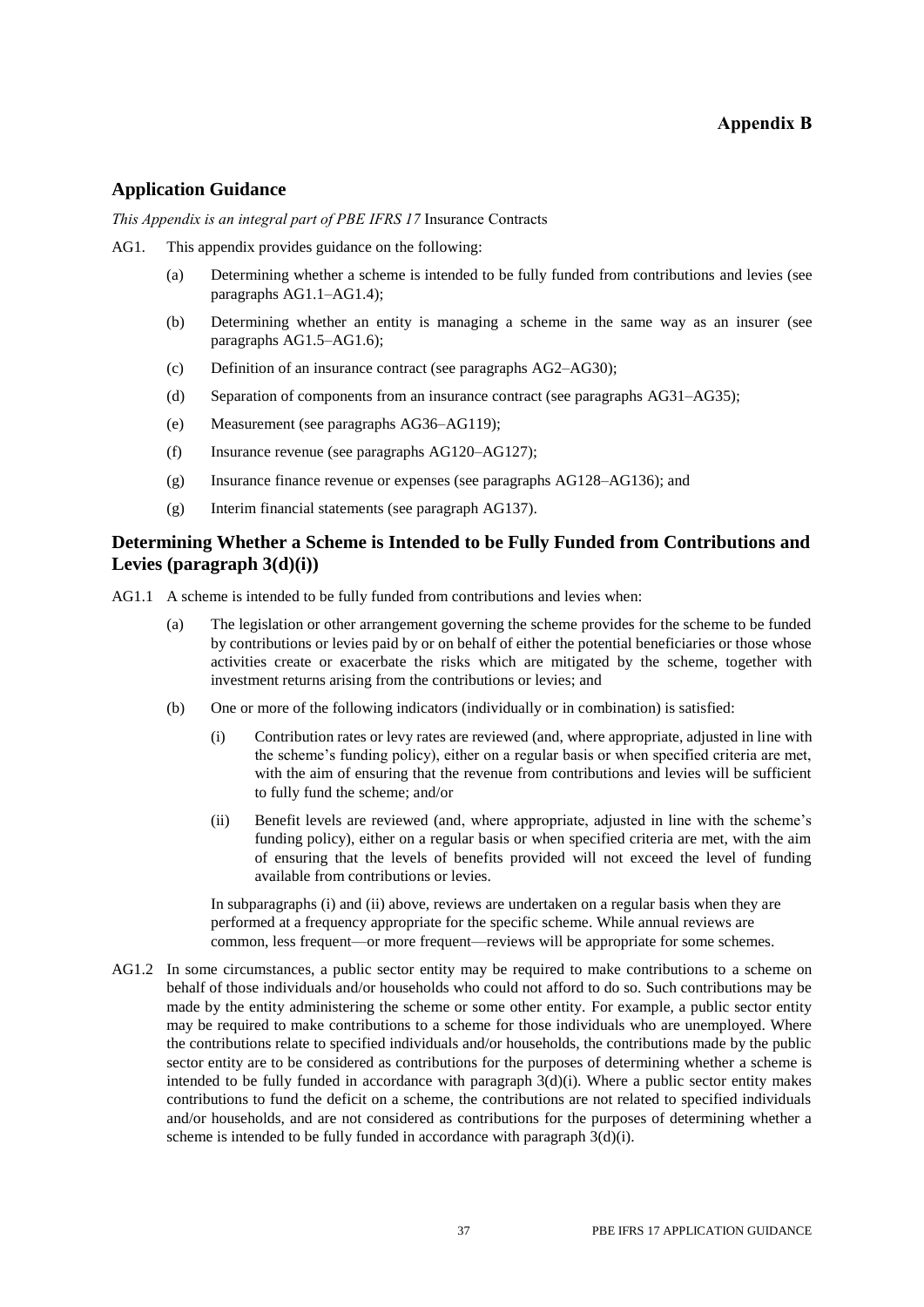- AG1.3. In assessing whether a scheme is intended to be fully funded from contributions and levies, an entity considers substance over form. For example, where a scheme is in deficit for a period but the scheme has an ability to adjust the future contribution rates and/or benefits payable such that the deficit is addressed.
- AG1.4 The reference in paragraph AG1.1(a) to "those whose activities create or exacerbate the risks which are mitigated by the scheme" is intended to cover those schemes such as accident insurance schemes that:
	- (a) Are funded by levies on, for example, motorists or employers in particular industries; and
	- (b) Provide coverage against risks to the wider population.

## **Determining Whether an Entity is Managing a Scheme in the Same Way as an Insurer (paragraph 3(d)(ii))**

- AG1.5 An entity is managing a scheme in the same way as an insurer would manage an insurance portfolio when the scheme has commercial substance, and has, with the exception of its legislative rather than contractual origins, the look and feel of an insurance contract. The scheme should confer the rights and obligations on parties similar to that of an insurance contract.
- AG1.6 In determining whether it is managing a scheme in the same way as an insurer would manage an insurance portfolio, an entity considers the following indicators:
	- (a) Does the entity consider itself bound by the scheme in a similar manner to an insurer being bound by an insurance contract? For example, there may be evidence that the entity considers that it can amend the terms of the scheme for existing participants in a manner that an insurer could not (such as where the entity can make retrospective changes to the scheme). In such cases, the entity will not be bound in a similar manner to an insurer, and the scheme will not have commercial substance or look and feel like an insurance contract. An entity will be bound by the scheme in a similar manner to an insurer where its ability to amend the scheme for existing participants is limited to:
		- (i) Circumstances prescribed by the legislation that establishes the scheme (equivalent to a contractual term permitting changes in specific circumstances); or
		- (ii) When a government is setting new contribution or levy rates (where a trade-off between the contributions and prospective benefits is part of the process of determining an appropriate rate).
	- (b) Are assets relating to the scheme held in a separate fund, or otherwise earmarked, and restricted to being used to provide benefits to participants? If an entity does not separately identify amounts relating to benefits, this will provide evidence that the entity considers the contributions as a form of taxation. The scheme will not have commercial substance or look and feel like an insurance contract. There will also be practical difficulties with applying the measurement requirements of PBE IFRS 17 if the assets associated with a scheme are not separately identified.
	- (c) Does the legislation that establishes the benefit give enforceable rights to participants in the event that the risk occurs? Insurance contracts give such rights to policyholders. If the scheme does not also include such rights, then any benefits provided by the entity will have a discretionary nature. The scheme will not have commercial substance or look and feel like an insurance contract. For rights to be enforceable, a participant would need to have the right to challenge–in a court of law, via an arbitration or dispute resolution process or similar mechanism–decisions by the entity. The decisions that may be challenged include, but are not limited to, those regarding whether an event is covered by a scheme, the level of benefits payable by a scheme, and the duration of any benefits payable by a scheme.
	- (d) An entity assesses the financial performance and financial position of a scheme on a regular basis where it is required to report internally on the financial performance of the scheme, and, where necessary, to take action to address any under-performance by the scheme. The assessment is expected to involve the use of actuarial reviews, mathematical modelling, or similar techniques to provide information for internal decision-making on the different possible outcomes that might occur.
	- (e) Is there a separate entity established by the government, which is expected to act like an insurer in relation to a scheme? The existence of such an entity provides evidence that the entity is managing a scheme in the same way as an insurer would manage an insurance portfolio. However,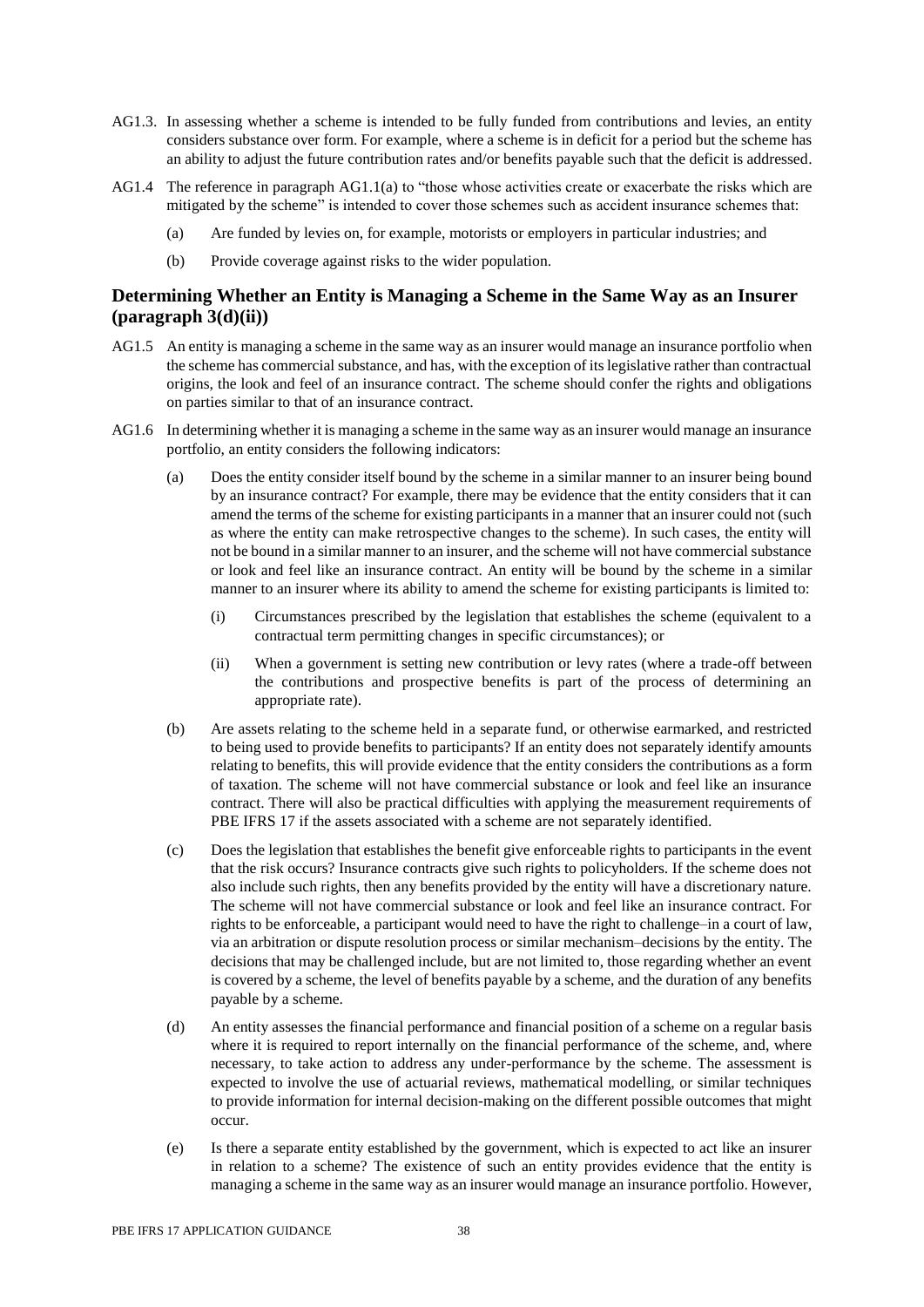it is not a requirement for applying PBE IFRS 17 that a separate entity has been established. PBE IFRS 17 applies to insurance contracts, not just to insurance companies.

### **Definition of an Insurance Contract (paragraph 13.1)**

- AG2. This section provides guidance on the definition of an insurance contract as specified in paragraph 13.1. It addresses the following:
	- (a) Uncertain future event (see paragraphs AG3–AG5);
	- (b) Payments in kind (see paragraph AG6);
	- (c) The distinction between insurance risk and other risks (see paragraphs AG7–AG16);
	- (d) Significant insurance risk (see paragraphs AG17–AG23);
	- (e) Changes in the level of insurance risk (see paragraphs AG24–AG25); and
	- (f) Examples of insurance contracts (see paragraphs AG26–AG30).

#### **Uncertain Future Event**

- AG3. Uncertainty (or risk) is the essence of an insurance contract. Accordingly, at least one of the following is uncertain at the inception of an insurance contract:
	- (a) The probability of an insured event occurring;
	- (b) When the insured event will occur; or
	- (c) How much the entity will need to pay if the insured event occurs.
- AG4. In some insurance contracts, the insured event is the discovery of a loss during the term of the contract, even if that loss arises from an event that occurred before the inception of the contract. In other insurance contracts, the insured event is an event that occurs during the term of the contract, even if the resulting loss is discovered after the end of the contract term.
- AG5. Some insurance contracts cover events that have already occurred but the financial effect of which is still uncertain. An example is an insurance contract that provides coverage against an adverse development of an event that has already occurred. In such contracts, the insured event is the determination of the ultimate cost of those claims.

#### **Payments in Kind**

AG6. Some insurance contracts require or permit payments to be made in kind. In such cases, the entity provides goods or services to the policyholder to settle the entity's obligation to compensate the policyholder for insured events. An example is when the entity replaces a stolen article instead of reimbursing the policyholder for the amount of its loss. Another example is when an entity uses its own hospitals and medical staff to provide medical services covered by the insurance contract. Such contracts are insurance contracts, even though the claims are settled in kind. Fixed-fee service contracts that meet the conditions specified in paragraph 8 are also insurance contracts, but applying paragraph 8, an entity may choose to account for them applying either PBE IFRS 17 or PBE IPSAS 9 *Revenue from Exchange Transactions*.

#### **The Distinction between Insurance Risk and Other Risks**

- AG7. The definition of an insurance contract requires that one party accepts significant insurance risk from another party. PBE IFRS 17 defines insurance risk as 'risk, other than financial risk, transferred from the holder of a contract to the issuer'. A contract that exposes the issuer to financial risk without significant insurance risk is not an insurance contract.
- AG8. The definition of financial risk in paragraph 13.1 refers to financial and non-financial variables. Examples of non-financial variables not specific to a party to the contract include an index of earthquake losses in a particular region or temperatures in a particular city. Financial risk excludes risk from nonfinancial variables that are specific to a party to the contract, such as the occurrence or non-occurrence of a fire that damages or destroys an asset of that party. Furthermore, the risk of changes in the fair value of a non-financial asset is not a financial risk if the fair value reflects changes in the market prices for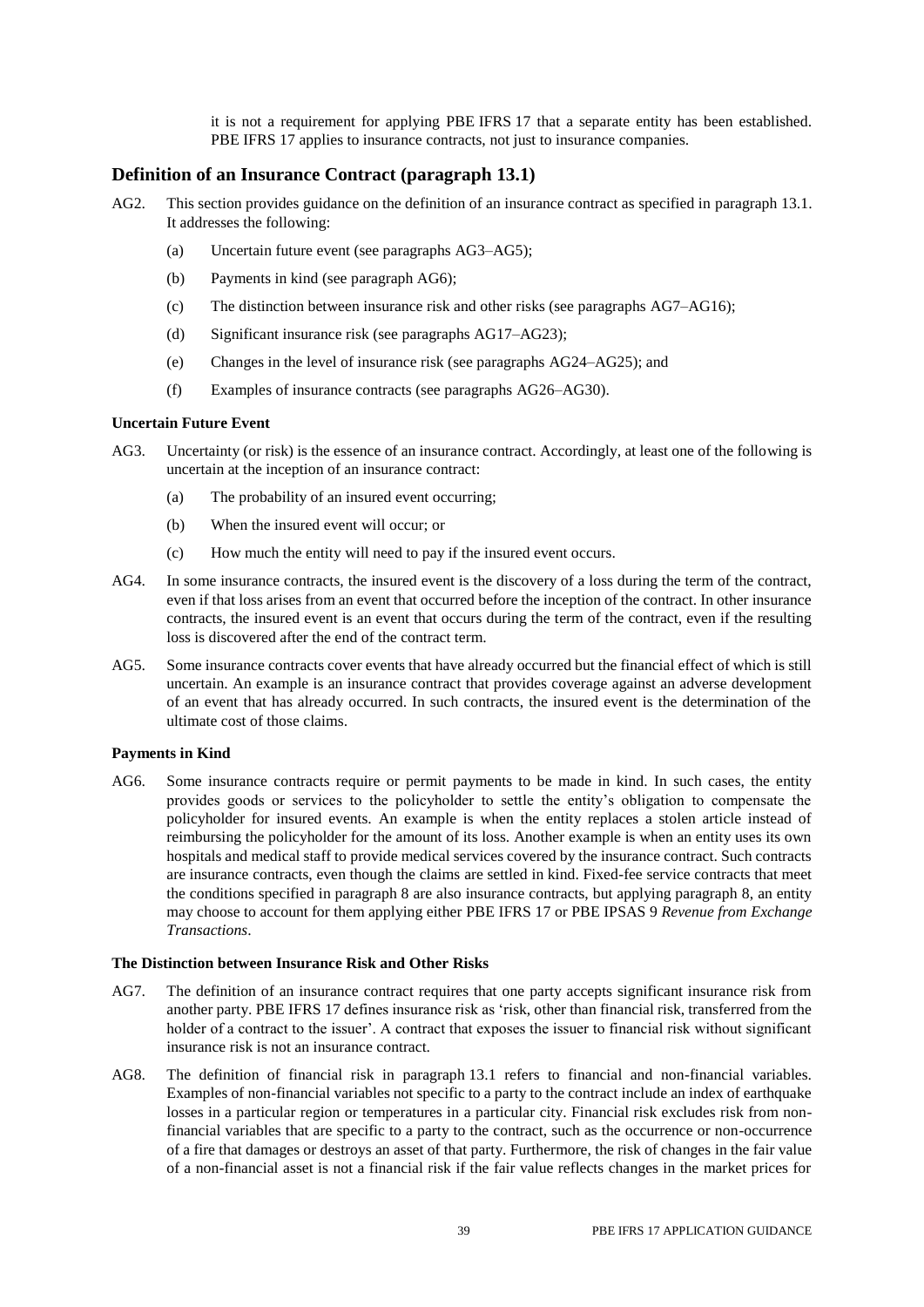such assets (i.e., a financial variable) and the condition of a specific non-financial asset held by a party to a contract (i.e., a non-financial variable). For example, if a guarantee of the residual value of a specific car in which the policyholder has an insurable interest exposes the guarantor to the risk of changes in the car's physical condition, that risk is insurance risk, not financial risk.

- AG9. Some contracts expose the issuer to financial risk in addition to significant insurance risk. For example, many life insurance contracts guarantee a minimum rate of return to policyholders, creating financial risk, and at the same time promise death benefits that may significantly exceed the policyholder's account balance, creating insurance risk in the form of mortality risk. Such contracts are insurance contracts.
- AG10. Under some contracts, an insured event triggers the payment of an amount linked to a price index. Such contracts are insurance contracts, provided that the payment contingent on the insured event could be significant. For example, a life-contingent annuity linked to a cost-of-living index transfers insurance risk because the payment is triggered by an uncertain future event—the survival of the person who receives the annuity. The link to the price index is a derivative, but it also transfers insurance risk because the number of payments to which the index applies depends on the survival of the annuitant. If the resulting transfer of insurance risk is significant, the derivative meets the definition of an insurance contract, in which case it shall not be separated from the host contract (see paragraph 11(a)).
- AG11. Insurance risk is the risk the entity accepts from the policyholder. This means the entity must accept, from the policyholder, a risk to which the policyholder was already exposed. Any new risk created by the contract for the entity or the policyholder is not insurance risk.
- AG12. The definition of an insurance contract refers to an adverse effect on the policyholder. This definition does not limit the payment by the entity to an amount equal to the financial effect of the adverse event. For example, the definition includes 'new for old' coverage that pays the policyholder an amount that permits the replacement of a used and damaged asset with a new one. Similarly, the definition does not limit the payment under a life insurance contract to the financial loss suffered by the deceased's dependants, nor does it exclude contracts that specify the payment of predetermined amounts to quantify the loss caused by death or an accident.
- AG13. Some contracts require a payment if a specified uncertain future event occurs, but do not require an adverse effect on the policyholder as a precondition for the payment. This type of contract is not an insurance contract even if the holder uses it to mitigate an underlying risk exposure. For example, if the holder uses a derivative to hedge an underlying financial or non-financial variable correlated with the cash flows from an asset of the entity, the derivative is not an insurance contract because the payment is not conditional on whether the holder is adversely affected by a reduction in the cash flows from the asset. The definition of an insurance contract refers to an uncertain future event for which an adverse effect on the policyholder is a contractual precondition for payment. A contractual precondition does not require the entity to investigate whether the event actually caused an adverse effect, but it does permit the entity to deny the payment if it is not satisfied that the event did cause an adverse effect.
- AG14. Lapse or persistency risk (the risk that the policyholder will cancel the contract earlier or later than the issuer had expected when pricing the contract) is not insurance risk because the resulting variability in the payment to the policyholder is not contingent on an uncertain future event that adversely affects the policyholder. Similarly, expense risk (i.e., the risk of unexpected increases in the administrative costs associated with the servicing of a contract, rather than in the costs associated with insured events) is not insurance risk because an unexpected increase in such expenses does not adversely affect the policyholder.
- AG15. Consequently, a contract that exposes the entity to lapse risk, persistency risk or expense risk is not an insurance contract unless it also exposes the entity to significant insurance risk. However, if the entity mitigates its risk by using a second contract to transfer part of the non-insurance risk to another party, the second contract exposes the other party to insurance risk.
- AG16. An entity can accept significant insurance risk from the policyholder only if the entity is separate from the policyholder. In the case of a mutual entity, the mutual entity accepts risk from each policyholder and pools that risk. Although policyholders bear that pooled risk collectively because they hold the residual interest in the entity, the mutual entity is a separate entity that has accepted the risk.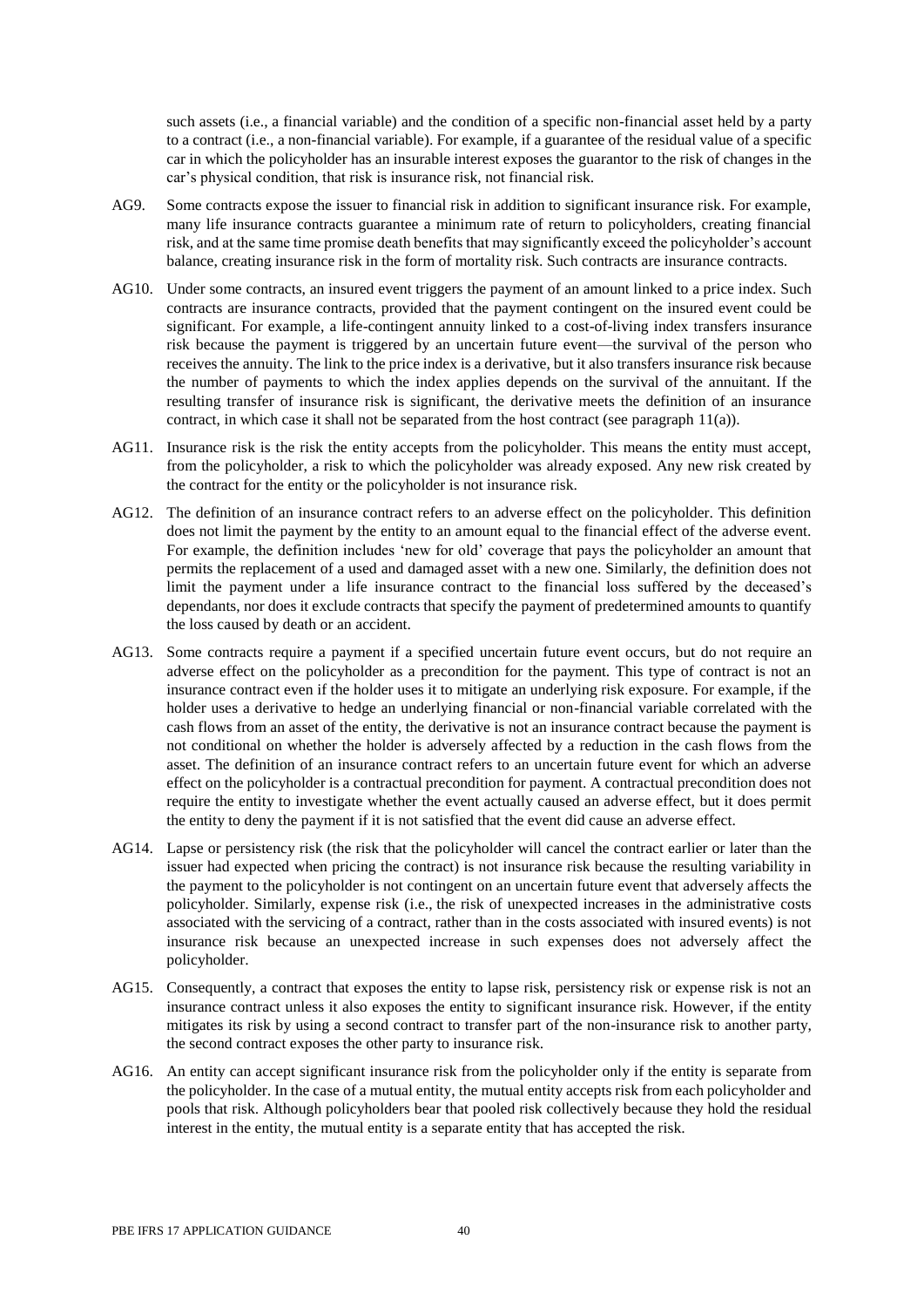#### **Significant Insurance Risk**

- AG17. A contract is an insurance contract only if it transfers significant insurance risk. Paragraphs AG7–AG16 discuss insurance risk. Paragraphs AG18–AG23 discuss the assessment of whether the insurance risk is significant.
- AG18. Insurance risk is significant if, and only if, an insured event could cause the issuer to pay additional amounts that are significant in any single scenario, excluding scenarios that have no commercial substance (i.e., no discernible effect on the economics of the transaction). If an insured event could mean significant additional amounts would be payable in any scenario that has commercial substance, the condition in the previous sentence can be met even if the insured event is extremely unlikely, or even if the expected (i.e., probability-weighted) present value of the contingent cash flows is a small proportion of the expected present value of the remaining cash flows from the insurance contract.
- AG19. In addition, a contract transfers significant insurance risk only if there is a scenario that has commercial substance in which the issuer has a possibility of a loss on a present value basis. However, even if a reinsurance contract does not expose the issuer to the possibility of a significant loss, that contract is deemed to transfer significant insurance risk if it transfers to the reinsurer substantially all the insurance risk relating to the reinsured portions of the underlying insurance contracts.
- AG20. The additional amounts described in paragraph AG18 are determined on a present-value basis. If an insurance contract requires payment when an event with uncertain timing occurs and if the payment is not adjusted for the time value of money, there may be scenarios in which the present value of the payment increases, even if its nominal value is fixed. An example is insurance that provides a fixed death benefit when the policyholder dies, with no expiry date for the cover (often referred to as whole-life insurance for a fixed amount). It is certain that the policyholder will die, but the date of death is uncertain. Payments may be made when an individual policyholder dies earlier than expected. Because those payments are not adjusted for the time value of money, significant insurance risk could exist even if there is no overall loss on the portfolio of contracts. Similarly, contractual terms that delay timely reimbursement to the policyholder can eliminate significant insurance risk. An entity shall use the discount rates required in paragraph 36 to determine the present value of the additional amounts.
- AG21. The additional amounts described in paragraph AG18 refer to the present value of amounts that exceed those that would be payable if no insured event had occurred (excluding scenarios that lack commercial substance). Those additional amounts include claims handling and assessment costs, but exclude:
	- (a) The loss of the ability to charge the policyholder for future service. For example, in an investmentlinked life insurance contract, the death of the policyholder means that the entity can no longer perform investment management services and collect a fee for doing so. However, this economic loss for the entity does not result from insurance risk, just as a mutual fund manager does not take on insurance risk in relation to the possible death of a client. Consequently, the potential loss of future investment management fees is not relevant when assessing how much insurance risk is transferred by a contract.
	- (b) A waiver, on death, of charges that would be made on cancellation or surrender. Because the contract brought those charges into existence, their waiver does not compensate the policyholder for a pre-existing risk. Consequently, they are not relevant when assessing how much insurance risk is transferred by a contract.
	- (c) A payment conditional on an event that does not cause a significant loss to the holder of the contract. For example, consider a contract that requires the issuer to pay CU1 million<sup>4</sup> if an asset suffers physical damage that causes an insignificant economic loss of CU1 to the holder. In this contract, the holder transfers the insignificant risk of losing CU1 to the issuer. At the same time, the contract creates a non-insurance risk that the issuer will need to pay CU999,999 if the specified event occurs. Because there is no scenario in which an insured event causes a significant loss to the holder of the contract, the issuer does not accept significant insurance risk from the holder and this contract is not an insurance contract.
	- (d) Possible reinsurance recoveries. The entity accounts for these separately.

<u>.</u>

CU denotes currency unit.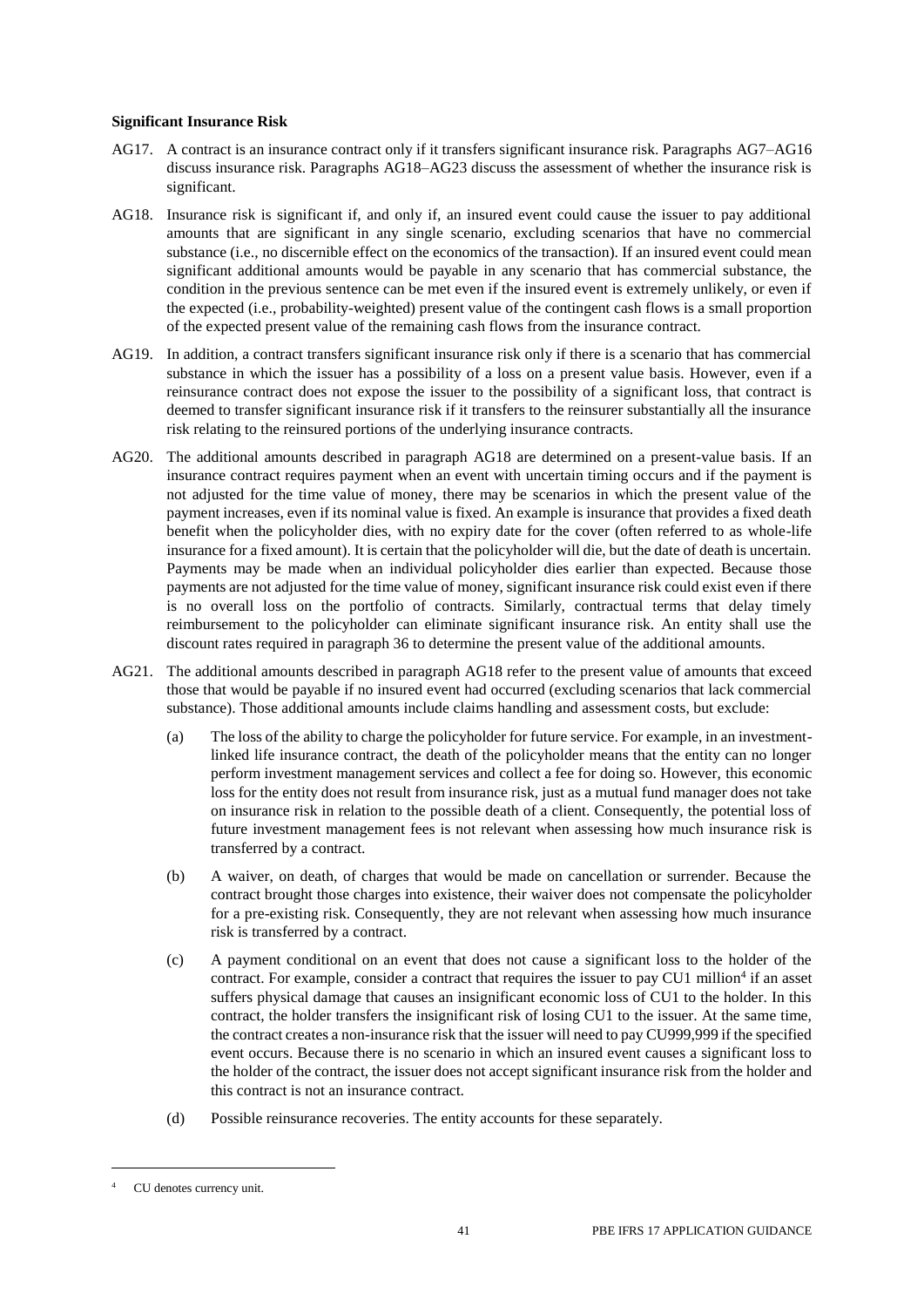- AG22. An entity shall assess the significance of insurance risk contract by contract. Consequently, the insurance risk can be significant even if there is minimal probability of significant losses for a portfolio or group of contracts.
- AG23. It follows from paragraphs AG18–AG22 that, if a contract pays a death benefit that exceeds the amount payable on survival, the contract is an insurance contract unless the additional death benefit is not significant (judged by reference to the contract itself rather than to an entire portfolio of contracts). As noted in paragraph AG21(b), the waiver on death of cancellation or surrender charges is not included in this assessment if that waiver does not compensate the policyholder for a pre-existing risk. Similarly, an annuity contract that pays out regular sums for the rest of a policyholder's life is an insurance contract, unless the aggregate life-contingent payments are insignificant.

#### **Changes in the Level of Insurance Risk**

- AG24. For some contracts, the transfer of insurance risk to the issuer occurs after a period of time. For example, consider a contract that provides a specified investment return and includes an option for the policyholder to use the proceeds of the investment on maturity to buy a life-contingent annuity at the same rates the entity charges other new annuitants at the time the policyholder exercises that option. Such a contract transfers insurance risk to the issuer only after the option is exercised, because the entity remains free to price the annuity on a basis that reflects the insurance risk that will be transferred to the entity at that time. Consequently, the cash flows that would occur on the exercise of the option fall outside the boundary of the contract, and before exercise there are no insurance cash flows within the boundary of the contract. However, if the contract specifies the annuity rates (or a basis other than market rates for setting the annuity rates), the contract transfers insurance risk to the issuer because the issuer is exposed to the risk that the annuity rates will be unfavourable to the issuer when the policyholder exercises the option. In that case, the cash flows that would occur when the option is exercised are within the boundary of the contract.
- AG25. A contract that meets the definition of an insurance contract remains an insurance contract until all rights and obligations are extinguished (i.e., discharged, cancelled or expired), unless the contract is derecognised applying paragraphs 74–77, because of a contract modification.

#### **Examples of Insurance Contracts**

- AG26. The following are examples of contracts that are insurance contracts if the transfer of insurance risk is significant:
	- (a) Insurance against theft or damage.
	- (b) Insurance against product liability, professional liability, civil liability or legal expenses.
	- (c) Life insurance and prepaid funeral plans (although death is certain, it is uncertain when death will occur or, for some types of life insurance, whether death will occur within the period covered by the insurance).
	- (d) Life-contingent annuities and pensions, i.e., contracts that provide compensation for the uncertain future event—the survival of the annuitant or pensioner—to provide the annuitant or pensioner with a level of income that would otherwise be adversely affected by his or her survival. (Employers' liabilities that arise from employee benefit plans and retirement benefit obligations reported by defined benefit retirement plans are outside the scope of PBE IFRS 17, applying paragraph 7(b)).
	- (e) Insurance against disability and medical costs.
	- (f) Surety bonds, fidelity bonds, performance bonds and bid bonds, i.e., contracts that compensate the holder if another party fails to perform a contractual obligation; for example, an obligation to construct a building.
	- (g) Product warranties. Product warranties issued by another party for goods sold by a manufacturer, dealer or retailer are within the scope of PBE IFRS 17. However, product warranties issued directly by a manufacturer, dealer or retailer are outside the scope of PBE IFRS 17 applying paragraph 7(a), and are instead within the scope of PBE IPSAS 19 *Provisions, Contingent Liabilities and Contingent Assets*.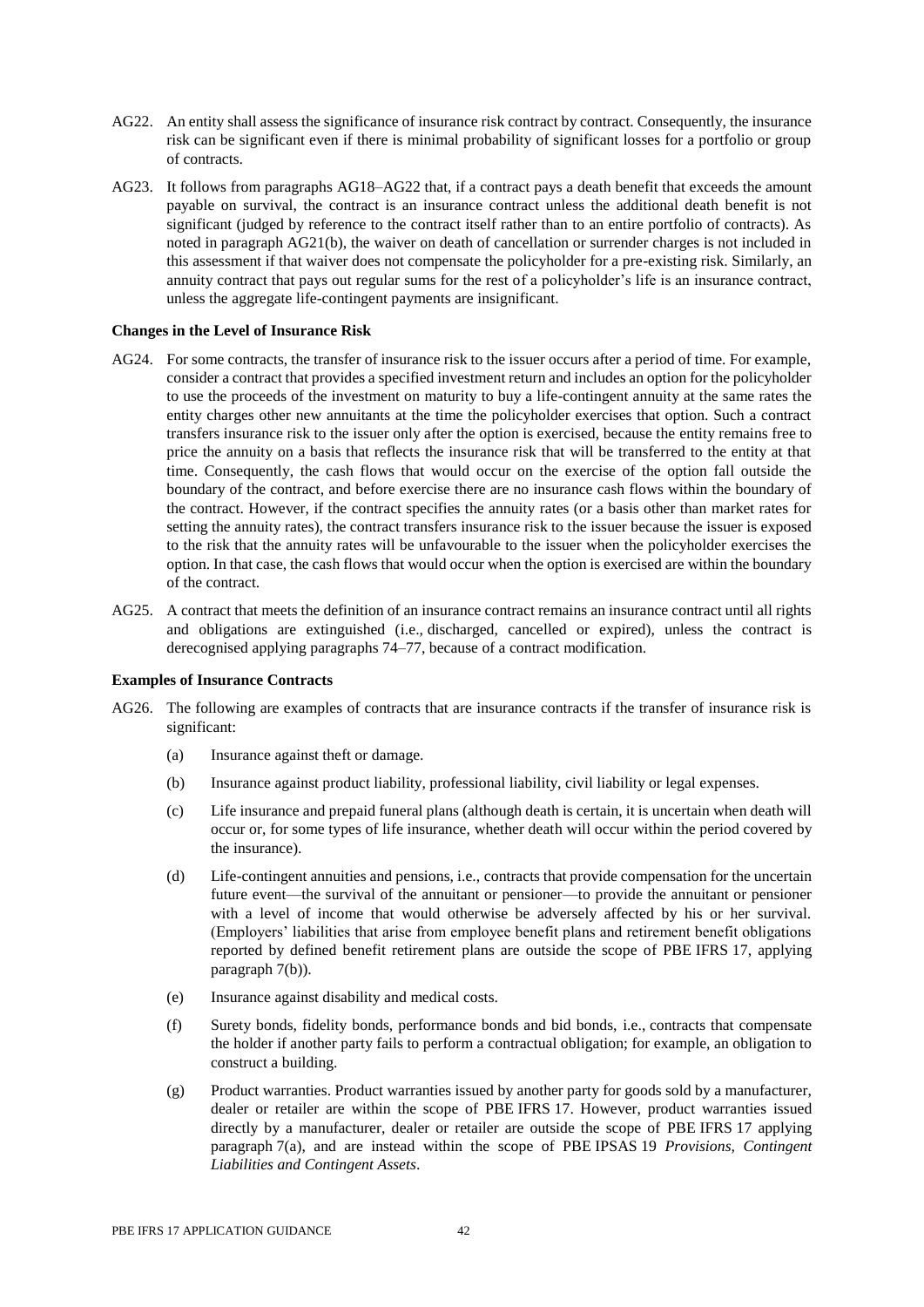- (h) Title insurance (insurance against the discovery of defects in the title to land or buildings that were not apparent when the insurance contract was issued). In this case, the insured event is the discovery of a defect in the title, not the defect itself.
- (i) Travel insurance (compensation in cash or in kind to policyholders for losses suffered in advance of, or during, travel).
- (j) Catastrophe bonds that provide for reduced payments of principal, interest or both, if a specified event adversely affects the issuer of the bond (unless the specified event does not create significant insurance risk; for example, if the event is a change in an interest rate or a foreign exchange rate).
- (k) Insurance swaps and other contracts that require a payment depending on changes in climatic, geological or other physical variables that are specific to a party to the contract.
- AG27. The following are examples of items that are not insurance contracts:
	- (a) Investment contracts that have the legal form of an insurance contract but do not transfer significant insurance risk to the issuer. For example, life insurance contracts in which the entity bears no significant mortality or morbidity risk are not insurance contracts; such contracts are financial instruments or service contracts—see paragraph AG28. Investment contracts with discretionary participation features do not meet the definition of an insurance contract; however, they are within the scope of PBE IFRS 17 provided they are issued by an entity that also issues insurance contracts, applying paragraph 3(c).
	- (b) Contracts that have the legal form of insurance, but return all significant insurance risk to the policyholder through non-cancellable and enforceable mechanisms that adjust future payments by the policyholder to the issuer as a direct result of insured losses. For example, some financial reinsurance contracts or some group contracts return all significant insurance risk to the policyholders; such contracts are normally financial instruments or service contracts (see paragraph AG28).
	- (c) Self-insurance (i.e., retaining a risk that could have been covered by insurance). In such situations, there is no insurance contract because there is no agreement with another party. Thus, if an entity issues an insurance contract to its parent, subsidiary or fellow subsidiary, there is no insurance contract in the consolidated financial statements because there is no contract with another party. However, for the individual or separate financial statements of the issuer or holder, there is an insurance contract.
	- (d) Contracts (such as gambling contracts) that require a payment if a specified uncertain future event occurs, but do not require, as a contractual precondition for payment, the event to adversely affect the policyholder. However, this does not exclude from the definition of an insurance contract contracts that specify a predetermined payout to quantify the loss caused by a specified event such as a death or an accident (see paragraph AG12).
	- (e) Derivatives that expose a party to financial risk but not insurance risk, because the derivatives require that party to make (or give them the right to receive) payment solely based on the changes in one or more of a specified interest rate, a financial instrument price, a commodity price, a foreign exchange rate, an index of prices or rates, a credit rating or a credit index or any other variable, provided that, in the case of a non-financial variable, the variable is not specific to a party to the contract.
	- (f) Credit-related guarantees that require payments even if the holder has not incurred a loss on the failure of the debtor to make payments when due; such contracts are accounted for applying PBE IPSAS 41 *Financial Instruments* (see paragraph AG29).
	- (g) Contracts that require a payment that depends on a climatic, geological or any other physical variable not specific to a party to the contract (commonly described as weather derivatives).
	- (h) Contracts that provide for reduced payments of principal, interest or both, that depend on a climatic, geological or any other physical variable, the effect of which is not specific to a party to the contract (commonly referred to as catastrophe bonds).
- AG28. An entity shall apply other applicable Standards, such as PBE IPSAS 41 and PBE IPSAS 9, to the contracts described in paragraph AG27.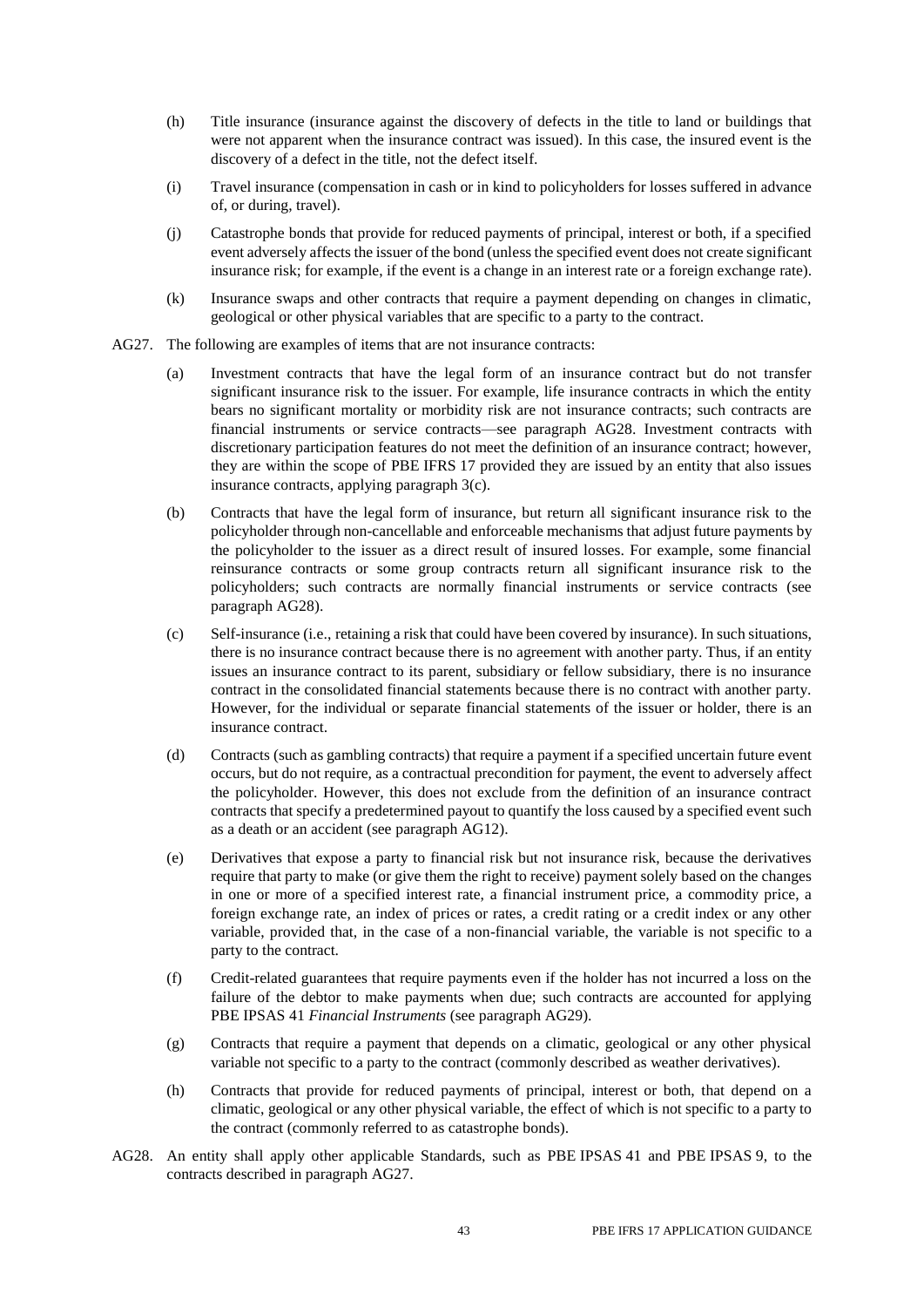- AG29. The credit-related guarantees and credit insurance contracts discussed in paragraph AG27(f) can have various legal forms, such as that of a guarantee, some types of letters of credit, a credit default contract or an insurance contract. Those contracts are insurance contracts if they require the issuer to make specified payments to reimburse the holder for a loss that the holder incurs because a specified debtor fails to make payment when due to the policyholder applying the original or modified terms of a debt instrument. However, such insurance contracts are excluded from the scope of PBE IFRS 17 unless the issuer has previously asserted explicitly that it regards the contracts as insurance contracts and has used accounting applicable to insurance contracts (see paragraph 7(e)).
- AG30. Credit-related guarantees and credit insurance contracts that require payment, even if the policyholder has not incurred a loss on the failure of the debtor to make payments when due, are outside the scope of PBE IFRS 17 because they do not transfer significant insurance risk. Such contracts include those that require payment:
	- (a) Regardless of whether the counterparty holds the underlying debt instrument; or
	- (b) On a change in the credit rating or the credit index, rather than on the failure of a specified debtor to make payments when due.

## **Separating Components from an Insurance Contract (paragraphs 10–13)**

#### **Investment Components (paragraph 11(b))**

- AG31. Paragraph 11(b) requires an entity to separate a distinct investment component from the host insurance contract. An investment component is distinct if, and only if, both the following conditions are met:
	- (a) The investment component and the insurance component are not highly interrelated.
	- (b) A contract with equivalent terms is sold, or could be sold, separately in the same market or the same jurisdiction, either by entities that issue insurance contracts or by other parties. The entity shall take into account all information reasonably available in making this determination. The entity is not required to undertake an exhaustive search to identify whether an investment component is sold separately.
- AG32. An investment component and an insurance component are highly interrelated if, and only if:
	- (a) The entity is unable to measure one component without considering the other. Thus, if the value of one component varies according to the value of the other, an entity shall apply PBE IFRS 17 to account for the combined investment and insurance component; or
	- (b) The policyholder is unable to benefit from one component unless the other is also present. Thus, if the lapse or maturity of one component in a contract causes the lapse or maturity of the other, the entity shall apply PBE IFRS 17 to account for the combined investment component and insurance component.

## **Promises to Transfer Distinct Goods or Non-Insurance Services (paragraph 12)**

- AG33. Paragraph 12 requires an entity to separate from an insurance contract a promise to transfer distinct goods or non-insurance services to a policyholder. For the purpose of separation, an entity shall not consider activities that an entity must undertake to fulfil a contract unless the entity transfers a good or service to the policyholder as those activities occur. For example, an entity may need to perform various administrative tasks to set up a contract. The performance of those tasks does not transfer a service to the policyholder as the tasks are performed.
- AG34. A good or non-insurance service promised to a policyholder is distinct if the policyholder can benefit from the good or service either on its own or together with other resources readily available to the policyholder. Readily available resources are goods or services that are sold separately (by the entity or by another entity), or resources that the policyholder has already got (from the entity or from other transactions or events).
- AG35. A good or non-insurance service that is promised to the policyholder is not distinct if:
	- (a) The cash flows and risks associated with the good or service are highly interrelated with the cash flows and risks associated with the insurance components in the contract; and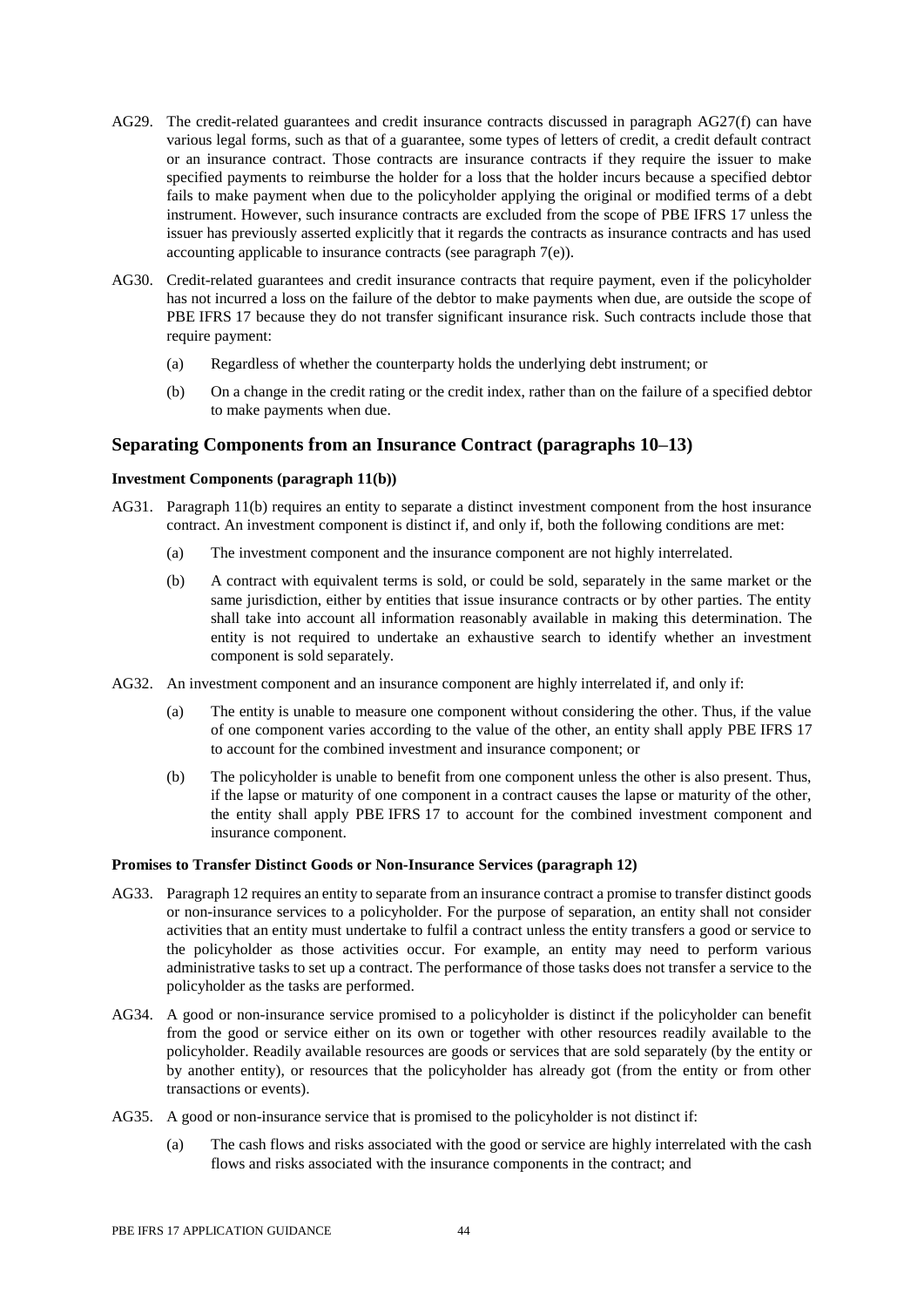(b) The entity provides a significant service in integrating the good or non-insurance service with the insurance components.

## **Measurement (paragraphs 29–71)**

#### **Estimates of Future Cash Flows (paragraphs 33–35)**

- AG36. This section addresses:
	- (a) Unbiased use of all reasonable and supportable information available without undue cost or effort (see paragraphs AG37–AG41);
	- (b) Market variables and non-market variables (see paragraphs AG42–AG53);
	- (c) Using current estimates (see paragraphs AG54–AG60); and
	- (d) Cash flows within the contract boundary (see paragraphs AG61–AG71).

### *Unbiased Use of all Reasonable and Supportable Information Available Without Undue Cost or Effort (paragraph 33(a))*

- AG37. The objective of estimating future cash flows is to determine the expected value, or probability-weighted mean, of the full range of possible outcomes, considering all reasonable and supportable information available at the reporting date without undue cost or effort. Reasonable and supportable information available at the reporting date without undue cost or effort includes information about past events and current conditions, and forecasts of future conditions (see paragraph AG41). Information available from an entity's own information systems is considered to be available without undue cost or effort.
- AG38. The starting point for an estimate of the cash flows is a range of scenarios that reflects the full range of possible outcomes. Each scenario specifies the amount and timing of the cash flows for a particular outcome, and the estimated probability of that outcome. The cash flows from each scenario are discounted and weighted by the estimated probability of that outcome to derive an expected present value. Consequently, the objective is not to develop a most likely outcome, or a more-likely-than-not outcome, for future cash flows.
- AG39. When considering the full range of possible outcomes, the objective is to incorporate all reasonable and supportable information available without undue cost or effort in an unbiased way, rather than to identify every possible scenario. In practice, developing explicit scenarios is unnecessary if the resulting estimate is consistent with the measurement objective of considering all reasonable and supportable information available without undue cost or effort when determining the mean. For example, if an entity estimates that the probability distribution of outcomes is broadly consistent with a probability distribution that can be described completely with a small number of parameters, it will be sufficient to estimate the smaller number of parameters. Similarly, in some cases, relatively simple modelling may give an answer within an acceptable range of precision, without the need for many detailed simulations. However, in some cases, the cash flows may be driven by complex underlying factors and may respond in a non-linear fashion to changes in economic conditions. This may happen if, for example, the cash flows reflect a series of interrelated options that are implicit or explicit. In such cases, more sophisticated stochastic modelling is likely to be necessary to satisfy the measurement objective.
- AG40. The scenarios developed shall include unbiased estimates of the probability of catastrophic losses under existing contracts. Those scenarios exclude possible claims under possible future contracts.
- AG41. An entity shall estimate the probabilities and amounts of future payments under existing contracts on the basis of information obtained including:
	- (a) Information about claims already reported by policyholders.
	- (b) Other information about the known or estimated characteristics of the insurance contracts.
	- (c) Historical data about the entity's own experience, supplemented when necessary with historical data from other sources. Historical data is adjusted to reflect current conditions, for example, if:
		- (i) The characteristics of the insured population differ (or will differ, for example, because of adverse selection) from those of the population that has been used as a basis for the historical data;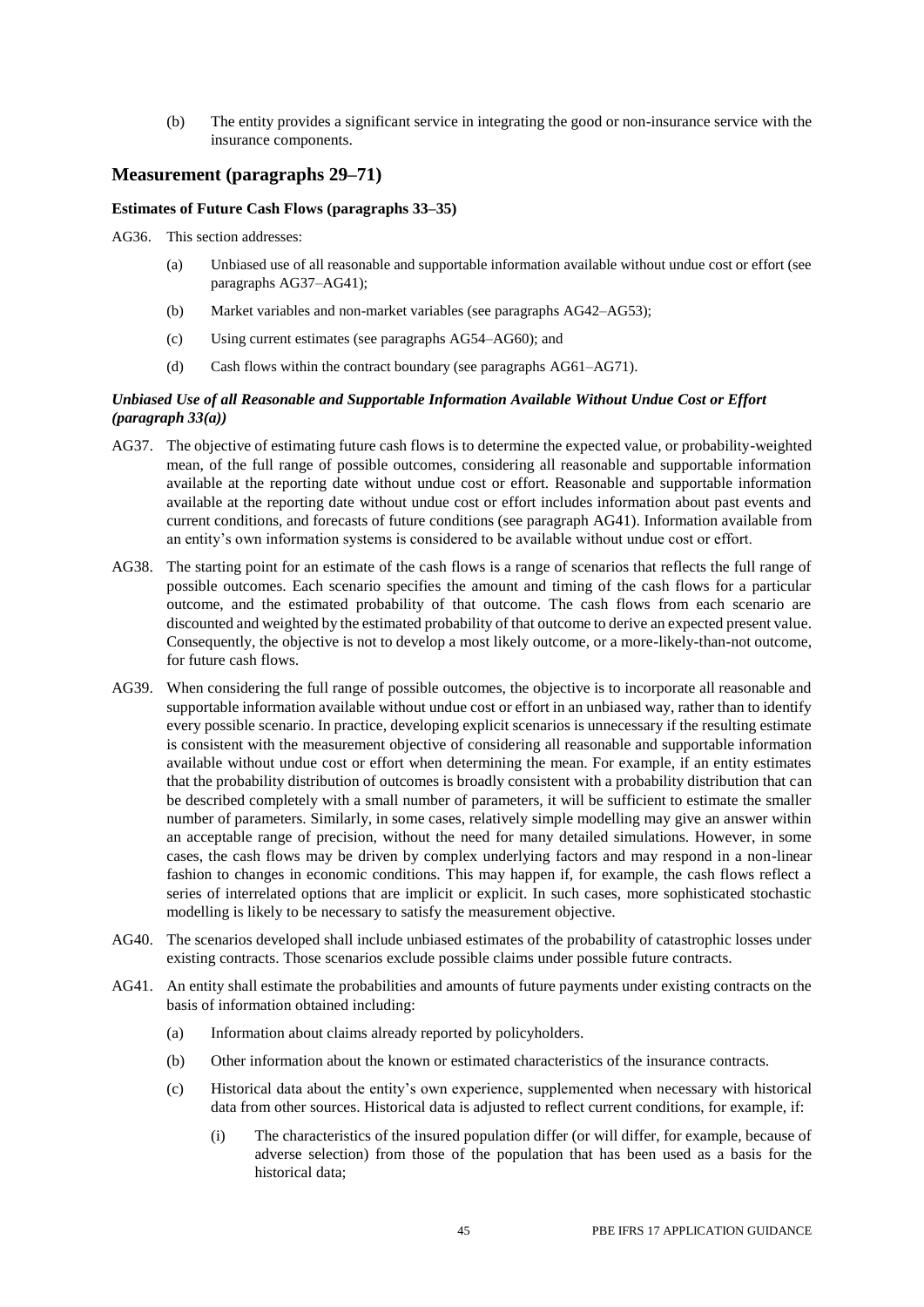- (ii) There are indications that historical trends will not continue, that new trends will emerge or that economic, demographic and other changes may affect the cash flows that arise from the existing insurance contracts; or
- (iii) There have been changes in items such as underwriting procedures and claims management procedures that may affect the relevance of historical data to the insurance contracts.
- (d) Current price information, if available, for reinsurance contracts and other financial instruments (if any) covering similar risks, such as catastrophe bonds and weather derivatives, and recent market prices for transfers of insurance contracts. This information shall be adjusted to reflect the differences between the cash flows that arise from those reinsurance contracts or other financial instruments, and the cash flows that would arise as the entity fulfils the underlying contracts with the policyholder.

#### *Market Variables and Non-Market Variables*

AG42. PBE IFRS 17 identifies two types of variables:

- (a) Market variables—variables that can be observed in, or derived directly from, markets (for example, prices of publicly traded securities and interest rates); and
- (b) Non-market variables—all other variables (for example, the frequency and severity of insurance claims and mortality).
- AG43. Market variables will generally give rise to financial risk (for example, observable interest rates) and non-market variables will generally give rise to non-financial risk (for example, mortality rates). However, this will not always be the case. For example, there may be assumptions that relate to financial risks for which variables cannot be observed in, or derived directly from, markets (for example, interest rates that cannot be observed in, or derived directly from, markets).

#### **Market Variables (paragraph 33(b))**

- AG44. Estimates of market variables shall be consistent with observable market prices at the measurement date. An entity shall maximise the use of observable inputs and shall not substitute its own estimates for observable market data. If variables need to be derived (for example, because no observable market variables exist) they shall be as consistent as possible with observable market variables.
- AG45. Market prices blend a range of views about possible future outcomes and also reflect the risk preferences of market participants. Consequently, they are not a single-point forecast of the future outcome. If the actual outcome differs from the previous market price, this does not mean that the market price was 'wrong'.
- AG46. An important application of market variables is the notion of a replicating asset or a replicating portfolio of assets. A replicating asset is one whose cash flows *exactly* match, in all scenarios, the contractual cash flows of a group of insurance contracts in amount, timing and uncertainty. In some cases, a replicating asset may exist for some of the cash flows that arise from a group of insurance contracts. The fair value of that asset reflects both the expected present value of the cash flows from the asset and the risk associated with those cash flows. If a replicating portfolio of assets exists for some of the cash flows that arise from a group of insurance contracts, the entity can use the fair value of those assets to measure the relevant fulfilment cash flows instead of explicitly estimating the cash flows and discount rate.
- AG47. PBE IFRS 17 does not require an entity to use a replicating portfolio technique. However, if a replicating asset or portfolio does exist for some of the cash flows that arise from insurance contracts and an entity chooses to use a different technique, the entity shall satisfy itself that a replicating portfolio technique would be unlikely to lead to a materially different measurement of those cash flows.
- AG48. Techniques other than a replicating portfolio technique, such as stochastic modelling techniques, may be more robust or easier to implement if there are significant interdependencies between cash flows that vary based on returns on assets and other cash flows. Judgement is required to determine the technique that best meets the objective of consistency with observable market variables in specific circumstances. In particular, the technique used must result in the measurement of any options and guarantees included in the insurance contracts being consistent with observable market prices (if any) for such options and guarantees.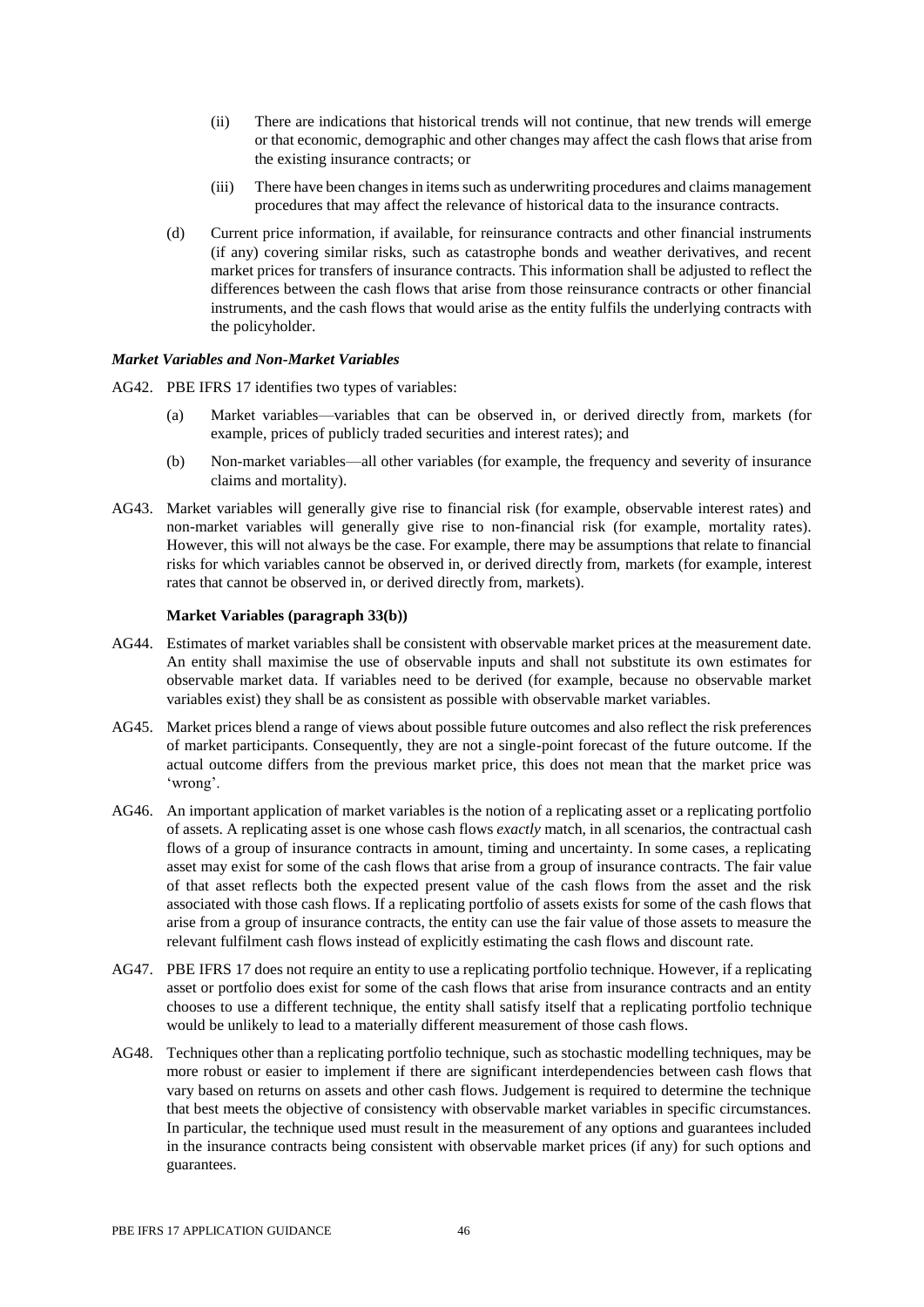#### **Non-Market Variables**

- AG49. Estimates of non-market variables shall reflect all reasonable and supportable evidence available without undue cost or effort, both external and internal.
- AG50. Non-market external data (for example, national mortality statistics) may have more or less relevance than internal data (for example, internally developed mortality statistics), depending on the circumstances. For example, an entity that issues life insurance contracts shall not rely solely on national mortality statistics, but shall consider all other reasonable and supportable internal and external sources of information available without undue cost or effort when developing unbiased estimates of probabilities for mortality scenarios for its insurance contracts. In developing those probabilities, an entity shall give more weight to the more persuasive information. For example:
	- (a) Internal mortality statistics may be more persuasive than national mortality data if national data is derived from a large population that is not representative of the insured population. This might be because, for example, the demographic characteristics of the insured population could significantly differ from those of the national population, meaning that an entity would need to place more weight on the internal data and less weight on the national statistics.
	- (b) Conversely, if the internal statistics are derived from a small population with characteristics that are believed to be close to those of the national population, and the national statistics are current, an entity shall place more weight on the national statistics.
- AG51. Estimated probabilities for non-market variables shall not contradict observable market variables. For example, estimated probabilities for future inflation rate scenarios shall be as consistent as possible with probabilities implied by market interest rates.
- AG52. In some cases, an entity may conclude that market variables vary independently of non-market variables. If so, the entity shall consider scenarios that reflect the range of outcomes for the non-market variables, with each scenario using the same observed value of the market variable.
- AG53. In other cases, market variables and non-market variables may be correlated. For example, there may be evidence that lapse rates (a non-market variable) are correlated with interest rates (a market variable). Similarly, there may be evidence that claim levels for house or car insurance are correlated with economic cycles and therefore with interest rates and expense amounts. The entity shall ensure that the probabilities for the scenarios and the risk adjustments for the non-financial risk that relates to the market variables are consistent with the observed market prices that depend on those market variables.

### *Using Current Estimates (paragraph 33(c))*

- AG54. In estimating each cash flow scenario and its probability, an entity shall use all reasonable and supportable information available without undue cost or effort. An entity shall review the estimates that it made at the end of the previous reporting period and update them. In doing so, an entity shall consider whether:
	- (a) The updated estimates faithfully represent the conditions at the end of the reporting period.
	- (b) The changes in estimates faithfully represent the changes in conditions during the period. For example, suppose that estimates were at one end of a reasonable range at the beginning of the period. If the conditions have not changed, shifting the estimates to the other end of the range at the end of the period would not faithfully represent what has happened during the period. If an entity's most recent estimates are different from its previous estimates, but conditions have not changed, it shall assess whether the new probabilities assigned to each scenario are justified. In updating its estimates of those probabilities, the entity shall consider both the evidence that supported its previous estimates and all newly available evidence, giving more weight to the more persuasive evidence.
- AG55. The probability assigned to each scenario shall reflect the conditions at the end of the reporting period. Consequently, applying PBE IPSAS 14 *Events after the Reporting Date*, an event occurring after the end of the reporting period that resolves an uncertainty that existed at the end of the reporting period does not provide evidence of the conditions that existed at that date. For example, there may be a 20 percent probability at the end of the reporting period that a major storm will strike during the remaining six months of an insurance contract. After the end of the reporting period but before the financial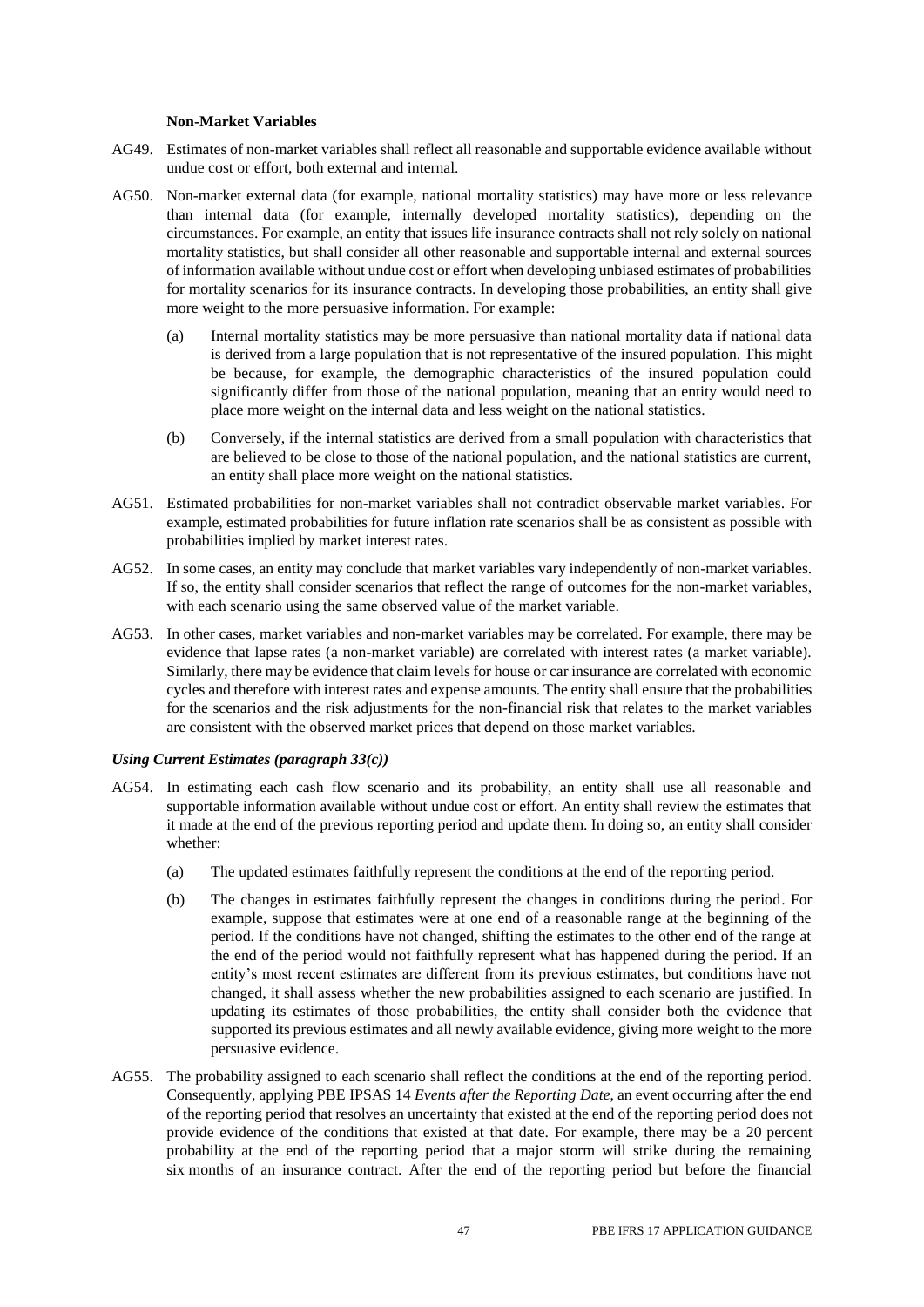statements are authorised for issue, a major storm strikes. The fulfilment cash flows under that contract shall not reflect the storm that, with hindsight, is known to have occurred. Instead, the cash flows included in the measurement include the 20 per cent probability apparent at the end of the reporting period (with disclosure applying PBE IPSAS 14 that a non-adjusting event occurred after the end of the reporting period).

- AG56. Current estimates of expected cash flows are not necessarily identical to the most recent actual experience. For example, suppose that mortality experience in the reporting period was 20 per cent worse than the previous mortality experience and previous expectations of mortality experience. Several factors could have caused the sudden change in experience, including:
	- (a) Lasting changes in mortality;
	- (b) Changes in the characteristics of the insured population (for example, changes in underwriting or distribution, or selective lapses by policyholders in unusually good health);
	- (c) Random fluctuations; or
	- (d) Identifiable non-recurring causes.
- AG57. An entity shall investigate the reasons for the change in experience and develop new estimates of cash flows and probabilities in the light of the most recent experience, the earlier experience and other information. The result for the example in paragraph AG56 would typically be that the expected present value of death benefits changes, but not by as much as 20 per cent. In the example in paragraph AG56, if mortality rates continue to be significantly higher than the previous estimates for reasons that are expected to continue, the estimated probability assigned to the high-mortality scenarios will increase.
- AG58. Estimates of non-market variables shall include information about the current level of insured events and information about trends. For example, mortality rates have consistently declined over long periods in many countries. The determination of the fulfilment cash flows reflects the probabilities that would be assigned to each possible trend scenario, taking account of all reasonable and supportable information available without undue cost or effort.
- AG59. Similarly, if cash flows allocated to a group of insurance contracts are sensitive to inflation, the determination of the fulfilment cash flows shall reflect current estimates of possible future inflation rates. Because inflation rates are likely to be correlated with interest rates, the measurement of fulfilment cash flows shall reflect the probabilities for each inflation scenario in a way that is consistent with the probabilities implied by the market interest rates used in estimating the discount rate (see paragraph AG51).
- AG60. When estimating the cash flows, an entity shall take into account current expectations of future events that might affect those cash flows. The entity shall develop cash flow scenarios that reflect those future events, as well as unbiased estimates of the probability of each scenario. However, an entity shall not take into account current expectations of future changes in legislation that would change or discharge the present obligation or create new obligations under the existing insurance contract until the change in legislation is substantively enacted.

#### *Cash Flows within the Contract Boundary (paragraph 34)*

- AG61. Estimates of cash flows in a scenario shall include all cash flows within the boundary of an existing contract and no other cash flows. An entity shall apply paragraph 2 in determining the boundary of an existing contract.
- AG62. Many insurance contracts have features that enable policyholders to take actions that change the amount, timing, nature or uncertainty of the amounts they will receive. Such features include renewal options, surrender options, conversion options and options to stop paying premiums while still receiving benefits under the contracts. The measurement of a group of insurance contracts shall reflect, on an expected value basis, the entity's current estimates of how the policyholders in the group will exercise the options available, and the risk adjustment for non-financial risk shall reflect the entity's current estimates of how the actual behaviour of the policyholders may differ from the expected behaviour. This requirement to determine the expected value applies regardless of the number of contracts in a group; for example it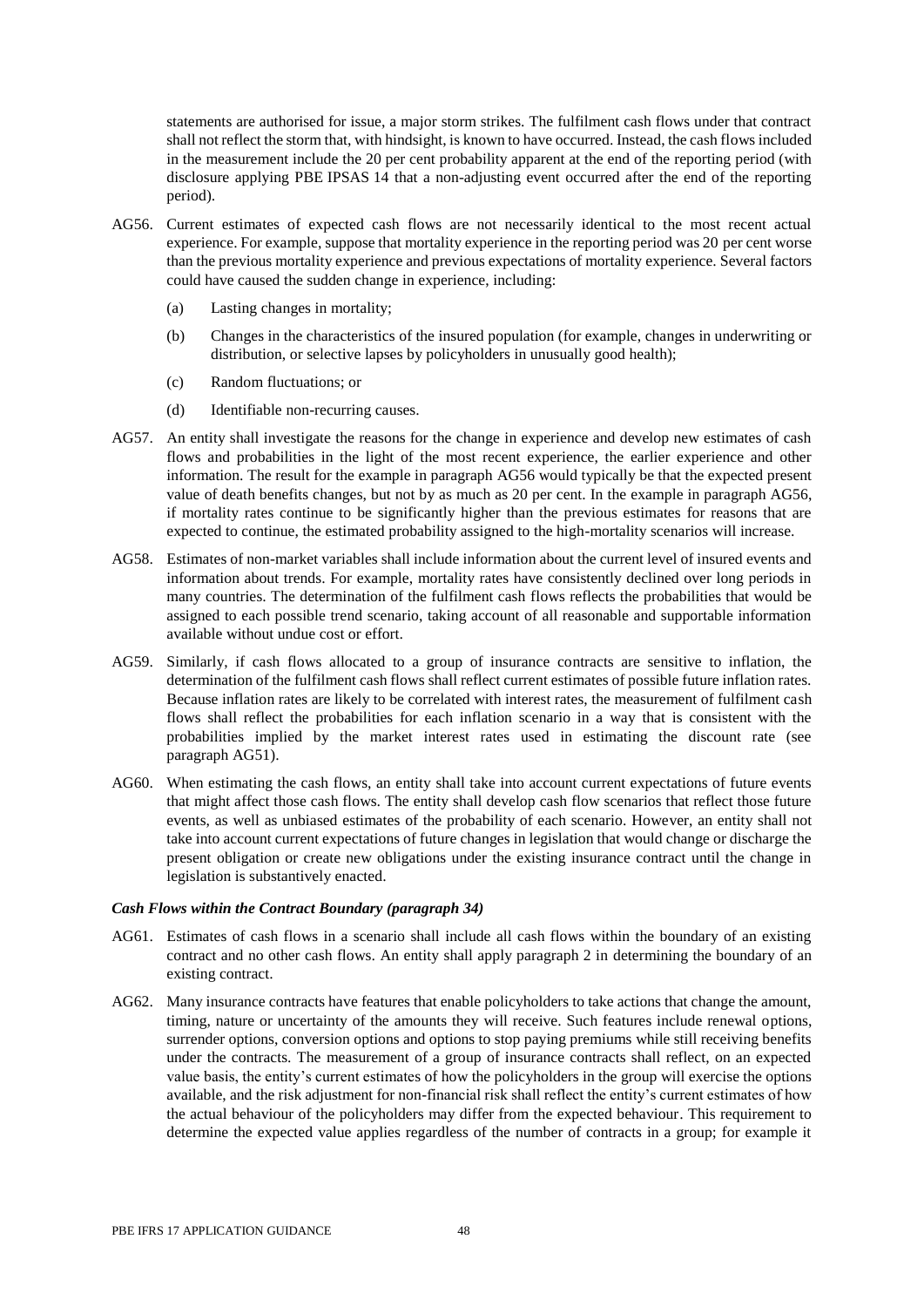applies even if the group comprises a single contract. Thus, the measurement of a group of insurance contracts shall not assume a 100 per cent probability that policyholders will:

- (a) Surrender their contracts, if there is some probability that some of the policyholders will not; or
- (b) Continue their contracts, if there is some probability that some of the policyholders will not.
- AG63. When an issuer of an insurance contract is required by the contract to renew or otherwise continue the contract, it shall apply paragraph 34 to assess whether premiums and related cash flows that arise from the renewed contract are within the boundary of the original contract.
- AG64. Paragraph 34 refers to an entity's practical ability to set a price at a future date (a renewal date) that fully reflects the risks in the contract from that date. An entity has that practical ability in the absence of constraints that prevent the entity from setting the same price it would for a new contract with the same characteristics as the existing contract issued on that date, or if it can amend the benefits to be consistent with the price it will charge. Similarly, an entity has that practical ability to set a price when it can reprice an existing contract so that the price reflects overall changes in the risks in a portfolio of insurance contracts, even if the price set for each individual policyholder does not reflect the change in risk for that specific policyholder. When assessing whether the entity has the practical ability to set a price that fully reflects the risks in the contract or portfolio, it shall consider all the risks that it would consider when underwriting equivalent contracts on the renewal date for the remaining coverage. In determining the estimates of future cash flows at the end of a reporting period, an entity shall reassess the boundary of an insurance contract to include the effect of changes in circumstances on the entity's substantive rights and obligations.
- AG65. Cash flows within the boundary of an insurance contract are those that relate directly to the fulfilment of the contract, including cash flows for which the entity has discretion over the amount or timing. The cash flows within the boundary include:
	- (a) Premiums (including premium adjustments and instalment premiums) from a policyholder and any additional cash flows that result from those premiums.
	- (b) Payments to (or on behalf of) a policyholder, including claims that have already been reported but have not yet been paid (i.e., reported claims), incurred claims for events that have occurred but for which claims have not been reported and all future claims for which the entity has a substantive obligation (see paragraph 34).
	- (c) Payments to (or on behalf of) a policyholder that vary depending on returns on underlying items.
	- (d) Payments to (or on behalf of) a policyholder resulting from derivatives, for example, options and guarantees embedded in the contract, to the extent that those options and guarantees are not separated from the insurance contract (see paragraph 11(a)).
	- (e) An allocation of insurance acquisition cash flows attributable to the portfolio to which the contract belongs.
	- (f) Claim handling costs (i.e., the costs the entity will incur in investigating, processing and resolving claims under existing insurance contracts, including legal and loss-adjusters' fees and internal costs of investigating claims and processing claim payments).
	- (g) Costs the entity will incur in providing contractual benefits paid in kind.
	- (h) Policy administration and maintenance costs, such as costs of premium billing and handling policy changes (for example, conversions and reinstatements). Such costs also include recurring commissions that are expected to be paid to intermediaries if a particular policyholder continues to pay the premiums within the boundary of the insurance contract.
	- (i) Transaction-based taxes (such as premium taxes, value added taxes and goods and services taxes) and levies (such as fire service levies and guarantee fund assessments) that arise directly from existing insurance contracts, or that can be attributed to them on a reasonable and consistent basis.
	- (j) Payments by the insurer in a fiduciary capacity to meet tax obligations incurred by the policyholder, and related receipts.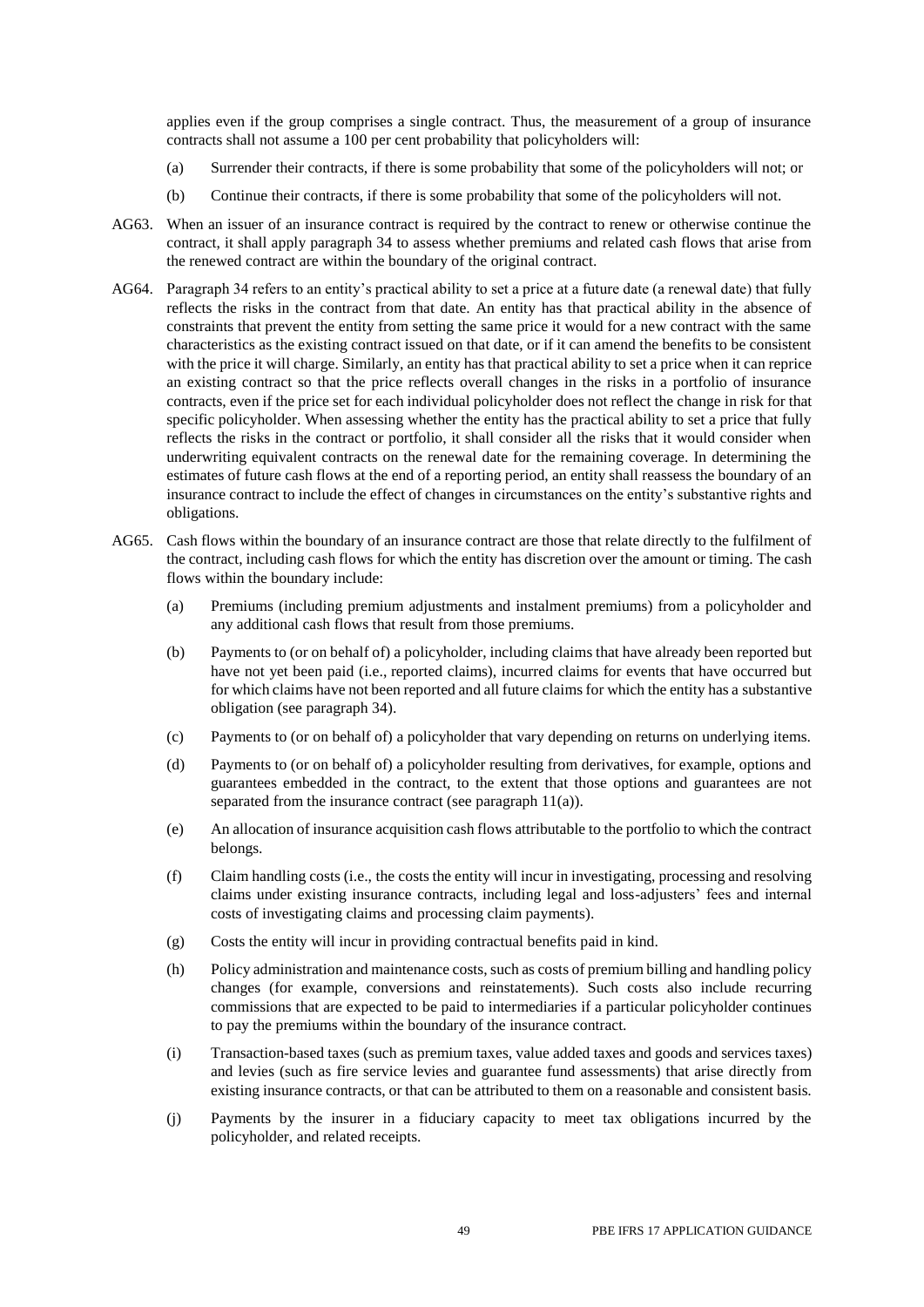- (k) Potential cash inflows from recoveries (such as salvage and subrogation) on future claims covered by existing insurance contracts and, to the extent that they do not qualify for recognition as separate assets, potential cash inflows from recoveries on past claims.
- (l) An allocation of fixed and variable overheads (such as the costs of accounting, human resources, information technology and support, building depreciation, rent, and maintenance and utilities) directly attributable to fulfilling insurance contracts. Such overheads are allocated to groups of contracts using methods that are systematic and rational, and are consistently applied to all costs that have similar characteristics.
- (m) Any other costs specifically chargeable to the policyholder under the terms of the contract.
- AG66. The following cash flows shall not be included when estimating the cash flows that will arise as the entity fulfils an existing insurance contract:
	- (a) Investment returns. Investments are recognised, measured and presented separately.
	- (b) Cash flows (payments or receipts) that arise under reinsurance contracts held. Reinsurance contracts held are recognised, measured and presented separately.
	- (c) Cash flows that may arise from future insurance contracts, i.e., cash flows outside the boundary of existing contracts (see paragraphs 34–35).
	- (d) Cash flows relating to costs that cannot be directly attributed to the portfolio of insurance contracts that contain the contract, such as some product development and training costs. Such costs are recognised in surplus or deficit when incurred.
	- (e) Cash flows that arise from abnormal amounts of wasted labour or other resources that are used to fulfil the contract. Such costs are recognised in surplus or deficit when incurred.
	- (f) Income tax payments and receipts the insurer does not pay or receive in a fiduciary capacity. Such payments and receipts are recognised, measured and presented separately applying PBE IAS 12 *Income Taxes*.
	- (g) Cash flows between different components of the reporting entity, such as policyholder funds and shareholder funds, if those cash flows do not change the amount that will be paid to the policyholders.
	- (h) Cash flows arising from components separated from the insurance contract and accounted for using other applicable PBE Standards (see paragraphs 10–13).

#### **Contracts with Cash Flows that Affect or are Affected by Cash Flows to Policyholders of Other Contracts**

- AG67. Some insurance contracts affect the cash flows to policyholders of other contracts by requiring:
	- (a) The policyholder to share with policyholders of other contracts the returns on the same specified pool of underlying items; and
	- (b) Either:
		- (i) The policyholder to bear a reduction in their share of the returns on the underlying items because of payments to policyholders of other contracts that share in that pool, including payments arising under guarantees made to policyholders of those other contracts; or
		- (ii) Policyholders of other contracts to bear a reduction in their share of returns on the underlying items because of payments to the policyholder, including payments arising from guarantees made to the policyholder.
- AG68. Sometimes, such contracts will affect the cash flows to policyholders of contracts in other groups. The fulfilment cash flows of each group reflect the extent to which the contracts in the group cause the entity to be affected by expected cash flows, whether to policyholders in that group or to policyholders in another group. Hence the fulfilment cash flows for a group:
	- (a) Include payments arising from the terms of existing contracts to policyholders of contracts in other groups, regardless of whether those payments are expected to be made to current or future policyholders; and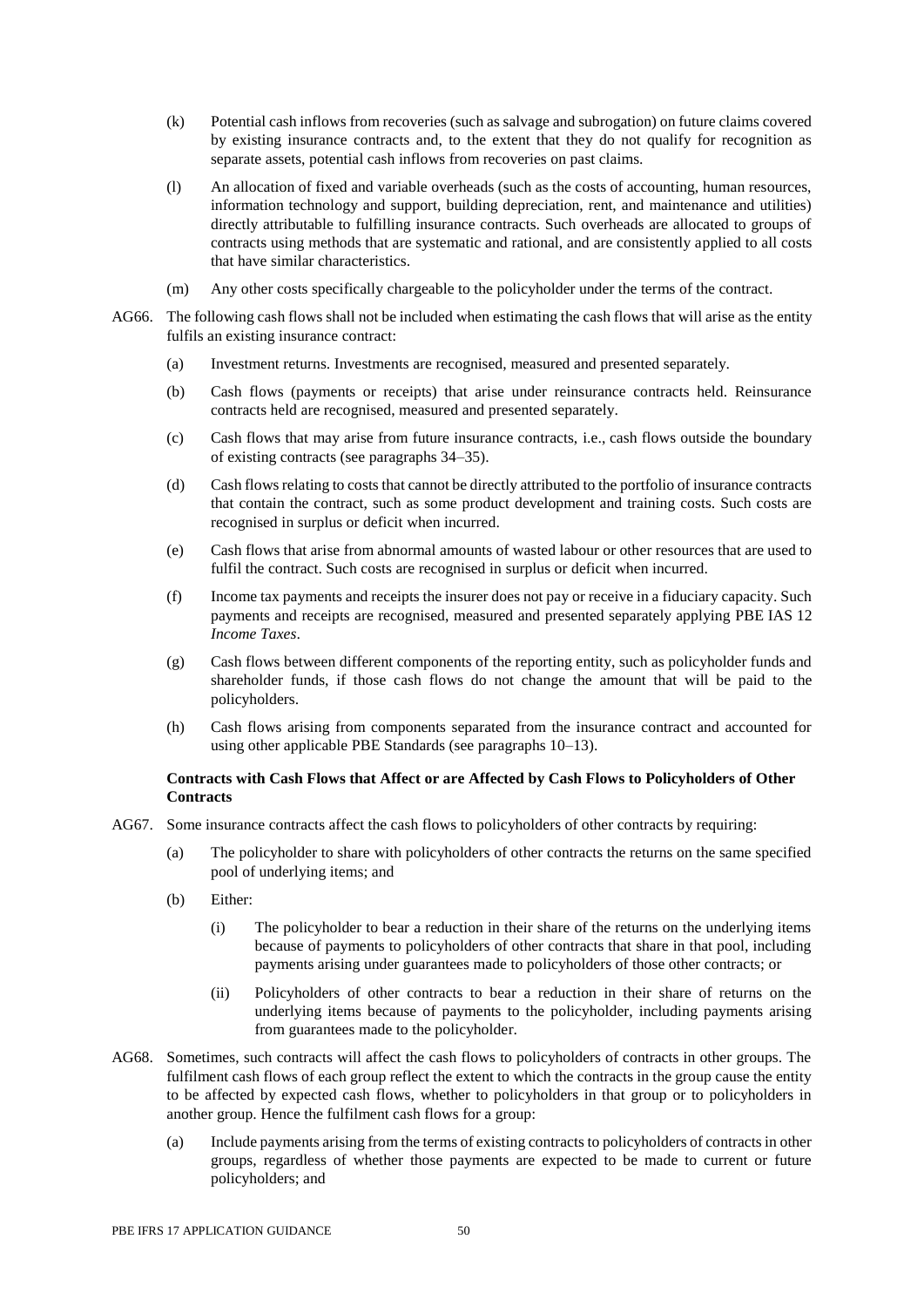- (b) Exclude payments to policyholders in the group that, applying (a), have been included in the fulfilment cash flows of another group.
- AG69. For example, to the extent that payments to policyholders in one group are reduced from a share in the returns on underlying items of CU350 to CU250 because of payments of a guaranteed amount to policyholders in another group, the fulfilment cash flows of the first group would include the payments of CU100 (i.e., would be CU350) and the fulfilment cash flows of the second group would exclude CU100 of the guaranteed amount.
- AG70. Different practical approaches can be used to determine the fulfilment cash flows of groups of contracts that affect or are affected by cash flows to policyholders of contracts in other groups. In some cases, an entity might be able to identify the change in the underlying items and resulting change in the cash flows only at a higher level of aggregation than the groups. In such cases, the entity shall allocate the effect of the change in the underlying items to each group on a systematic and rational basis.
- AG71. After all the coverage has been provided to the contracts in a group, the fulfilment cash flows may still include payments expected to be made to current policyholders in other groups or future policyholders. An entity is not required to continue to allocate such fulfilment cash flows to specific groups but can instead recognise and measure a liability for such fulfilment cash flows arising from all groups.

#### **Discount Rates (paragraph 36)**

AG72. An entity shall use the following discount rates in applying PBE IFRS 17:

- (a) To measure the fulfilment cash flows—current discount rates applying paragraph 36;
- (b) To determine the interest to accrete on the contractual service margin applying paragraph 44(b) for insurance contracts without direct participation features—discount rates determined at the date of initial recognition of a group of contracts, applying paragraph 36 to nominal cash flows that do not vary based on the returns on any underlying items;
- (c) To measure the changes to the contractual service margin applying paragraph AG96(a)–AG96(c) for insurance contracts without direct participation features—discount rates applying paragraph 36 determined on initial recognition;
- (d) For groups of contracts applying the premium allocation approach that have a significant financing component, to adjust the carrying amount of the liability for remaining coverage applying paragraph 56—discount rates applying paragraph 36 determined on initial recognition;
- (e) If an entity chooses to disaggregate insurance finance revenue or expenses between surplus or deficit and other comprehensive revenue and expense (see paragraph 88), to determine the amount of the insurance finance revenue or expenses included in surplus or deficit:
	- (i) For groups of insurance contracts for which changes in assumptions that relate to financial risk do not have a substantial effect on the amounts paid to policyholders, applying paragraph AG131—discount rates determined at the date of initial recognition of a group of contracts, applying paragraph 36 to nominal cash flows that do not vary based on the returns on any underlying items;
	- (ii) For groups of insurance contracts for which changes in assumptions that relate to financial risk have a substantial effect on the amounts paid to policyholders, applying paragraph AG132(a)(i)—discount rates that allocate the remaining revised expected finance revenue or expenses over the remaining duration of the group of contracts at a constant rate; and
	- (iii) For groups of contracts applying the premium allocation approach applying paragraphs 59(b) and AG133—discount rates determined at the date of the incurred claim, applying paragraph 36 to nominal cash flows that do not vary based on the returns on any underlying items.
- AG73. To determine the discount rates at the date of initial recognition of a group of contracts described in paragraphs AG72(b)–AG72(e), an entity may use weighted-average discount rates over the period that contracts in the group are issued, which applying paragraph 22 cannot exceed one year.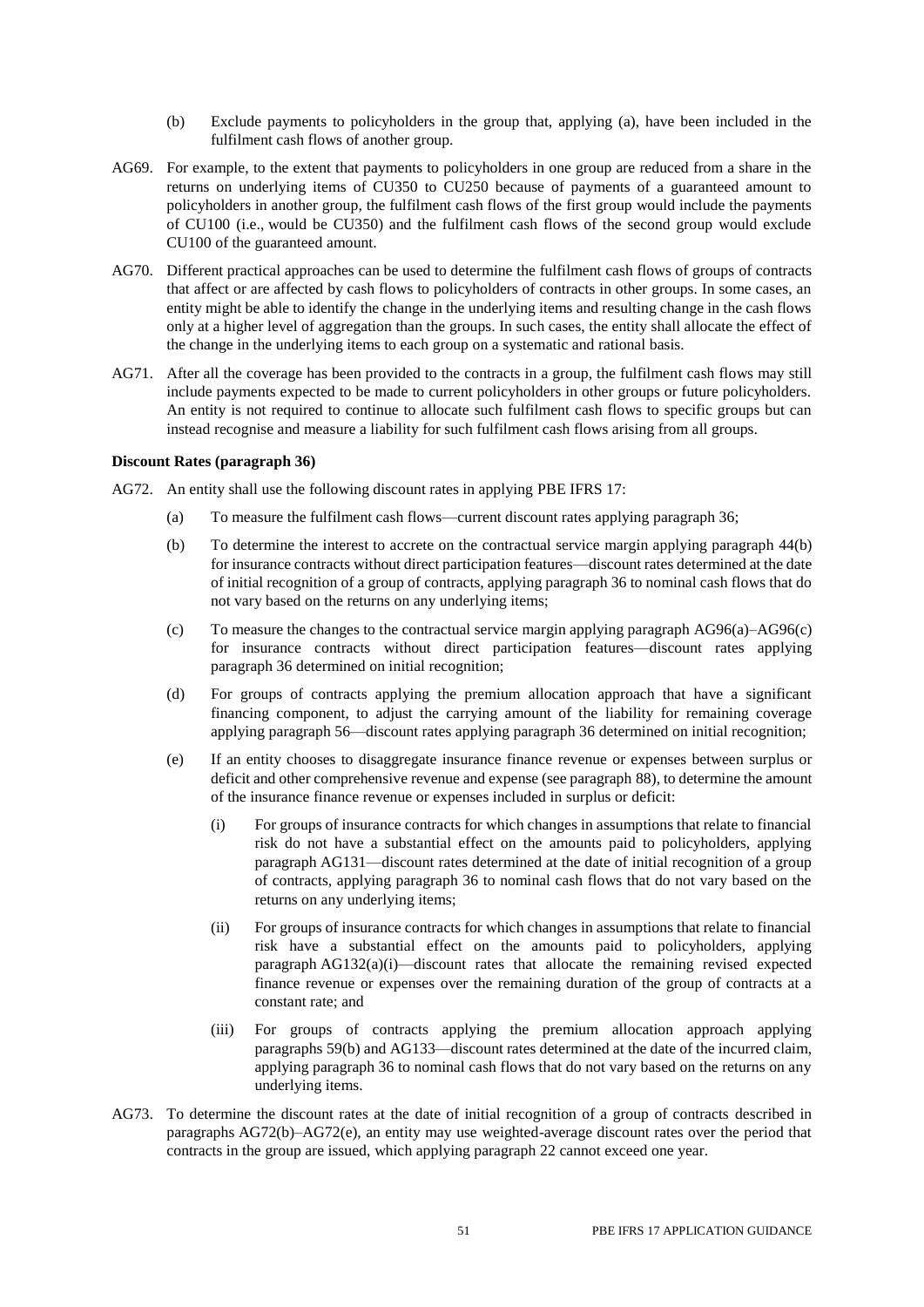- AG74. Estimates of discount rates shall be consistent with other estimates used to measure insurance contracts to avoid double counting or omissions; for example:
	- (a) Cash flows that do not vary based on the returns on any underlying items shall be discounted at rates that do not reflect any such variability;
	- (b) Cash flows that vary based on the returns on any financial underlying items shall be:
		- (i) Discounted using rates that reflect that variability; or
		- (ii) Adjusted for the effect of that variability and discounted at a rate that reflects the adjustment made.
	- (c) Nominal cash flows (i.e., those that include the effect of inflation) shall be discounted at rates that include the effect of inflation; and
	- (d) Real cash flows (i.e., those that exclude the effect of inflation) shall be discounted at rates that exclude the effect of inflation.
- AG75. Paragraph AG74(b) requires cash flows that vary based on the returns on underlying items to be discounted using rates that reflect that variability, or to be adjusted for the effect of that variability and discounted at a rate that reflects the adjustment made. The variability is a relevant factor regardless of whether it arises because of contractual terms or because the entity exercises discretion, and regardless of whether the entity holds the underlying items.
- AG76. Cash flows that vary with returns on underlying items with variable returns, but that are subject to a guarantee of a minimum return, do not vary solely based on the returns on the underlying items, even when the guaranteed amount is lower than the expected return on the underlying items. Hence, an entity shall adjust the rate that reflects the variability of the returns on the underlying items for the effect of the guarantee, even when the guaranteed amount is lower than the expected return on the underlying items.
- AG77. PBE IFRS 17 does not require an entity to divide estimated cash flows into those that vary based on the returns on underlying items and those that do not. If an entity does not divide the estimated cash flows in this way, the entity shall apply discount rates appropriate for the estimated cash flows as a whole; for example, using stochastic modelling techniques or risk-neutral measurement techniques.
- AG78. Discount rates shall include only relevant factors, i.e., factors that arise from the time value of money, the characteristics of the cash flows and the liquidity characteristics of the insurance contracts. Such discount rates may not be directly observable in the market. Hence, when observable market rates for an instrument with the same characteristics are not available, or observable market rates for similar instruments are available but do not separately identify the factors that distinguish the instrument from the insurance contracts, an entity shall estimate the appropriate rates. PBE IFRS 17 does not require a particular estimation technique for determining discount rates. In applying an estimation technique, an entity shall:
	- (a) Maximise the use of observable inputs (see paragraph AG44) and reflect all reasonable and supportable information on non-market variables available without undue cost or effort, both external and internal (see paragraph AG49). In particular, the discount rates used shall not contradict any available and relevant market data, and any non-market variables used shall not contradict observable market variables.
	- (b) Reflect current market conditions from the perspective of a market participant.
	- (c) Exercise judgement to assess the degree of similarity between the features of the insurance contracts being measured and the features of the instrument for which observable market prices are available and adjust those prices to reflect the differences between them.
- AG79. For cash flows of insurance contracts that do not vary based on the returns on underlying items, the discount rate reflects the yield curve in the appropriate currency for instruments that expose the holder to no or negligible credit risk, adjusted to reflect the liquidity characteristics of the group of insurance contracts. That adjustment shall reflect the difference between the liquidity characteristics of the group of insurance contracts and the liquidity characteristics of the assets used to determine the yield curve. Yield curves reflect assets traded in active markets that the holder can typically sell readily at any time without incurring significant costs. In contrast, under some insurance contracts the entity cannot be forced to make payments earlier than the occurrence of insured events, or dates specified in the contracts.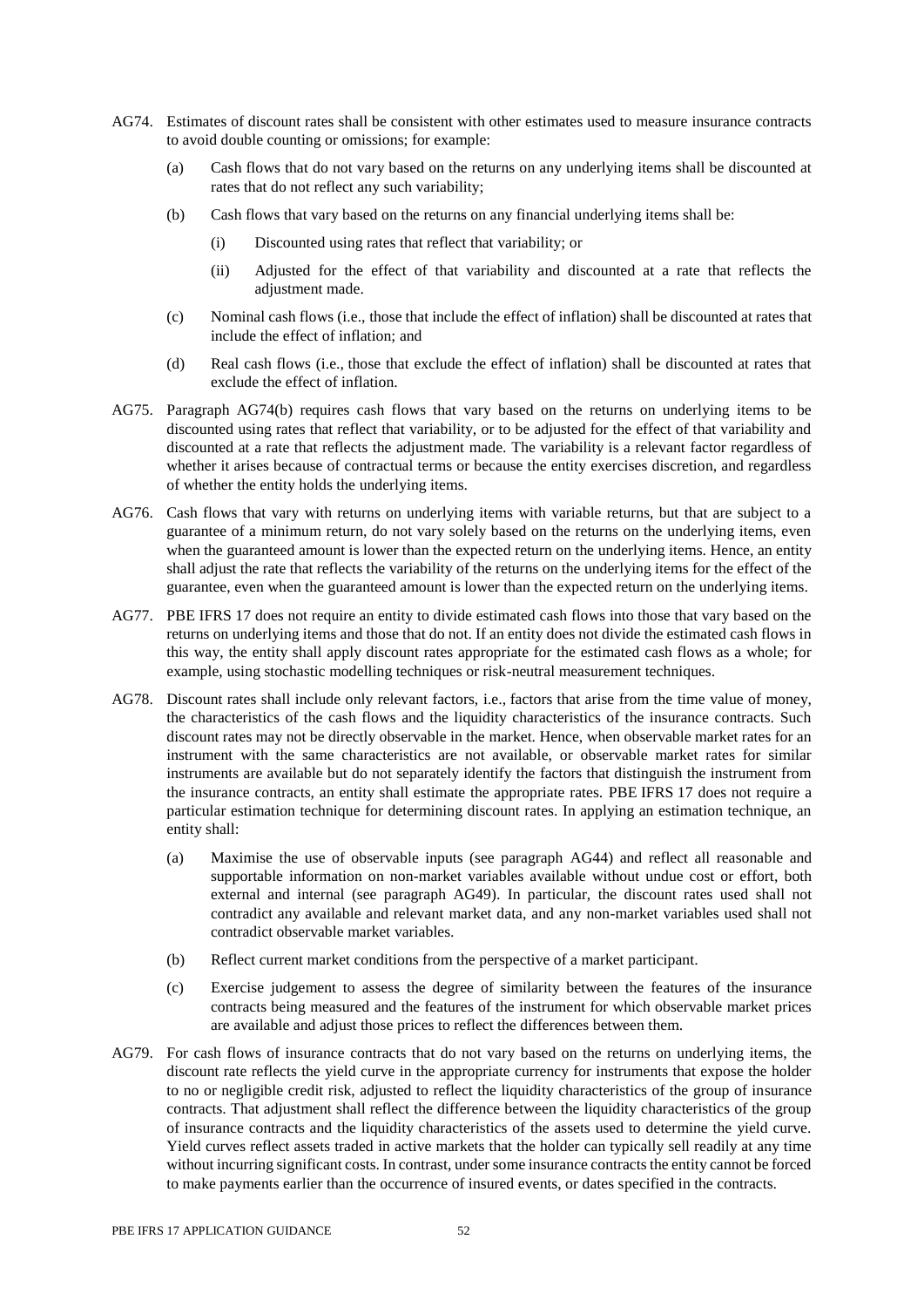- AG80. Hence, for cash flows of insurance contracts that do not vary based on the returns on underlying items, an entity may determine discount rates by adjusting a liquid risk-free yield curve to reflect the differences between the liquidity characteristics of the financial instruments that underlie the rates observed in the market and the liquidity characteristics of the insurance contracts (a bottom-up approach).
- AG81. Alternatively, an entity may determine the appropriate discount rates for insurance contracts based on a yield curve that reflects the current market rates of return implicit in a fair value measurement of a reference portfolio of assets (a top-down approach). An entity shall adjust that yield curve to eliminate any factors that are not relevant to the insurance contracts, but is not required to adjust the yield curve for differences in liquidity characteristics of the insurance contracts and the reference portfolio.
- AG82. In estimating the yield curve described in paragraph AG81:
	- (a) If there are observable market prices in active markets for assets in the reference portfolio, an entity shall use those prices.
	- (b) If a market is not active, an entity shall adjust observable market prices for similar assets to make them comparable to market prices for the assets being measured.
	- (c) If there is no market for assets in the reference portfolio, an entity shall apply an estimation technique. For such assets an entity shall:
		- (i) Develop unobservable inputs using the best information available in the circumstances. Such inputs might include the entity's own data and, in the context of PBE IFRS 17, the entity might place more weight on long-term estimates than on short-term fluctuations; and
		- (ii) Adjust those data to reflect all information about market participant assumptions that is reasonably available.
- AG83. In adjusting the yield curve, an entity shall adjust market rates observed in recent transactions in instruments with similar characteristics for movements in market factors since the transaction date, and shall adjust observed market rates to reflect the degree of dissimilarity between the instrument being measured and the instrument for which transaction prices are observable. For cash flows of insurance contracts that do not vary based on the returns on the assets in the reference portfolio, such adjustments include:
	- (a) Adjusting for differences between the amount, timing and uncertainty of the cash flows of the assets in the portfolio and the amount, timing and uncertainty of the cash flows of the insurance contracts; and
	- (b) Excluding market risk premiums for credit risk, which are relevant only to the assets included in the reference portfolio.
- AG84. In principle, for cash flows of insurance contracts that do not vary based on the returns of the assets in the reference portfolio, there should be a single illiquid risk-free yield curve that eliminates all uncertainty about the amount and timing of cash flows. However, in practice the top-down approach and the bottomup approach may result in different yield curves, even in the same currency. This is because of the inherent limitations in estimating the adjustments made under each approach, and the possible lack of an adjustment for different liquidity characteristics in the top-down approach. An entity is not required to reconcile the discount rate determined under its chosen approach with the discount rate that would have been determined under the other approach.
- AG85. PBE IFRS 17 does not specify restrictions on the reference portfolio of assets used in applying paragraph AG81. However, fewer adjustments would be required to eliminate factors that are not relevant to the insurance contracts when the reference portfolio of assets has similar characteristics. For example, if the cash flows from the insurance contracts do not vary based on the returns on underlying items, fewer adjustments would be required if an entity used debt instruments as a starting point rather than equity instruments. For debt instruments, the objective would be to eliminate from the total bond yield the effect of credit risk and other factors that are not relevant to the insurance contracts. One way to estimate the effect of credit risk is to use the market price of a credit derivative as a reference point.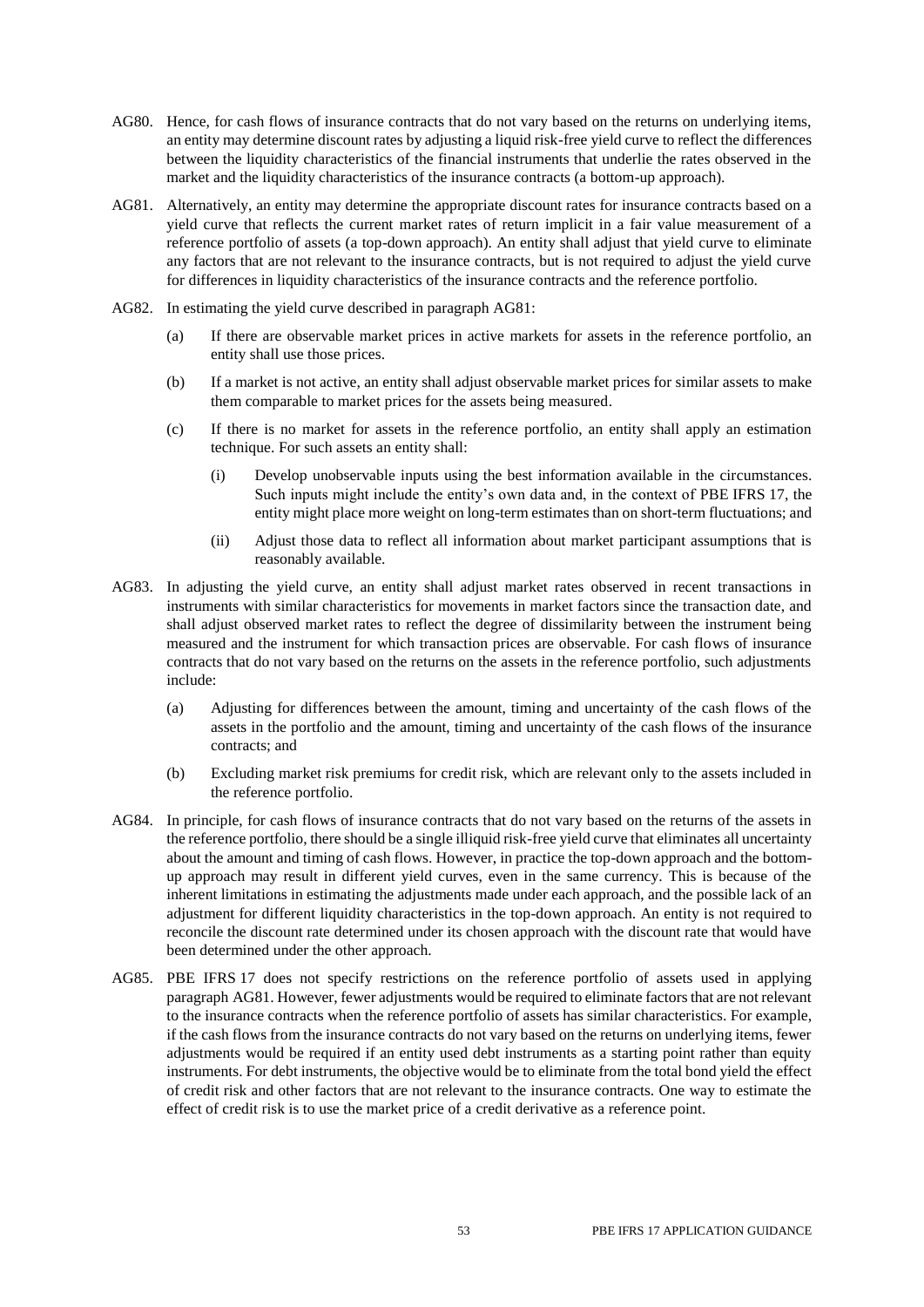#### **Risk Adjustment for Non-Financial Risk (paragraph 37)**

- AG86. The risk adjustment for non-financial risk relates to risk arising from insurance contracts other than financial risk. Financial risk is included in the estimates of the future cash flows or the discount rate used to adjust the cash flows. The risks covered by the risk adjustment for non-financial risk are insurance risk and other non-financial risks such as lapse risk and expense risk (see paragraph AG14).
- AG87. The risk adjustment for non-financial risk for insurance contracts measures the compensation that the entity would require to make the entity indifferent between:
	- (a) Fulfilling a liability that has a range of possible outcomes arising from non-financial risk; and
	- (b) Fulfilling a liability that will generate fixed cash flows with the same expected present value as the insurance contracts.

For example, the risk adjustment for non-financial risk would measure the compensation the entity would require to make it indifferent between fulfilling a liability that—because of non-financial risk—has a 50 per cent probability of being CU90 and a 50 per cent probability of being CU110, and fulfilling a liability that is fixed at CU100. As a result, the risk adjustment for non-financial risk conveys information to users of financial statements about the amount charged by the entity for the uncertainty arising from non-financial risk about the amount and timing of cash flows.

- AG88. Because the risk adjustment for non-financial risk reflects the compensation the entity would require for bearing the non-financial risk arising from the uncertain amount and timing of the cash flows, the risk adjustment for non-financial risk also reflects:
	- (a) The degree of diversification benefit the entity includes when determining the compensation it requires for bearing that risk; and
	- (b) Both favourable and unfavourable outcomes, in a way that reflects the entity's degree of risk aversion.
- AG89. The purpose of the risk adjustment for non-financial risk is to measure the effect of uncertainty in the cash flows that arise from insurance contracts, other than uncertainty arising from financial risk. Consequently, the risk adjustment for non-financial risk shall reflect all non-financial risks associated with the insurance contracts. It shall not reflect the risks that do not arise from the insurance contracts, such as general operational risk.
- AG90. The risk adjustment for non-financial risk shall be included in the measurement in an explicit way. The risk adjustment for non-financial risk is conceptually separate from the estimates of future cash flows and the discount rates that adjust those cash flows. The entity shall not double-count the risk adjustment for non-financial risk by, for example, also including the risk adjustment for non-financial risk implicitly when determining the estimates of future cash flows or the discount rates. The discount rates that are disclosed to comply with paragraph 120 shall not include any implicit adjustments for non-financial risk.
- AG91. PBE IFRS 17 does not specify the estimation technique(s) used to determine the risk adjustment for nonfinancial risk. However, to reflect the compensation the entity would require for bearing the non-financial risk, the risk adjustment for non-financial risk shall have the following characteristics:
	- (a) Risks with low frequency and high severity will result in higher risk adjustments for non-financial risk than risks with high frequency and low severity;
	- (b) For similar risks, contracts with a longer duration will result in higher risk adjustments for nonfinancial risk than contracts with a shorter duration;
	- (c) Risks with a wider probability distribution will result in higher risk adjustments for non-financial risk than risks with a narrower distribution;
	- (d) The less that is known about the current estimate and its trend, the higher will be the risk adjustment for non-financial risk; and
	- (e) To the extent that emerging experience reduces uncertainty about the amount and timing of cash flows, risk adjustments for non-financial risk will decrease and vice versa.
- AG92. An entity shall apply judgement when determining an appropriate estimation technique for the risk adjustment for non-financial risk. When applying that judgement, an entity shall also consider whether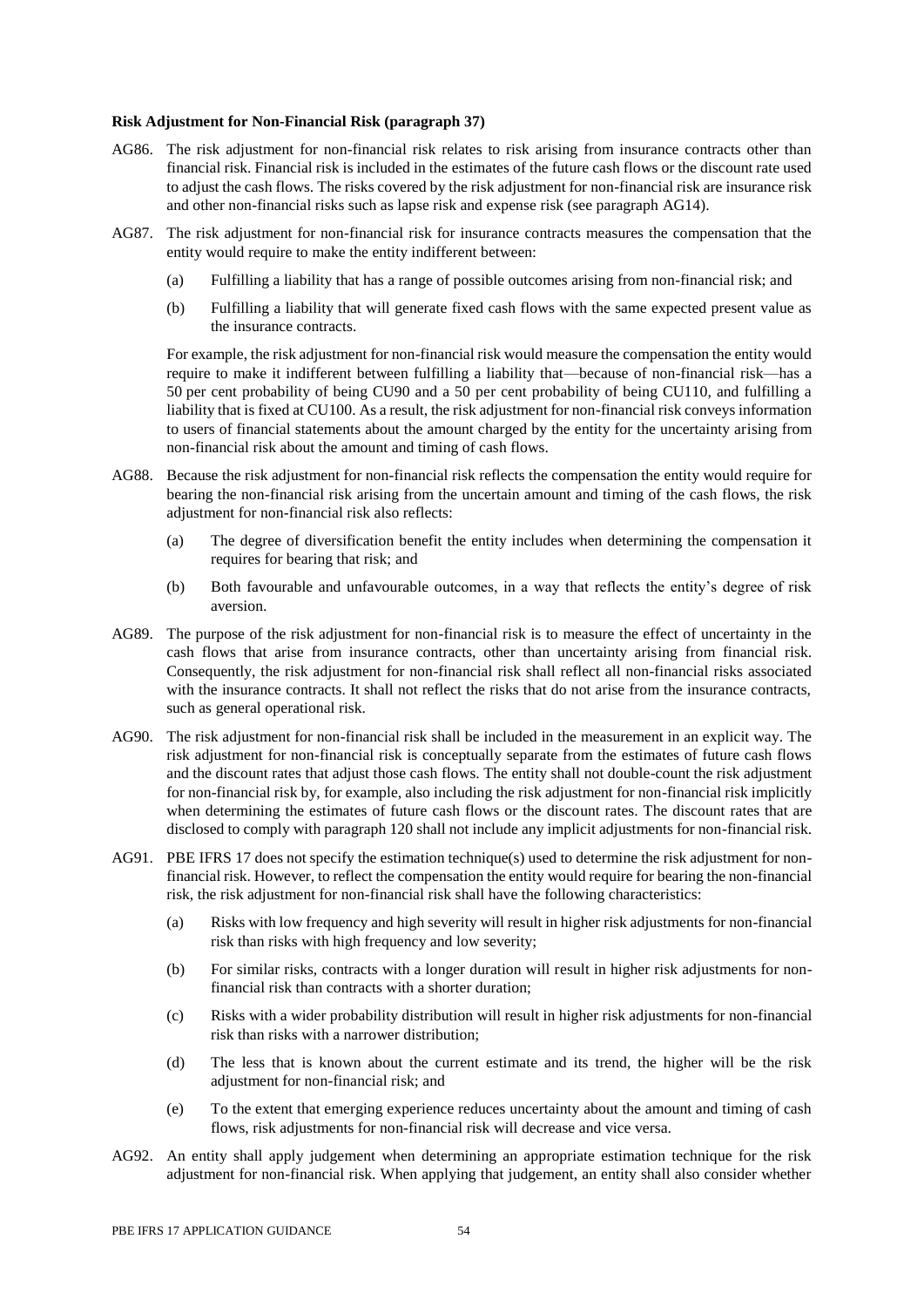the technique provides concise and informative disclosure so that users of financial statements can benchmark the entity's performance against the performance of other entities. Paragraph 119 requires an entity that uses a technique other than the confidence level technique for determining the risk adjustment for non-financial risk to disclose the technique used and the confidence level corresponding to the results of that technique.

### **Initial Recognition of Transfers of Insurance Contracts and Business Combinations within the Scope of PBE IFRS 3 (paragraph 39)<sup>5</sup>**

- AG93. When an entity acquires insurance contracts issued or reinsurance contracts held in a transfer of insurance contracts that do not form a business or in a business combination within the scope of PBE IFRS 3, the entity shall apply paragraphs 14–24 to identify the groups of contracts acquired, as if it had entered into the contracts on the date of the transaction.
- AG94. An entity shall use the consideration received or paid for the contracts as a proxy for the premiums received. The consideration received or paid for the contracts excludes the consideration received or paid for any other assets and liabilities acquired in the same transaction. In a business combination within the scope of PBE IFRS 3, the consideration received or paid is the fair value of the contracts at that date.
- AG95. Unless the premium allocation approach for the liability for remaining coverage in paragraphs 55–59 applies, on initial recognition the contractual service margin is calculated applying paragraph 38 for acquired insurance contracts issued and paragraph 65 for acquired reinsurance contracts held using the consideration received or paid for the contracts as a proxy for the premiums received or paid at the date of initial recognition. If acquired insurance contracts issued are onerous, applying paragraph 47, the entity shall recognise the excess of the fulfilment cash flows over the consideration paid or received as part of goodwill or gain on a bargain purchase for contracts acquired in a business combination within the scope of PBE IFRS 3 or as a loss in surplus or deficit for contracts acquired in a transfer. The entity shall establish a loss component of the liability for remaining coverage for that excess, and apply paragraphs 49–52 to allocate subsequent changes in fulfilment cash flows to that loss component.

## **Changes in the Carrying Amount of the Contractual Service Margin for Insurance Contracts without Direct Participation Features (paragraph 44)**

- AG96. For insurance contracts without direct participation features, paragraph 44(c) requires an adjustment to the contractual service margin of a group of insurance contracts for changes in fulfilment cash flows that relate to future service. These changes comprise:
	- (a) Experience adjustments arising from premiums received in the period that relate to future service, and related cash flows such as insurance acquisition cash flows and premium-based taxes, measured at the discount rates specified in paragraph AG72(c);
	- (b) Changes in estimates of the present value of the future cash flows in the liability for remaining coverage, except those described in paragraph AG97(a), measured at the discount rates specified in paragraph AG72(c);
	- (c) Differences between any investment component expected to become payable in the period and the actual investment component that becomes payable in the period, measured at the discount rates specified in paragraph AG72(c); and
	- (d) Changes in the risk adjustment for non-financial risk that relate to future service.
- AG97. An entity shall not adjust the contractual service margin for a group of insurance contracts without direct participation features for the following changes in fulfilment cash flows because they do not relate to future service:
	- (a) The effect of the time value of money and changes in the time value of money and the effect of financial risk and changes in financial risk (being the effect, if any, on estimated future cash flows and the effect of a change in discount rate);
	- (b) Changes in estimates of fulfilment cash flows in the liability for incurred claims; and

1

<sup>5</sup> NZASB ED 2018-4 PBE IPSAS 40 *PBE Combinations* sets out proposals for a PBE Standard which would supersede PBE IFRS 3. If that Standard is finalised before this Standard, this heading and paragraphs AG93–AG95 would refer to PBE IPSAS 40 rather than to PBE IFRS 3.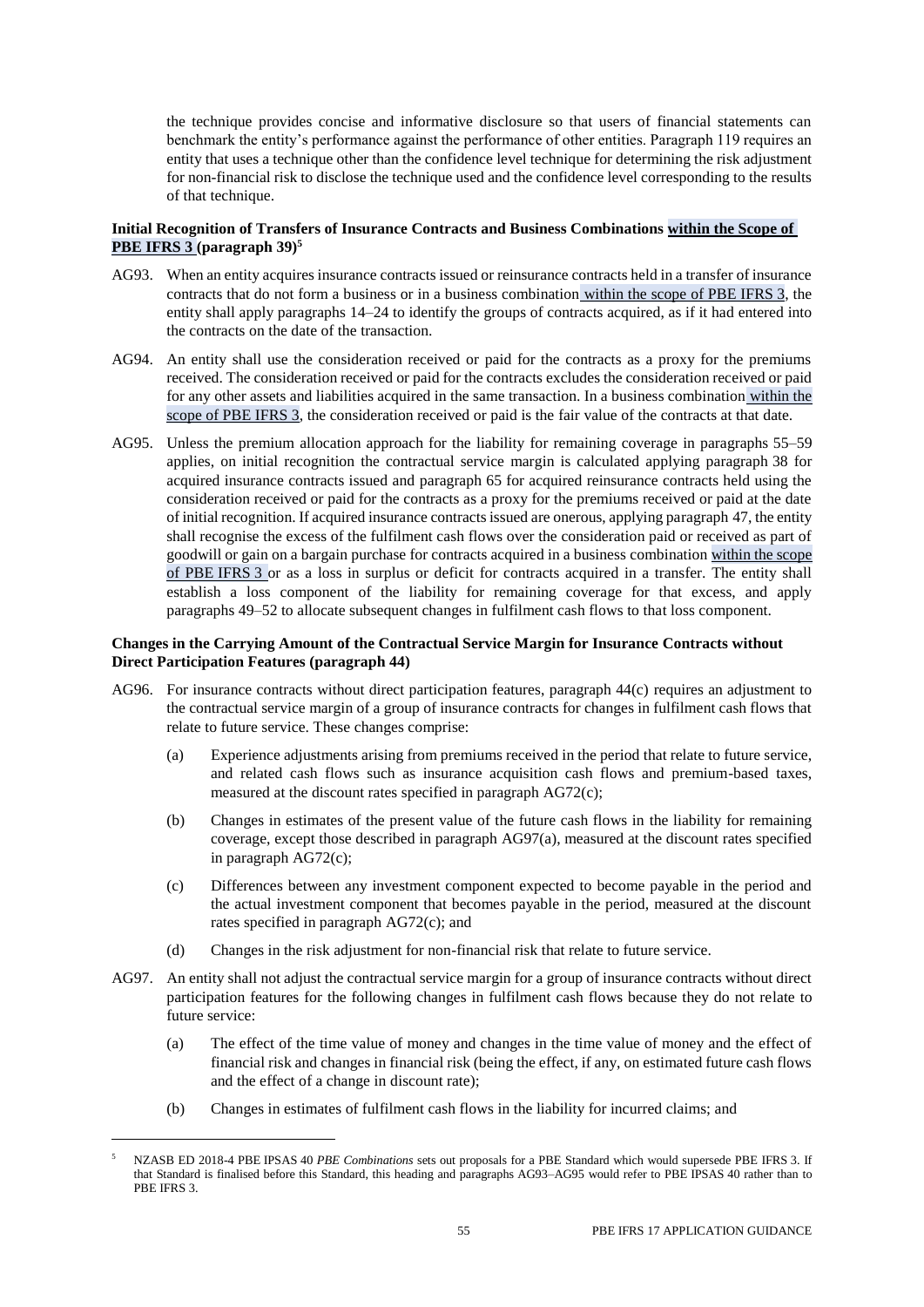- (c) Experience adjustments, except those described in paragraph AG96(a).
- AG98. The terms of some insurance contracts without direct participation features give an entity discretion over the cash flows to be paid to policyholders. A change in the discretionary cash flows is regarded as relating to future service, and accordingly adjusts the contractual service margin. To determine how to identify a change in discretionary cash flows, an entity shall specify at inception of the contract the basis on which it expects to determine its commitment under the contract; for example, based on a fixed interest rate, or on returns that vary based on specified asset returns.
- AG99. An entity shall use that specification to distinguish between the effect of changes in assumptions that relate to financial risk on that commitment (which do not adjust the contractual service margin) and the effect of discretionary changes to that commitment (which adjust the contractual service margin).
- AG100. If an entity cannot specify at inception of the contract what it regards as its commitment under the contract and what it regards as discretionary, it shall regard its commitment to be the return implicit in the estimate of the fulfilment cash flows at inception of the contract, updated to reflect current assumptions that relate to financial risk.

### **Changes in the Carrying Amount of the Contractual Service Margin for Insurance Contracts with Direct Participation Features (paragraph 45)**

- AG101. Insurance contracts with direct participation features are insurance contracts that are substantially investment-related service contracts under which an entity promises an investment return based on underlying items. Hence, they are defined as insurance contracts for which:
	- (a) The contractual terms specify that the policyholder participates in a share of a clearly identified pool of underlying items (see paragraphs AG105–AG106);
	- (b) The entity expects to pay to the policyholder an amount equal to a substantial share of the fair value returns on the underlying items (see paragraph AG107); and
	- (c) The entity expects a substantial proportion of any change in the amounts to be paid to the policyholder to vary with the change in fair value of the underlying items (see paragraph AG107).
- AG102. An entity shall assess whether the conditions in paragraph AG101 are met using its expectations at inception of the contract and shall not reassess the conditions afterwards, unless the contract is modified, applying paragraph 72.
- AG103. To the extent that insurance contracts in a group affect the cash flows to policyholders of contracts in other groups (see paragraphs AG67–AG71), an entity shall assess whether the conditions in paragraph AG101 are met by considering the cash flows that the entity expects to pay the policyholders determined applying paragraphs AG68–AG70.
- AG104. The conditions in paragraph AG101 ensure that insurance contracts with direct participation features are contracts under which the entity's obligation to the policyholder is the net of:
	- (a) The obligation to pay the policyholder an amount equal to the fair value of the underlying items; and
	- (b) A variable fee (see paragraphs AG110–AG118) that the entity will deduct from (a) in exchange for the future service provided by the insurance contract, comprising:
		- (i) The entity's share of the fair value of the underlying items; less
		- (ii) Fulfilment cash flows that do not vary based on the returns on underlying items.
- AG105. A share referred to in paragraph AG101(a) does not preclude the existence of the entity's discretion to vary the amounts paid to the policyholder. However, the link to the underlying items must be enforceable (see paragraph 2).
- AG106. The pool of underlying items referred to in paragraph AG101(a) can comprise any items, for example a reference portfolio of assets, the net assets of the entity, or a specified subset of the net assets of the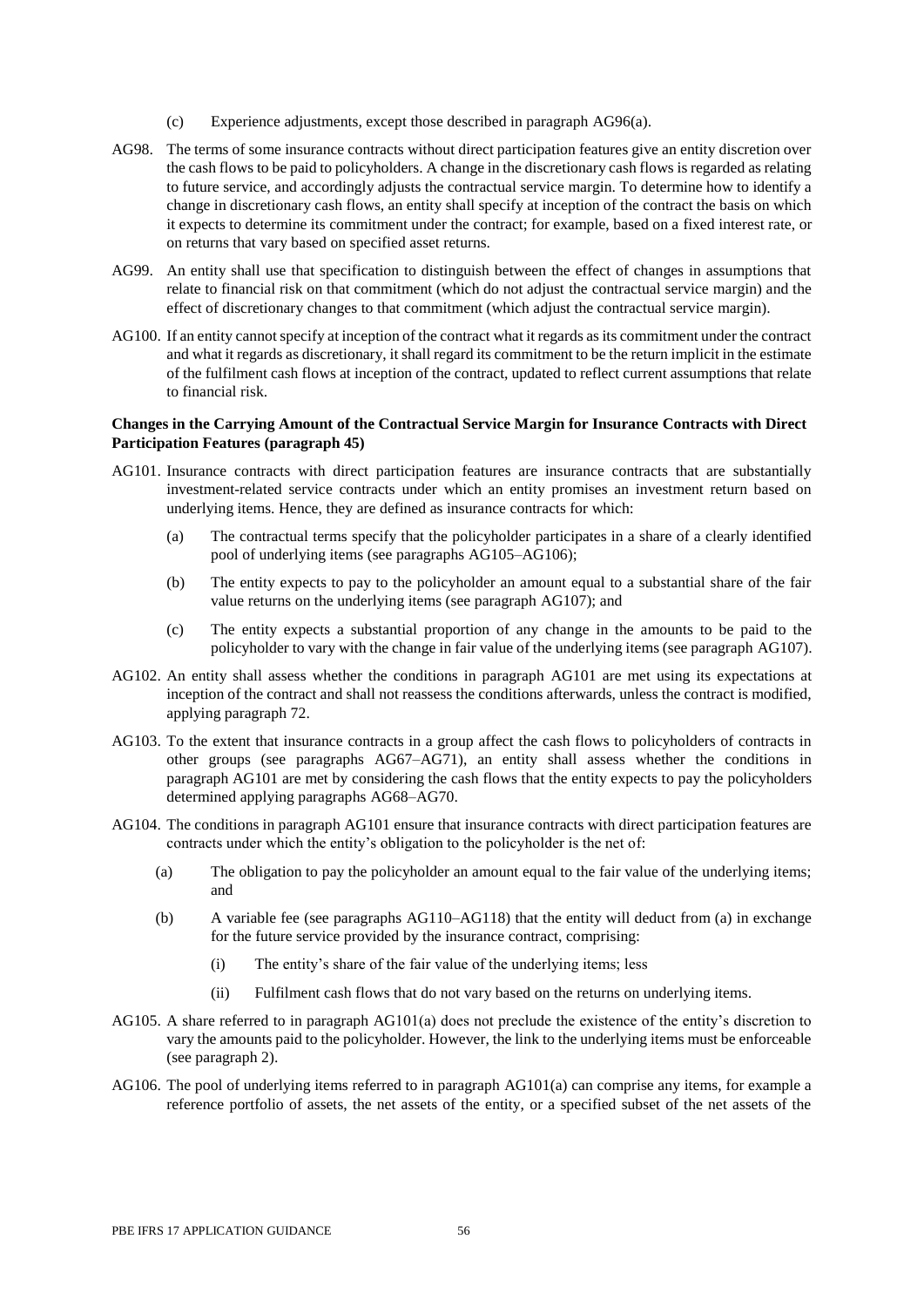entity, as long as they are clearly identified by the contract. An entity need not hold the identified pool of underlying items. However, a clearly identified pool of underlying items does not exist when:

- (a) An entity can change the underlying items that determine the amount of the entity's obligation with retrospective effect; or
- (b) There are no underlying items identified, even if the policyholder could be provided with a return that generally reflects the entity's overall performance and expectations, or the performance and expectations of a subset of assets the entity holds. An example of such a return is a crediting rate or dividend payment set at the end of the period to which it relates. In this case, the obligation to the policyholder reflects the crediting rate or dividend amounts the entity has set, and does not reflect identified underlying items.
- AG107. Paragraph AG101(b) requires that the entity expects a substantial share of the fair value returns on the underlying items will be paid to the policyholder and paragraph AG101(c) requires that the entity expects a substantial proportion of any change in the amounts to be paid to the policyholder to vary with the change in fair value of the underlying items. An entity shall:
	- (a) Interpret the term 'substantial' in both paragraphs in the context of the objective of insurance contracts with direct participation features being contracts under which the entity provides investment-related services and is compensated for the services by a fee that is determined by reference to the underlying items; and
	- (b) Assess the variability in the amounts in paragraphs AG101(b) and AG101(c):
		- (i) Over the duration of the group of insurance contracts; and
		- (ii) On a present value probability-weighted average basis, not a best or worst outcome basis (see paragraphs AG37–AG38).
- AG108. For example, if the entity expects to pay a substantial share of the fair value returns on underlying items, subject to a guarantee of a minimum return, there will be scenarios in which:
	- (a) The cash flows that the entity expects to pay to the policyholder vary with the changes in the fair value of the underlying items because the guaranteed return and other cash flows that do not vary based on the returns on underlying items do not exceed the fair value return on the underlying items; and
	- (b) The cash flows that the entity expects to pay to the policyholder do not vary with the changes in the fair value of the underlying items because the guaranteed return and other cash flows that do not vary based on the returns on underlying items exceed the fair value return on the underlying items.

The entity's assessment of the variability in paragraph AG101(c) for this example will reflect a present value probability-weighted average of all these scenarios.

- AG109. Reinsurance contracts issued and reinsurance contracts held cannot be insurance contracts with direct participation features for the purposes of PBE IFRS 17.
- AG110. For insurance contracts with direct participation features, the contractual service margin is adjusted to reflect the variable nature of the fee. Hence, changes in the amounts set out in paragraph AG104 are treated as set out in paragraphs AG111–AG114.
- AG111. Changes in the obligation to pay the policyholder an amount equal to the fair value of the underlying items (paragraph AG104(a)) do not relate to future service and do not adjust the contractual service margin.
- AG112. Changes in the entity's share of the fair value of the underlying items (paragraph AG104(b)(i)) relate to future service and adjust the contractual service margin, applying paragraph 45(b).
- AG113. Changes in the fulfilment cash flows that do not vary based on the returns on underlying items (paragraph AG104(b)(ii)) comprise:
	- (a) Changes in the fulfilment cash flows other than those specified in (b). An entity shall apply paragraphs AG96–AG97, consistent with insurance contracts without direct participation features, to determine to what extent they relate to future service and, applying paragraph 45(c),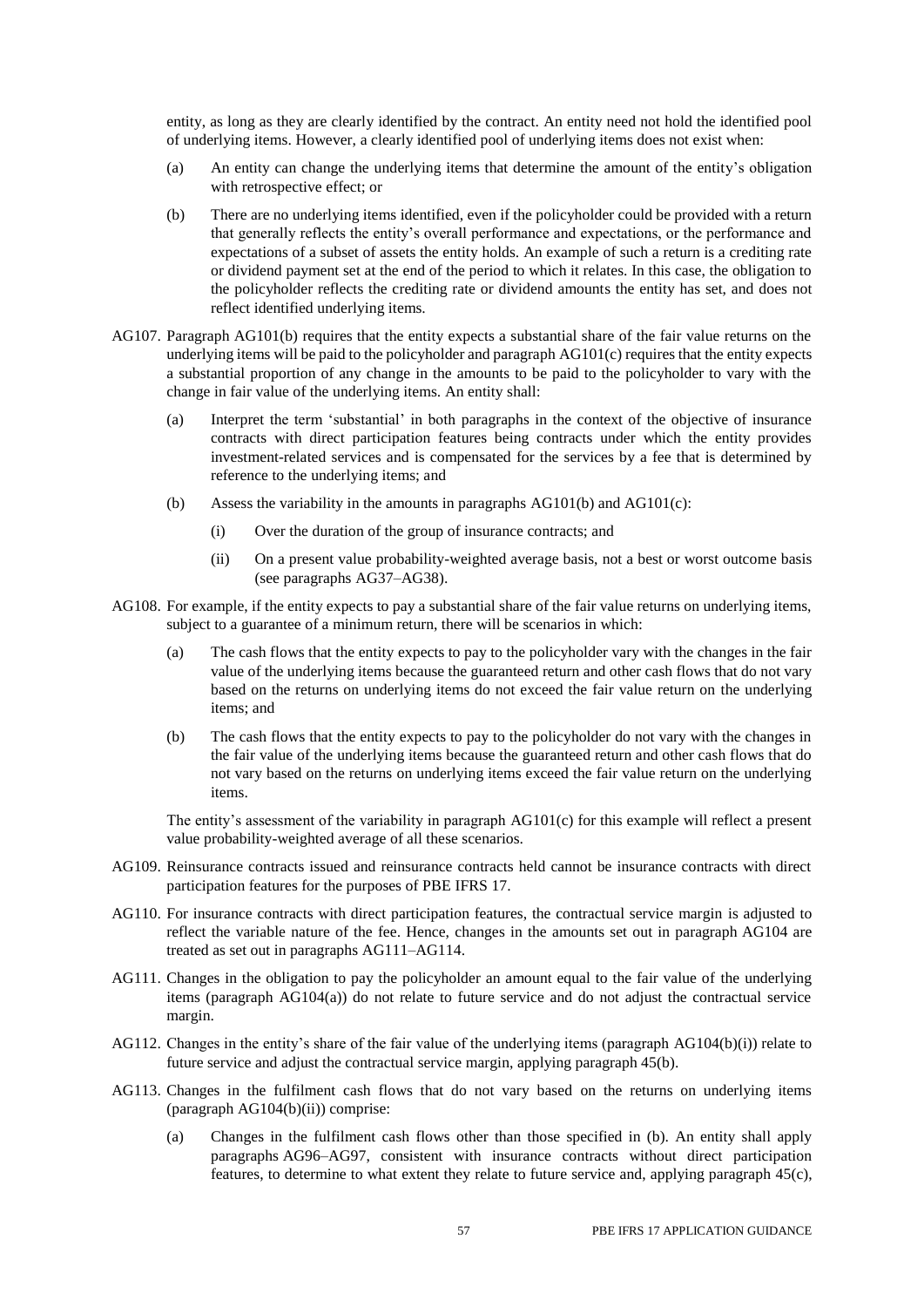adjust the contractual service margin. All the adjustments are measured using current discount rates.

- (b) The change in the effect of the time value of money and financial risks not arising from the underlying items; for example, the effect of financial guarantees. These relate to future service and, applying paragraph 45(c), adjust the contractual service margin, except to the extent that paragraph AG115 applies.
- AG114. An entity is not required to identify the adjustments to the contractual service margin required by paragraphs AG112 and AG113 separately. Instead, a combined amount may be determined for some or all of the adjustments.

#### **Risk Mitigation**

- AG115. To the extent that an entity meets the conditions in paragraph AG116, it may choose not to recognise a change in the contractual service margin to reflect some or all of the changes in the effect of financial risk on the entity's share of the underlying items (see paragraph AG112) or the fulfilment cash flows set out in paragraph AG113(b).
- AG116. To apply paragraph AG115, an entity must have a previously documented risk-management objective and strategy for using derivatives to mitigate financial risk arising from the insurance contracts and, in applying that objective and strategy:
	- (a) The entity uses a derivative to mitigate the financial risk arising from the insurance contracts.
	- (b) An economic offset exists between the insurance contracts and the derivative, i.e., the values of the insurance contracts and the derivative generally move in opposite directions because they respond in a similar way to the changes in the risk being mitigated. An entity shall not consider accounting measurement differences in assessing the economic offset.
	- (c) Credit risk does not dominate the economic offset.
- AG117. The entity shall determine the fulfilment cash flows in a group to which paragraph AG115 applies in a consistent manner in each reporting period.
- AG118. If any of the conditions in paragraph AG116 ceases to be met, an entity shall:
	- (a) Cease to apply paragraph AG115 from that date; and
	- (b) Not make any adjustment for changes previously recognised in surplus or deficit.

#### **Recognition of the Contractual Service Margin in Surplus or Deficit**

- AG119. An amount of the contractual service margin for a group of insurance contracts is recognised in surplus or deficit in each period to reflect the services provided under the group of insurance contracts in that period (see paragraphs 44(e), 45(e) and 66(e)). The amount is determined by:
	- (a) Identifying the coverage units in the group. The number of coverage units in a group is the quantity of coverage provided by the contracts in the group, determined by considering for each contract the quantity of the benefits provided under a contract and its expected coverage period.
	- (b) Allocating the contractual service margin at the end of the period (before recognising any amounts in surplus or deficit to reflect the services provided in the period) equally to each coverage unit provided in the current period and expected to be provided in the future.
	- (c) Recognising in surplus or deficit the amount allocated to coverage units provided in the period.

## **Insurance Revenue (paragraphs 83 and 85)**

- AG120. The total insurance revenue for a group of insurance contracts is the consideration for the contracts, i.e., the amount of premiums paid to the entity:
	- (a) Adjusted for a financing effect; and
	- (b) Excluding any investment components.
- AG121. Paragraph 83 requires the amount of insurance revenue recognised in a period to depict the transfer of promised services at an amount that reflects the consideration to which the entity expects to be entitled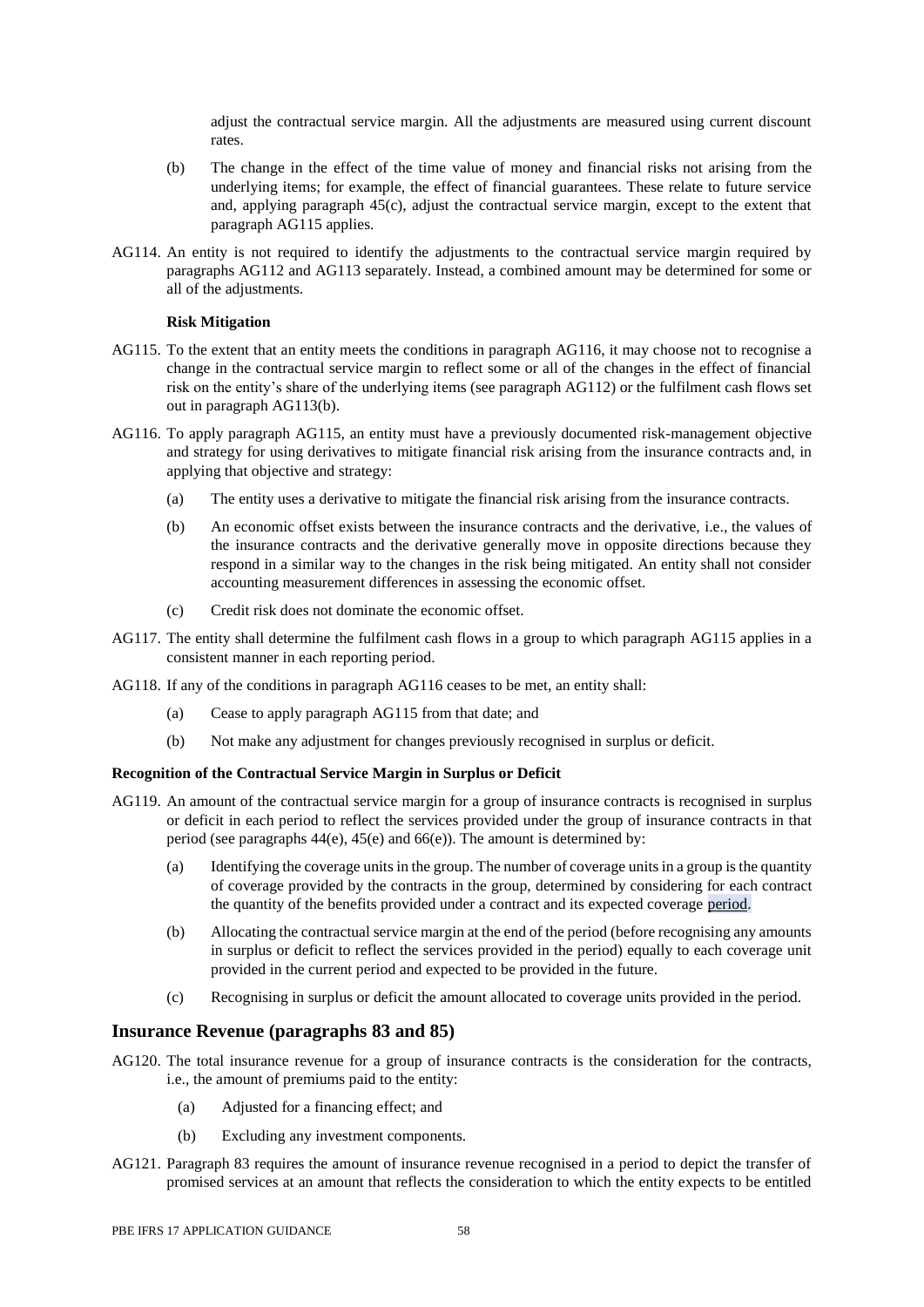in exchange for those services. The total consideration for a group of contracts covers the following amounts:

- (a) Amounts related to the provision of services, comprising:
	- (i) Insurance service expenses, excluding any amounts relating to the risk adjustment included in (ii) and allocated to the loss component of the liability for remaining coverage;
	- (ii) The risk adjustment for non-financial risk, excluding any amounts allocated to the loss component of the liability for remaining coverage; and
	- (iii) The contractual service margin.
- (b) Amounts related to insurance acquisition cash flows.
- AG122. Insurance revenue for a period relating to the amounts described in paragraph AG121(a) is determined as set out in paragraphs AG123–AG124. Insurance revenue for a period relating to the amounts described in paragraph AG121(b) is determined as set out in paragraph AG125.
- AG123. When an entity provides services in a period, it reduces the liability for remaining coverage for the services provided and recognises insurance revenue. The reduction in the liability for remaining coverage that gives rise to insurance revenue excludes changes in the liability that do not relate to services expected to be covered by the consideration received by the entity. Those changes are:
	- (a) Changes that do not relate to services provided in the period, for example:
		- (i) Changes resulting from cash inflows from premiums received;
		- (ii) Changes that relate to investment components in the period;
		- (iii) Changes that relate to transaction-based taxes collected on behalf of third parties (such as premium taxes, value added taxes and goods and services taxes) (see paragraph AG65(i));
		- (iv) Insurance finance revenue or expenses;
		- (v) Insurance acquisition cash flows (see paragraph AG125); and
		- (vi) Derecognition of liabilities transferred to a third party.
	- (b) Changes that relate to services, but for which the entity does not expect consideration, i.e., increases and decreases in the loss component of the liability for remaining coverage (see paragraphs 47–52).
- AG124. Consequently, insurance revenue for the period can also be analysed as the total of the changes in the liability for remaining coverage in the period that relates to services for which the entity expects to receive consideration. Those changes are:
	- (a) Insurance service expenses incurred in the period (measured at the amounts expected at the beginning of the period), excluding:
		- (i) Amounts allocated to the loss component of the liability for remaining coverage applying paragraph 51(a);
		- (ii) Repayments of investment components;
		- (iii) Amounts that relate to transaction-based taxes collected on behalf of third parties (such as premium taxes, value added taxes and goods and services taxes) (see paragraph AG65(i)); and
		- (iv) Insurance acquisition expenses (see paragraph AG125); and
		- (v) The amount related to the risk adjustment (see (b)).
	- (b) The change in the risk adjustment for non-financial risk, excluding:
		- (i) Changes included in insurance finance revenue or expenses applying paragraph 87;
		- (ii) Changes that adjust the contractual service margin because they relate to future service applying paragraphs  $44(c)$  and  $45(c)$ ; and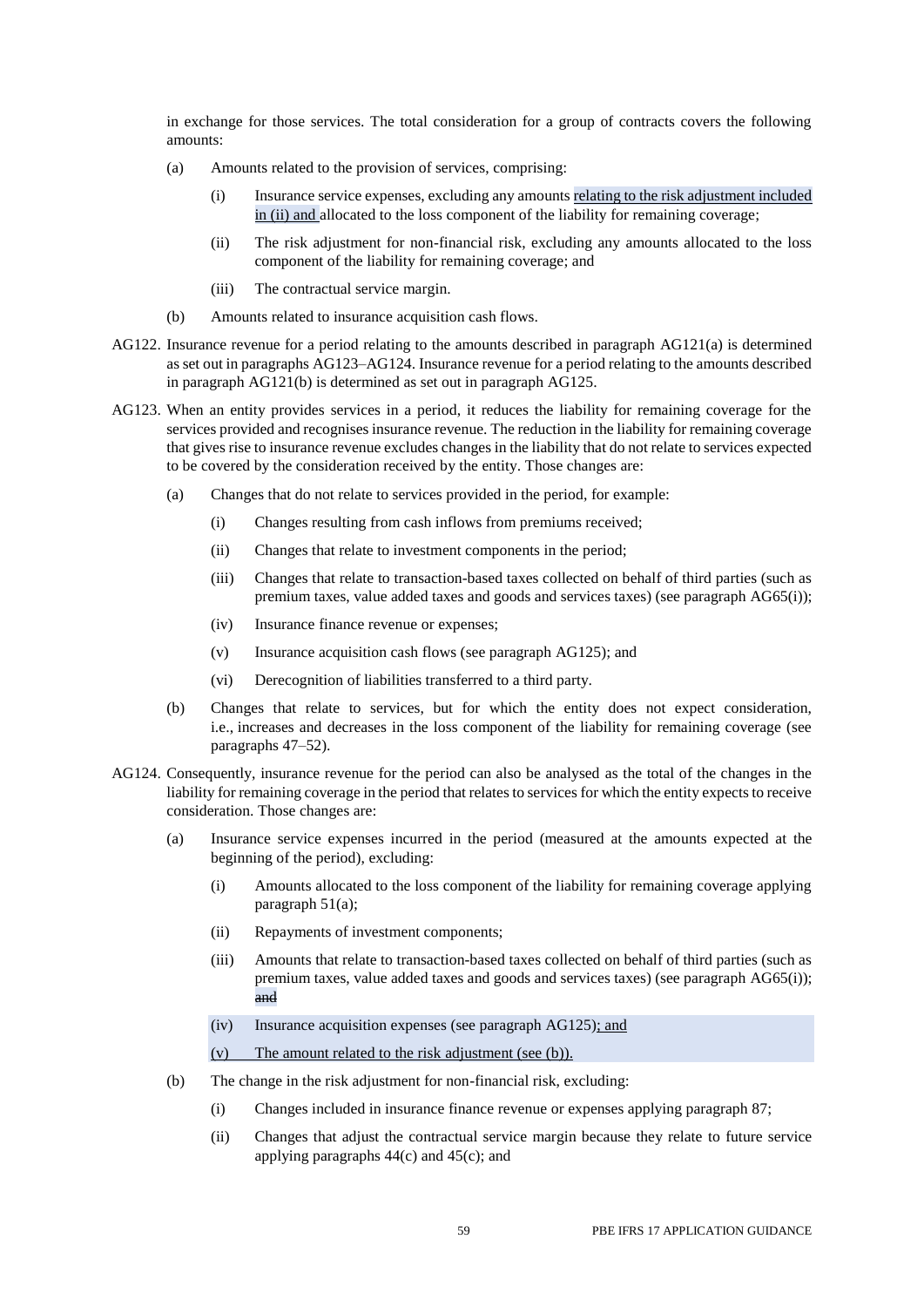- (iii) Amounts allocated to the loss component of the liability for remaining coverage applying paragraph 51(b).
- (c) The amount of the contractual service margin recognised in surplus or deficit in the period, applying paragraphs 44(e) and 45(e).
- AG125. An entity shall determine insurance revenue related to insurance acquisition cash flows by allocating the portion of the premiums that relate to recovering those cash flows to each reporting period in a systematic way on the basis of the passage of time. An entity shall recognise the same amount as insurance service expenses.
- AG126. When an entity applies the premium allocation approach in paragraphs 55–58, insurance revenue for the period is the amount of expected premium receipts (excluding any investment component and adjusted to reflect the time value of money and the effect of financial risk, if applicable, applying paragraph 56) allocated to the period. The entity shall allocate the expected premium receipts to each period of coverage:
	- (a) On the basis of the passage of time; but
	- (b) If the expected pattern of release of risk during the coverage period differs significantly from the passage of time, then on the basis of the expected timing of incurred insurance service expenses.
- AG127. An entity shall change the basis of allocation between paragraphs AG126(a) and AG126(b) as necessary if facts and circumstances change.

### **Insurance Finance Revenue or Expenses (paragraphs 87–92)**

- AG128. Paragraph 87 requires an entity to include in insurance finance revenue or expenses the effect of changes in assumptions that relate to financial risk. For the purposes of PBE IFRS 17:
	- (a) Assumptions about inflation based on an index of prices or rates or on prices of assets with inflation-linked returns are assumptions that relate to financial risk; and
	- (b) Assumptions about inflation based on an entity's expectation of specific price changes are not assumptions that relate to financial risk.
- AG129. Paragraphs 88–89 require an entity to make an accounting policy choice as to whether to disaggregate insurance finance revenue or expenses for the period between surplus or deficit and other comprehensive revenue and expense. An entity shall apply its choice of accounting policy to portfolios of insurance contracts. In assessing the appropriate accounting policy for a portfolio of insurance contracts, applying paragraph 16 of PBE IPSAS 3 *Accounting Policies, Changes in Accounting Estimates and Errors*, the entity shall consider for each portfolio the assets that the entity holds and how it accounts for those assets.
- AG130. If paragraph 88(b) applies, an entity shall include in surplus or deficit an amount determined by a systematic allocation of the expected total finance revenue or expenses over the duration of the group of insurance contracts. In this context, a systematic allocation is an allocation of the total expected finance revenue or expenses of a group of insurance contracts over the duration of the group that:
	- (a) Is based on characteristics of the contracts, without reference to factors that do not affect the cash flows expected to arise under the contracts. For example, the allocation of the finance revenue or expenses shall not be based on expected recognised returns on assets if those expected recognised returns do not affect the cash flows of the contracts in the group.
	- (b) Results in the amounts recognised in other comprehensive revenue and expense over the duration of the group of contracts totalling zero. The cumulative amount recognised in other comprehensive revenue and expense at any date is the difference between the carrying amount of the group of contracts and the amount that the group would be measured at when applying the systematic allocation.
- AG131. For groups of insurance contracts for which changes in assumptions that relate to financial risk do not have a substantial effect on the amounts paid to the policyholder, the systematic allocation is determined using the discount rates specified in paragraph AG72(e)(i).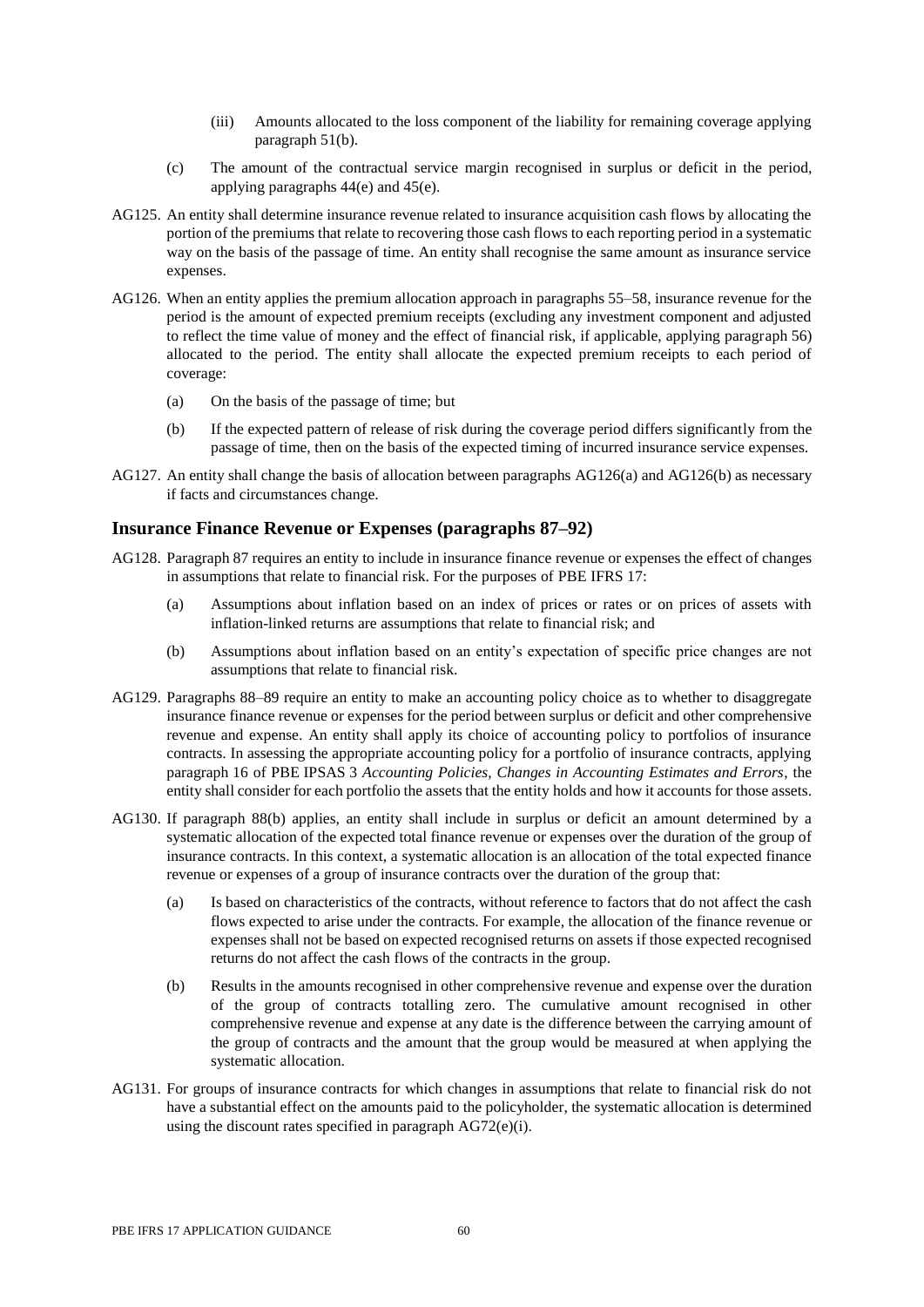- AG132. For groups of insurance contracts for which changes in assumptions that relate to financial risk have a substantial effect on the amounts paid to the policyholders:
	- (a) A systematic allocation for the finance revenue or expenses arising from the estimates of future cash flows can be determined in one of the following ways:
		- (i) Using a rate that allocates the remaining revised expected finance revenue or expenses over the remaining duration of the group of contracts at a constant rate; or
		- (ii) For contracts that use a crediting rate to determine amounts due to the policyholders using an allocation that is based on the amounts credited in the period and expected to be credited in future periods.
	- (b) A systematic allocation for the finance revenue or expenses arising from the risk adjustment for non-financial risk, if separately disaggregated from other changes in the risk adjustment for nonfinancial risk applying paragraph 81, is determined using an allocation consistent with that used for the allocation for the finance revenue or expenses arising from the future cash flows.
	- (c) A systematic allocation for the finance revenue or expenses arising from the contractual service margin is determined:
		- (i) For insurance contracts that do not have direct participation features, using the discount rates specified in paragraph AG72(b); and
		- (ii) For insurance contracts with direct participation features, using an allocation consistent with that used for the allocation for the finance revenue or expenses arising from the future cash flows.
- AG133. In applying the premium allocation approach to insurance contracts described in paragraphs 53–59, an entity may be required, or may choose, to discount the liability for incurred claims. In such cases, it may choose to disaggregate the insurance finance revenue or expenses applying paragraph 88(b). If the entity makes this choice, it shall determine the insurance finance revenue or expenses in surplus or deficit using the discount rate specified in paragraph  $AG72(e)(iii)$ .
- AG134. Paragraph 89 applies if an entity, either by choice or because it is required to, holds the underlying items for insurance contracts with direct participation features. If an entity chooses to disaggregate insurance finance revenue or expenses applying paragraph 89(b), it shall include in surplus or deficit expenses or revenue that exactly match the revenue or expenses included in surplus or deficit for the underlying items, resulting in the net of the two separately presented items being nil.
- AG135. An entity may qualify for the accounting policy choice in paragraph 89 in some periods but not in others because of a change in whether it holds the underlying items. If such a change occurs, the accounting policy choice available to the entity changes from that set out in paragraph 88 to that set out in paragraph 89, or vice versa. Hence, an entity might change its accounting policy between that set out in paragraph 88(b) and that set out in paragraph 89(b). In making such a change an entity shall:
	- (a) Include the accumulated amount previously included in other comprehensive revenue and expense by the date of the change as a reclassification adjustment in surplus or deficit in the period of change and in future periods, as follows:
		- (i) If the entity had previously applied paragraph 88(b)—the entity shall include in surplus or deficit the accumulated amount included in other comprehensive revenue and expense before the change as if the entity were continuing the approach in paragraph 88(b) based on the assumptions that applied immediately before the change; and
		- (ii) If the entity had previously applied paragraph 89(b)—the entity shall include in surplus or deficit the accumulated amount included in other comprehensive revenue and expense before the change as if the entity were continuing the approach in paragraph 89(b) based on the assumptions that applied immediately before the change.
	- (b) Not restate prior period comparative information.
- AG136. When applying paragraph AG135(a), an entity shall not recalculate the accumulated amount previously included in other comprehensive revenue and expense as if the new disaggregation had always applied;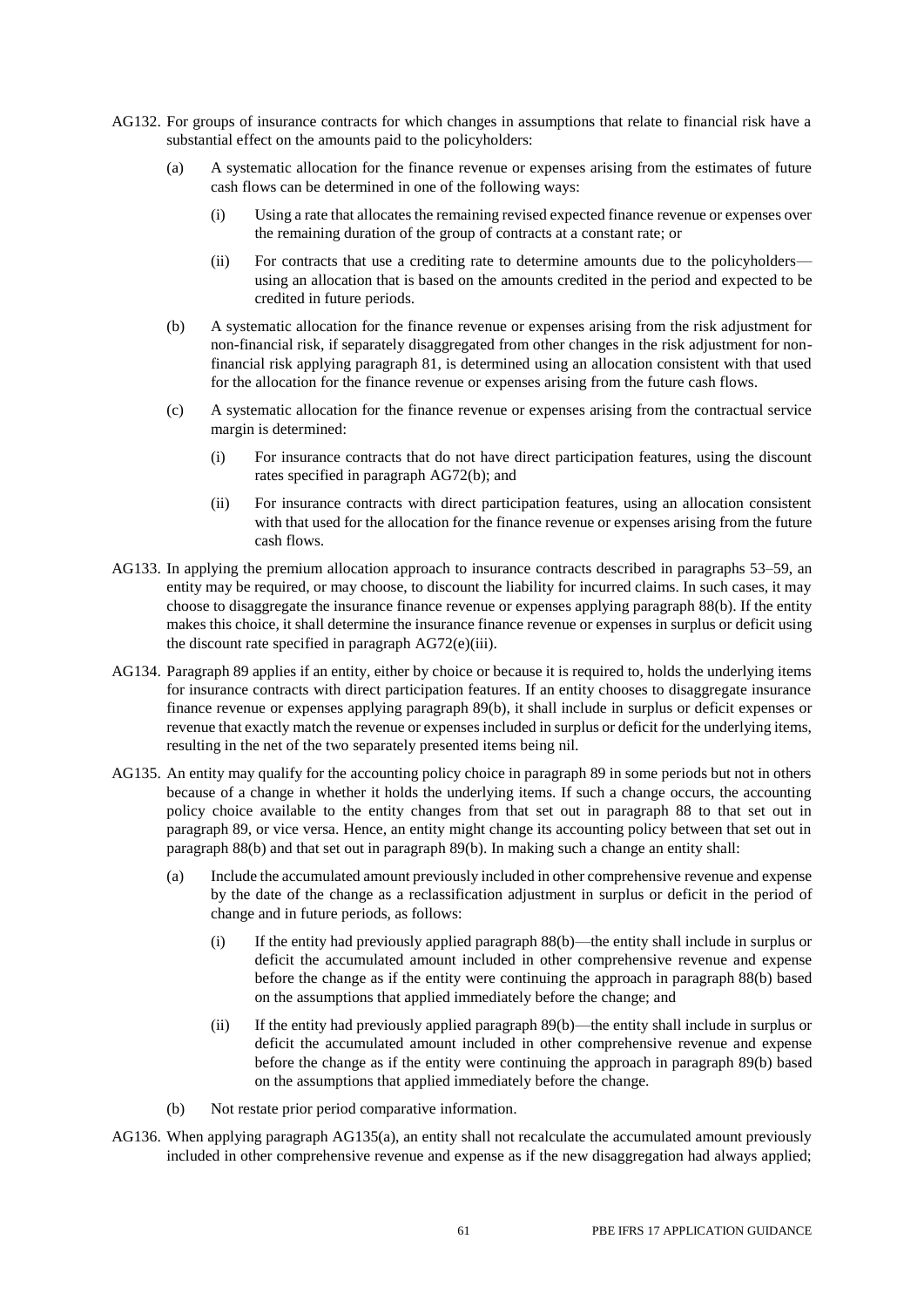and the assumptions used for the reclassification in future periods shall not be updated after the date of the change.

## **Interim Financial Statements**

AG137 Notwithstanding the requirement in PBE IAS 34 *Interim Financial Reporting* that the frequency of an entity's reporting shall not affect the measurement of its annual results, an entity shall not change the treatment of accounting estimates made in previous interim financial statements when applying PBE IFRS 17 in subsequent interim financial statements or in the annual reporting period.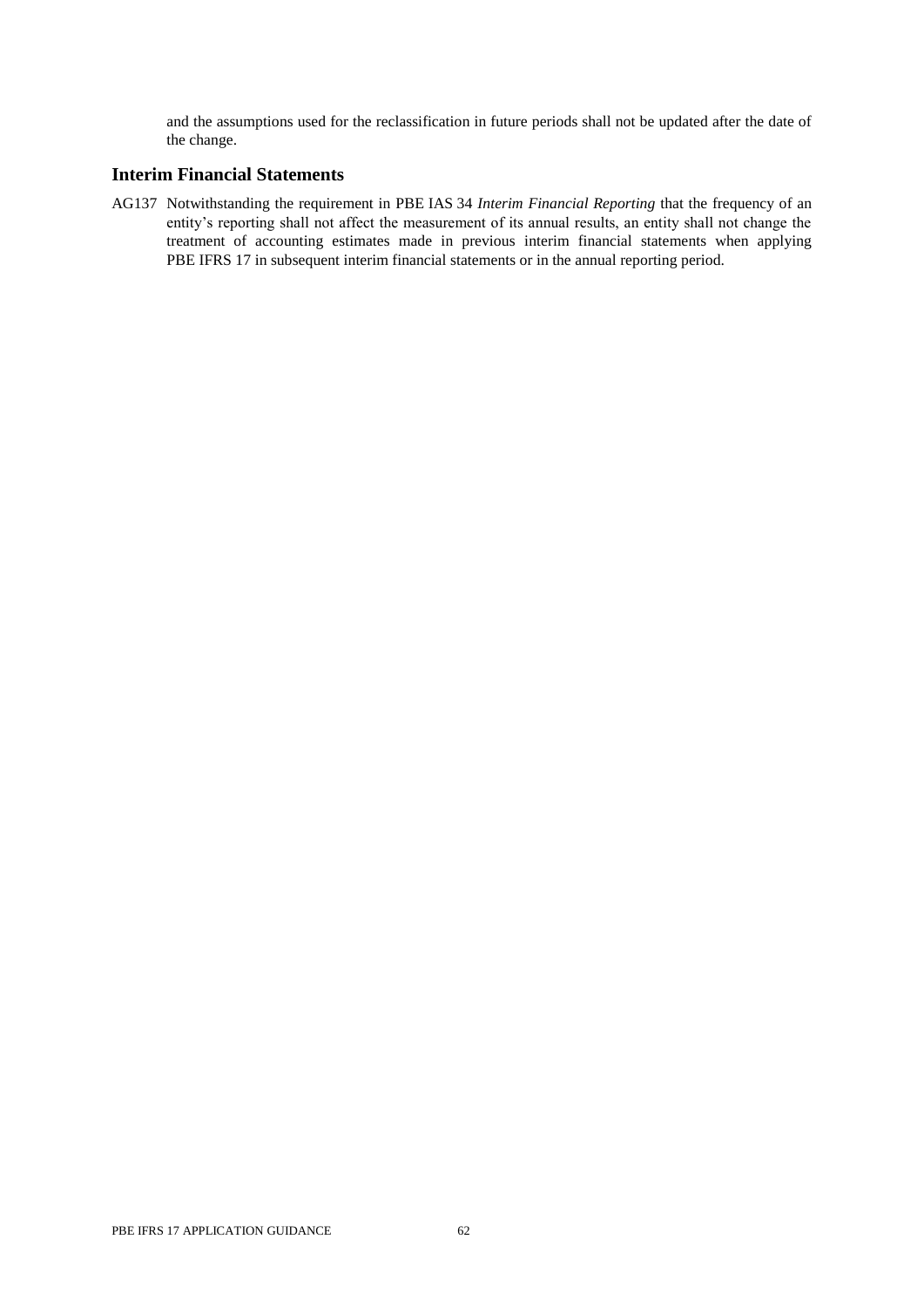**Appendix C**

# **Effective Date and Transition**

[Not used]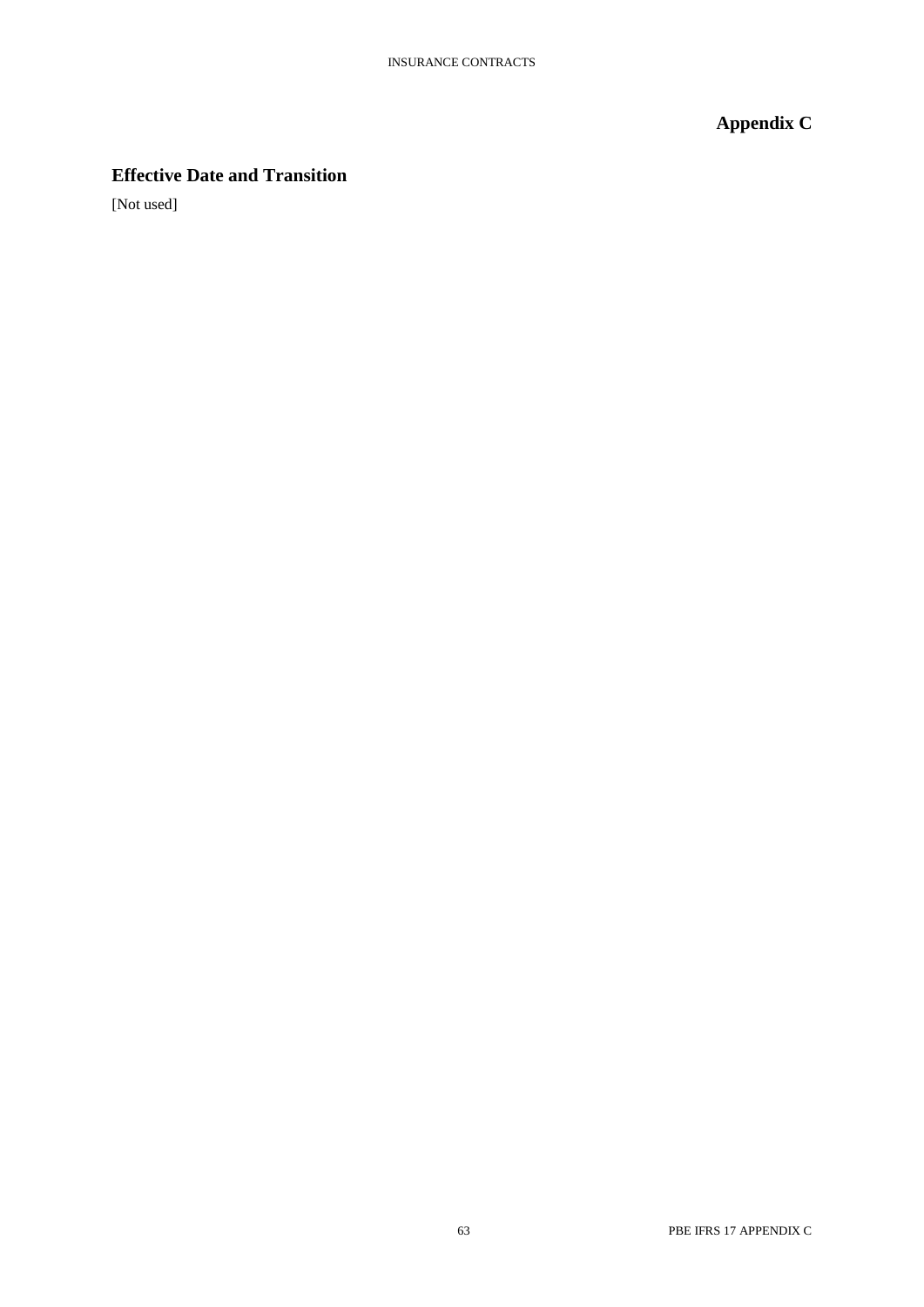# **Appendix D Amendments to other Standards**

The amendments in this Appendix reflect the text of the relevant standards, including amendments set out in:

- (a) PBE FRS 48 *Service Performance Reporting*, issued November 2017 and effective from 1 January 2021; and
- (b) *2018 Omnibus Amendments to PBE Standards,* issued October 2018 and, in most cases, effective from 1 January 2019; and
- (c) ED 2018-5 PBE IPSAS 41 *Financial Instruments*, issued in November 2018 and open for comment until 28 February 2019.

The amendments do not reflect the proposals in ED 2018-4 PBE IPSAS 40 *PBE Combinations*, issued in September 2018 and open for comment until 31 January 2019. However, this Appendix identifies the amendments that would be required to PBE IPSAS 40, if PBE IPSAS 40 were to be issued before PBE IFRS 17.

Except where otherwise stated, an entity shall apply the amendments in this Appendix when it applies PBE IFRS 17 issued in [date].

# **PBE IPSAS 1** *Presentation of Financial Reports*

Paragraphs 7, 88 and 99.1 are amended and paragraph 154.13 is added. New text is underlined and deleted text is struck through.

## **Definitions**

7. **The following terms are used in this Standard with the meanings specified:**

...

**Other comprehensive revenue and expense comprises items of revenue and expense (including reclassification adjustments) that are not recognised in surplus or deficit as required or permitted by other PBE Standards.**

The components of other comprehensive revenue and expense include:

- (a) …
- (h) …; and
- $(i)$  … .:
- (j) Insurance finance revenue and expenses from contracts issued within the scope of PBE IFRS 17 *Insurance Contracts* excluded from surplus or deficit when total insurance finance revenue or expenses is disaggregated to include in surplus or deficit an amount determined by a systematic allocation applying paragraph 88(b) of PBE IFRS 17, or by an amount that eliminates accounting mismatches with the finance revenue or expenses arising on the underlying items, applying paragraph 89(b) of PBE IFRS 17; and
- (k) Finance revenue and expenses from reinsurance contracts held excluded from surplus or deficit when total reinsurance finance revenue or expenses is disaggregated to include in surplus or deficit an amount determined by a systematic allocation applying paragraph 88(b) of PBE IFRS 17.

...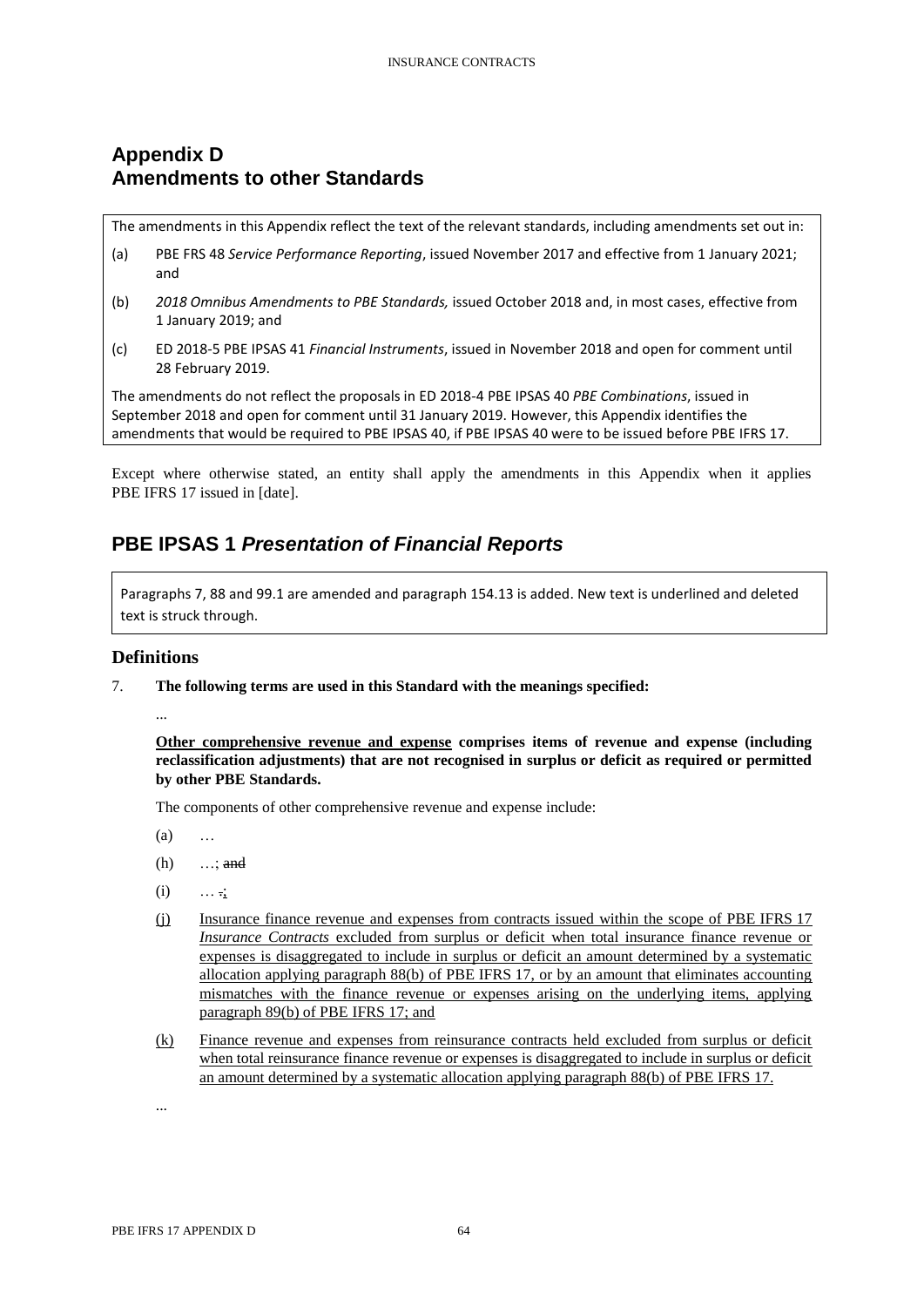*Information to be Presented on the Face of the Statement of Financial Position*

- 88. **The face of the statement of financial position shall include line items that present the following amounts:**
	- (a) **...**
	- (da) **Groups of contracts within the scope of PBE IFRS 17 that are assets, disaggregated as required by paragraph 78 of PBE IFRS 17;**
	- (e) **…**
	- (ma) **Groups of contracts within the scope of PBE IFRS 17 that are liabilities, disaggregated as required by paragraph 78 of PBE IFRS 17;**
	- (n) **...**

**Statement of Comprehensive Revenue and Expense**

…

#### *Surplus or Deficit for the Period*

…

- 99.1 The surplus or deficit section or the statement of comprehensive revenue and expense shall include line items that present the following amounts for the period:
	- (a) Revenue, presenting separately:
		- (i) Interest revenue calculated using the effective interest method; and
		- (ii) Insurance revenue (see PBE IFRS 17);
	- (aa) ...
	- (ab) Insurance service expenses from contracts issued within the scope of PBE IFRS 17 (see PBE IFRS 17);
	- (ac) Revenue or expenses from reinsurance contracts held (see PBE IFRS 17);
	- $(b)$  ...
	- (bb) Insurance finance revenue or expenses from contracts issued within the scope of PBE IFRS 17 (see PBE IFRS 17);
	- (bc) Finance revenue or expenses from reinsurance contracts held (see PBE IFRS 17);
	- $(c)$  ...

…

## **Effective Date**

154.13 **PBE IFRS 17, issued in [date], amended paragraphs 7, 88 and 99.1. An entity shall apply those amendments when it applies PBE IFRS 17.**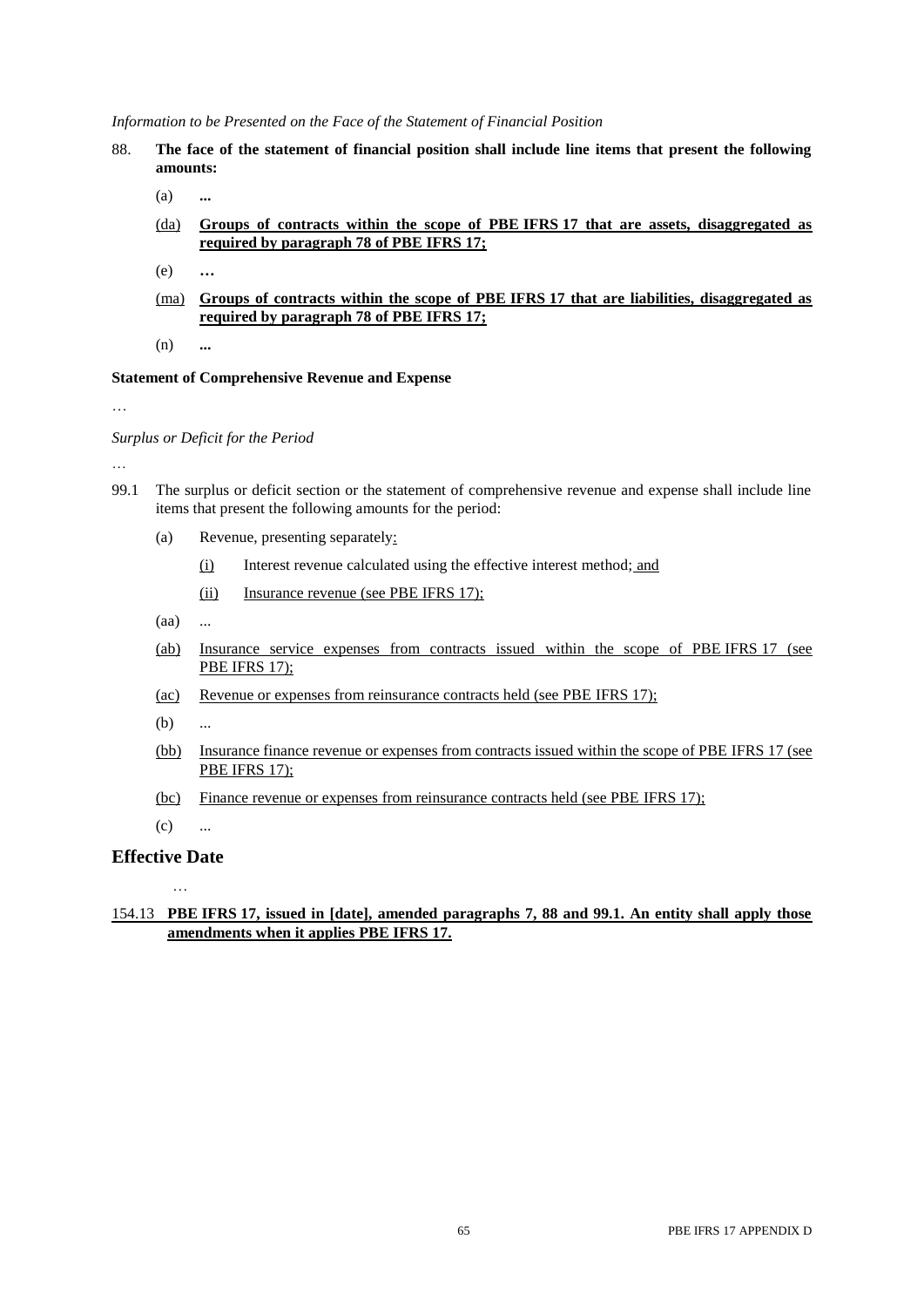## **PBE IPSAS 2** *Cash Flow Statements*

Paragraph 22 is amended and paragraph 63.4 is added. New text is underlined and deleted text is struck through.

#### **Operating Activities**

...

- 22. Cash flows from operating activities are primarily derived from the principal cash-generating activities of the entity. Examples of cash flows from operating activities are:
	- $(a)$
	- (k) [Deleted by NZASB] Cash receipts and cash payments of an insurance entity for premiums and claims, annuities and other policy benefits;
	- (l) …

## **Effective Date**

…

63.4 **PBE IFRS 17** *Insurance Contracts***, issued in [date], amended paragraph 22. An entity shall apply that amendment when it applies PBE IFRS 17.**

## **PBE IPSAS 9** *Revenue from Exchange Transactions*

Paragraph 10 is amended and paragraph 42.6 is added. New text is underlined and deleted text is struck through.

### **Scope**

…

- 10. This Standard does not deal with revenues arising from:
	- (a) …
	- (d) Insurance contracts within the scope of PBE IFRS 4PBE IFRS 17 *Insurance Contracts*. However, an entity may choose to apply this Standard to insurance contracts that have as their primary purpose the provision of services for a fixed fee in accordance with paragraph 8 of PBE IFRS 17;
	- (e) …

### **Effective Date**

…

42.6 **PBE IFRS 17** *Insurance Contracts***, issued in [date], amended paragraph 10. An entity shall apply that amendment when it applies PBE IFRS 17.**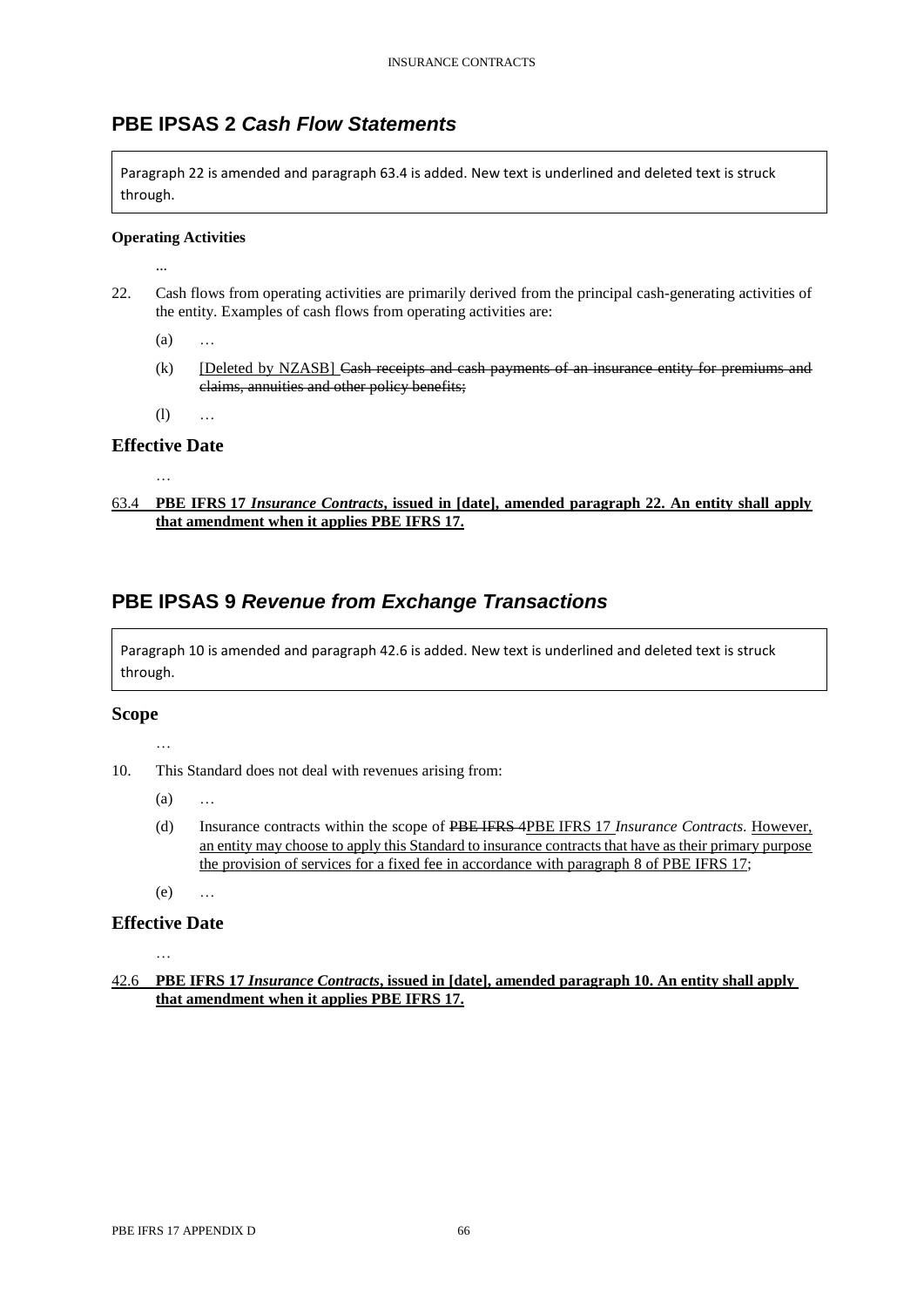# **PBE IPSAS 13** *Leases*

Paragraph 86.6 is added. New text is underlined.

## **Effective Date**

…

## 86.6 **PBE IFRS 17, issued in [date], amended paragraph B7. An entity shall apply that amendment when it applies PBE IFRS 17.**

In Appendix B, paragraph B7 is amended. New text is underlined and deleted text is struck through.

#### **Consensus**

…

B7. Other obligations of an arrangement, including any guarantees provided and obligations incurred upon early termination, shall be accounted for under PBE IPSAS 19 *Provisions, Contingent Liabilities and Contingent Assets*, PBE IPSAS 41 *Financial Instruments* or PBE IFRS 17PBE IFRS 4 *Insurance Contracts*, depending on the terms.

## **PBE IPSAS 16** *Investment Property*

Paragraphs 41.1–41.3 and 102.8 are added. New text is underlined.

### **Accounting Policy**

…

### 41.1 **An entity may:**

- (a) **choose either the fair value model or the cost model for all investment property backing liabilities that pay a return linked directly to the fair value of, or returns from, specified assets including that investment property; and**
- (b) **choose either the fair value model or the cost model for all other investment property, regardless of the choice made in (a).**
- 41.2 Some entities operate, either internally or externally, an investment fund that provides investors with benefits determined by units in the fund. Similarly, some entities issue insurance contracts with direct participation features, for which the underlying items include investment property. For the purposes of paragraphs 41.1–41.2 only, insurance contracts include investment contracts with discretionary participation features. Paragraph 41.1 does not permit an entity to measure property held by the fund (or property that is an underlying item) partly at cost and partly at fair value. (See PBE IFRS 17 *Insurance Contracts* for terms used in this paragraph that are defined in that Standard.)
- 41.3 If an entity chooses different models for the two categories described in paragraph 41.1, sales of investment property between pools of assets measured using different models shall be recognised at fair value and the cumulative change in fair value shall be recognised in surplus or deficit. Accordingly, if an investment property is sold from a pool in which the fair value model is used into a pool in which the cost model is used, the property's fair value at the date of the sale becomes its deemed cost.

...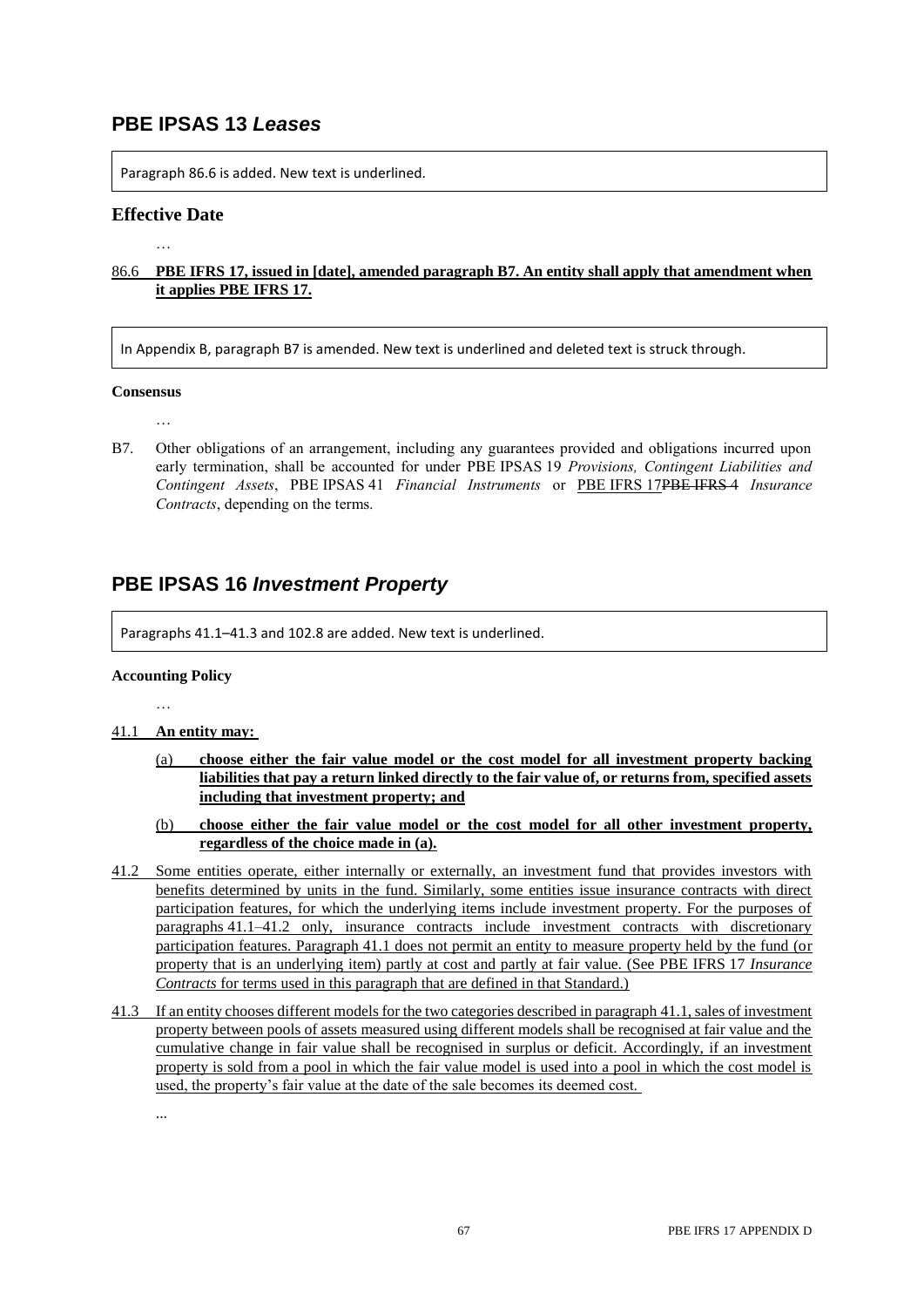## **Effective Date**

…

## 102.8 **PBE IFRS 17, issued in [date], added paragraphs 41.1–41.3. An entity shall apply those amendments when it applies PBE IFRS 17.**

In the Basis for Conclusions, paragraphs BC10–BC11 and the related heading are added. New text is underlined.

### **PBE IFRS 17** *Insurance Contracts*

- BC10. IFRS 4 *Insurance Contracts* added paragraphs 32A–32C to IAS 40. Paragraph 32B was subsequently amended as a consequential amendment of IFRS 17 *Insurance Contracts*. The equivalent paragraphs were not included in PBE IPSAS 16 when the NZASB issued the suite of PBE Standards.
- BC11. When developing PBE IFRS 17 *Insurance Contracts* the NZASB considered these paragraphs and believed that adding these paragraphs to PBE IPSAS 16 would maintain the cohesion of the suite of PBE Standards and align the requirements with NZ IFRS for entities that issue insurance contracts. Therefore, PBE IFRS 17 issued in [date], added paragraphs 41.1–41.3 to PBE IPSAS 16. These paragraphs contain the same requirements as paragraphs 32A–32C of IAS 40.

# **PBE IPSAS 17** *Property, Plant and Equipment*

Paragraphs 42.1, 42.2 and 108.13 are added. New text is underlined.

## **Measurement after Recognition**

…

- 42.1 Some entities operate, either internally or externally, an investment fund that provides investors with benefits determined by units in the fund. Similarly, some entities issue groups of insurance contracts with direct participation features and hold the underlying items. Some such funds or underlying items include owner-occupied property. The entity applies PBE IPSAS 17 to owner-occupied properties that are included in such a fund or are underlying items. Despite paragraph 42, the entity may elect to measure such properties using the fair value model in accordance with PBE IPSAS 16. For the purposes of this election, insurance contracts include investment contracts with discretionary participation features. (See PBE IFRS 17 *Insurance Contracts* for terms used in this paragraph that are defined in that Standard).
- 42.2 An entity shall treat owner-occupied property measured using the investment property fair value model applying paragraph 42.1 as a separate class of property, plant and equipment.

## ...

# **Effective Date** …

108.13 **PBE IFRS 17, issued in [date], added paragraphs 42.1 and 42.2. An entity shall apply those amendments when it applies PBE IFRS 17.**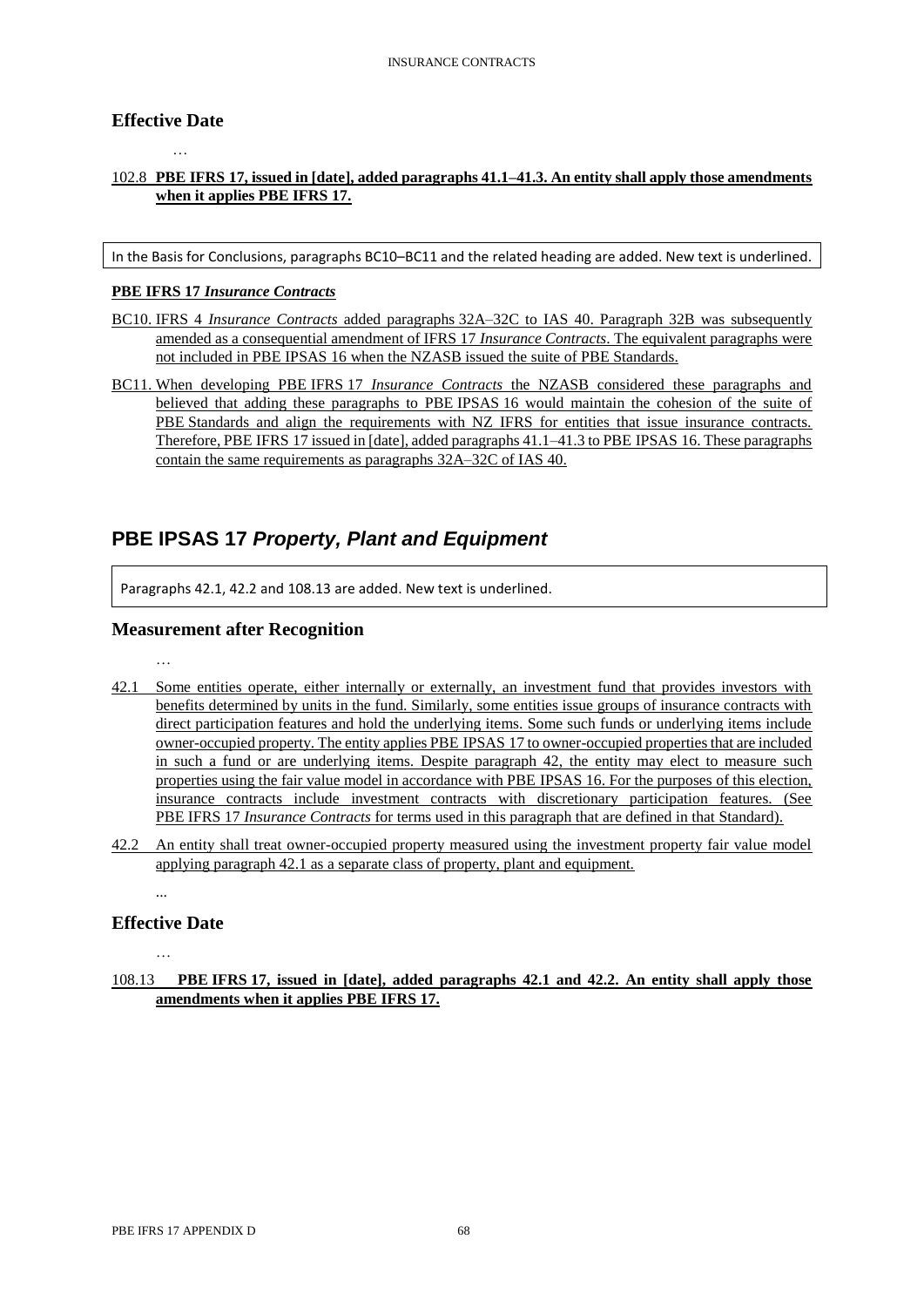# **PBE IPSAS 19** *Provisions, Contingent Liabilities and Contingent Assets*

Paragraph 1 is amended and paragraph 112.9 is added. New text is underlined and deleted text is struck through.

## **Scope**

- 1. **An entity that prepares and presents financial statements shall apply this Standard in accounting for provisions, contingent liabilities, and contingent assets, except:**
	- $(a)$
	- (d) **Insurance contracts and other contracts within the scope of PBE IFRS 4 PBE IFRS 17** *Insurance Contracts***.**
	- (e) ...

## **Effective Date**

...

112.9 **PBE IFRS 17, issued in [date], amended paragraph 1. An entity shall apply that amendment when it applies PBE IFRS 17.**

## **PBE IPSAS 26** *Impairment of Cash-Generating Assets*

Paragraph 2 is amended and paragraph 127.10 is added. New text is underlined and deleted text is struck through.

## **Scope**

- 2. **An entity that prepares and presents financial statements shall apply this Standard in accounting for the impairment of cash-generating assets, except for:**
	- (a) **...**
	- (k) **Deferred acquisition costs, and intangible assets, arising from an insurer's contractual rights under insurance Contracts within the scope of PBE IFRS 4 PBE IFRS 17** *Insurance Contracts* **that are assets; and**
	- (l) **…**

## **Effective Date**

…

127.10 **PBE IFRS 17, issued in [date], amended paragraph 2. An entity shall apply that amendment when it applies PBE IFRS 17.**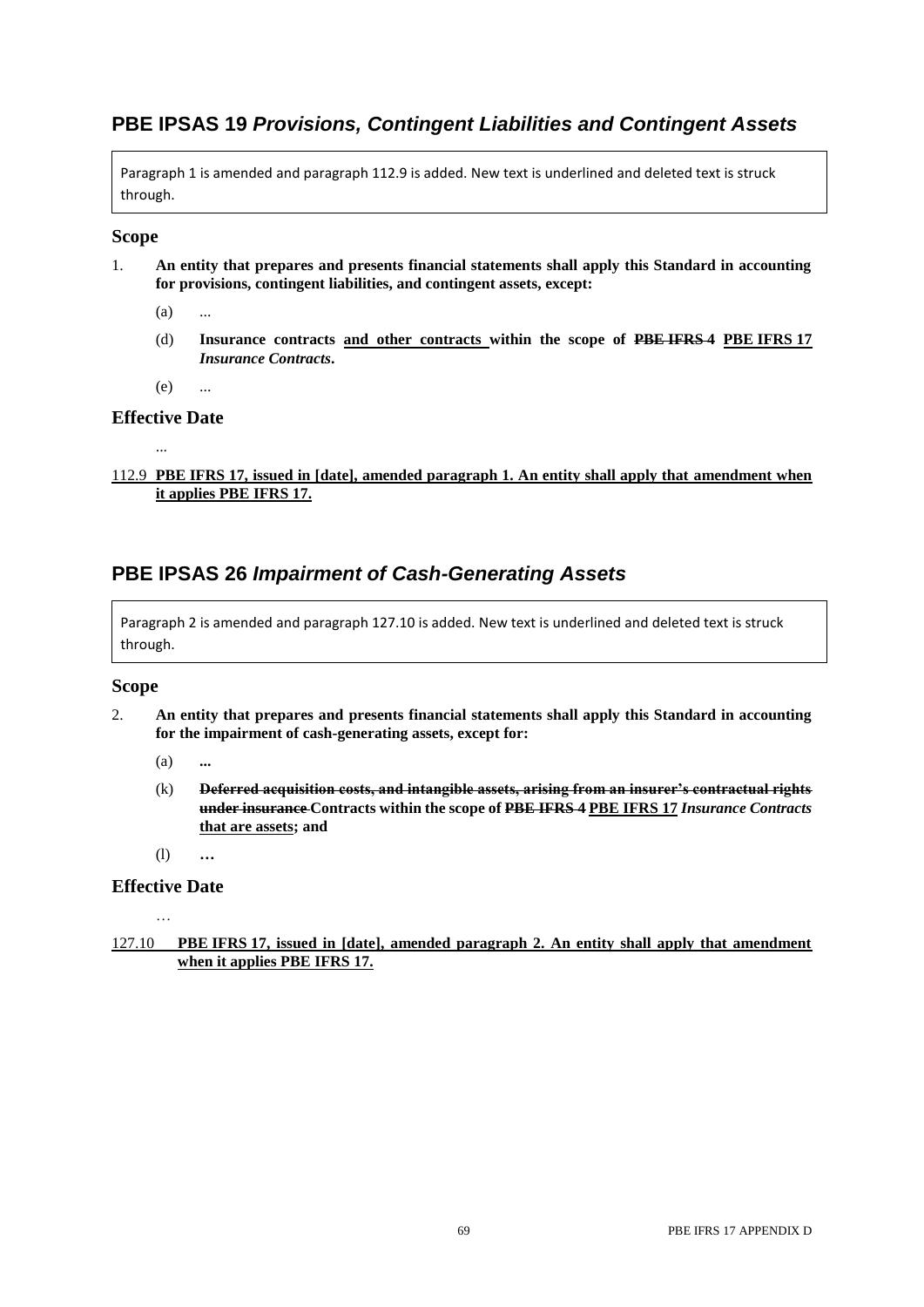## **PBE IPSAS 28** *Financial Instruments: Presentation*

Paragraphs 3 and 9 are amended and paragraphs 38.1 and 62.7 are added. New text is underlined and deleted text is struck through.

## **Scope (see also paragraphs AG3–AG9)**

3. **An entity that prepares and presents financial statements shall apply this Standard to all types of financial instruments except:**

…

- (c) **Obligations arising from iInsurance contracts as defined in PBE IFRS 17** *Insurance Contracts* **and investment contracts with discretionary participation features within the scope of PBE IFRS 17. However, this Standard applies to:** 
	- (i) **Derivatives that are embedded in insurance contracts within the scope of PBE IFRS 17 if PBE IPSAS 41 requires the entity to account for them separately; and**
	- (ii) **Investment components that are separated from contracts within the scope of PBE IFRS 17, if PBE IFRS 17 requires such separation. Financial guarantee contracts, if the issuer applies PBE IPSAS 41 in recognising and measuring the contracts, but shall apply PBE IFRS 4** *Insurance Contracts* **if the issuer elects to apply that standard in recognising and measuring them.**

**Moreover, an issuer shall apply this Standard to financial guarantee contracts if the issuer applies PBE IPSAS 41 in recognising and measuring the contracts, but shall apply PBE IFRS 17 if the issuer elects, in accordance with paragraph 7(e) of PBE IFRS 17, to apply PBE IFRS 17 in recognising and measuring them.**

**In addition to (i) and (ii) above, an entity may apply this Standard to insurance contracts which involve the transfer of financial risk.** 

- (d) [Deleted by NZASB]**Financial instruments that are within the scope of PBE IFRS 4 because they contain a discretionary participation feature. The issuer of these instruments is exempt from applying to these features paragraphs 15–32 and AG25–AG35 of this Standard regarding the distinction between financial liabilities and equity instruments. However, these instruments are subject to all other requirements of this Standard. Furthermore, this Standard applies to derivatives that are embedded in these instruments (see PBE IPSAS 41).**
- (e) …

## **Definitions (see also paragraphs AG10–AG48)**

9. **The following terms are used in this Standard with the meanings specified:**

…

**An insurance contract is a contract under which one party (the insurer) accepts significant insurance risk from another party (the policyholder) by agreeing to compensate the policyholder if a specified uncertain future event (the insured event) adversely affects the policyholder. (See Appendix B of the Application Guidance in PBE IFRS 174 for guidance on this definition.)**

…

…

**Treasury Shares (see also paragraph AG61)**

38.1 Some entities operate, either internally or externally, an investment fund that provides investors with benefits determined by units in the fund and recognise financial liabilities for the amounts to be paid to those investors. Similarly, some entities issue groups of insurance contracts with direct participation features and those entities hold the underlying items. Some such funds or underlying items include the entity's treasury shares. Despite paragraph 38, an entity may elect not to deduct from equity a treasury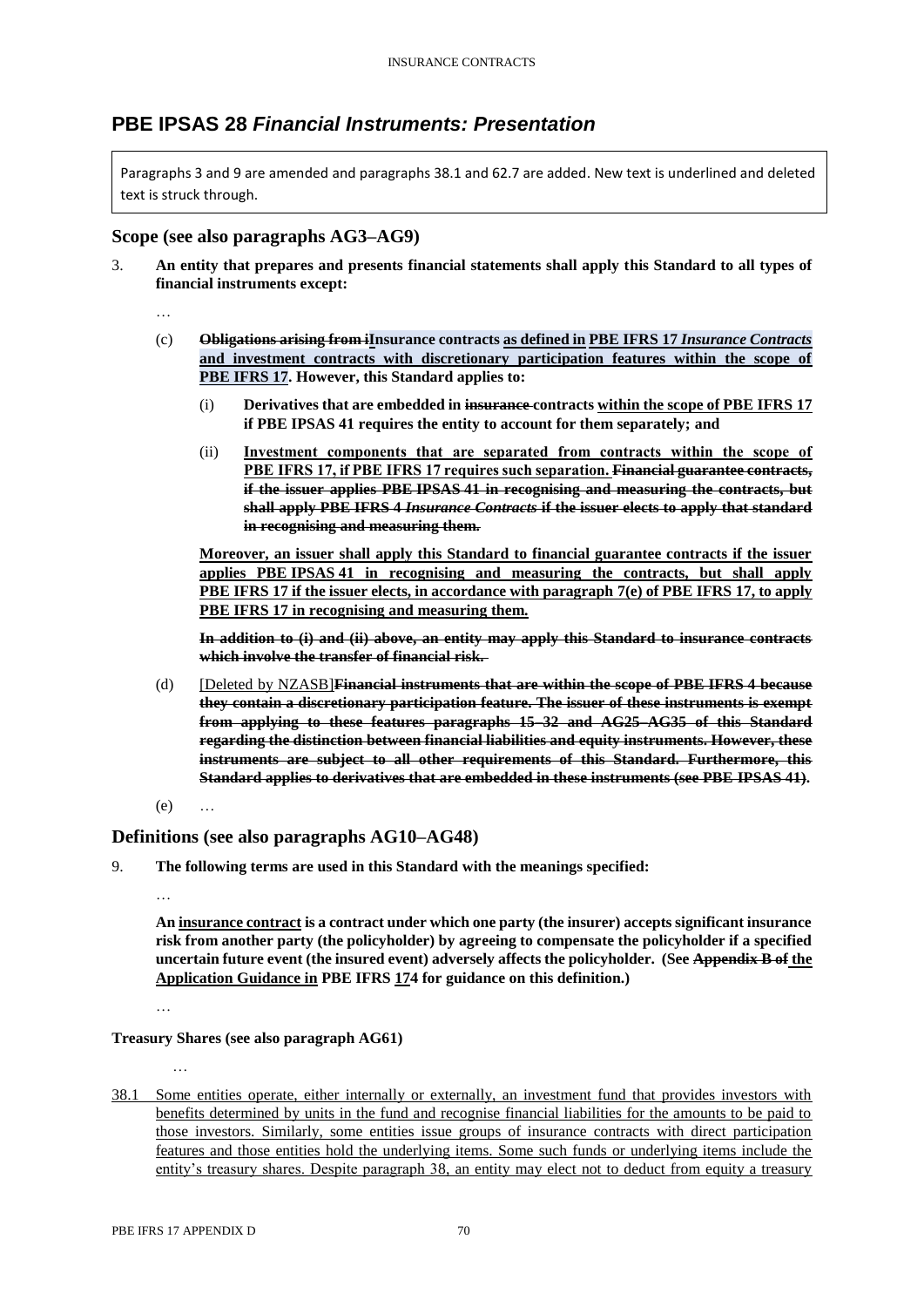share that is included in such a fund or is an underlying item when, and only when, an entity reacquires its own equity instrument for such purposes. Instead, the entity may elect to continue to account for that treasury share as equity and to account for the reacquired instrument as if the instrument were a financial asset and measure it at fair value through surplus or deficit in accordance with PBE IPSAS 41. That election is irrevocable and made on an instrument-by-instrument basis. For the purposes of this election, insurance contracts include investment contracts with discretionary participation features. (See PBE IFRS 17 for terms used in this paragraph that are defined in that Standard.)

## **Effective Date**

…

## 62.7 **PBE IFRS 17, issued in [date], amended paragraphs 3, 9, AG9, AG15 and AG61, and added paragraph 38.1. An entity shall apply those amendments when it applies PBE IFRS 17.**

In the Application Guidance, paragraphs AG9, AG15 and AG61 are amended. New text is underlined and deleted text is struck through.

#### *Insurance Contracts*

…

AG9. In accordance with paragraph 3(c), an entity treats financial guarantee contracts as financial instruments unless it elects to treat such contracts as insurance contracts in accordance with PBE IFRS 4 PBE IFRS 17.

#### **Definitions (paragraphs 9–12)**

*Financial Assets and Financial Liabilities*

…

AG15. The ability to exercise a contractual right or the requirement to satisfy a contractual obligation may be absolute, or it may be contingent on the occurrence of a future event. For example, a financial guarantee is a contractual right of the lender to receive cash from the guarantor, and a corresponding contractual obligation of the guarantor to pay the lender, if the borrower defaults. The contractual right and obligation exist because of a past transaction or event (assumption of the guarantee), even though the lender's ability to exercise its right and the requirement for the guarantor to perform under its obligation are both contingent on a future act of default by the borrower. A contingent right and obligation meet the definition of a financial asset and a financial liability, even though such assets and liabilities are not always recognised in the financial statements. Some of these contingent rights and obligations may be insurance contracts within the scope of PBE IFRS 17.

…

### *Treasury Shares (paragraphs38–39)*

AG61. An entity's own equity instruments are not recognised as a financial asset regardless of the reason for which they are reacquired. Paragraph 38 requires an entity that reacquires its own equity instruments to deduct those equity instruments from net assets/equity (but see also paragraph 38.1). However, when an entity holds its own equity instruments on behalf of others, for example, a financial institution holding its own equity instruments on behalf of a client, there is an agency relationship and as a result those holdings are not included in the entity's statement of financial position.

…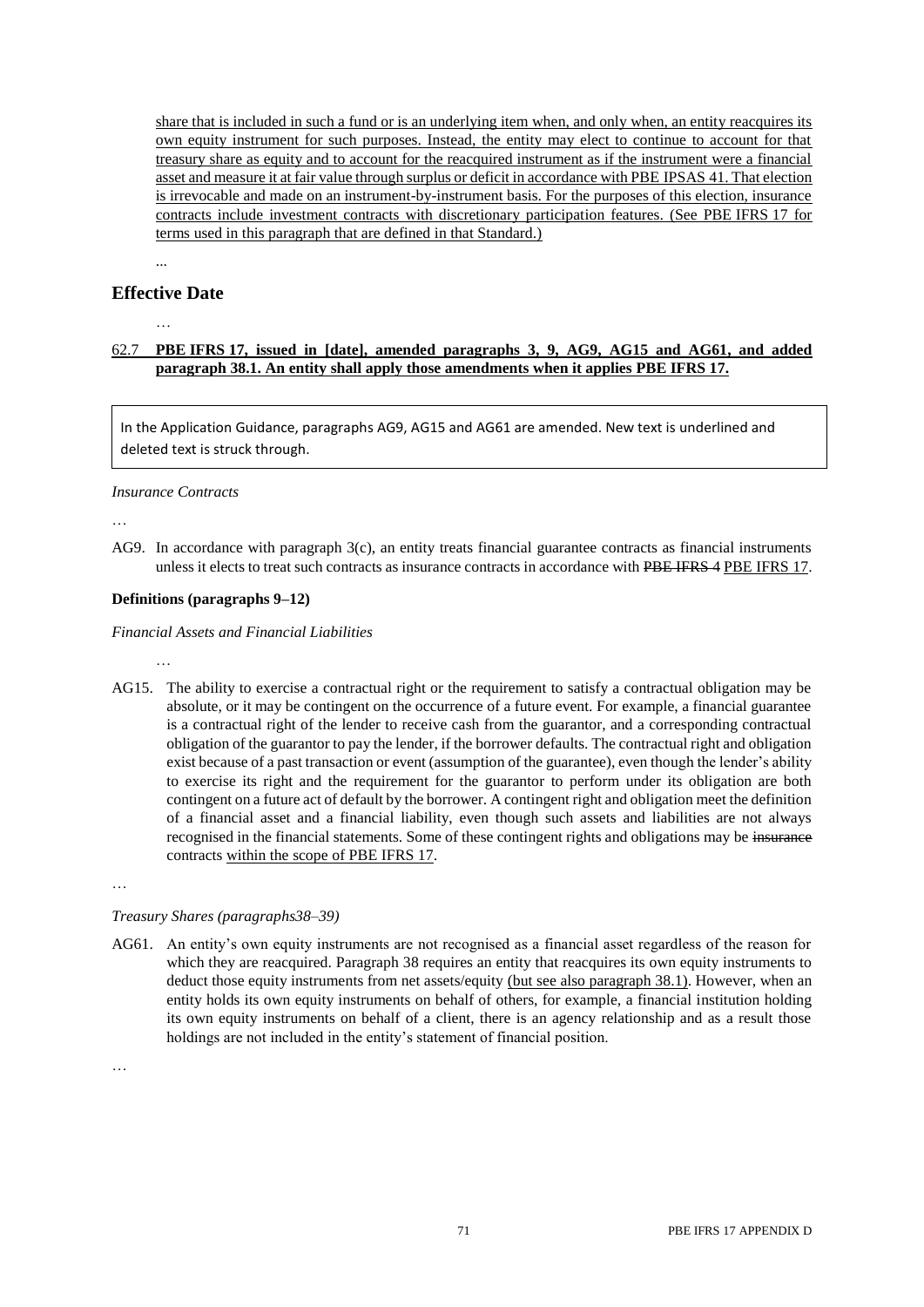## **PBE IPSAS 30** *Financial Instruments: Disclosures*

Paragraphs 3, 11 and 35 are amended, paragraph 53.8 is added and paragraph 36 is deleted. New text is underlined and deleted text is struck through.

## **Scope**

- 3. **This Standard shall be applied by all entities to all types of financial instruments, except:** 
	- $(a)$
	- (c) **Rights and obligations arising under iInsurance contracts. as defined in PBE IFRS 17** *Insurance Contracts* **and investment contracts with discretionary participation features within the scope of PBE IFRS 17. However, this Standard applies to:**
		- (i) **Derivatives that are embedded in insurance contracts within the scope of PBE IFRS 17, if PBE IPSAS 41 requires the entity to account for them separately; and**
		- (ii) **Investment components that are separated from contracts within the scope of PBE IFRS 17 if PBE IFRS 17 requires such separation. An issuer of financial guarantee contracts if the issuer applies PBE IPSAS 41 in recognising and measuring the contracts, but shall apply PBE IFRS 4** *Insurance Contracts* **if the issuer elects to apply that standard in recognising and measuring them.**

**Moreover, an issuer shall apply this Standard to financial guarantee contracts if the issuer applies PBE IPSAS 41 in recognising and measuring the contracts, but shall apply PBE IFRS 17 if the issuer elects, in accordance with paragraph 7(e) of PBE IFRS 17, to apply PBE IFRS 17 in recognising and measuring them.**

**In addition to (i) and (ii) above, an entity may apply this Standard to insurance contracts which involve the transfer of financial risk.**

(d) …

*Categories of Financial Assets and Financial Liabilities*

- 11. The carrying amounts of each of the following categories, as specified in PBE IPSAS 41, shall be disclosed either in the statement of financial position or in the notes:
	- \*(a) Financial assets measured at fair value through surplus or deficit, showing separately (i) those designated as such upon initial recognition or subsequently in accordance with paragraph 152 of PBE IPSAS 41; (ii) those measured as such in accordance with the election in paragraph 38.1 of PBE IPSAS 41; (iii) those measured as such in accordance with the election in paragraph 38.1 of PBE IPSAS  $28$ ; and  $(iiiy)$  those mandatorily measured at fair value through surplus or deficit in accordance with PBE IPSAS 41.

(b) …

*Fair Value*

...

- 35. Disclosures of fair value are not required:
	- (a) …
	- (c) [Deleted by NZASB]For a contract containing a discretionary participation feature if the fair value of that feature cannot be measured reliably.
- 36. [Deleted by NZASB]In the case described in paragraph 35(c), an entity shall disclose information to help users of the financial statements make their own judgements about the extent of possible differences between the carrying amount of those contracts and their fair value, including:
	- (a) the fact that fair value information has not been disclosed for these instruments because their fair value cannot be measured reliably;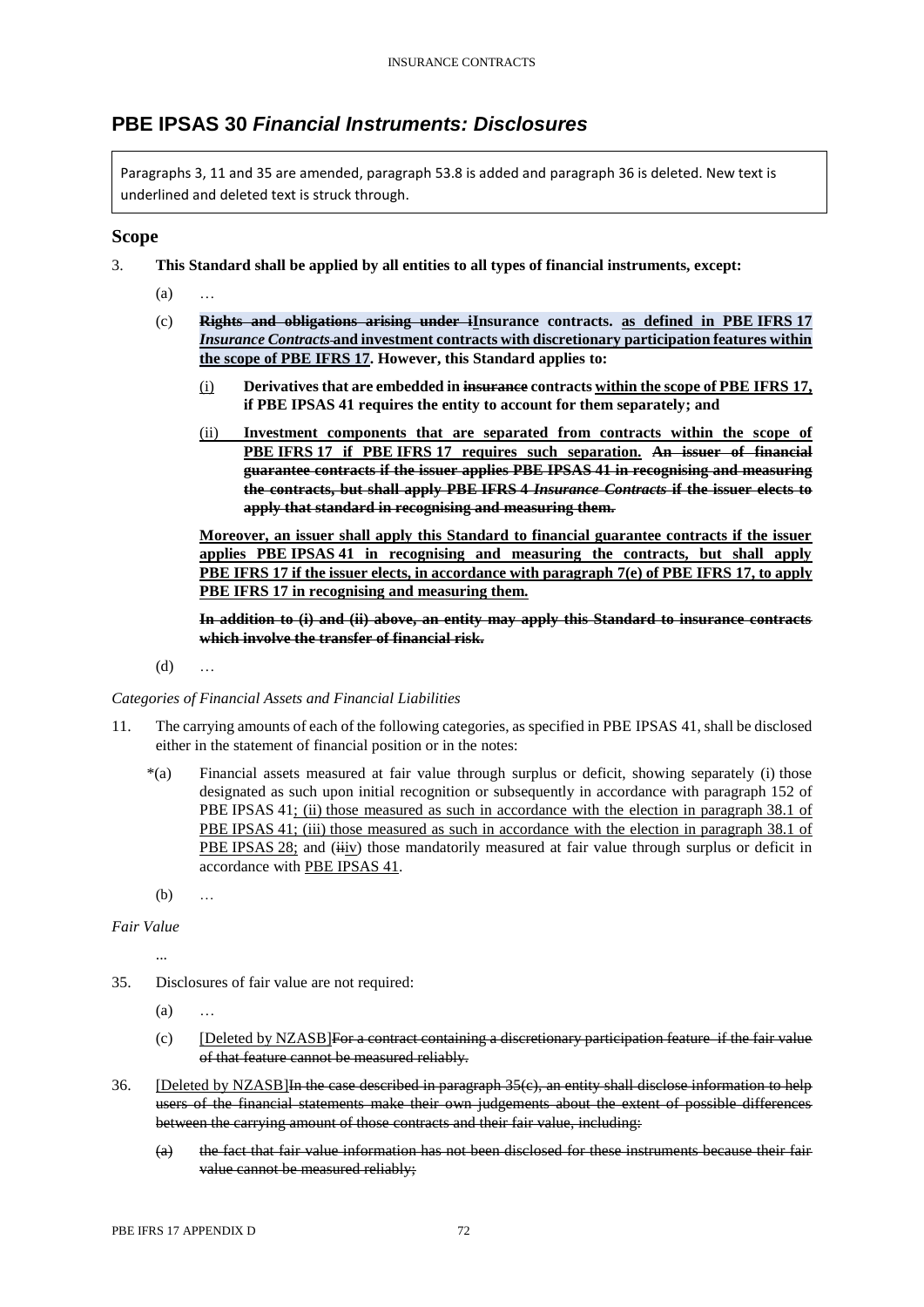- (b) a description of the financial instruments, their carrying amount, and an explanation of why fair value cannot be measured reliably;
- (c) information about the market for the instruments;
- (d) information about whether and how the entity intends to dispose of the financial instruments; and
- (e) if financial instruments whose fair value previously could not be reliably measured are derecognised, that fact, their carrying amount at the time of derecognition, and the amount of gain or loss recognised.

...

### **Effective Date and Transition**

- …
- 53.8 **PBE IFRS 17, issued in [date], amended paragraphs 3, 11 and 35 and deleted paragraph 36. An entity shall apply those amendments when it applies PBE IFRS 17.**

# **PBE IPSAS 31** *Intangible Assets*

Paragraph 3 is amended and paragraph 133.10 is added. New text is underlined and deleted text is struck through.

#### **Scope**

- 3. **This Standard shall be applied in accounting for intangible assets, except:**
	- $(a)$
	- (i) **Deferred acquisition costs, and intangible assets, arising from an insurer's contractual rights under insurance cContracts within the scope of PBE IFRS 4PBE IFRS 17** *Insurance Contracts* **PBE IFRS 4 sets out specific disclosure requirements for those deferred acquisition costs but not for those intangible assets. Therefore, the disclosure requirements in this Standard apply to those intangible assets; and**
	- $(i)$  ...

## **Effective Date**

…

133.10 **PBE IFRS 17, issued in [date], amended paragraph 3. An entity shall apply that amendment when it applies PBE IFRS 17.**

## **PBE IPSAS 32** *Service Concession Arrangements: Grantor*

Paragraph 37.6 is added. New text is underlined.

# **Effective Date** …

#### 37.6 **PBE IFRS 17, issued in [date], amended paragraph AG52. An entity shall apply that amendment when it applies PBE IFRS 17**.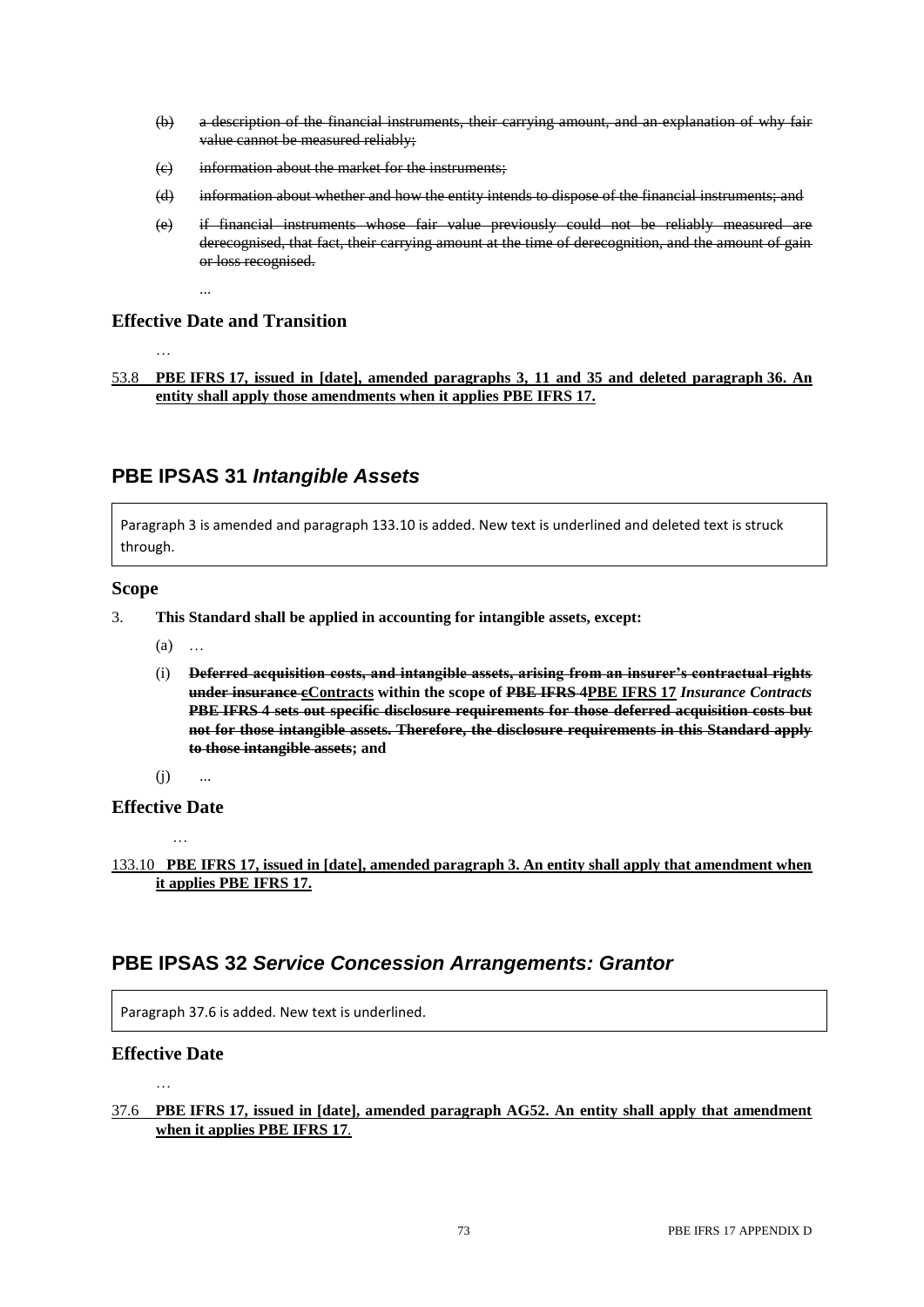In the Application Guidance, paragraph AG52 is amended. New text is underlined and deleted text is struck through.

#### **Other Liabilities, Commitments, Contingent Liabilities and Contingent Assets (see paragraph 29)**

AG51. …

AG52. Certain guarantees made by a grantor may meet the definition of a financial guarantee contract. The grantor determines whether guarantees made by the grantor as part of a service concession arrangement meet the definition of a financial guarantee contract and applies PBE IPSAS 28, PBE IPSAS 30 and PBE IPSAS 41 in accounting for the guarantee. Where the guarantee is an insurance contract, the grantor can elect to apply PBE IFRS 17 PBE IFRS 4 *Insurance Contracts*. See PBE IPSAS 28, paragraphs AG3-AG9, for further guidance.

# **PBE IPSAS 36** *Investments in Associates and Joint Ventures*

Paragraph 24 is amended and paragraph 51.6 is added.<sup>6</sup> New text is underlined and deleted text is struck through.

#### **Exemptions from Applying the Equity Method**

24. When an investment in an associate or a joint venture is held by, or is held indirectly through, an entity that is a venture capital organisation, or a mutual fund, unit trust and similar entities including investmentlinked insurance funds, the entity may elect to measure that investment at fair value through profit or loss in accordance with PBE IPSAS 41. An example of an investment-linked insurance fund is a fund held by an entity as the underlying items for a group of insurance contracts with direct participation features. For the purposes of this election, insurance contracts include investment contracts with discretionary participation features. An entity shall make this election separately for each associate or joint venture, at initial recognition of the associate or joint venture. (See PBE IFRS 17 *Insurance Contracts* for terms used in this paragraph that are defined in that Standard.) An investment entity will, by definition, have made this election for its investments.

```
...
```
### **Effective Date**

…

…

## 51.6 **PBE IFRS 17, issued in [date], amended paragraph 24. An entity shall apply that amendment when it applies PBE IFRS 17.**

# **PBE IPSAS 39** *Employee Benefits*

The footnote to paragraph 8 (definition of a qualifying insurance policy) is amended and paragraph 177.2 is added. New text is underlined and deleted text is struck through.

A qualifying insurance policy is not necessarily an insurance contract, as defined in PBE IFRS 4 PBE IFRS 17 *Insurance Contracts*.

...

<u>.</u>

<sup>6</sup> *2018 Omnibus Amendments to PBE Standards*, issued in November 2018, amended paragraph 24.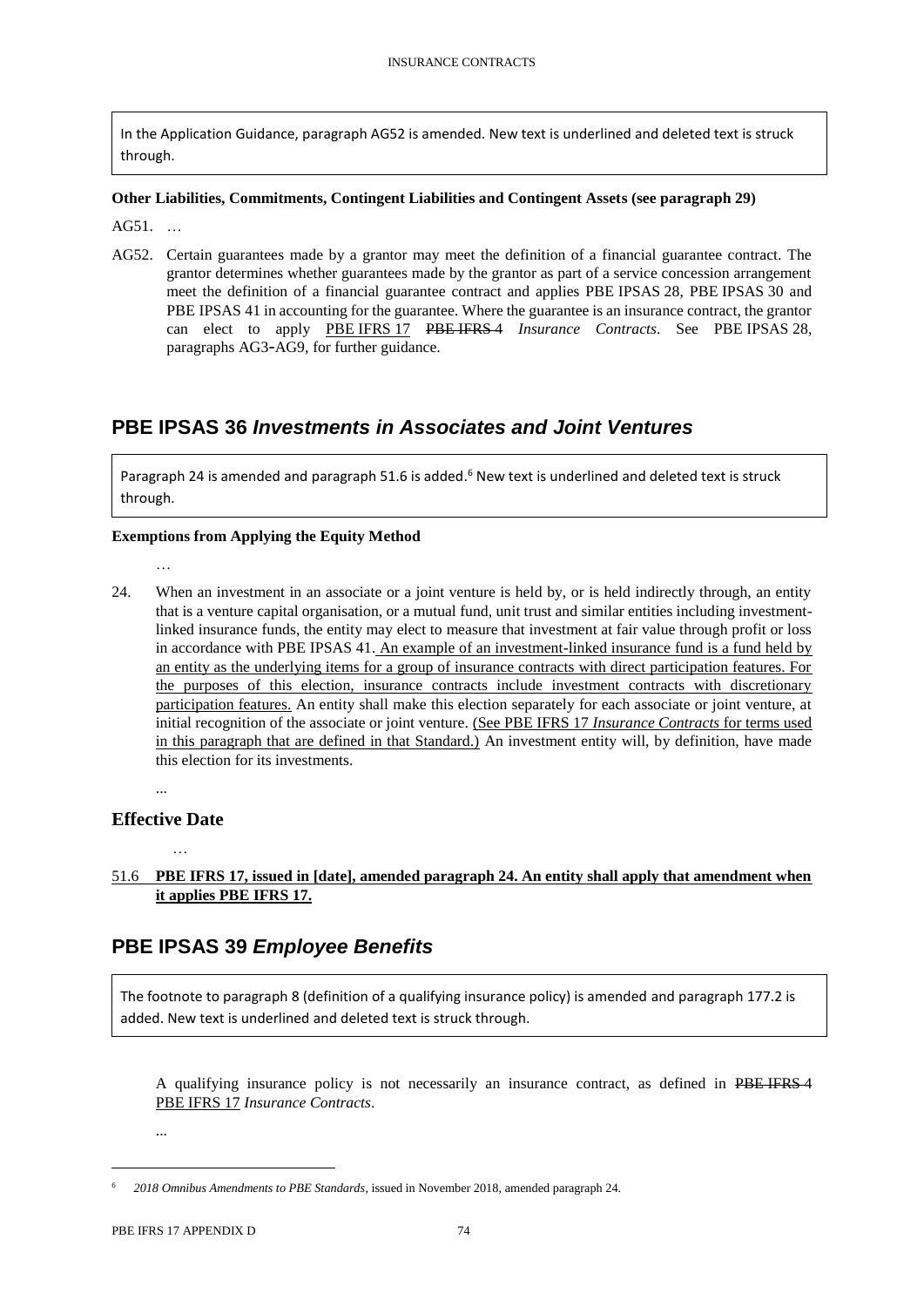### **Effective Date**

177.2 **PBE IFRS 17, issued in [date], amended the footnote to paragraph 8. An entity shall apply that amendment when it applies PBE IFRS 17.**

# **PBE IPSAS 41** *Financial Instruments*

Paragraph 2 is amended and paragraphs 38.1 and 156.1 are added. New text is underlined and deleted text is struck through.

### **Scope**

- 2. **This Standard shall be applied by all entities to all types of financial instruments except:**
	- (a) **...**
	- (e) **Rights and obligations arising under: (i) Aan insurance contract as defined in PBE IFRS 17**  *Insurance Contracts***, other than an issuer's rights and obligations arising under an insurance contract that meets the definition of a financial guarantee contract, in paragraph 9; or (ii) an investment contract with discretionary participation features within the scope of PBE IFRS 17. A contract that is within the scope of PBE IFRS 4** *Insurance Contracts* **because it contains a discretionary participation feature. However, Tthis Standard applies to (i) a derivative that is embedded in an insurance contract within the scope of PBE IFRS 17, if the derivative is not itself an insurance contract within the scope of PBE IFRS 17; and (ii) an investment component that is separated from a contract within the scope of PBE IFRS 17, if PBE IFRS 17 requires such separation. Moreover, if an issuer of financial guarantee contracts has previously applied accounting that is applicable to insurance contracts and adopted an accounting policy that treated financial guarantee contracts as insurance contracts, the issuer may elect to apply either this Standard or PBE IFRS 17 to such financial guarantee contracts (see paragraphs AG5–AG6). The issuer may make that election contract by contract, but the election for each contract is irrevocable. (see paragraphs 47–53 and paragraphs AG99– AG106 of this Standard). An entity applies this Standard to financial guarantee contracts, but shall apply PBE IFRS 4 if the issuer elects to apply that standard in recognising and measuring them. Notwithstanding (i) above, an entity may apply this Standard to other insurance contracts which involve the transfer of financial risk.**

…

#### **Derecognition of Financial Liabilities**

…

38.1 Some entities operate, either internally or externally, an investment fund that provides investors with benefits determined by units in the fund and recognise financial liabilities for the amounts to be paid to those investors. Similarly, some entities issue groups of insurance contracts with direct participation features and those entities hold the underlying items. Some such funds or underlying items include the entity's financial liability (for example, a corporate bond issued). Despite the other requirements in this Standard for the derecognition of financial liabilities, an entity may elect not to derecognise its financial liability that is included in such a fund or is an underlying item when, and only when, the entity repurchases its financial liability for such purposes. Instead, the entity may elect to continue to account for that instrument as a financial liability and to account for the repurchased instrument as if the instrument were a financial asset, and measure it at fair value through surplus or deficit in accordance with this Standard. That election is irrevocable and made on an instrument-by-instrument basis. For the purposes of this election, insurance contracts include investment contracts with discretionary participation features. (See PBE IFRS 17 for terms used in this paragraph that are defined in that Standard.)

...

<sup>…</sup>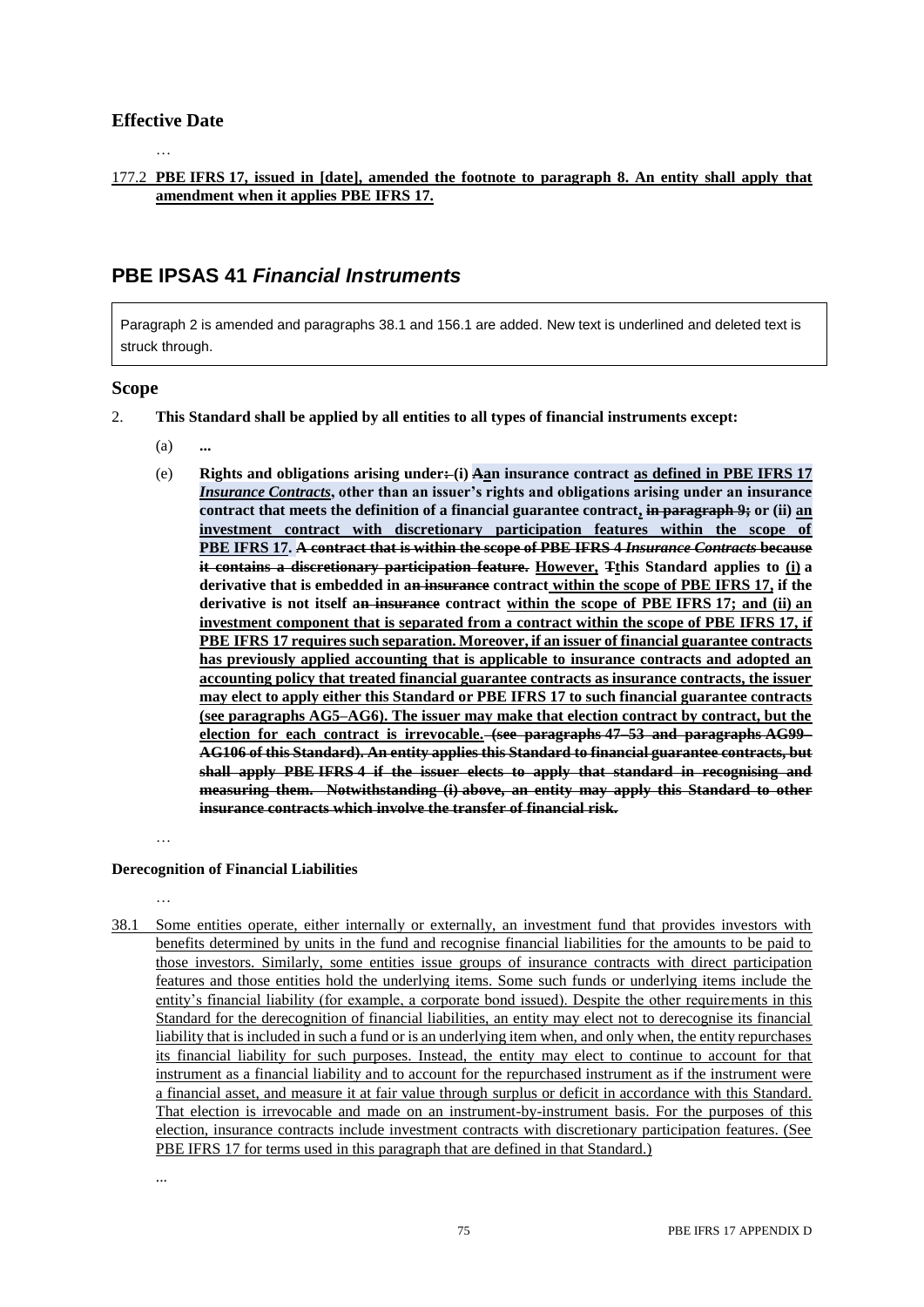# **Effective Date and Transition**

#### **Effective Date**

156 …

### 156.1 **PBE IFRS 17, issued in [date], amended paragraphs 2, AG1, AG4, AG5 and AG92 and added paragraph 38.1. An entity shall apply those amendments when it applies PBE IFRS 17.**

Paragraphs AG1, AG4, AG5 and AG92 are amended. New text is underlined and deleted text is struck through.

#### **Scope**

AG1. Some contracts require a payment based on climatic, geological or other physical variables. (Those based on climatic variables are sometimes referred to as 'weather derivatives'.) If those contracts are not within the scope of PBE IFRS 17 *Insurance Contracts*, insurance contracts, they are within the scope of this Standard.

…

- AG4. This Standard applies to the financial assets and financial liabilities of insurers, other than rights and obligations that paragraph  $2(e)$  excludes because they arise under insurance contracts within the scope of PBE IFRS 17. An entity does however apply this Standard to:
	- (a) Financial guarantee contracts, except those where the issuer elects to treat such contracts as insurance contracts in accordance with PBE IPSAS 28 *Financial Instruments: Presentation*; and
	- (b) Embedded derivatives included in insurance contracts.

An entity may, but is not required to, apply this Standard to other insurance contracts that involve the transfer of financial risk.

- AG5. Financial guarantee contracts may have various legal forms, such as a guarantee, some types of letter of credit, a credit default contract or an insurance contract. Their accounting treatment does not depend on their legal form. The following are examples of the appropriate treatment (see paragraph  $2(e)$ ):
	- (a) Although a financial guarantee contract meets the definition of an insurance contract in PBE IFRS 17 (see paragraph 7(e) of PBE IFRS 17) if the risk transferred is significant, the issuer applies this Standard. Nevertheless, an entity may elect, under certain circumstances, to treat financial guarantee contracts as insurance contracts using PBE IPSAS 28 if the issuer has previously applied accounting that is applicable to insurance contracts and adopted an accounting policy that treated financial guarantee contracts as insurance contracts, and has used accounting that is applicable to insurance contracts; the issuer may elect to apply either this Standard or PBE IFRS 4 PBE IFRS 17 to such financial guarantee contracts. ...
	- (b) Some credit-related guarantees do not, as a precondition for payment, require that the holder is exposed to, and has incurred a loss on, the failure of the debtor to make payments on the guaranteed asset when due. An example of such a guarantee is one that requires payments in response to changes in a specified credit rating or credit index. Such guarantees are not financial guarantee contracts as defined in this Standard, and are not insurance contracts as defined in PBE IFRS 17. Such guarantees are derivatives and the issuer applies this Standard to them.
	- $(c)$  ...

#### **Designation Eliminates or Significantly Reduces an Accounting Mismatch**

…

- AG92.The following examples show when this condition could be met. In all cases, an entity may use this condition to designate financial assets or financial liabilities as at fair value through surplus or deficit only if it meets the principle in paragraph  $44$  or  $46(a)$ :
	- (a) An entity has liabilities under insurance contracts within the scope of PBE IFRS 17 (whose the measurement of which incorporates current information (as permitted by paragraph 24 of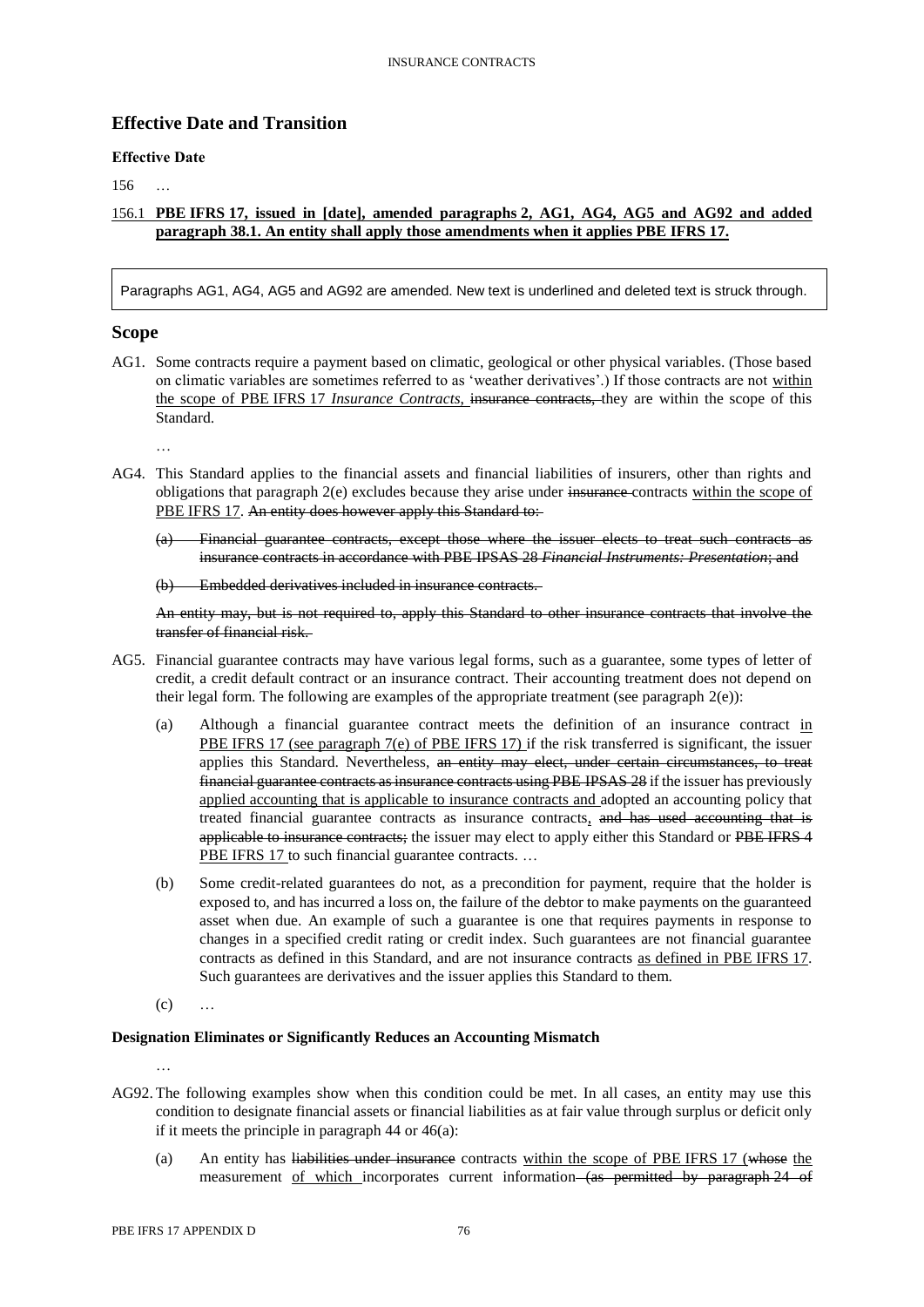PBE IFRS 4) and financial assets that it considers to be related and that would otherwise be measured at either fair value through other comprehensive revenue and expense or amortised cost.

(b) …

…

# **PBE IFRS 3** *Business Combinations* **(if PBE IPSAS 40** *PBE Combinations*  **is not issued and does not become effective before PBE IFRS 17)**

Paragraphs 17, 20, 21 and 35 are amended, after paragraph 31, a heading and paragraph 31.1 are added and paragraph 64.9 is added. New text is underlined and deleted text is struck through.

#### **Classifying or Designating Identifiable Assets Acquired and Liabilities Assumed in a Business Combination**

- 17. This Standard provides twoan exceptions to the principle in paragraph 15:
	- (a) Classification of a lease contract as either an operating lease or a finance lease in accordance with PBE IPSAS 13 *Leases*.; and
	- (b) [Deleted by NZASB]classification of a contract as an insurance contract in accordance with PBE IFRS 4 *Insurance Contracts*.

The acquirer shall classify those contracts on the basis of the contractual terms and other factors at the inception of the contract (or, if the terms of the contract have been modified in a manner that would change its classification, at the date of that modification, which might be the acquisition date).

…

#### *Measurement Principle*

…

20. Paragraphs B41–B45 provide guidance on measuring the fair value of particular identifiable assets and a non-controlling interest in an acquiree. Paragraphs 24–3131.1 specify the types of identifiable assets and liabilities that include items for which this Standard provides limited exceptions to the measurement principle.

#### *Exceptions to the Recognition or Measurement Principles*

21. This Standard provides limited exceptions to its recognition and measurement principles. Paragraphs 22- 3131.1 specify both the particular items for which exceptions are provided and the nature of those exceptions. The acquirer shall account for those items by applying the requirements in paragraphs 22–3131.1, which will result in some items being:

…

#### *Insurance Contracts*

31.1. The acquirer shall measure a group of contracts within the scope of PBE IFRS 17 *Insurance Contracts* acquired in a business combination as a liability or asset in accordance with paragraphs 39 and AG93- AG95 of PBE IFRS 17, at the acquisition date.

…

## *Bargain Purchases*

…

35. A bargain purchase might happen, for example, in a business combination that is a forced sale in which the seller is acting under compulsion. However, the recognition or measurement exceptions for particular items discussed in paragraphs 22–3131.1 may also result in recognising a gain (or change the amount of a recognised gain) on a bargain purchase.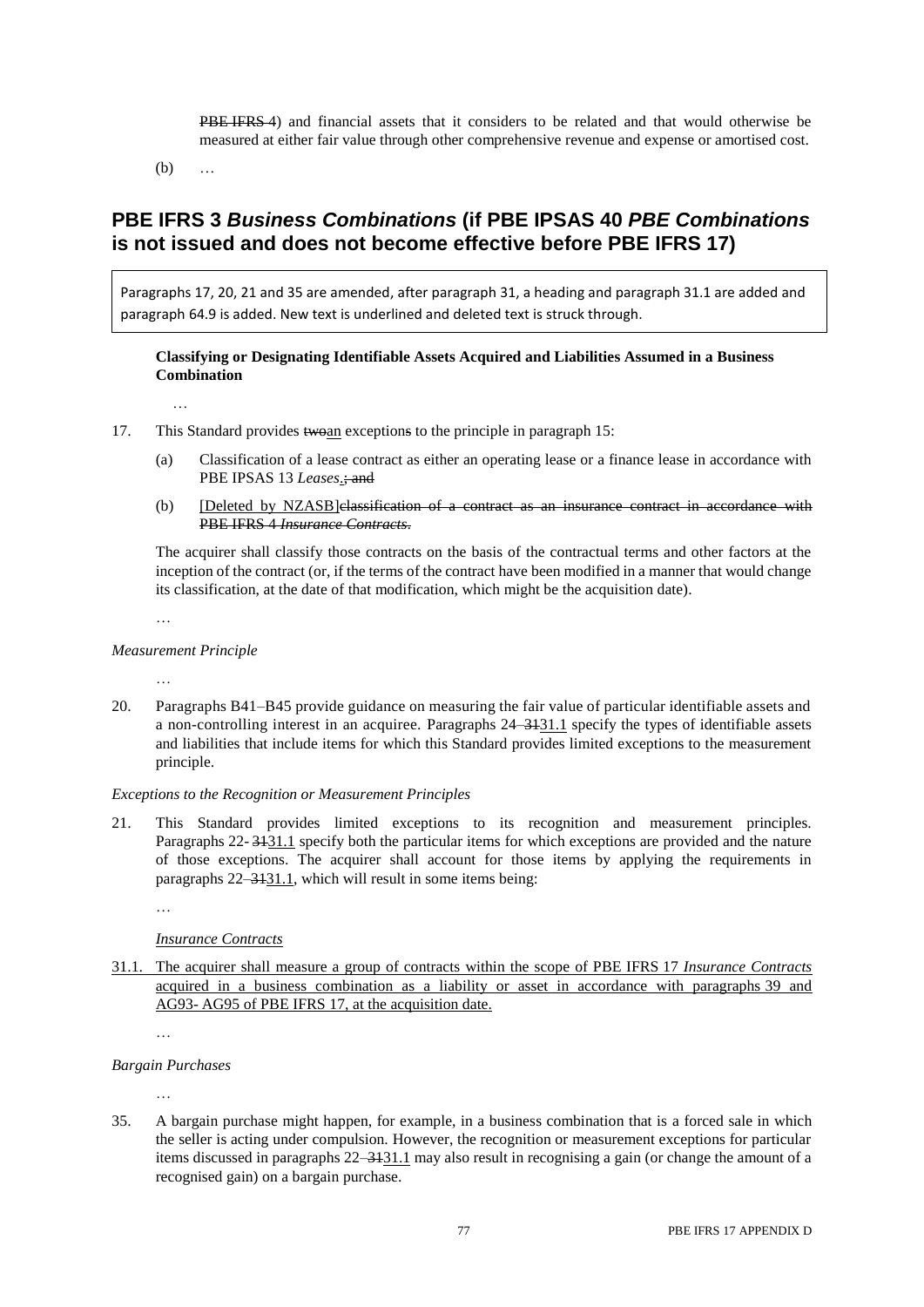...

## **Effective Date and Transition**

#### **Effective Date**

…

64.9 **PBE IFRS 17, issued in [date], amended paragraphs 17, 20, 21, 35 and B63, and after paragraph 31 added a heading and paragraph 31.1. An entity shall apply those the amendments to paragraph 17 to business combinations with an acquisition date after the date of initial application of PBE IFRS 17. An entity shall apply the other amendments when it applies PBE IFRS 17.**

In Appendix B, paragraph B63 is amended. New text is underlined and deleted text is struck through.

**Other PBE Standards that Provide Guidance on Subsequent Measurement and Accounting (application of paragraph 54)**

- B63. Examples of other PBE Standards that provide guidance on subsequently measuring and accounting for assets acquired and liabilities assumed or incurred in a business combination include:
	- (a) …
	- (b) [Deleted by NZASB]PBE IFRS 4 *Insurance Contracts* provides guidance on the subsequent accounting for an insurance contract acquired in a business combination.
	- $(c)$  ...

# **Forthcoming PBE IPSAS 40** *PBE Combinations*

Note: NZASB ED 2018-4 PBE IPSAS 40 *PBE Combinations* sets out proposals for a PBE Standard which would supersede PBE IFRS 3 *Business Combinations*. The amendments that would be required to PBE IPSAS 40, if PBE IPSAS 40 were to be issued before PBE IFRS 17, are set out below.

Paragraphs 71, 74, 75 and 89 are amended, after paragraph 84.1, a heading and paragraph 84.2 are added and paragraph 126.2 is added. New text is underlined and deleted text is struck through.

Classifying or Designating Identifiable Assets Acquired and Liabilities Assumed in an Acquisition

…

- 71. This Standard provides twoan exceptions to the principle in paragraph 69:
	- (a) Classification of a lease arrangement as either an operating lease or a finance lease in accordance with PBE IPSAS 13 *Leases*; and
	- (b) [Deleted by NZASB]Classification of a contract as an insurance contract in accordance with PBE IFRS 4 *Insurance Contracts*.

The acquirer shall classify those binding arrangements on the basis of the terms and other factors at the inception of the binding arrangement (or, if the terms of the binding arrangement have been modified in a manner that would change its classification, at the date of that modification, which might be the acquisition date).

…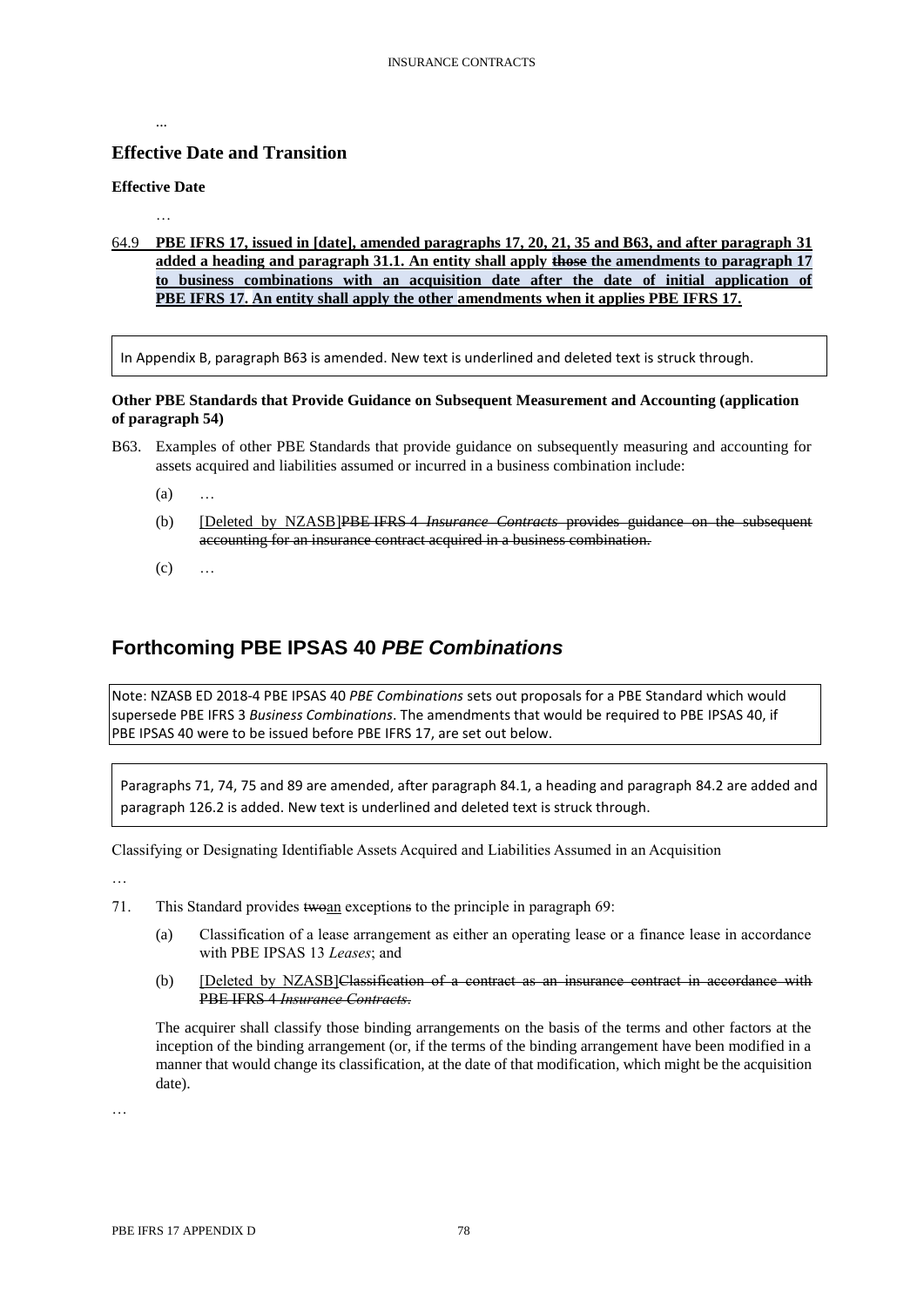#### *Measurement Principle*

…

74. Paragraphs 78–84.12 specify the types of identifiable assets and liabilities that include items for which this Standard provides limited exceptions to the measurement principle.

#### *Exceptions to the Recognition or Measurement Principles*

75. This Standard provides limited exceptions to its recognition and measurement principles. Paragraphs 76-84.12 specify both the particular items for which exceptions are provided and the nature of those exceptions. The acquirer shall account for those items by applying the requirements in paragraphs 76–84.12, which will result in some items being:

…

#### *Insurance Contracts*

84.2. The acquirer shall measure a group of contracts within the scope of PBE IFRS 17 *Insurance Contracts* acquired in an acquired operation as a liability or asset in accordance with paragraphs 39 and AG93–AG95 of PBE IFRS 17, at the acquisition date.

…

#### *Bargain Purchases*

…

89. A bargain purchase might happen, for example, in an acquisition that is a forced sale in which the seller is acting under economic compulsion. However, the recognition or measurement exceptions for particular items discussed in paragraphs 76–84.12 may also result in recognising a gain (or change the amount of a recognised gain) on a bargain purchase.

…

#### **Effective Date**

…

126.2 **PBE IFRS 17, issued in [date], amended paragraphs 71, 74, 75, 89 and AG107, and after paragraph 84.1 added a heading and paragraph 84.2. An entity shall apply the amendments to paragraph 71 to business combinations with an acquisition date after the date of initial application of PBE IFRS 17. An entity shall apply the other amendments when it applies PBE IFRS 17.**

In Appendix A Application Guidance, paragraph AG107 is amended. New text is underlined and deleted text is struck through.

#### *Subsequent Measurement and Accounting (see paragraph 112)*

- AG107. Examples of other PBE Standards that provide guidance on subsequently measuring and accounting for assets acquired and liabilities assumed or incurred in an acquisition include:
	- $(f)$
	- $(g)$  [Deleted by NZASB]PBE IFRS 4 provides guidance on the subsequent accounting for an insurance contract acquired in an acquisition.

(h) …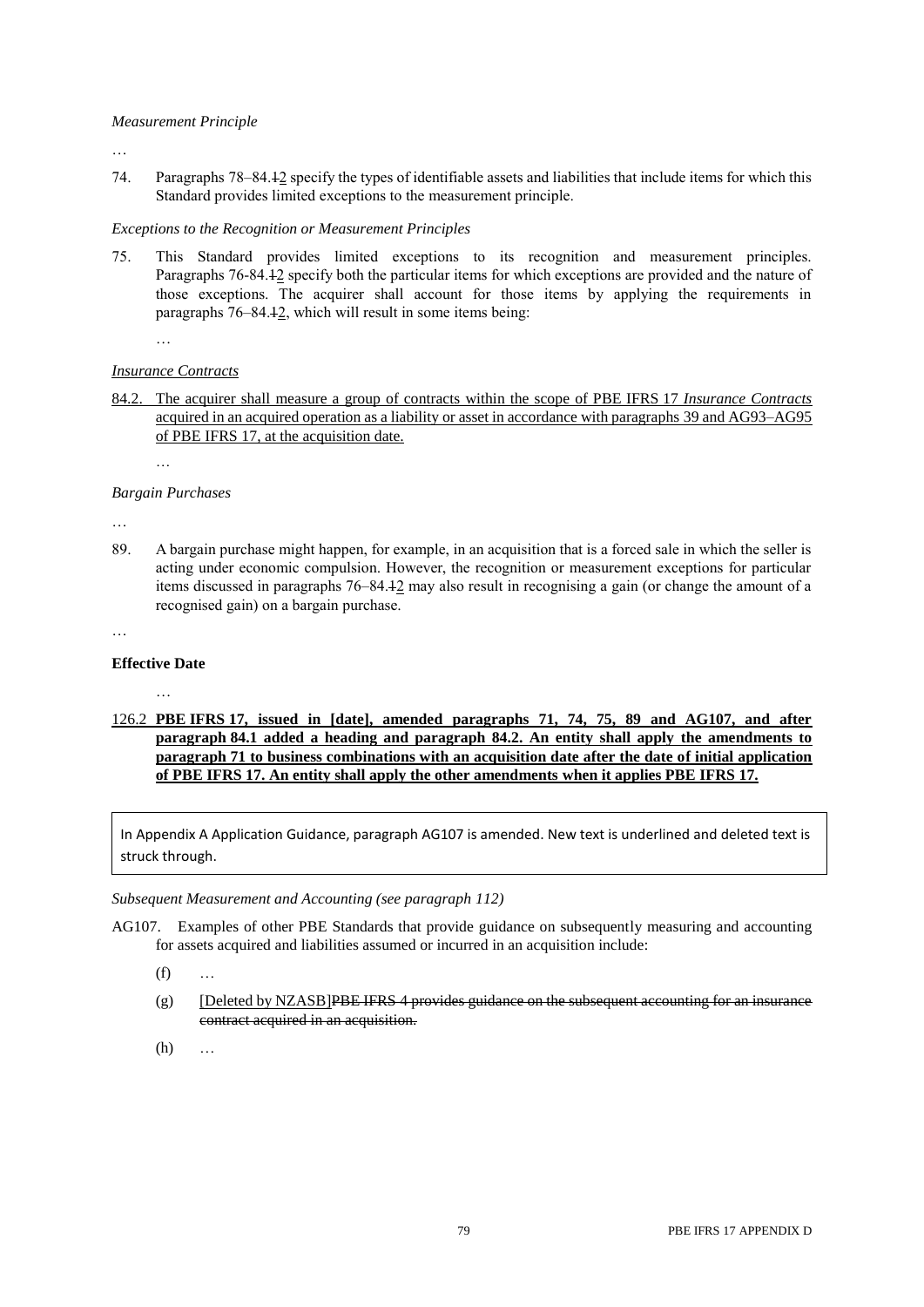# **PBE IFRS 5** *Non-current Assets Held for Sale and Discontinued Operations*

Paragraph 5 is amended and paragraph 44.10 is added. New text is underlined and deleted text is struck through.

## **Scope**

- 
- 5. The measurement provisions of this Standard [footnote omitted] do not apply to the following assets, which are covered by the Standards listed, either as individual assets or as part of a disposal group:
	- (a) …
	- (f) Contractual rights under insurance contracts as defined in PBE IFRS 4Groups of contracts within the scope of PBE IFRS 17 *Insurance Contracts*.

# **Effective Date**

…

### 44.10 **PBE IFRS 17, issued in [date], amended paragraph 5. An entity shall apply that amendment when it applies PBE IFRS 17.**

# **PBE FRS 47** *First-time Adoption of PBE Standards by Entities other than those Previously Applying NZ IFRS*

Paragraph 42.10 is added. New text is underlined.

## **Effective Date**

…

### 42.10 **PBE IFRS 17** *Insurance Contracts***, issued in [date], amended paragraph A1 and after paragraph A9 added a heading and paragraph A10. An entity shall apply those amendments when it applies PBE IFRS 17.**

In Appendix A, paragraph A1 is amended. After paragraph A9, a heading and paragraph A10 are added. New text is underlined and deleted text is struck through.

- A1. An entity shall apply the following exceptions:
	- (a) …
	- (f) Embedded derivatives (paragraph A9); and.
	- (g) Insurance contracts (paragraph A10).

# … **Insurance Contracts**

A10. An entity shall apply the transition provisions in paragraphs 132.1–132.24 and 132.28 of PBE IFRS 17 to contracts within the scope of PBE IFRS 17. The references in those paragraphs in PBE IFRS 17 to the transition date shall be read as the date of transition to PBE Standards.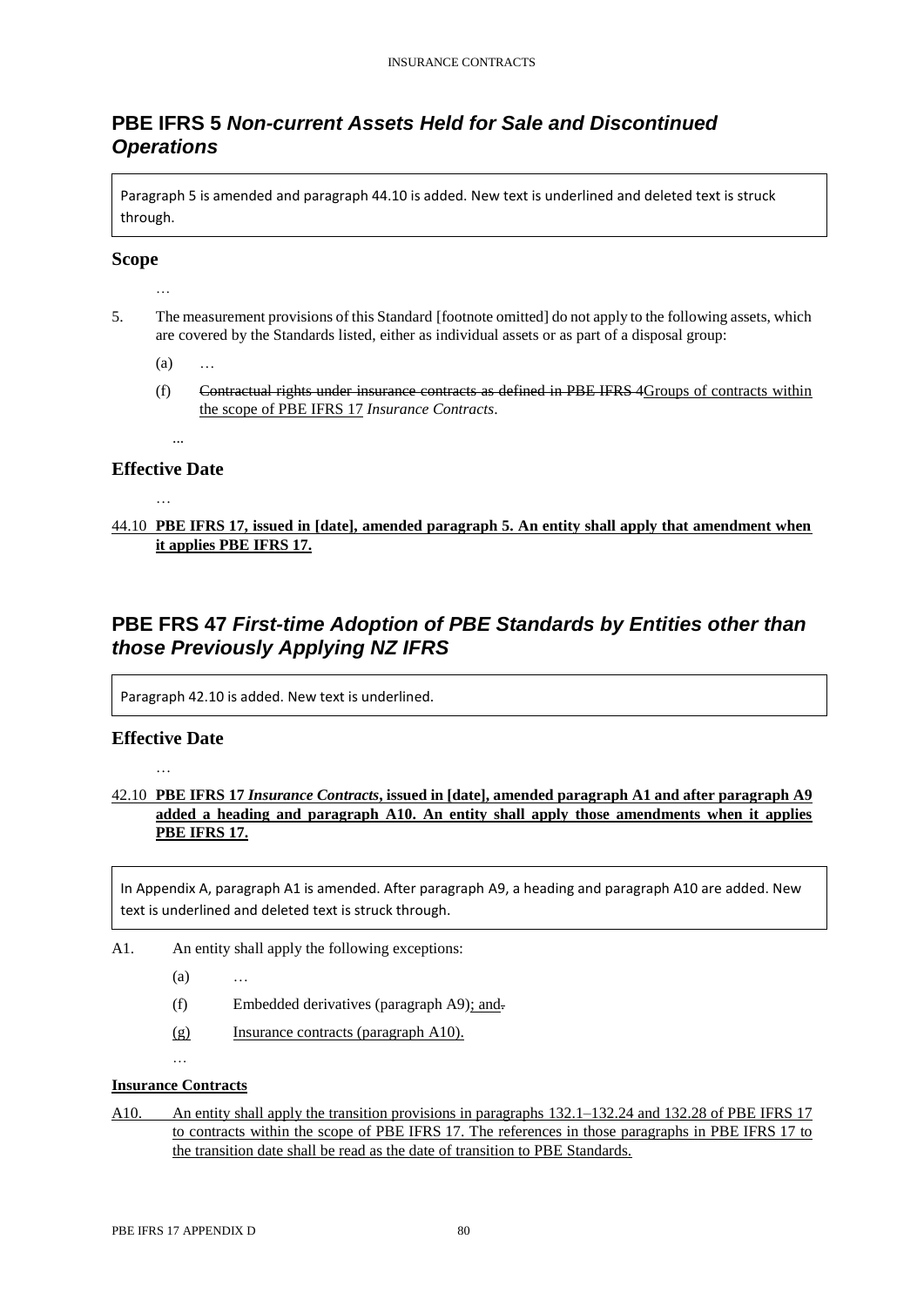# **XRB A1** *Application of the Accounting Standards Framework*

Appendix C is amended. New text is underlined.

# **APPENDIX C**

# **TIER 1 PBE ACCOUNTING REQUIREMENTS AND TIER 2 PBE ACCOUNTING REQUIREMENTS TO BE APPLIED BY PUBLIC BENEFIT ENTITIES**

*This appendix forms an integral part of XRB A1 Application of the Accounting Standards Framework.*

…

### **Accounting Standards**

| $\cdots$<br>PBE IFRS 4 | <i>Insurance Contracts</i> (superseded on adoption of PBE IFRS 17)    |
|------------------------|-----------------------------------------------------------------------|
| $\cdots$               |                                                                       |
| PBE IFRS 9             | <i>Financial Instruments</i> (superseded on adoption of PBE IPSAS 41) |
| PBE IFRS 17            | <i>Insurance Contracts</i>                                            |

…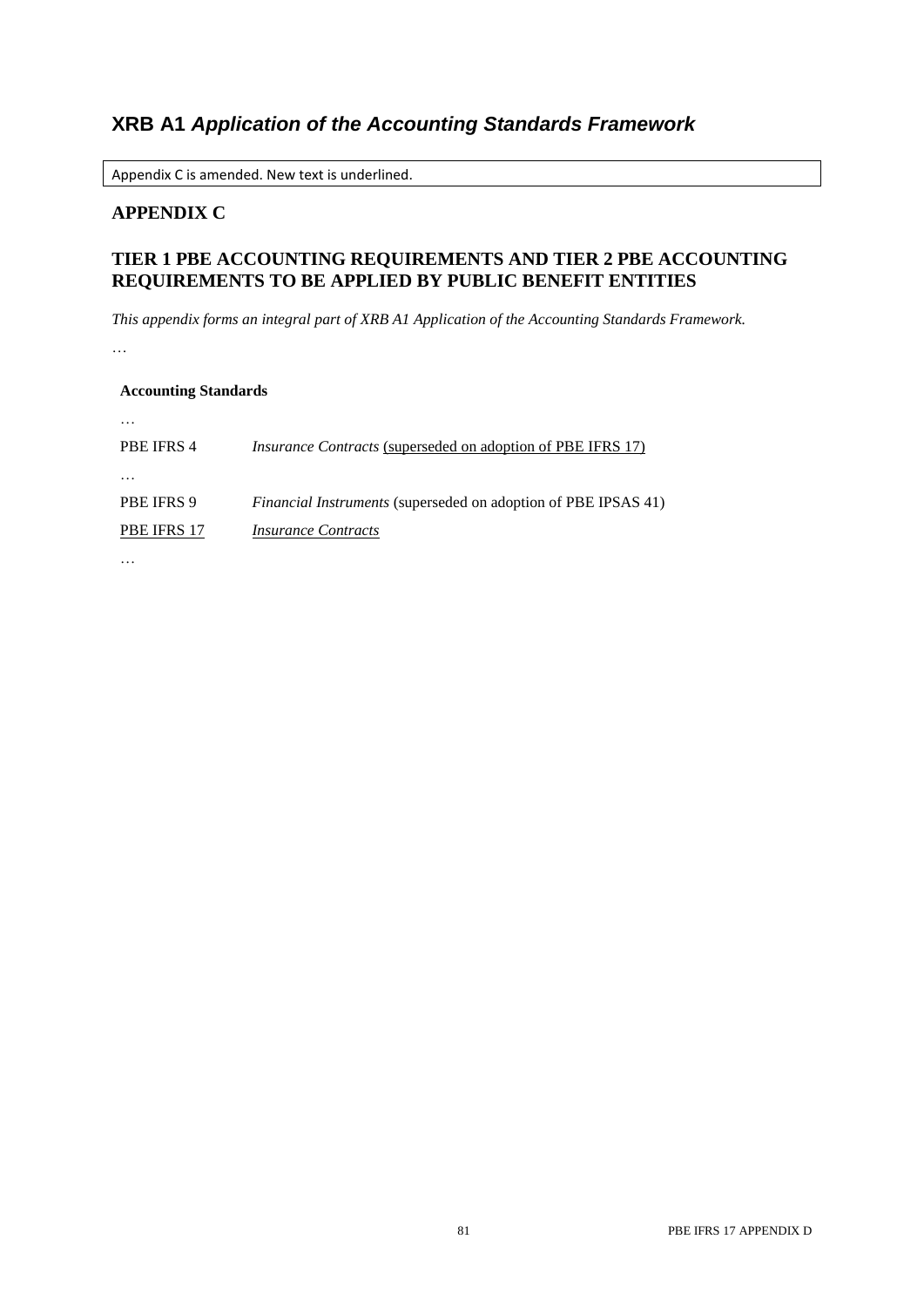## **Basis for Conclusions**

*This Basis for Conclusions accompanies, but is not part of, PBE IFRS 17.* 

- BC1. The IPSASB has not developed, and at the date of issuing PBE IFRS 17 *Insurance Contracts* has no plans of developing, an IPSAS for accounting for insurance contracts.
- BC2. When the PBE Standards were developed, the New Zealand Accounting Standards Board (NZASB) included PBE IFRS 4 *Insurance Contracts*, which was based on NZ IFRS 4 *Insurance Contracts*. Although NZ IFRS 4 included the requirements of IFRS 4 *Insurance Contracts*, it also included appendices that carried forward the accounting for insurance contracts that was applicable in New Zealand before the adoption of IFRS® Standards.
- BC3. In August 2017 the NZASB approved NZ IFRS 17 *Insurance Contracts*, which is identical to IFRS 17 *Insurance Contracts* except for a New Zealand-specific scope paragraph. On adoption, NZ IFRS 17 supersedes NZ IFRS 4.
- BC4. The NZASB did not modify the requirements in NZ IFRS 17 for application by Tier 1 and Tier 2 public benefit entities except for the scope as outlined below. Although the NZASB considered that the requirements of NZ IFRS 17 were appropriate for application by public benefit entities, feedback is being sought on some specific issues as outlined below. Where applicable, the language has been generalised for use by public benefit entities.

#### **Scope**

- BC5. At its meeting in December 2018, the IPSASB approved IPSAS 42 *Social Benefits*. IPSAS 42 permits entities with contributory social benefit schemes that meet certain criteria to elect to apply the insurance approach to those schemes, and that the insurance approach should be based on IFRS 17 or national standards that have adopted substantially the same principles as IFRS 17. The IPSASB considered that for social benefit schemes that meet the criteria to apply the insurance approach, that approach was expected to provide information that best meets users' needs.
- BC6. In its comment letter to the IPSASB on ED 63 *Social Benefits*, the NZASB supported the criteria proposed by the IPSASB for a scheme to be able to apply the insurance approach.
- BC7. The NZASB is, therefore, proposing to amend the scope of PBE IFRS 17 to capture schemes that are eligible to apply the insurance approach under IPSAS 42.
- BC8. The types of schemes that are proposed to be included in the scope of PBE IFRS 17 are those:
	- (a) That are intended to be fully funded from contributions and levies; and
	- (b) Where there is evidence that the entity manages the scheme in the same way as an issuer of insurance contracts, including assessing the financial performance and financial position of the arrangement on a regular basis.
- BC9. The NZASB is also proposing to add Application Guidance from IPSAS 42 on determining:
	- (a) Whether a scheme is intended to be fully funded from contributions and levies; and
	- (b) Whether a scheme is being managed in the same way as an insurer would manage an insurance portfolio.

#### **Other PBE-specific modifications considered**

- BC10. The NZASB considered the following issues in determining whether PBE-specific modifications are needed to the requirements of IFRS 17.
	- (a) Whether a risk adjustment for non-financial risk is appropriate for PBEs.
	- (b) Whether the contract boundary is clear for PBEs that are funded through levies.
	- (c) Whether the requirements of IFRS 17 to divide portfolios of insurance contracts into more granular groups of contracts and assess onerous contracts at that granular level are appropriate for PBEs.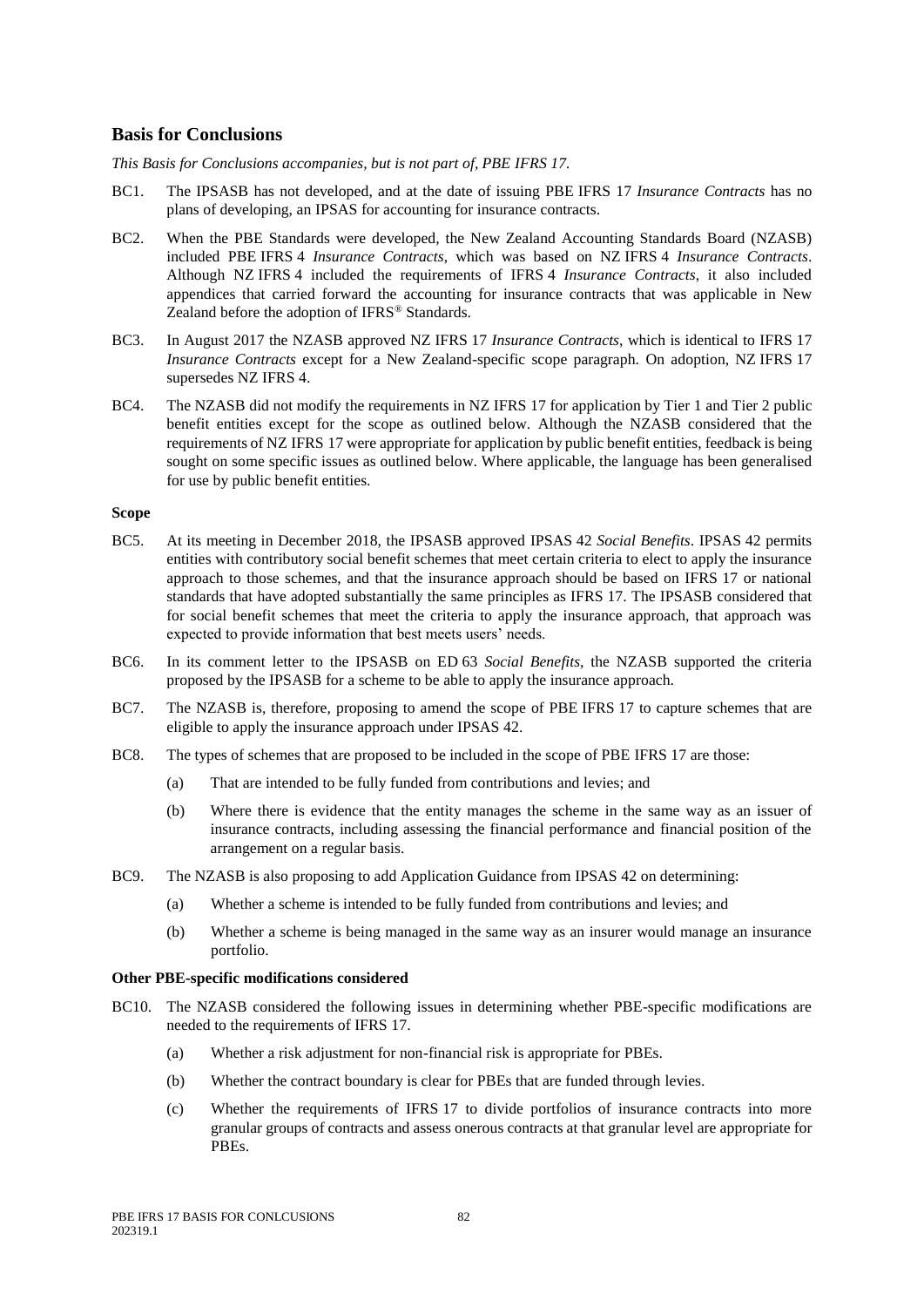- (d) Whether the discount rate described in IFRS 17 is appropriate for PBEs, in particular the need for the discount rate to factor in liquidity.
- (e) Whether the onerous contracts provisions of IFRS 17 are appropriate for schemes where contributions or levies charged are determined on a different basis to how the fulfilment cash flows allocated to insurance contracts are measured under IFRS 17.
- BC11. The NZASB has not proposed any PBE-specific modifications to the requirements of IFRS 17 in relation to the issues outlined above. However, the NZASB is seeking feedback on these issues in the questions contained in the Invitation to Comment that accompanies NZASB ED 2018-7 PBE IFRS 17 *Insurance Contracts*.
- BC12. The Australian Accounting Standards Board (AASB) considered the suitability of the requirements of IFRS 17 for private not-for-profit entities when developing AASB 17 *Insurance Contracts*. AASB 17 was issued in July 2017 and is applicable to for-profit entities and not-for-profit private sector entities. No changes were made to the recognition and measurement requirements in IFRS 17 when AASB 17 was developed. The AASB sought feedback on the appropriateness of the requirements for public sector entities and is undertaking further work on some issues raised by respondents.